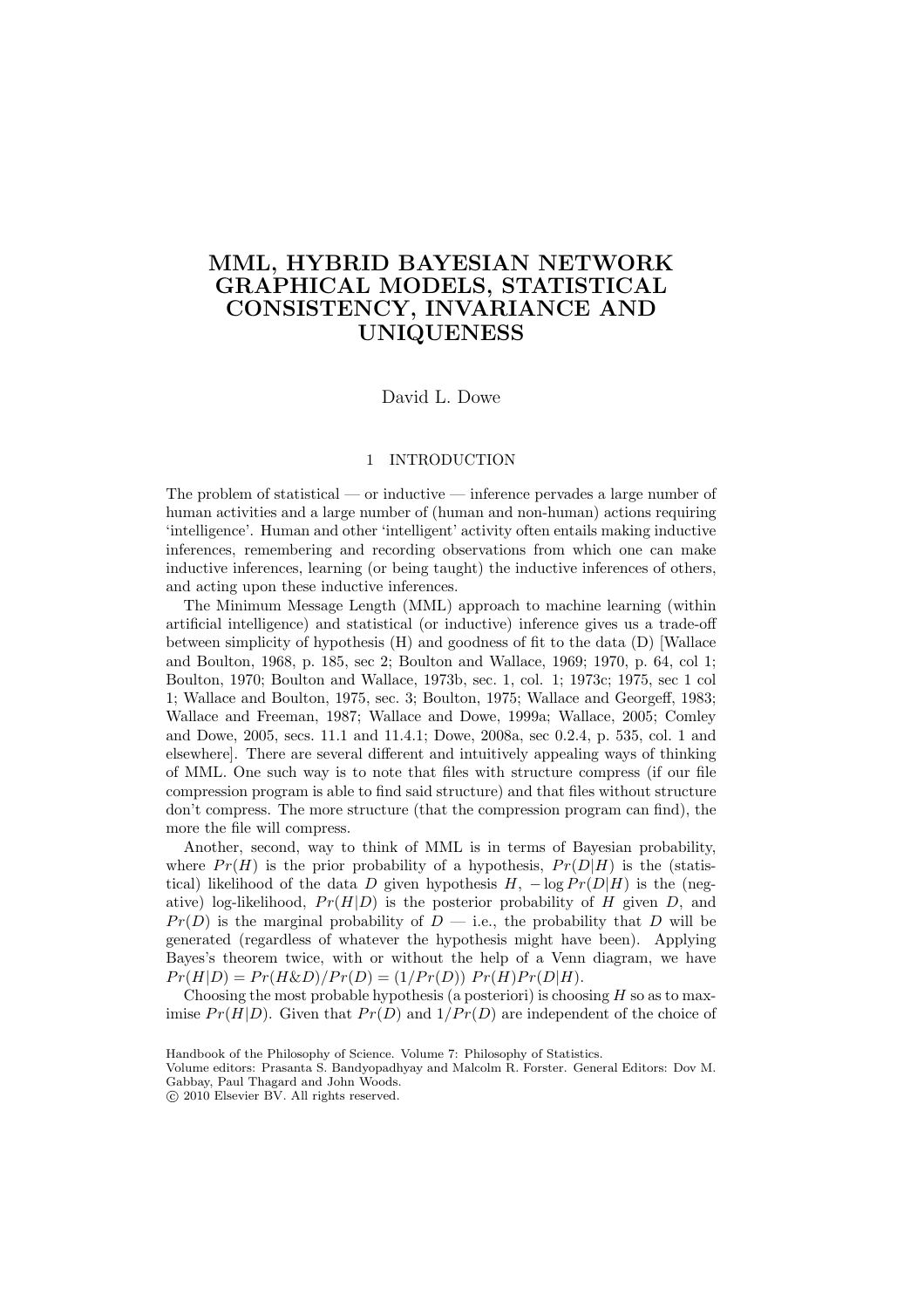hypothesis H, this is equivalent to choosing H to maximise  $Pr(H)$  .  $Pr(D|H)$ . By the monotonicity of the logarithm function, this is in turn equivalent to choosing H so as to minimise  $-\log Pr(H) - \log Pr(D|H)$ . From Shannon's information theory (see sec. 2.1), this is the amount of information required to encode  $H$  (in the first part of a two-part message) and then encode  $D$  given  $H$  (in the second part of the message). And this is, in turn, similar to our first way above of thinking about MML, where we seek  $H$  so as to give the optimal two-part file compression.

We have shown that, given data  $D$ , we can variously think of the MML hypothesis  $H$  in at least two different ways: (a) as the hypothesis of highest posterior probability and also (b) as the hypothesis giving the two-part message of minimum length for encoding  $H$  followed by  $D$  given  $H$ ; and hence the name Minimum Message Length (MML).

Historically, the seminal Wallace and Boulton paper [1968] came into being from Wallace's and Boulton's finding that the Bayesian position that Wallace advocated and the information-theoretic (conciseness) position that Boulton advocated turned out to be equivalent [Wallace, 2005, preface, p. v; Dowe, 2008a, sec. 0.3, p. 546 and footnote 213]. After several more MML writings [Boulton and Wallace, 1969; 1970, p. 64, col. 1; Boulton, 1970; Boulton and Wallace, 1973b, sec. 1, col. 1; 1973c; 1975, sec. 1, col. 1] (and an application paper [Pilowsky et al., 1969], and at about the same time as David Boulton's PhD thesis [Boulton, 1975]), their paper [Wallace and Boulton, 1975, sec. 3] again emphasises the equivalence of the probabilistic and information-theoretic approaches. (And all of this work on Minimum Message Length (MML) occurred prior to the later Minimum Description Length (MDL) principle discussed in sec. 6.7 and first published in 1978 [Rissanen, 1978].)

A third way to think about MML is in terms of algorithmic information theory (or Kolmogorov complexity), the shortest input to a (Universal) Turing Machine  $[(U)TM]$  or computer program which will yield the original data string, D. This relationship between MML and Kolmogorov complexity is formally described alongside the other two ways above of thinking of MML (probability on the one hand and information theory or concise representation on the other) — in [Wallace and Dowe, 1999a]. In short, the first part of the message encodes H and causes the TM or computer program to read (without yet writing) and prepare to output data, emulating as though it were generated from this hypothesis. The second part of the input then causes the (resultant emulation) program to write the data, D.

So, in sum, there are (at least) three equivalent ways of regarding the MML hypothesis. It variously gives us: (i) the best two-part compression (thus best capturing the structure), (ii) the most probable hypothesis (a posteriori, after we've seen the data), and (iii) an optimal trade-off between structural complexity and noise — with the first-part of the message capturing all of the structure (no more, no less) and the second part of the message then encoding the noise.

Theorems from [Barron and Cover, 1991] and arguments from [Wallace and Freeman, 1987, p241] and [Wallace, 2005, chap. 3.4.5, pp. 190-191] attest to the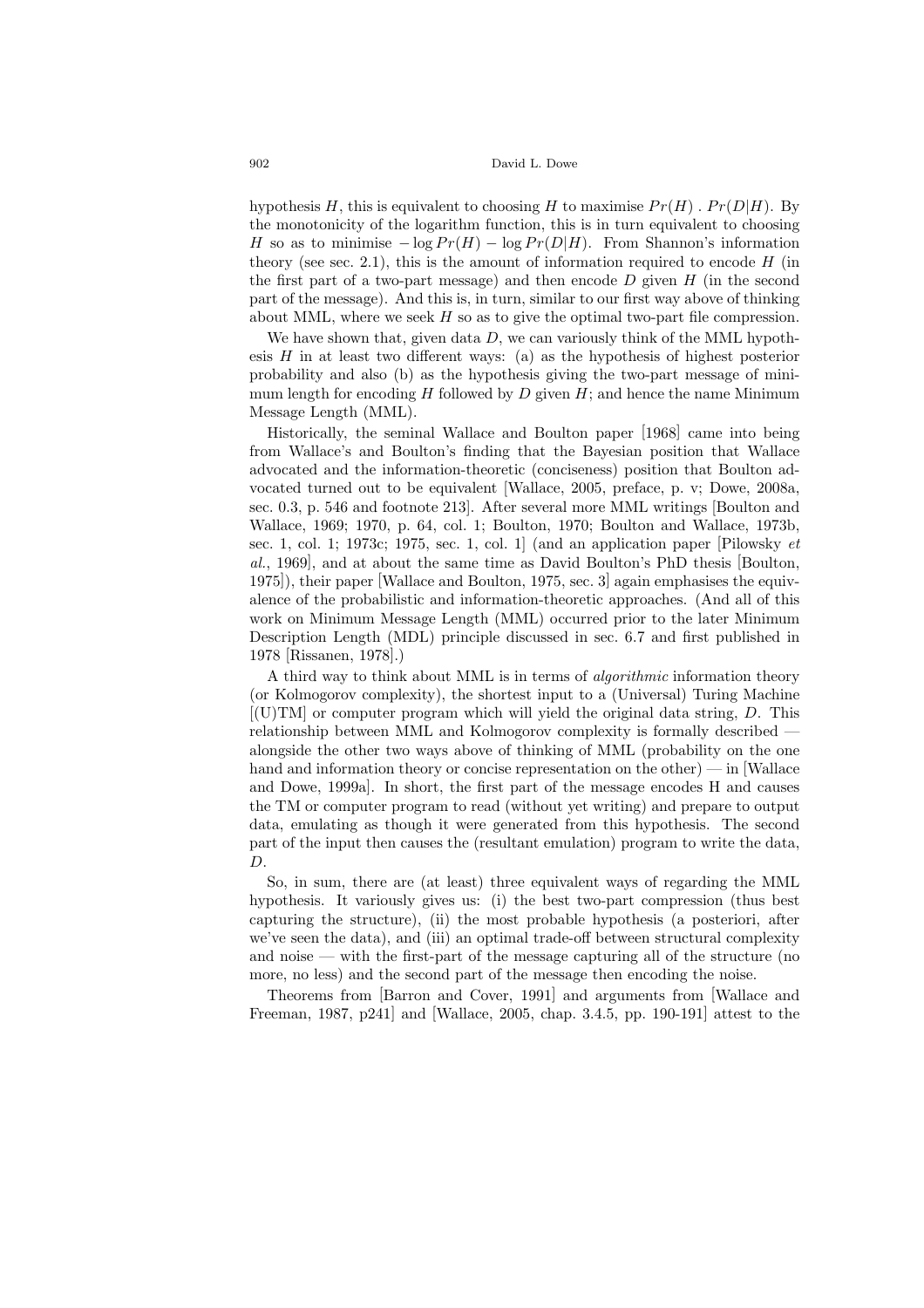general optimality of this two-part MML inference — converging to the correct answer as efficiently as possible. This result appears to generalise to the case of model misspecification, where the model generating the data (if there is one) is not in the family of models that we are considering  $[Gri$ inwald and Langford, 2007, sec. 7.1.5; Dowe, 2008a, sec. 0.2.5]. In practice, we find that MML is quite conservative in variable selection, typically choosing less complex models than rival methods [Wallace, 1997; Fitzgibbon et al., 2004; Dowe, 2008a, footnote 153, footnote 55 and near end of footnote 135] while also appearing to typically be better predictively.

Having introduced Minimum Message Length (MML), throughout the rest of this chapter, we proceed initially as follows. First, we introduce information theory, Turing machines and algorithmic information theory — and we relate all of those to MML. We then move on to Ockham's razor and the distinction between inference (or induction, or explanation) and prediction. We then continue on to relate MML and its relevance to a myriad of other issues.

### 2 INFORMATION THEORY — AND VARIETIES THEREOF

## 2.1 Elementary information theory and Huffman codes

Tossing a fair unbiased coin n times has  $2^n$  equiprobable outcomes of probability  $2^{-n}$  each. So, intuitively, it requires n bits (or binary digits) of information to encode an event of probability  $2^{-n}$ , so (letting  $p = 2^{-n}$ ) an event of probability p contains  $-\log_2 p$  bits of information. This results holds more generally for bases  $k = 3, 4, \dots$  other than 2.

The Huffman code construction (for base  $k$ ), described in (e.g.) [Wallace, 2005, chap. 2, especially sec. 2.1; Dowe, 2008b, p. 448] and below ensures that the code length  $l_i$  for an event  $e_i$  of probability  $p_i$  satisfies  $-\log_k p_i \approx l_i < -\log_k p_i + 1$ .

Huffman code construction proceeds by taking m events  $e_1, \ldots, e_m$  of probability  $p_1, \ldots, p_m$  respectively and building a code tree by successively (iteratively) joining together the events of least probability. So, with  $k = 2$ , the binary code construction proceeds by joining together the two events of least probability (say  $e_i$  and  $e_j$ ) and making a new event  $e_{i,j}$  of probability  $p_{i,j} = p_i + p_j$ . (For a k-ary code construction of arity k, we join the k least probable events together  $-$  see, e.g., fig. 3, with arity  $k = 3$ . We address this point a little more later.) Having joined two events into one event, there is now 1 less event left. This iterates one step at a time until the tree is reduced to its root.

An example with  $k = 2$  from [Dowe, 2008b, p. 448, Fig. 1] is given in Figure 1.

Of course, we can not always expect all probabilities to be of the form  $k^{-n}$ , as they are in the friendly introductory example of fig. 1.

One example with  $k = 2$  (binary) and where the probabilities are not all some k raised to the power of a negative (or zero) integer is  $1/21$ ,  $2/21$ ,  $3/21$ ,  $4/21$ ,  $5/21$ ,  $6/21$ , as per fig. 2, which we now examine.

Immediately below, we step through the stages of the binary Huffman code construction in fig. 2. The two events of smallest probability are  $e_1$  and  $e_2$  of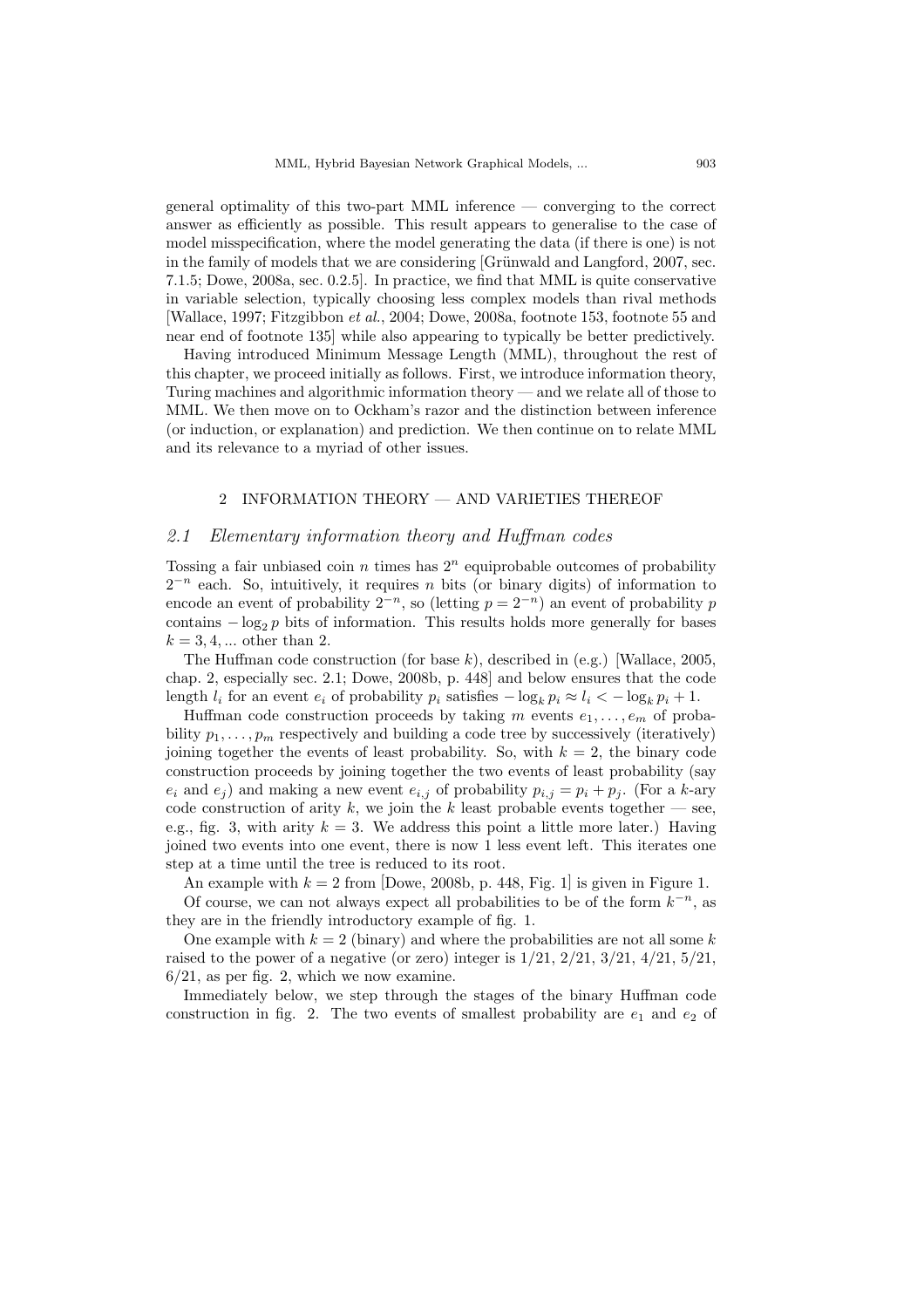

Figure 1. A simple (binary) Huffman code tree with  $k = 2$ 



Figure 2. A not so simple (binary) Huffman code tree with  $k = 2$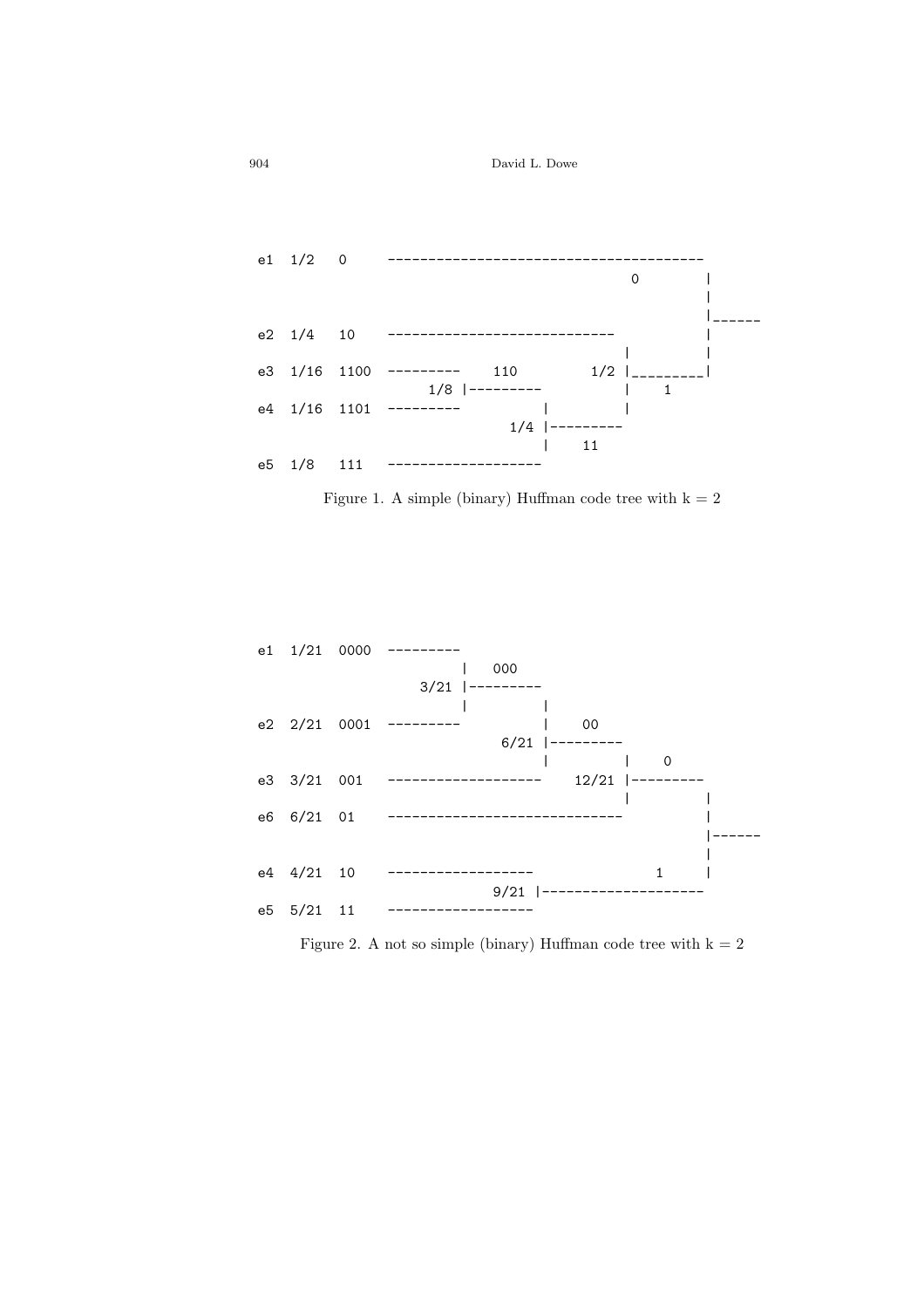probabilities  $1/21$  and  $2/21$  respectively, so we join them together to form  $e_{1,2}$  of probability  $3/21$ . The two remaining events of least probability are now  $e_{1,2}$  and  $e_3$ , so we join them together to give  $e_{1,2,3}$  of probability  $6/21$ . The two remaining events of least probability are now  $e_4$  and  $e_5$ , so we join them together to give  $e_{4,5}$  of probability 9/21. Three events now remain:  $e_{1,2,3}$ ,  $e_{4,5}$  and  $e_6$ . The two smallest probabilities are  $p_{1,2,3} = 6/21$  and  $p_6 = 6/21$ , so they are joined to give  $e_{1,2,3,6}$  with probability  $p_{1,2,3,6} = 12/21$ . For the final step, we then join  $e_{4,5}$  and  $e_{1,2,3,6}$ . The code-words for the individual events are obtained by tracing a path from the root of the tree (at the right of the code-tree) left across to the relevant event at the leaf of the tree. For a binary tree  $(k = 2)$ , every up branch is a 0 and every down branch is a 1. The final code-words are  $e_1$ : 0000,  $e_2$ : 0001,  $e_3$ : 001, etc. (For the reader curious as to why we re-ordered the events  $e_i$ , putting  $e_6$  in the middle and not at an end, if we had not done this then some of the arcs of the Huffman code tree would cross — probably resulting in a less elegant and less clear figure.)

For another such example with  $k = 2$  (binary) and where the probabilities are not all some k raised to the power of a negative (or zero) integer, see the example (with probabilities 1/36, 2/36, 3/36, 4/36, 5/36, 6/36, 7/36, 8/36) from [Wallace, 2005, sec. 2.1.4, Figs. 2.5–2.6].

An example with  $k = 3$  is given in Fig. 3. The Huffman code construction for  $k = 3$  is very similar to that for  $k = 2$ , but it also sometimes has something of a small pre-processing step. Each step of the  $k$ -ary Huffman construction involves joining k events together, thus reducing the number of events by  $(k-1)$ , which is equal to 2 for  $k = 3$ . So, if the number of events is even, our initial pre-processing step is to join the two least probable events together. That done, we now have an odd number of events and our code tree construction is, at each step, to join the three least probable remaining events together. We continue this until just one event is left, when we are left with just the root node and we have finished. The assignment of code-words is similar to the binary case, although the ternary construction (with  $k = 3$ ) has 3-way branches. The top branch is 0, the middle branch is 1 and the bottom branch is 2. The reader is invited to construct and verify this code construction example (in fig. 3) and the earlier examples referred to above.

For higher values of  $k$ , the code construction joins  $k$  events (or nodes) into 1 node each time, reducing the number of nodes by  $(k-1)$  at each step. If the number of nodes is  $q(k-1)+1$  for some  $q \geq 0$ , then the Huffman code construction does not need a pre-processing step. Otherwise, if the number of nodes is  $q(k-1)+1+r$  for some  $q \geq 0$  and some r such that  $1 \leq r \leq k-2$ , then we require a pre-processing step of first joining together the  $(r + 1)$  least probable events into one, reducing the number of nodes by r to  $q(k-1) + 1$ .

The result mentioned earlier that

$$
-\log_k p_i \approx l_i < -\log_k p_i + 1 \tag{1}
$$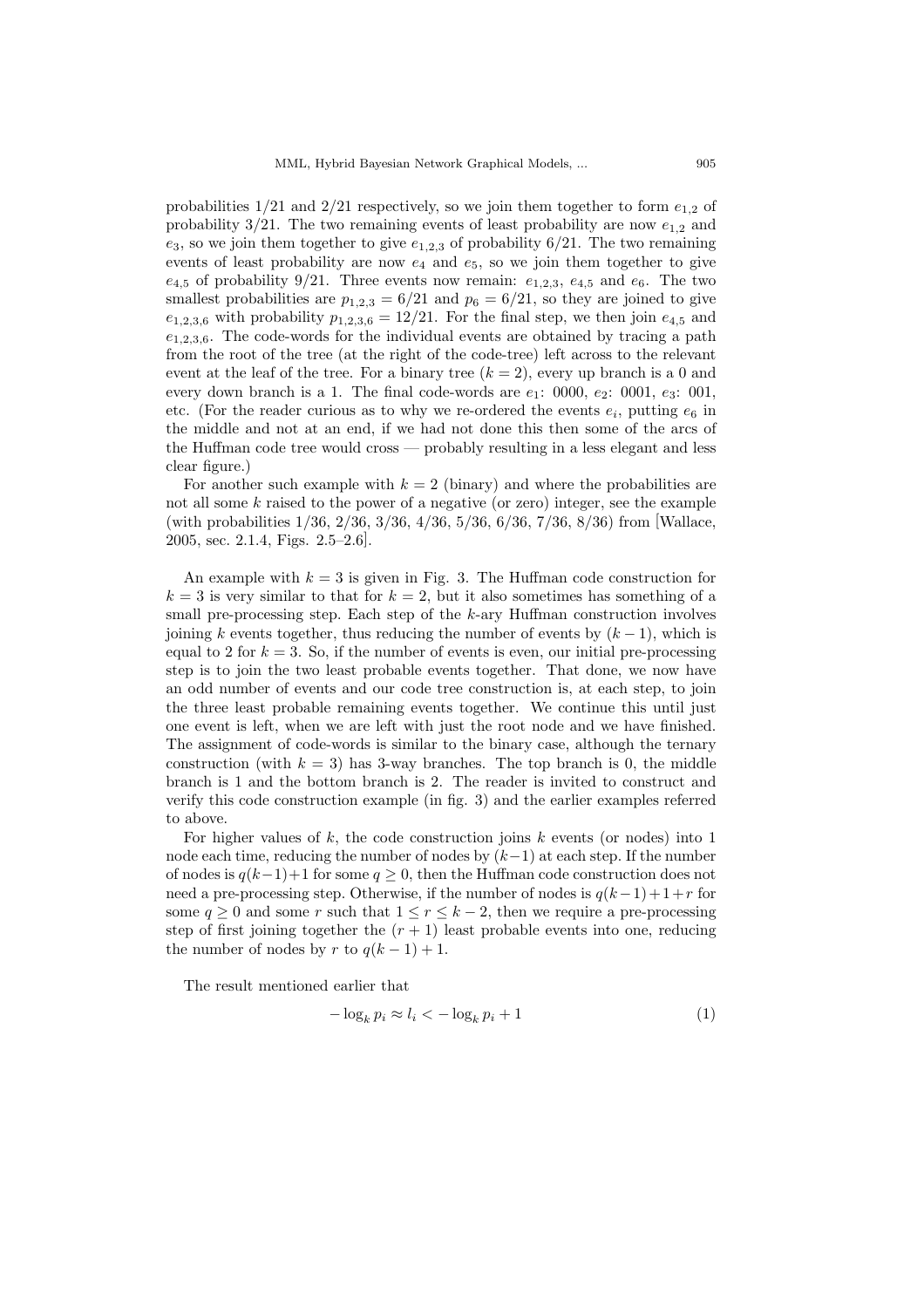

Figure 3. A simple (ternary) Huffman code tree with  $\mathbf{k}=3$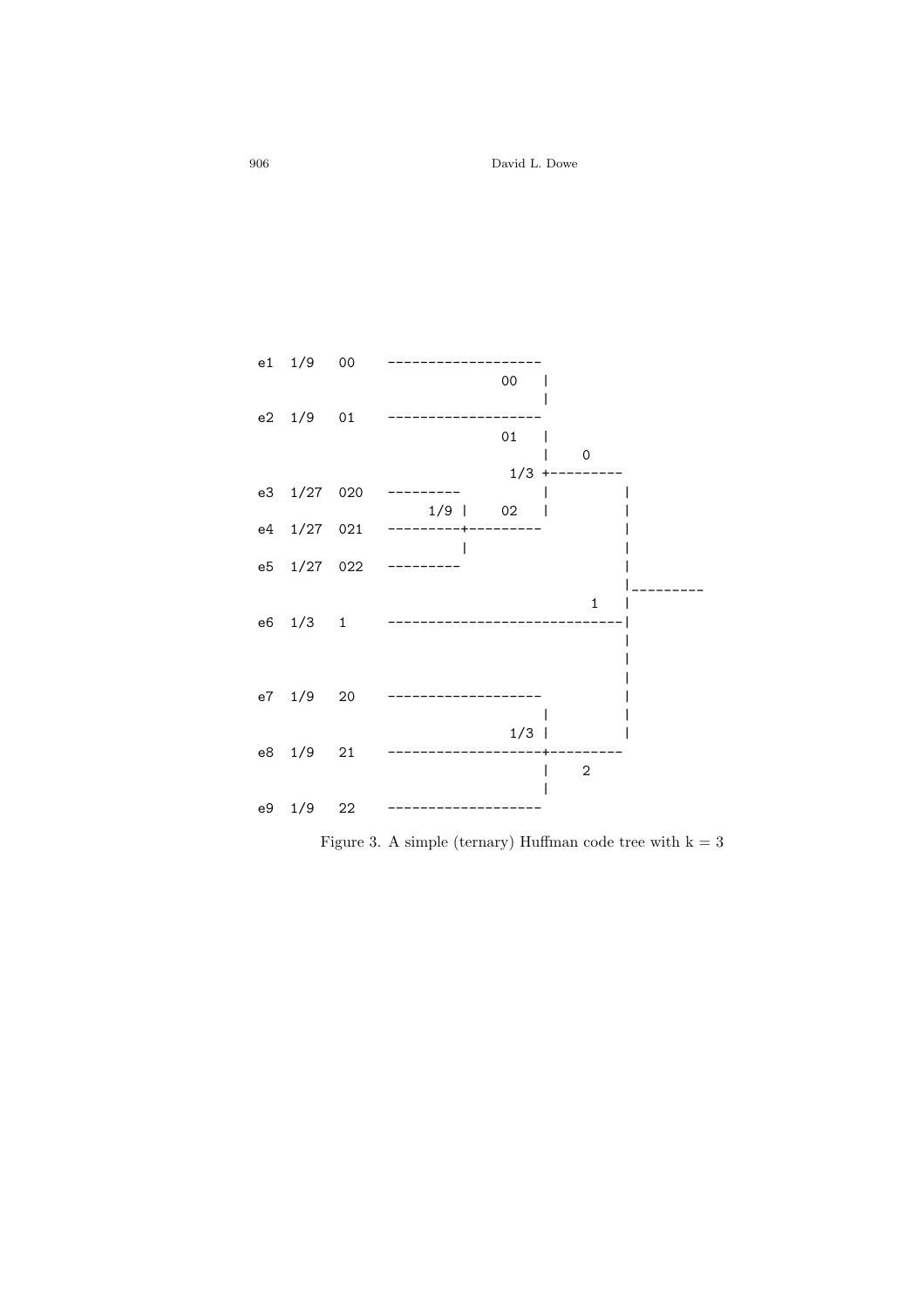follows from the Huffman construction. It is customary to make the approximation that  $l_i = -\log_k p_i$ .

Because of the relationship between different bases of logarithm  $a$  and  $b$  that  $\forall x > 0$   $\log_b x = (\log_a x)/(\log_a b) = (\log_b a) \log_a x$ , changing base of logarithms has the effect of scaling the logarithms by a multiplicative constant,  $\log_b a$ . As such, the choice of base of logarithm is somewhat arbitrary. The two most common bases are 2 and e. When the base is 2, the information content is said to be in bits. When the base is e, the information content is said to be in nits [Boulton and Wallace, 1970, p. 63; Wallace, 2005, sec. 2.1.8; Comley and Dowe, 2005, sec. 11.4.1; Dowe, 2008a, sec. 0.2.3, p. 531, col. 1], a term which I understand to have had its early origins in (thermal) physics. Alternative names for the nit include the natural ban (used by Alan Turing (1912-1954) [Hodges, 1983, pp. 196-197]) and (much much later) the nat.

# 2.2 Prefix codes and Kraft's inequality

Furthermore, defining a prefix code to be a set of  $(k$ -ary) strings (of arity k, i.e., where the available alphabet from which each symbol in the string can be selected is of size k) such that no string is the prefix of any other, then we note that the  $2^n$ binary strings of length n form a prefix code. Elaborating, neither of the  $2^1 = 2$ binary strings 0 and 1 is a prefix of the other, so the set of code words  $\{0, 1\}$  forms a prefix code. Again, none of the  $2^2 = 4$  binary strings 00, 01, 10 and 11 is a prefix of any of the others, so the set of code words {00, 01, 10, 11} forms a prefix code. Similarly, for  $k \geq 2$  and  $n \geq 1$ , the  $k^n$  k-ary strings of length n likewise form a prefix code. We also observe that the fact that the Huffman code construction leads to a (Huffman) tree means that the result of any Huffman code construction is always a prefix code. (Recall the examples from sec. 2.1.)

Prefix codes are also known as (or, perhaps more technically, are equivalent to) instantaneous codes. In a prefix code, as soon as we see a code-word, we instantaneously recognise it as an intended part of the message — because, by the nature of prefix codes, this code-word can not be the prefix of anything else. Nonprefix (and therefore non-instantaneous) codes do exist, such as  $(e.g.,\)$  {0, 01, 11}. For a string of the form  $01^n$ , we need to wait to the end of the string to find out what  $n$  is and whether  $n$  is odd or even before we can decode this in terms of our non-prefix code. (E.g., 011 is 0 followed by 11, 0111 is 01 followed by 11, etc.) For the purposes of the remainder of our writings here, though, we can safely and do restrict ourselves to (instantaneous) prefix codes.

A result often attributed to Kraft [1949] but which is believed by many to have been known to at least several others before Kraft is Kraft's inequality — namely, that in a k-ary alphabet, a prefix code of code-lengths  $l_1, \ldots, l_m$  exists if and only if  $\sum_{i=1}^{m} k^{-l_i} \leq 1$ . The Huffman code construction algorithm, as carried out in our earlier examples (perhaps especially those of figs. 1 and 3), gives an informal intuitive argument as to why Kraft's inequality must be true.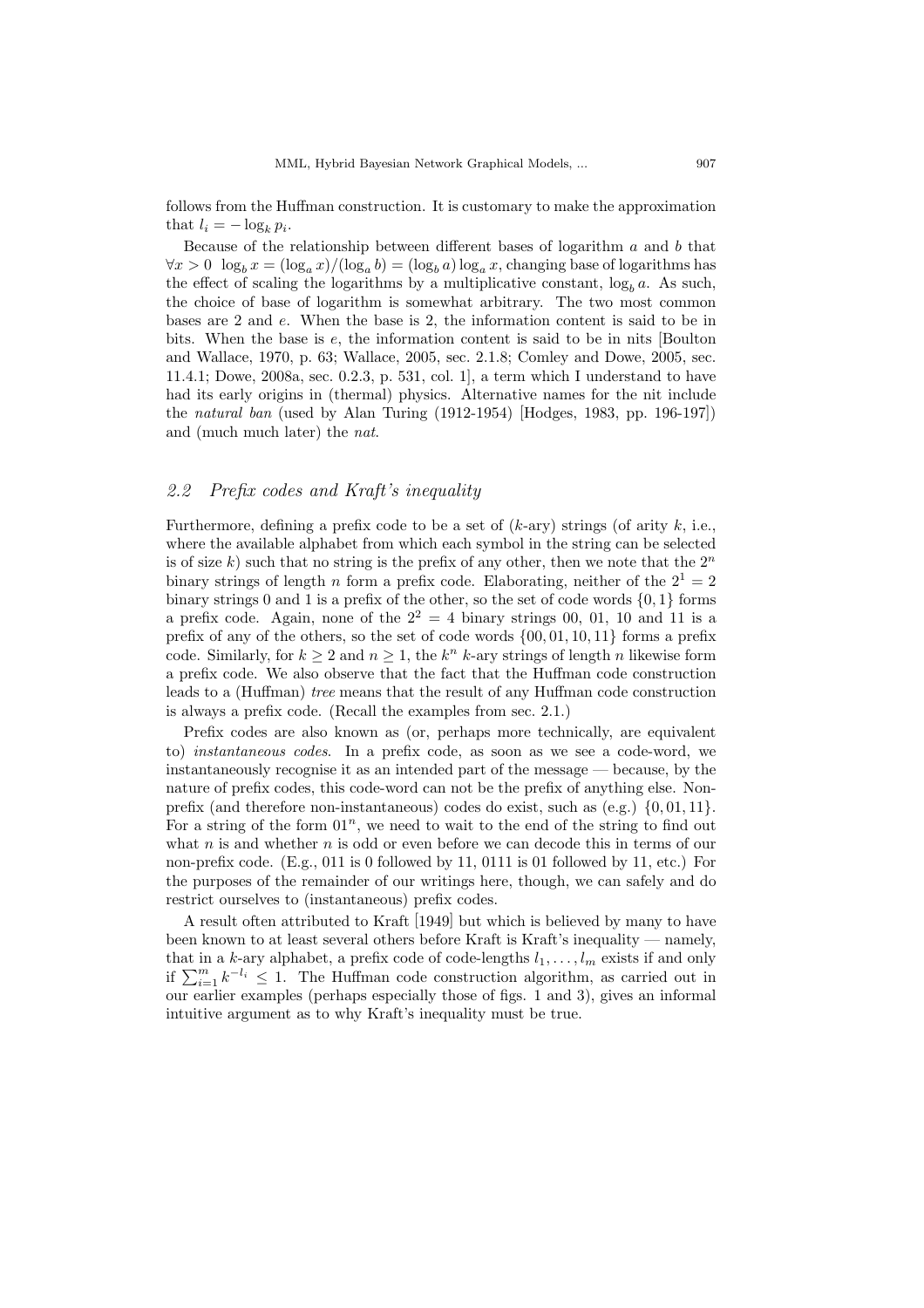## 2.3 Entropy

Let us re-visit our result from equation (1) and the standard accompanying approximation that  $l_i = -\log p_i$ .

Let us begin with the 2-state case. Suppose we have probabilities  $p_1$  and  $p_2 =$  $1 - p_1$  which we wish to encode with code-words of length  $l_1 = -\log q_1$  and  $l_2 = -\log q_2 = -\log(1 - q_1)$  respectively. As per the Huffman code construction (and Kraft's inequality), choosing such code lengths gives us a prefix code (when these code lengths are non-negative integers).

The negative of the expected code length would then be

$$
p_1 \log q_1 + (1 - p_1) \log(1 - q_1),
$$

and we wish to choose  $q_1$  and  $q_2 = 1 - q_1$  to make this code as short as possible on average — and so we differentiate the negative of the expected code length with respect to  $q_1$ .

$$
0 = \frac{d}{dq_1}(p_1 \log q_1 + (1 - p_1) \log(1 - q_1)) = (p_1/q_1) - ((1 - p_1)/(1 - q_1))
$$
  
=  $(p_1(1 - q_1) - q_1(1 - p_1))/(q_1(1 - q_1)) = (p_1 - q_1)/(q_1(1 - q_1))$ 

and so  $(p_1 - q_1) = 0$ , and so  $q_1 = p_1$  and  $q_2 = p_2$ .

This result also holds for  $p_1, p_2, p_3, q_1, q_2$  and  $q_3$  in the 3-state case, as we now show. Let  $P_2 = p_2/(p_2 + p_3)$ ,  $P_3 = p_3/(p_2 + p_3) = 1 - P_2$ ,  $Q_2 = q_2/(q_2 + q_3)$  and  $Q_3 = q_3/(q_2+q_3) = 1-Q_2$ , so  $p_2 = (1-p_1)P_2$ ,  $p_3 = (1-p_1)P_3 = (1-p_1)(1-P_2)$ ,  $q_2 = (1 - q_1)Q_2$  and  $q_3 = (1 - q_1)Q_3 = (1 - q_1)(1 - Q_2)$ .

Encoding the events of probability  $p_1, p_2$  and  $p_3$  with code lengths  $-\log q_1$ ,  $-\log q_2$  and  $-\log q_3$  respectively, the negative of the expected code length is then  $p_1 \log q_1 + (1 - p_1)P_2 \log((1 - q_1)Q_2) + (1 - p_1)(1 - P_2) \log((1 - q_1)(1 - Q_2)).$  To minimise, we differentiate with respect to both  $q_1$  and  $Q_2$  in turn, and set both of these to 0.

$$
0 = \frac{\partial}{\partial q_1}(p_1 \log q_1 + (1 - p_1)P_2 \log((1 - 1)Q_2) +
$$
  
\n
$$
(1 - p_1)(1 - P_2) \log((1 - q_1)(1 - Q_2)))
$$
  
\n
$$
= (p_1/q_1) - ((1 - p_1)P_2)/(1 - q_1) - ((1 - p_1)(1 - P_2))/(1 - q_1)
$$
  
\n
$$
= (p_1/q_1) - (1 - p_1)/(1 - q_1)
$$
  
\n
$$
= (p_1 - q_1)/(q_1(1 - q_1))
$$

exactly as in the 2-state case above, where again  $q_1 = p_1$ .

$$
0 = \frac{\partial}{\partial Q_2}(p_1 \log q_1 + (1 - p_1)P_2 \log((1 - q_1)Q_2) + (1 - p_1)(1 - P_2) \log((1 - q_1)(1 - Q_2)))
$$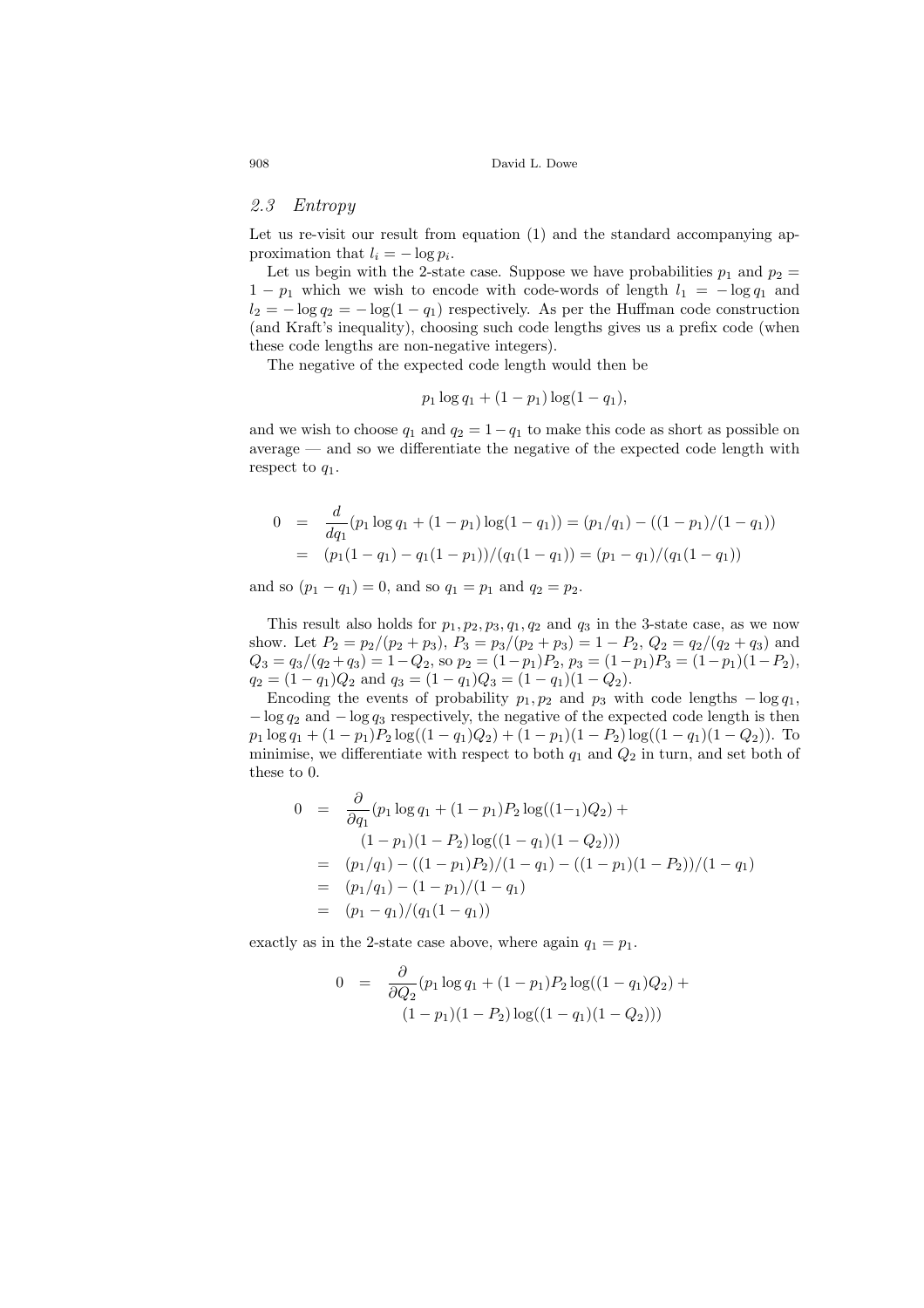MML, Hybrid Bayesian Network Graphical Models, ... 909

$$
= ((((1-p1)P2)/Q2) - ((1-p1)(1-P2)/(1-Q2))\n= (1-p1) × ((P2/Q2) - (1-P2)/(1-Q2))\n= (1-p1) × (P2-Q2)/(Q2(1-Q2))
$$

In the event that  $p_1 = 1$ , the result is trivial. With  $p_1 \neq 1$ , we have, of very similar mathematical form to the two cases just examined,  $0 = (P_2/Q_2)-(1-P_2)/(1-Q_2)$ , and so  $Q_2 = P_2$ , in turn giving that  $q_2 = p_2$  and  $q_3 = p_3$ .

One can proceed by the principle of mathematical induction to show that, for probabilities  $(p_1, ..., p_i, ..., p_{m-1}, p_m = 1 - \sum_{i=1}^{m-1} p_i)$  and code-words of respective lengths  $(-\log q_1, ..., -\log q_i, ..., -\log q_{m-1}, -\log q_m = -\log(1 - \sum_{i=1}^{m-1} q_i)),$  the expected code length  $-(p_1 \log q_1 + ... + p_i \log q_i + ... + p_{m-1} \log q_{m-1} + p_m \log q_m)$ is minimised when  $\forall i \ q_i = p_i$ .

This expected (or average) code length,

$$
\sum_{i=1}^{m} p_i \times (-\log p_i) = -\sum_{i=1}^{m} p_i \log p_i \tag{2}
$$

is called the *entropy* of the *m*-state probability distribution  $(p_1, ..., p_i, ..., p_m)$ .

Note that if we sample randomly from the distribution  $p$  with code-words of length  $-\log p$ , then the (expected) average long-term cost is the entropy.

Where the distribution is continuous rather than (as above) discrete, the sum is replaced by an integral and (letting  $x$  be a variable being integrated over) the entropy is then defined as

$$
\int f \times (-\log f) dx = -\int f \log f dx = -\int f(x) \log f(x) dx
$$

$$
= \int f(x) \times (-\log f(x)) dx
$$
(3)

And, of course, entropy can be defined for hybrid structures of both discrete and continuous, such as Bayesian network graphical models (of sec.  $7.6$ ) — see sec. 3.6, where it is pointed out that for the hybrid continuous and discrete Bayesian net graphical models in [Comley and Dowe, 2003; 2005] (emanating from the current author's ideas in [Dowe and Wallace, 1998]), the log-loss scoring approximation to Kullback-Leibler distance has been used [Comley and Dowe, 2003, sec. 9].

The next section, sec. 2.4, introduces Turing machines as an abstract model of computation and then discusses the formal relationship between MML and minimising the length of some (constrained) input to a Turing machine. The section can be skipped on first reading.

#### 2.4 Turing machines and algorithmic information theory

The area of algorithmic information theory was developed independently in the 1960s by Solomonoff [1960; 1964], Kolmogorov [1965] and Chaitin [1966], independently of and slightly before the seminal Wallace & Boulton paper on MML [1968].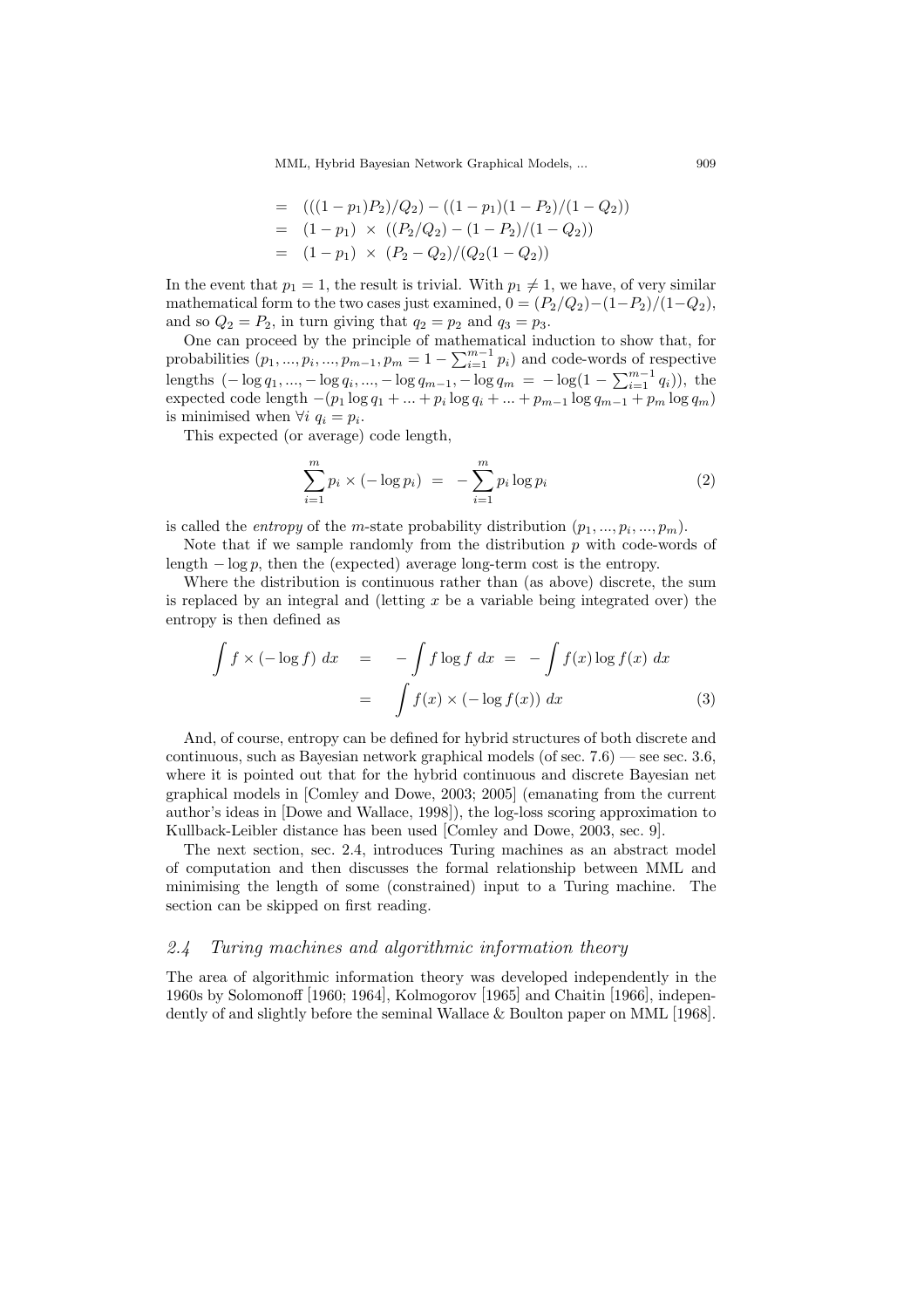Despite the near-simultaneous independent work of the young Chaitin [1966] and the independent earlier work of Solomonoff [1960; 1964] pre-dating Kolmogorov, the area of algorithmic information theory is often referred to by many as Kolmogorov complexity (e.g., [Wallace and Dowe, 1999a; Li and Vitányi, 1997]). Before introducing the notion of the algorithmic complexity (or Kolmogorov complexity) of a string s, we must first introduce the notion of a Turing machine [Turing, 1936; Wallace, 2005, sec. 2.2.1; Dowe 2008b, pp. 449-450]. Following [Dowe, 2008b, pp. 449-450], a Turing machine (TM) [Wallace, 2005, sec. 2.2.1; Dowe, 2008b, pp. 449-450] is an abstract mathematical model of a computer program. It can be written in a language from a certain alphabet of symbols (such as 1 and (blank) " ", also denoted by "⊔"). We assume that Turing machines have a read/write head on an infinitely long tape, finitely bounded to the left and infinitely long to the right. Turing machines have a set of instructions — or an instruction set as follows. A Turing machine in a given state (with the read/write head) reading a certain symbol either moves to the left  $(L)$  or to the right  $(R)$  or stays where it is and writes a specified symbol. The instruction set for a Turing machine can be written as:  $f : States \times Symbols \rightarrow States \times (\{L, R\} \cup Symbols).$ 

So, the definition that we are using is that a Turing Machine  $M$  is a set of quadruples  $\{Q_n\} = \{\langle q_i, q_j, s_k, \{s_l, H\} \rangle\}$  where

- $q_i, q_j \in \{1, \ldots, m\}$  (the machine states)
- $s_k, s_l \in \{s_0, \ldots, s_r\}$  (the symbols)
- $H \in \{R, L\}$  (tape head direction)

(such that no two quadruples have the same first and third elements). The Turing machine in state  $q_i$  given input  $s_k$  goes into state  $q_j$  and either stays where it is and writes a symbol  $(s<sub>l</sub>)$  or moves to the left or right (depending upon the value of  $H$ ) without writing a symbol.

An alternative equivalent definition of a Turing Machine M which we could equally well use instead is a set of quintuples  $\{Q_n\} = \{\langle q_i, q_j, s_k, s_l, H \rangle\}$  where

- (the machine states)  $q_i, q_j \in \{1, \ldots, m\}$
- (the symbols)  $s_k, s_l \in \{s_0, \ldots, s_r\}$
- (tape head direction)  $H \in \{R, L\}$

and the Turing machine in state  $q_i$  given input  $s_k$  then goes into state  $q_i$ , writes symbol  $s_l$  and moves the head in direction H (and, again, we require that no two quintuples have the same first and third elements).

Note that the Turing Machine (TM) in the first definition either writes a (new) symbol or moves the head at each step whereas the TM in the second of these two equivalent definitions both writes a (new) symbol and moves the head.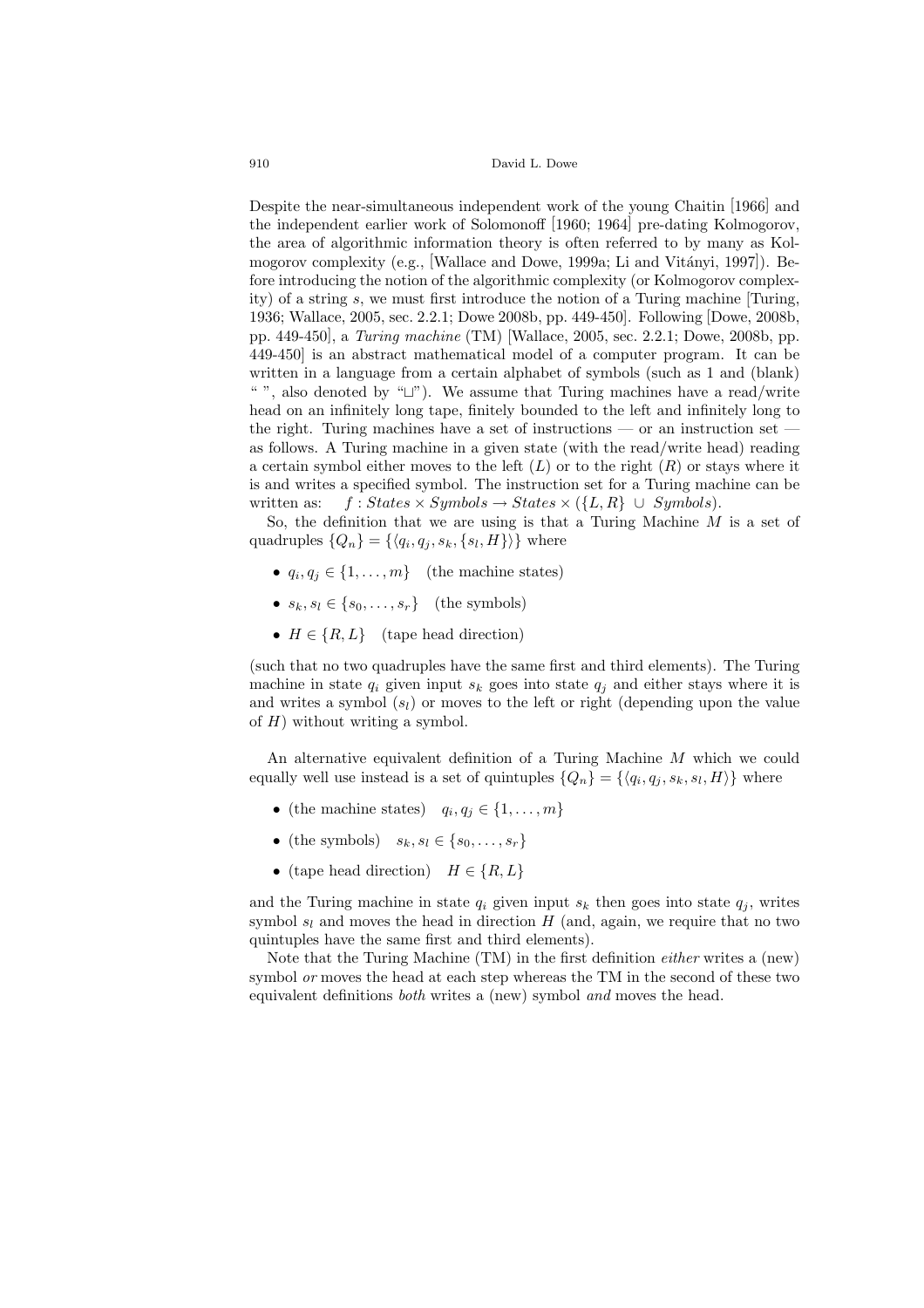Without loss of generality we can assume that the alphabet is the binary alphabet  $\{0, 1\}$ , whereupon the instruction set for a Turing machine can be written as:  $f: States \times \{0, 1\} \rightarrow States \times (\{L, R\} \cup \{0, 1\}).$ 

Any known computer program can be represented by a Turing Machine. Universal Turing Machines (UTMs) are like (computer program) compilers and can be made to emulate any Turing Machine (TM).

An example of a Turing machine would be the program from fig. 4, which, given two inputs,  $x_0$  and  $x_1$ , adds them together, writing  $x_0 + x_1$  and then stopping<sup>1</sup>. This machine adds two unary numbers (both at least 1), terminated by blanks (and separated by a single blank). In unary, e.g., 4 is represented by "1111⊔". In general in unary,  $n$  is represented by  $n$  1s followed by a blank.



Figure 4. A Turing machine program for adding two numbers

Alternatively, recalling our notation of quintuples,  $\langle q_i, q_j, s_k, s_l, H \rangle$ , this Turing machine adding program from fig. 4 can be represented as:

$$
\{\langle 1,2,1,1,R\rangle,\langle 2,2,1,1,R\rangle,\langle 2,3,\sqcup,1,R\rangle,\langle 3,3,1,1,R\rangle,\langle 4,5,1,\sqcup,R\rangle\}
$$

(where state 5 is the Halting — or stop — state, also referred to as  $H$ ).

(This Turing machine program over-writes the blank (⊔) in the middle with a 1 and removes a  $1$  from the right end of the second number  $-$  and, in so doing, leaves behind the unary representation of the sum.)

Another example of a Turing machine would be a program which, for some  $a_0$ and  $a_1$ , when given any input x, calculates (or outputs)  $a_0 + a_1x$ . In this case, x would input in binary (base 2), and the output would be the binary representation of  $a_0 + a_1x$ .

A Universal Turing machine (UTM) [Wallace, 2005, sec. 2.2.5] is a Turing machine which can simulate any other Turing machine. So, if  $U$  is a UTM and  $M$  is

<sup>&</sup>lt;sup>1</sup>Wherever he might or might not have inherited it from, I acknowledge obtaining the figure in fig. 4 from Kevin B. Korb.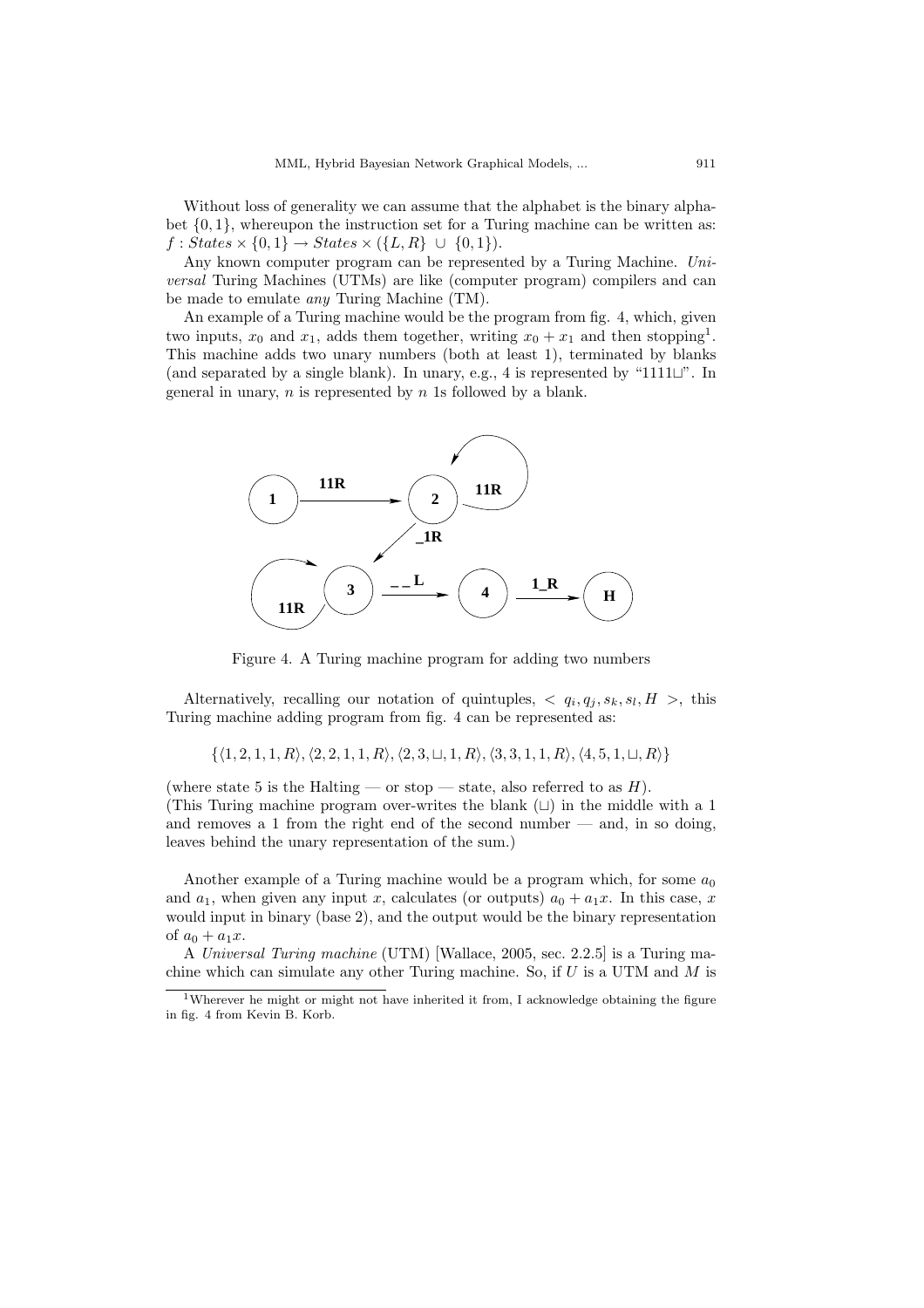a TM, then there is some input  $c_M$  such that for any string s,  $U(c_M s) = M(s)$ and the output from U when given the input  $c_M s$  is identical to the output from M when given input s. In any other words, given any TM  $M$ , there is an emulation program [or translation program] (or code)  $c_M$  so that once U is input  $c_M$  it forever after behaves as though it were M.

The algorithmic complexity (or Kolmogorov complexity),  $K_U(x)$ , of a string x is the length of the shortest input  $(l_x)$  to a Universal Turing Machine such that, given input  $l_x$ , U outputs x and then stops. (This is the approach of Kolmogorov [1965] and Chaitin [1966], referred to as stream one in [Wallace and Dowe, 1999a].)

Algorithmic information theory can be used to give the algorithmic probability [Solomonoff, 1960; 1964; 1999; 2008] of a string  $(x)$  or alternatively also to insist upon the two-part MML form [Wallace and Dowe, 1999a; Wallace, 2005, secs. 2.2–2.3].

Let us elaborate, initially by recalling the notion of a prefix code (from sec. 2.2) and then by considering possible inputs to a UTM. Let us consider the two binary strings 0 and 1 of length 1, the four binary strings 00, 01, 10 and 11 of length 2, and (in general) the  $2^n$  binary strings of length n. Clearly, if a Turing Machine stops on some particular input (of length  $n$ ), then it will stop on that input with any suffix appended.

The (unnormalized) probability that a UTM,  $U$ , will generate  $x$  from random input is  $P_U(x) = \sum_{s: U(s)=x} 2^{-\text{length}(s)}$ , summing over the strings s such that U taking input s will output x and then stop. In Solomonoff's original predictive specification [Solomonoff, 1960; 1964] (stream two from [Wallace and Dowe, 1999a]), the (unnormalized) summation actually includes more strings (and leads to a greater sum), including [Wallace, 2005, sec. 10.1.3] those strings s such that U on input s produces x and possibly a suffix  $-$  i.e., outputs a string for which  $x$  is a prefix. For this sum to be finite, we must add the stipulation that the strings s (over which we sum) must form a prefix code. In choosing the strings s to form a prefix code, the sum is not affected by insisting that the strings s are all chosen so that (e.g.) for no prefix s' of s does  $U(s') = x$  and then halt. And, for the sum  $\sum_{x} P_U(x)$  to be useful, we must again make sure that the strings x are prefix-free  $-$  i.e., that the strings x all together form a prefix code - so as to avoid double-counting.

Clearly,  $2^{-K_U(x)} < P_U(x)$ , since  $K_U(x)$  takes only the shortest (and biggest) [input] term outputting x, whereas  $P_U(x)$  takes all the terms which output x (whether or not we wish to also include terms which append a suffix to  $x$ ). The earlier mention above of "(unnormalized)" is because, for many inputs, the UTM will not halt [Turing, 1936; Chaitin, 2005; Dowe, 2008a, footnote 70]. For the purposes of prediction, these considerations just discussed are sufficient. But, for the purposes of inference (or, equivalently, explanation or induction), we need a two-part construction — as per theorems from [Barron and Cover, 1991] and arguments from [Wallace and Freeman, 1987, p. 241; Wallace, 2005, sec. 3.4.5, pp. 190–191] (and some examples of what can go wrong when we don't have a two-part construction [Wallace and Dowe, 1999a, sec. 6.2; 1999b, secs. 1.2, 2.3 and 3; 1999c,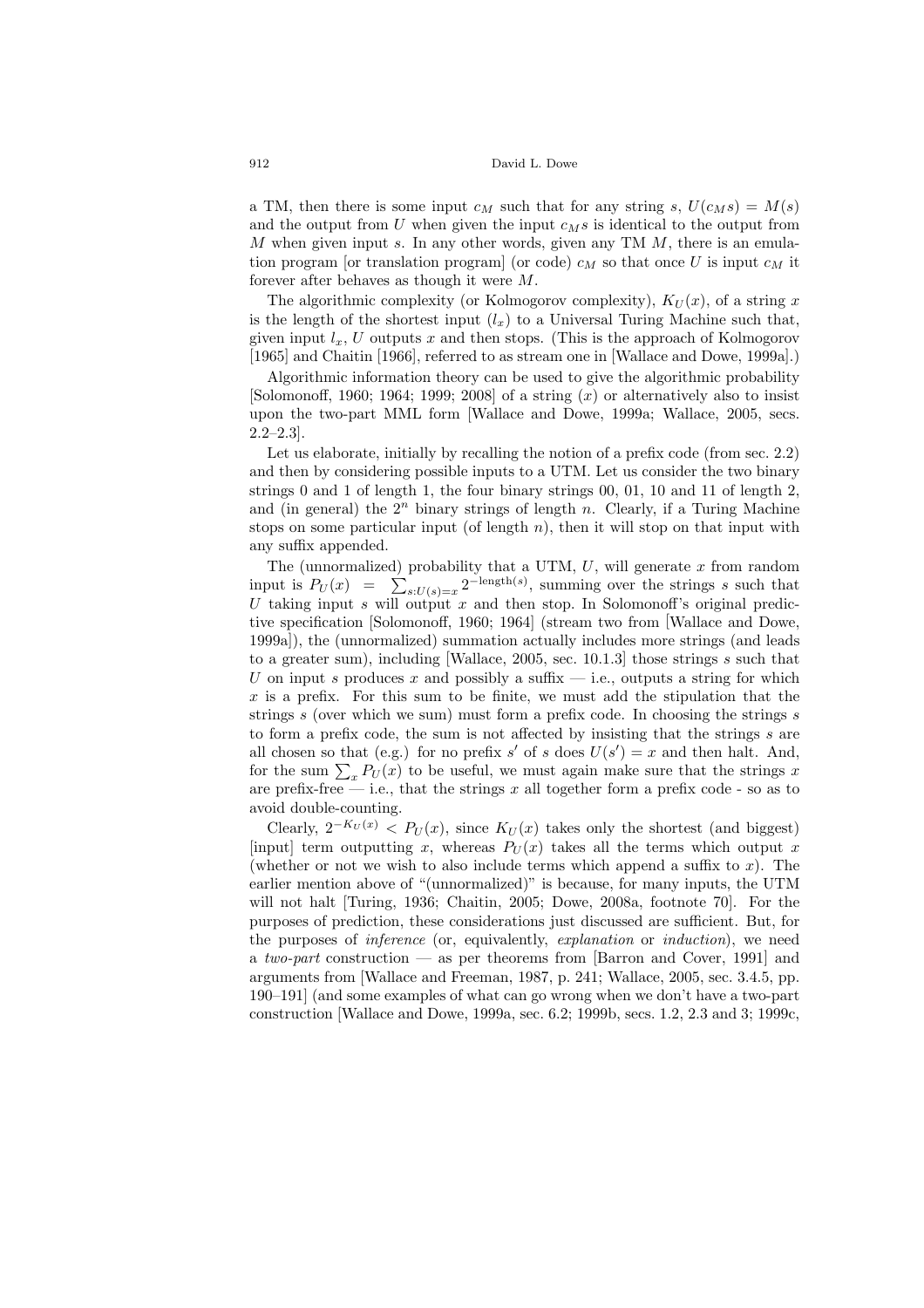sec. 2]). Our two-part input to the (Universal) Turing Machine will be such that [Wallace and Dowe, 1999a; Wallace, 2005, secs. 2.3.6–2.3.9] the first part results in no output being written but rather the Turing machine is programmed with the hypothesis,  $H$ . Now programmed with the hypothesis,  $H$ , the Turing machine now looks at the second part of the message (which is possibly the output of a Huffman code) and uses  $H$  to write out the data,  $D$ . The MML inference will be the hypothesis,  $H$ , which is represented by the first part of the shortest two-part input giving rise to the data, D.

The other thing to mention here is the Bayesianism inherent in all these approaches. The Bayesian and (two-part [file compression]) information-theoretic interpretations to MML are both clearly Bayesian. And, although some authors have been known to neglect this (by sweeping Order 1,  $O(1)$ , terms under the carpet or otherwise neglecting them), the choice of (Universal) Turing Machine in algorithmic information theory is (obviously?) also a Bayesian choice [Wallace and Dowe, 1999a, secs. 2.4 and 7; 1999c, secs. 1–2; Comley and Dowe, 2005, p. 269, sec. 11.3.2; Dowe, 2008a, footnotes 211, 225 and (start of) 133, and sec. 0.2.7, p. 546; 2008b, p. 450].

# 2.5 Digression on Wallace non-universality probability

This section is a digression and can be safely skipped without any loss of continuity or context, but it does follow on from sec. 2.4 — which is why it is placed here.

The Wallace non-universality probability [Dowe, 2008a, sec. 0.2.2, p. 530, col. 1 and footnote 70 of a UTM, U, is the probability that, given a particular infinitely long random bit string as input, U will become non-universal at some point. Quite clearly, the Wallace non-universality probability (WNUP) equals 1 for all nonuniversal TMs. Similarly,  $WNUP(U)$  is greater than 0 for all TMs, U; and WNUP equals 1 for some UTM if and only if it equals 1 for all UTMs. Wallace, others and I believed it to equal 1. In unpublished private communication, George Barmpalias argues that it isn't equal to 1, appealing to a result of Kucera. George is correct (and Chris and I mistaken) if and only if  $\inf_{\{U:U \text{ a } U \subset \mathbb{M}\}} WNUP(U) = 0.$ 

This section was a digression and could be safely skipped without any loss of continuity or context.

### 3 PROBABILISTIC INFERENCE, LOG-LOSS SCORING AND KULLBACK-LEIBLER DISTANCE — AND UNIQUENESS

There are many measures of predictive accuracy. The simplest of these, such as on a quiz show, is the number of correct answers (or "right"/"wrong" scoring). There are likewise many measures of how close some estimated function is to the true function from which the data is really coming.

We shall present the notions of probabilistic scoring and of measuring a distance between two functions.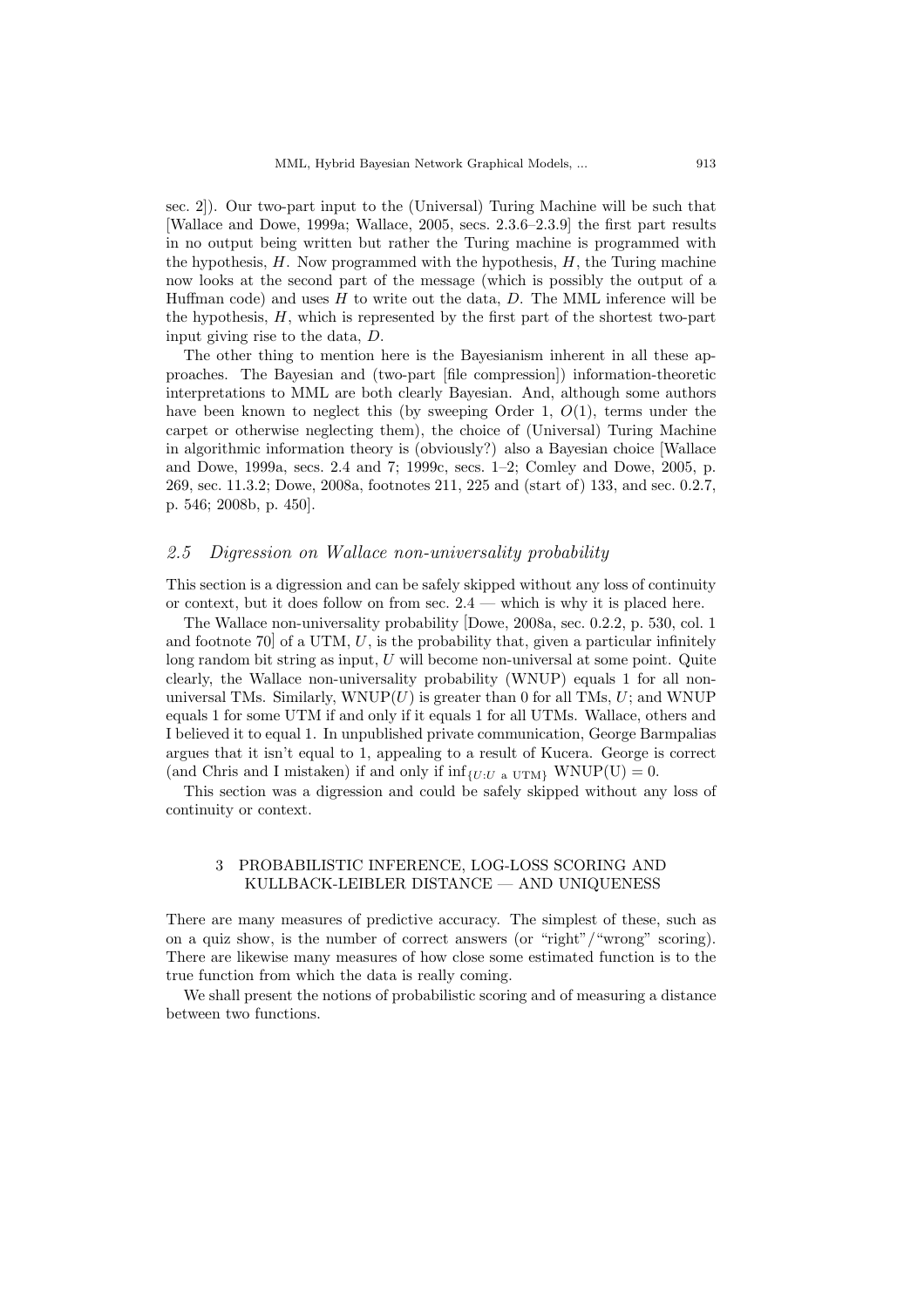From the notion of probabilistic scoring, we shall present our new apparent uniqueness property of log-loss scoring [Dowe, 2008a, footnote 175 (and 176); 2008b, pp. 437–438]. From the notion of measuring a distance between two functions, we shall present a related result showing uniqueness (or two versions of uniqueness) of Kullback-Leibler distance [Dowe, 2008a, p. 438]. For those interested in causal decision theory and scoring rules and to those simply interested in scoring rules and scoring probabilities, I highly recommend log-loss scoring and Kullback-Leibler distance — partly for their invariance and partly for their apparent uniqueness in having this invariance.

# 3.1 "Right"/"wrong" scoring and re-framing

Imagine two different quizzes which are identical apart from their similar but not quite identical beginnings. Quiz 1 begins with a multiple-choice question with 4 possible answers:  $0, 1, 2, 3$  or (equivalently, in binary)  $00, 01, 10, 11$ .

Quiz 2 begins with 2 multiple-choice questions:

- Q2.1: is the  $2<sup>nd</sup>$  last bit a 0 or a 1?, and
- Q2.2: is the last bit a 0 or a 1?

Getting a score of 1 correct at the start of quiz 1 corresponds to getting a score of 2 at the start of quiz 2. Getting a score of 0 at the start of quiz 1 corresponds to a score of either 0 or 1 at the start of quiz 2. This seems unfair — so we might try to attribute the problem to the fact that quiz 1 began with 1 4-valued question where quiz 2 began with 2 2-valued questions and explore whether all is fair when (e.g.) all quizzes have 2 2-valued questions.

But consider now quiz 3 which, like quiz 2, begins with 2 2-valued questions, as follows:

- $Q3.1$ : is the 2<sup>nd</sup> last bit a 0 or a 1?, and
- Q3.2: are the last two bits equal or not equal?

Getting  $Q3.2$  correct means that on quiz 2 we either get 0 (if we get  $Q2.1$  wrong) or 2 (if we get Q2.2 correct and therefore all questions correct).

We see that no matter how we re-frame the question  $-$  whether as one big question or as lots of little questions — we get all answers correct on one quiz if and only if we get all answers correct on all quizzes. But, however, as the following example (of Quiz 4 and Quiz 5) demonstrates, we also see that even when all questions are binary (yes/no), it is possible to have two different framings of n questions such that in one such quiz (here, Quiz 4) we have  $(n - 1)$  questions answered correctly (and only 1 incorrectly) and in the re-framing to another quiz (here, Quiz 5) all  $n$  questions are answered incorrectly.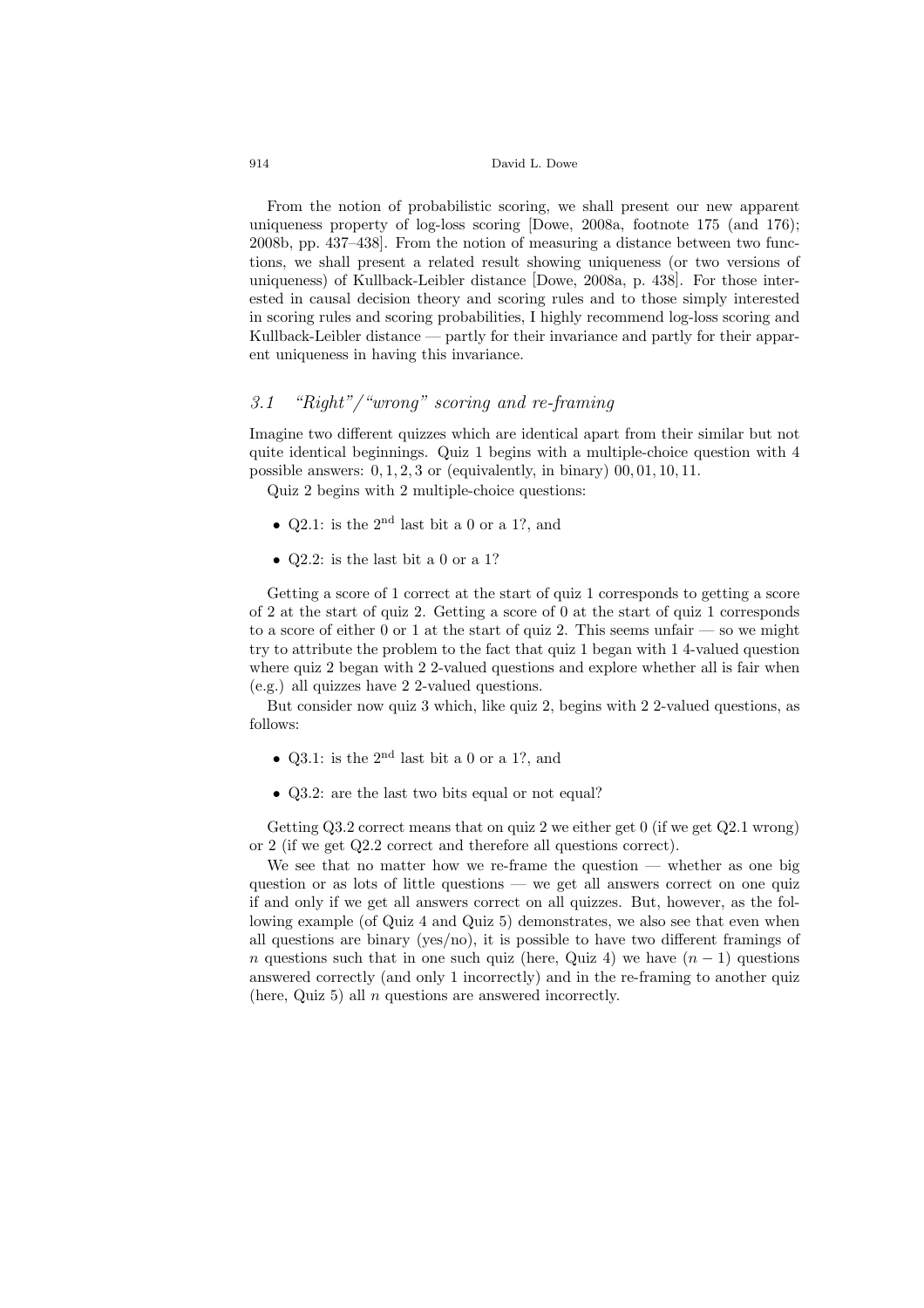Quiz 4 (of  $n$  questions):

- Q4.1: What is the 1<sup>st</sup> of the *n* bits?
- Q4.i  $(i = 2, ..., n)$ : Is the 1<sup>st</sup> bit equal to the *i*<sup>th</sup> bit?

Quiz  $5$  (of  $n$  questions):

- Q5.1: What is the 1<sup>st</sup> of the *n* bits?
- Q5.i  $(i = 2, ..., n)$ : What is the *i*<sup>th</sup> bit?

If the correct bit string is  $0^n = 0...0$  and our guess is  $1^n = 1...1$ , then on Quiz 4 we will get  $(n - 1)$  correct (and 1 wrong) whereas on quiz 5 we will get 0 correct (and all  $n$  wrong).

This said by way of motivation, we now look at forms of prediction that remain invariant to re-framing — namely, probabilistic prediction with log(arithm)-loss — and we present some recent uniqueness results [Dowe, 2008a, footnote 175 (and 176); 2008b, pp. 437-438] here.

### 3.2 Scoring predictions, probabilistic predictions and log-loss

The most common form of prediction seems to be a prediction without a probability or anything else to quantify it. Nonetheless, in some forms of football, the television broadcaster sometimes gives an estimated probability of the kicker scoring a goal — based on factors such as distance, angle and past performance. And, of course, if it is possible to wager a bet on the outcome, then accurately estimating the probability (and comparing this with the potential pay-out if successful) will be of greater interest.

Sometimes we don't care overly about a probability estimate. On some days, we might merely wish to know whether or not it is more probable that it will rain or that it won't. On such occasions, whether it's 52% probable or 97% probable that it will rain, we don't particularly care beyond noting that both these numbers are greater than 50% and we'll take our umbrella with us in either case.

And sometimes we most certainly want a good and reliable probability estimate. For example, a patient reporting with chest pains doesn't want to be told that there's only a 40% chance that you're in serious danger (with a heart attack), so you can go now. And nor does an inhabitant of an area with the impending approach of a raging bush-fire want to be told that there's only a 45% chance of your dying or having serious debilitation if you stay during the fire, so you might as well stay. The notion of "reasonable doubt" in law is pertinent here  $-$  and, without wanting to seem frivolous, so, too, is the notion of when a cricket umpire should or shouldn't give the "benefit of the doubt" to the person batting (in l.b.w. or other contentious decisions).

Now, it is well-known that with logarithm-loss function  $(\log p)$  for scoring probabilistic predictions, the optimal strategy is to give the true probability, if known.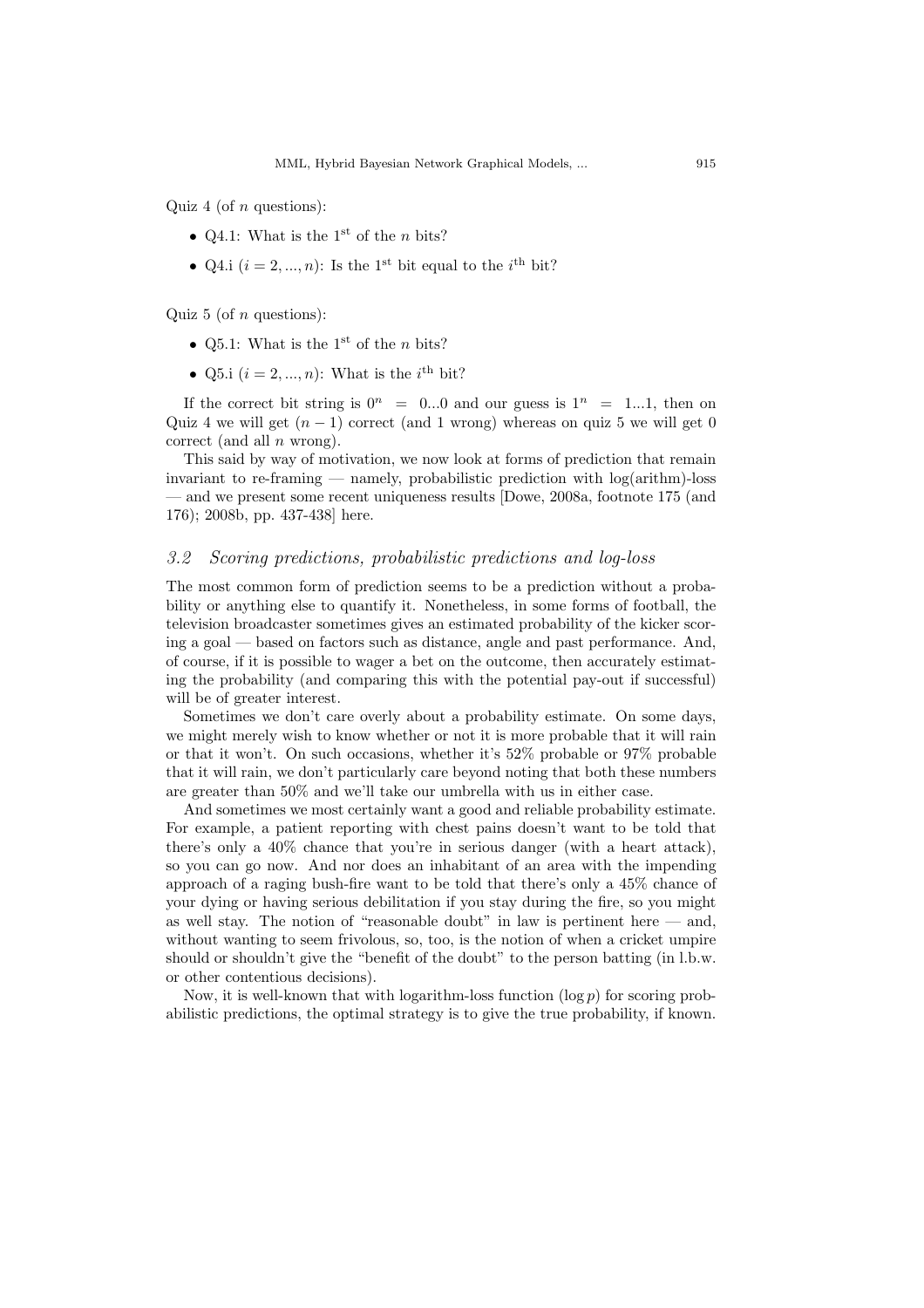This property also holds true for quadratic loss  $((1-p)^2)$  and has also been shown to be able to hold for certain other functions of probability [Deakin, 2001]. What we will show here is our new result that the logarithm-loss (or log-loss) function has an apparent uniqueness property on re-framing of questions [Dowe, 2008a, footnote 175 (and 176); 2008b, pp. 437–438].

Let us now consider an example involving (correct) diagnosis of a patient. (With apologies to any and all medically-informed human earthlings of the approximate time of writing, the probabilities in the discussion(s) below might be from nonearthlings, non-humans and/or from a different time.) We'll give four possibilities:

- 1. no diabetes, no hypothyroidism
- 2. diabetes, but no hypothyroidism
- 3. no diabetes, but hypothyroidism
- 4. both diabetes and hypothyroidism.

Of course, rather than present this as one four-valued diagnosis question, we could have presented it in a variety of different ways.

As a second possibility, we could have also asked, e.g., the following two twovalued questions:

- 1. no diabetes
- 2. diabetes

and

- 1. hypothyroidism
- 2. no hypothyroidism.

As another (third) alternative line, we could have begun with

- 1. no condition present
- 2. at least one condition present,

and then finished if there we no condition present but, if there were at least one condition present, instead then continued with the following 3-valued question:

- 1. diabetes, but no hypothyroidism
- 2. no diabetes, but hypothyroidism
- 3. both diabetes and hypothyroidism.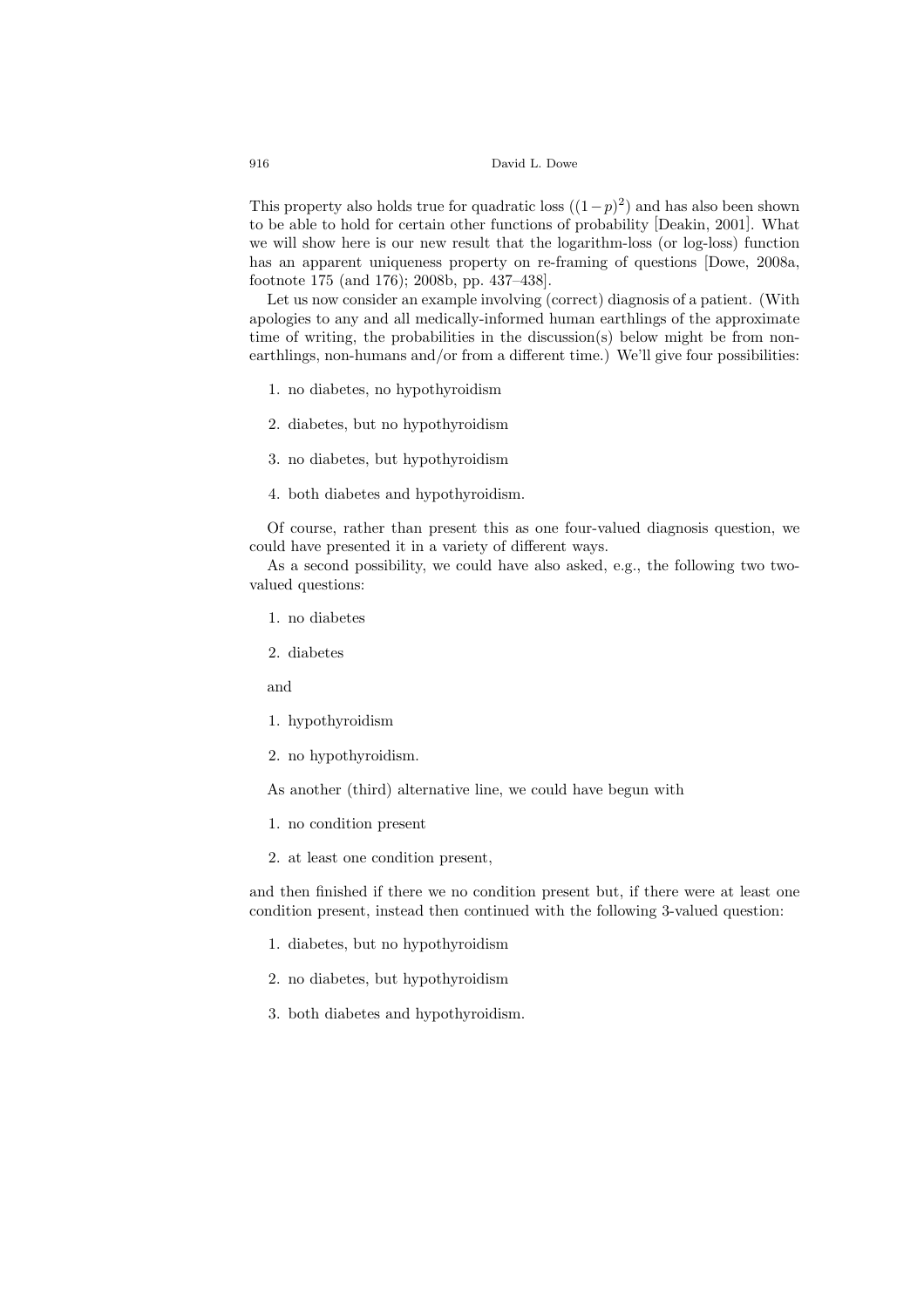To give a correct diagnosis, in the original setting, this requires answering one question correctly. In the second setting, it requires answering exactly two questions correctly — and in the third setting, it might require only answering one question correctly but it might require answering two questions correctly.

Clearly, then, the number of questions answered correctly is not invariant to the re-framing of the question. However, the sum of logarithms of probabilities is invariant, and — apart from (quite trivially, multiplying it by a constant, or) adding a constant multiple of the entropy of the prior distribution - would appear to be unique in having this property.

Let us give two examples of this. In the first example, our conditions will be independent of one another. In the second example, our conditions will be dependent upon one another.

So, in the first case, with the conditions independent of one another, suppose the four estimated probabilities are

- 1. no diabetes, no hypothyroidism; probability 1/12
- 2. diabetes, but no hypothyroidism; probability  $2/12 = 1/6$
- 3. no diabetes, but hypothyroidism; probability  $3/12 = 1/4$
- 4. both diabetes and hypothyroidism; probability  $6/12 = 1/2$ .

Then, in the second possible way we had of looking at it (with the two given two-valued questions), in the first case we have

- 1. no diabetes; probability 1/3
- 2. diabetes; probability 2/3

and — because the diseases are supposedly independent of one another in the example — we have

- 1. no hypothyroidism; probability 1/4
- 2. hypothyroidism; probability 3/4.

The only possible way we can have an additive score for both the diabetes question and the hypothyroid question separately is to use some multiple of the logarithms. This is because the probabilities are multiplying together and we want some score that adds across questions, so it must be (a multiple of) the logarithm of the probabilities.

In the third alternative way that we had of looking at it, Pr(no condition present)  $= 1/12$ . If there is no condition present, then we do need need to ask the remaining question. But, in the event (of probability  $11/12$ ) that at least one condition is present, then we have

1. diabetes, but no hypothyroidism; probability 2/11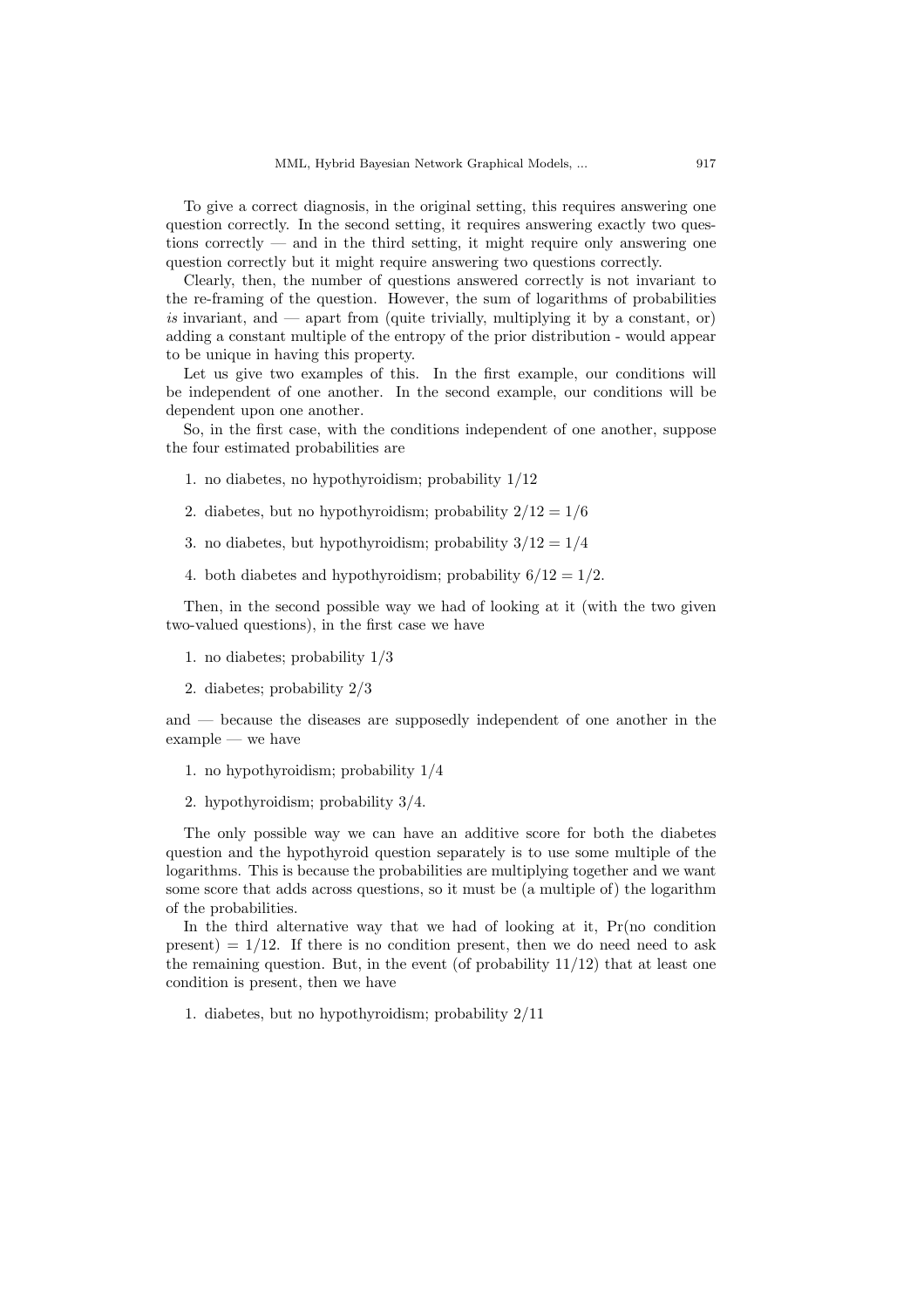2. no diabetes, but hypothyroidism; probability 3/11

3. both diabetes and hypothyroidism; probability 6/11.

And the logarithm of probability score again works.

So, our logarithm of probability score worked when the conditions were assumed to be independent of one another.

We now consider an example in which they are not independent of one another.

Suppose the four estimated probabilities are

- 1. no diabetes, no hypothyroidism; probability 0.1
- 2. diabetes, but no hypothyroidism; probability 0.2
- 3. no diabetes, but hypothyroidism; probability 0.3
- 4. both diabetes and hypothyroidism; probability 0.4.

Then, in the second possible way we had of looking at it (with the two given two-valued questions), for the first of the two two-valued questions we have

1. no diabetes; probability 0.4

2. diabetes; probability 0.6

and then for the second of which we have either

- 1. no hypothyroidism; prob(no hypothyroidism | no diabetes) =  $0.1/(0.1 +$  $(0.3) = 0.1/0.4 = 0.25$
- 2. hypothyroidism; prob(hypothyroidism | no diabetes) =  $0.3/(0.1 + 0.3)$  =  $0.3/0.4 = 0.75$

or

- 1. no hypothyroidism; prob(no hypothyroidism | diabetes) =  $0.2/(0.2 + 0.4)$  =  $0.2/0.6 = 1/3$
- 2. hypothyroidism; prob(hypothyroidism  $\vert$  diabetes) =  $0.4/(0.2+0.4) = 0.4/0.6$  = 2/3.

And in the third alternative way of looking at this, prob(at least one condition  $present) = 0.9$ . If there is no condition present, then we do need need to ask the remaining question. But, in the event (of probability  $9/10$ ) that at least one condition is present, then we have the following three-way question:

- 1. diabetes, but no hypothyroidism; probability 2/9
- 2. no diabetes, but hypothyroidism; probability 3/9
- 3. both diabetes and hypothyroidism; probability 4/9.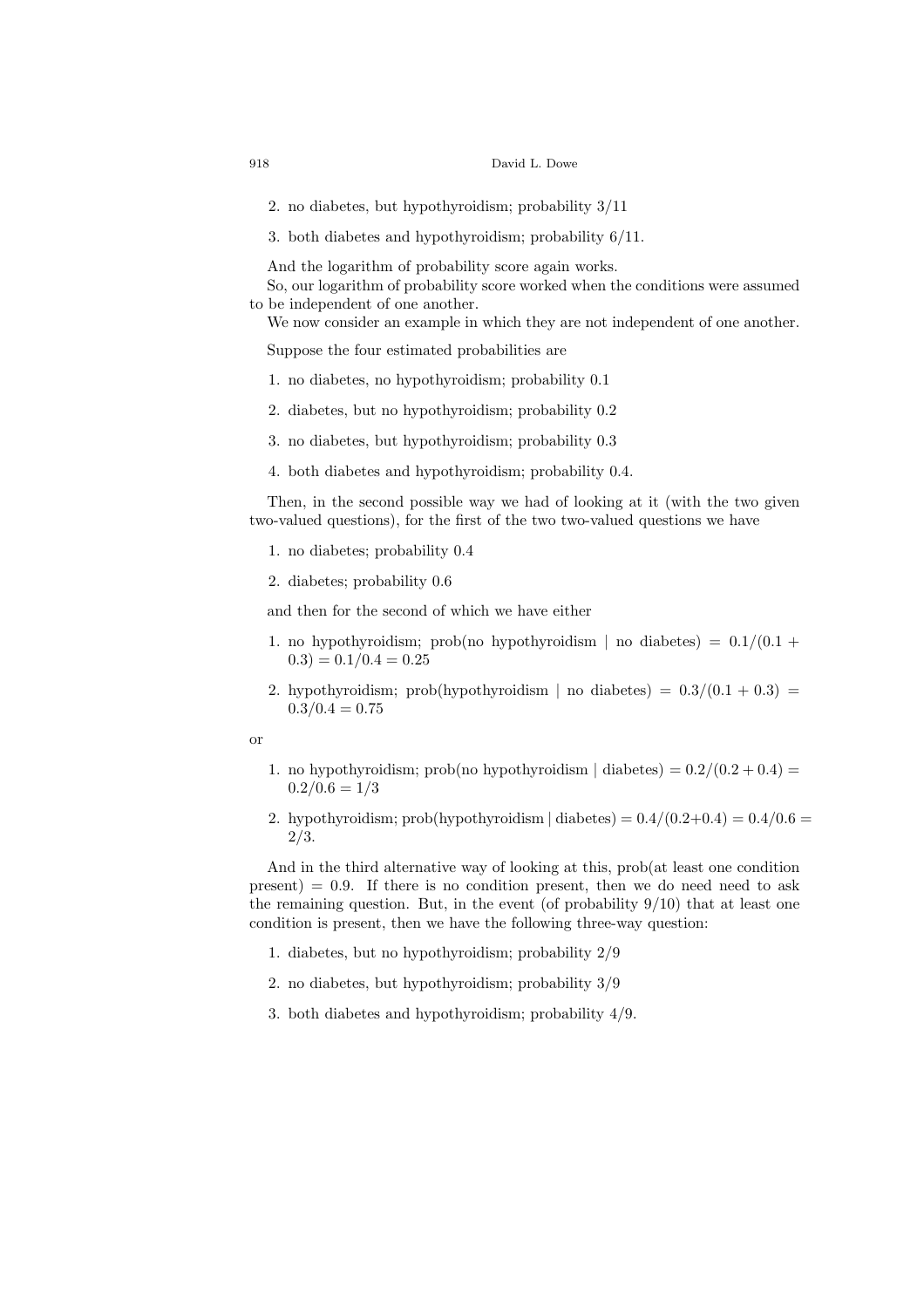We leave it to the reader to verify that the logarithm of probability score again works, again remaining invariant to the phrasing of the question. (Those who would rather see the above examples worked through with general probabilities rather than specific numbers are referred to a similar calculation in sec. 3.6.)

Having presented in sec. 3.1 the problems with "right"/"wrong" scoring and having elaborated on the uniqueness under re-framing of log(arithm)-loss scoring [Dowe, 2008a, footnote 175 (and 176); 2008b, pp. 437-438] above, we next mention at least four other matters.

First, borrowing from the spirit of an example from [Wallace and Patrick, 1993], imagine we have a problem of inferring a binary (2-class) output and we have a binary choice (or a binary split in a decision tree) with the following output distributions. For the "no"/"left" branch we get 95 in class 1 and 5 in class 2 (i.e., 95:5), and for the "yes"/"right" branch we get  $55$  in class 1 and  $45$  in class 2 (i.e., 55:45).

Because both the "no"/"left" branch and the "yes"/"right" branch give a majority in class 1, someone only interested in "right"/"wrong" score would fail to pick up on the importance and significance of making this split, simply saying that one should always predict class 1. Whether class 1 pertains to heart attack, dying in a bush-fire or something far more innocuous (such as getting wet in light rain), by reporting the probabilities we don't run the risk of giving the wrong weights to (so-called) type I and type II errors (also known as false positives and false negatives). (Digressing, readers who might incidentally be interested in applying Minimum Message Length (MML) to hypothesis testing are referred to [Dowe, 2008a, sec. 0.2.5, p. 539 and sec. 0.2.2, p. 528, col. 1; 2008b, p. 433 (Abstract), p. 435, p. 445 and pp. 455–456; Musgrave and Dowe, 2010].) If we report a probability estimate of (e.g.)  $45\%, 10\%, 5\%, 1\%$  or 0.1%, we leave it to someone else to determine the appropriate level of risk associated with a false positive in diagnosing heart attack, severe bush-fire danger or getting caught in light drizzle rain.

And we now mention three further matters.

First, some other uniqueness results of log(arithm)-loss scoring are given in [Milne, 1996; Huber, 2008]. Second, in binary (yes/no) multiple-choice questions, it is possible (and not improbable for a small number of questions) to serendipitously fluke a good "right"/"wrong" score, even if the probabilities are near 50%-50%, and with little or no risk of downside. But with log(arithm)-loss scoring, if the probabilities are near  $50\%$ -50% (or come from random noise and are  $50\%$ -50%), then predictions with more extreme probabilities are fraught with risk. And, third, given all these claims about the uniqueness of log(arithm)-loss scoring in being invariant to re-framing (as above) [Dowe, 2008a, footnote 175 (and 176); 2008b, pp. 437–438] and having other desirable properties [Milne, 1996; Huber, 2008], we discuss in sec. 3.3 how a quiz show contestant asked to name (e.g.) a city or a person and expecting to be scored on "right"/"wrong" could instead give a probability distribution over cities or people's names and be scored by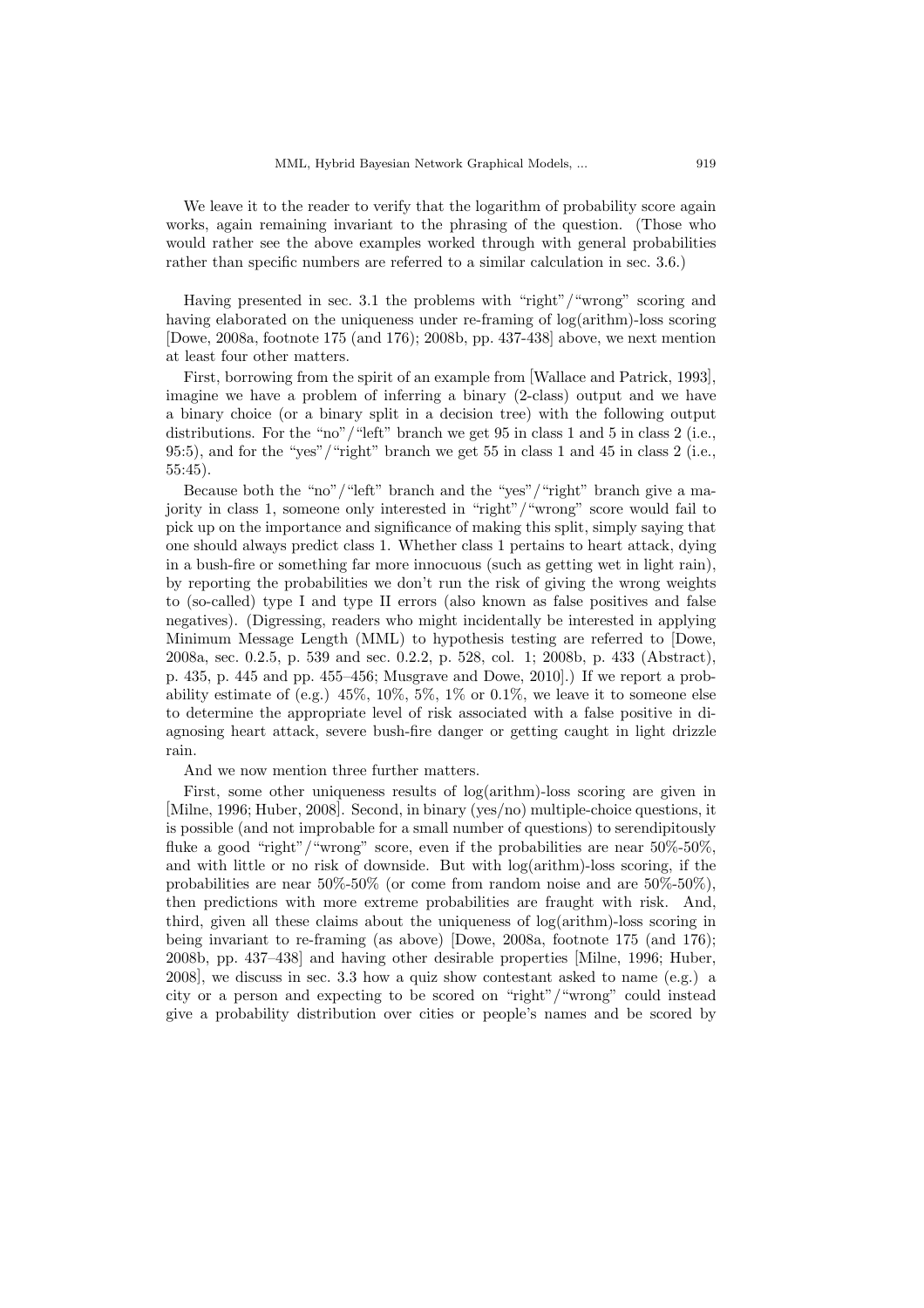log(arithm)-loss.

### 3.3 Probabilistic scoring on quiz shows

Very roughly, one could have probabilistic scoring on quiz shows as follows. For a multiple-choice answer, things are fairly straightforward as above. But what if, e.g., the question asks for a name or a date (such as a year)?

One could give a probability distribution over the length of the name. For example, the probability that the name has length l might be  $1/2^l = 2^{-l}$  for  $l = 1, 2, \dots$  Then, for each of the l places, there could be 28 possibilities (the 26 possibilities a, ..., z, and the 2 possibilities space " " and hyphen "-") of probability 1/28 each. So, for example, as a default, "Wallace" would have a probability of  $2^{-7} \times (1/28)^7$ . Call this distribution Default. (Of course, we could refine Default by, e.g., noticing that the first character will neither be a space " " nor a hyphen "-" and/or by (also) noticing that both the space " " and the hyphen "-" are never followed by a space " " or a hyphen "-".) For the user who has some idea rather than no proverbial idea about the answer, it is possible to construct hybrid distributions. So, if we wished to allocate probability 1/2 to "Gauss" and probability 1/4 to "Fisher" and otherwise we had no idea, then we could give a probability of 1/2 to "Gauss", 1/4 to "Fisher" and for all other answers our probability we would roughly be  $1/4 \times$  Default. A similar comment applies to someone who thinks that (e.g.) there is a 0.5 probability that the letter "a" occurs at the start and a 0.8 probability that the letter "c" appears at least once or instead that (e.g.) a letter "q" not at the end can only be followed by an "a",  $a "u", a space " " or a hyphen "-'".$ 

If a question were to be asked about the date or year of such and such an event, one could give a ([truncated] Gaussian) distribution on the year in the same way that entrants having been giving (Gaussian) distributions on the margin of Australian football games since early 1996 as per sec. 3.5.

It would be nice to see a (television) quiz (show) one day with this sort of scoring system. One could augment the above as follows. Before questions were asked to single contestants — and certainly before questions were thrown upon to multiple contestants and grabbed by the first one pressing the buzzer — it could be announced what sort of question it was (e.g., multiple-choice [with  $n$  options] or open-ended) and also what the bonus in bits was to be. The bonus in bits (as in the constant to be added to the logarithm of the contestant's allocated probability to the correct answer) could relate to the ([deemed] prior) difficulty of the question, (perhaps) as per sec.  $3.4$  — where there is a discussion of adding a term corresponding to (a multiple of) the log(arithm) of the entropy of some Bayesian prior over the distribution of possible answers. And where quiz shows have double points in the final round, that same tradition could be continued.

One comment perhaps worth adding here is that in typical quiz shows, as also in the probabilistic and Gaussian competitions running on the Australian Football League (AFL) football competitions from sec. 3.5, entrants are regularly updated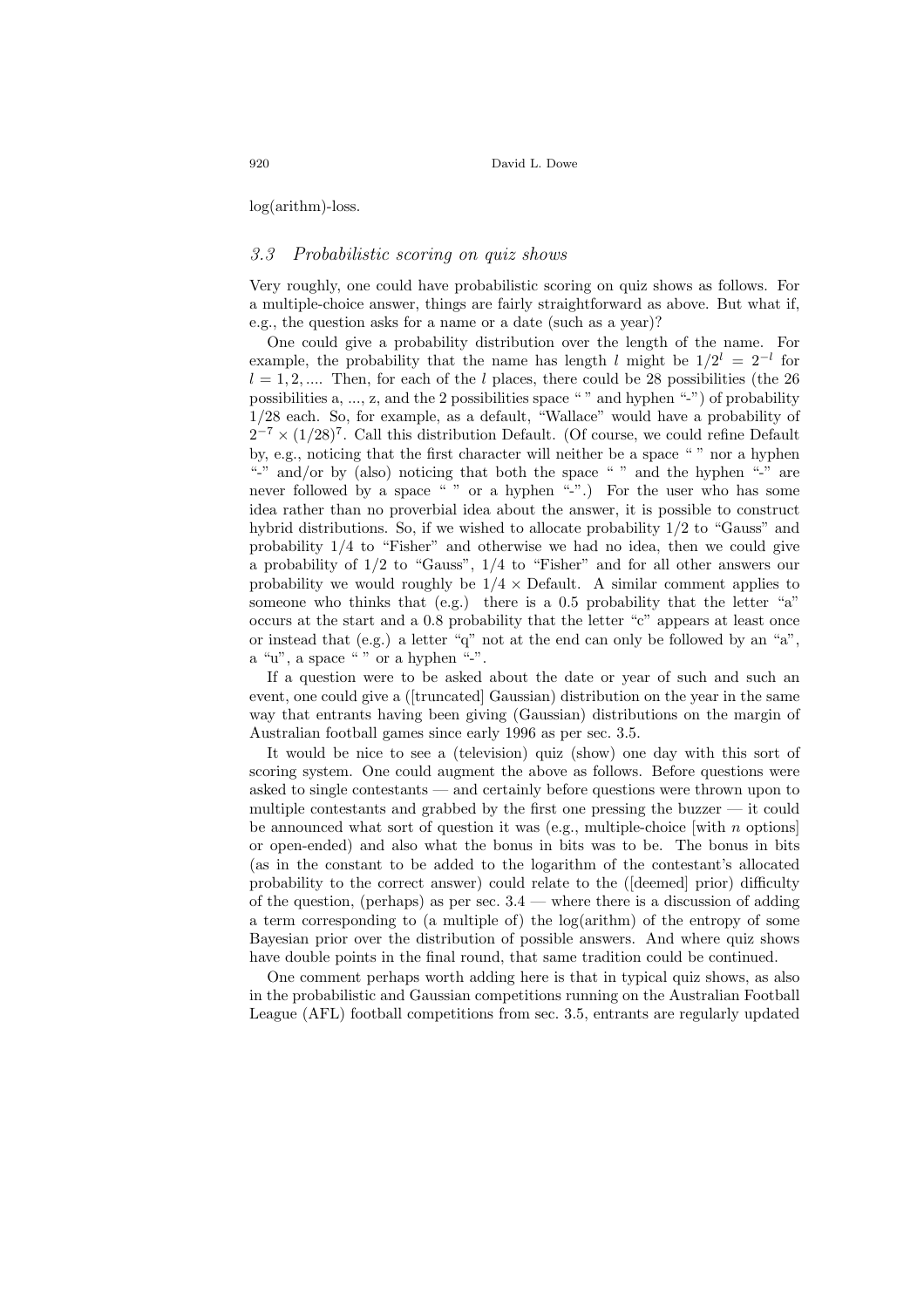on the scores of all their opponents. In the AFL football competitions from sec. 3.5, this happens at the end of every round. In quiz shows, this often also happens quite regularly, sometimes after every question. The comment perhaps worth adding is that, toward the end of a probabilistic competition, contestants trying to win who are not winning and who also know that they are not winning might well nominate "aggressive" choices of probabilities that do not represent their true beliefs and which they probably would not have chosen if they had not been aware that they weren't winning.

Of course, if (all) this seems improbable, then please note from the immediately following text and from sec. 3.5 that each year since the mid-1990s there have been up to hundreds of people (including up to dozens or more school students, some in primary school) giving not only weekly probabilistic predictions on results of football games but also weekly predictions of probability distributions on the margins of these games. And these have all been scored with log(arithm)-loss.

# 3.4 Entropy of prior and other comments on log-loss scoring

Before finishing with some references to papers in which we have used log(arithm) loss probabilistic ("bit cost") scoring and mentioning a log-loss probabilistic competition we have been running on the Australian Football League (AFL) since 1995 in sec. 3.5, two other comments are worth making in this section.

Our first comment is to return to the issue of quadratic loss  $((1-p)^2)$ , which is a favourite of many people) and also the loss functions suggested more recently by Deakin [2001]. While it certainly appears that only log(arithm)-loss (and multiples thereof) retains invariance under re-framing, we note that

$$
-\log(p_1^n \ p_2^n \ \ldots \ p_m^n) = -n \sum_{i=1}^m \log p_i \tag{4}
$$

So, although quadratic loss  $((1 - p)^2)$  does not retain invariance when adding scores between questions, if we were for some reason to want to *multiply* scores between questions (rather than add, as per usual), then the above relationship in equation (4) between a power score (quadratic score with  $n = 2$ ) and log(arithmic) score — namely, that the log of a product is the sum of the logs — might possibly enable some power loss to be unique in being invariant under re-framing (upon multiplication).

The other comment to make about the uniqueness of log(arithm)-loss (upon addition) under re-framing is that we can also add a term corresponding to (a multiple of) the entropy of the Bayesian prior [Tan and Dowe, 2006, sec. 4.2; Dowe, 2008a, footnote 176; 2008b, p. 438]. (As is hinted at in [Tan and Dowe, 2006, sec. 4.2, p. 600] and explained in [Dowe, 2008a, footnote 176], the idea for this arose in December 2002 from my correcting a serious mathematical flaw in [Hope and Korb, 2002]. Rather than more usefully use the fact that a logarithm of probability ratios is the difference of logarithms of probabilities, [Hope and Korb,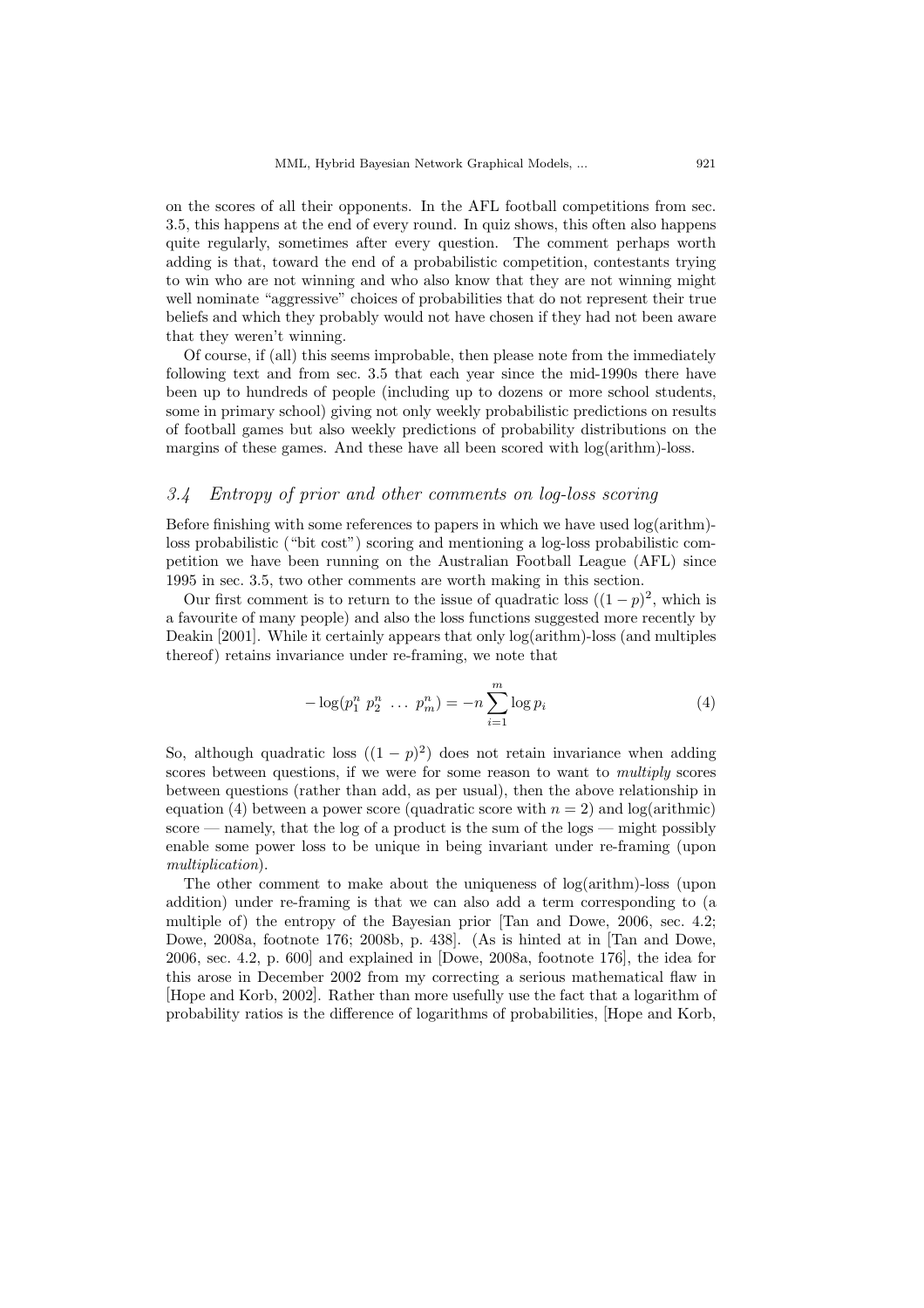2002] instead suggests using a ratio of logarithms — and this results in a system where the optimal score will rarely be obtained by using the true probability.)

Some of many papers using log(arithm)-loss scoring include [Good, 1952] (where it was introduced for the binomial distribution) and [Dowe and Krusel, 1993, p. 4, Table 3; Dowe et al., 1996d; Dowe et al., 1996a; Dowe et al., 1996b; Dowe et al., 1996c; Dowe et al., 1998, sec. 3; Needham and Dowe, 2001, Figs. 3–5; Tan and Dowe, 2002, sec. 4; Kornienko et al., 2002, Table 2; Comley and Dowe, 2003, sec. 9; Tan and Dowe, 2003, sec. 5.1; Comley and Dowe, 2005, sec. 11.4.2; Tan and Dowe, 2004, sec. 3.1; Kornienko et al., 2005a, Tables 2–3; Kornienko et al., 2005b; Tan and Dowe, 2006, secs.  $4.2-4.3$  (and possibly also  $\lfloor \text{Tan } et \ al., \ 2007, \ \text{sec. } 4.3 \rfloor$ ), [Dowe, 2007; 2008a, sec. 0.2.5, footnotes 170–176 and accompanying text; 2008b, pp. 437–438]. The 8-class multinomial distribution in [Dowe and Krusel, 1993, p. 4, Table 3] (from 1993) is the first case we are aware of in which log-loss scoring is used for a distribution which is not binomial, and [Dowe et al., 1996d; 1996a; 1996b; 1996c] (from 1996) are the first cases we are aware of in which log-loss scoring was used for the Normal (or Gaussian) distribution.

#### 3.5 Probabilistic prediction competition(s) on Australian football

A log(arithm)-loss probabilistic prediction competition was begun on the outcome of Australian Football League (AFL) matches in 1995 [Dowe and Lentin, 1995; Dowe, 2008b, p. 48], just before Round 3 of the AFL season. In 1996, this was extended by the author to a log(arithm)-loss Gaussian competition on the margin of the game, in which competition entrants enter a  $\mu$  and a  $\sigma$  — in order to give a predictive distribution  $N(\mu, \sigma)$  on the margin — for each game [Dowe *et al.*, 1996d; 1996a; 1996b; 1996c; 1998, sec. 3; Dowe, 2008a, sec. 0.2.5]. These log-loss compression-based competitions, with scores in bits (of information), have been running non-stop ever since their inceptions, having been put on the WWW in 1997 and at their current location of www.csse.monash.edu.au/~footy since 1998 [Dowe, 2008a, footnote 173]. (And thanks to many, especially Torsten Seemann for all the unsung behind the scenes support in keeping these competitions going [Dowe, 2008a, footnote 217].) The optimal long-term strategy in the log(arithm) loss probabilistic AFL prediction competition would be to use the true probability if one knew it. Looking ahead to sec. 3.6, the optimal long-term strategy in the Gaussian competition would be to choose  $\mu$  and  $\sigma$  so as to minimise the Kullback-Leibler distance from the (true) distribution on the margin to  $N(\mu, \sigma^2)$ . (In the log-loss probabilistic competition, the "true" probability is also the probability for which the Kullback-Leibler distance from the (true) distribution is minimised.) Competitions concerned with minimising sum of squared errors can still be regarded as compression competitions motivated by (expected) Kullback-Leibler distance minimisation, as they are equivalent to Gaussian competitions with  $\sigma$ fixed (where  $\sigma$  can be presumed known or unknown, as long as it's fixed).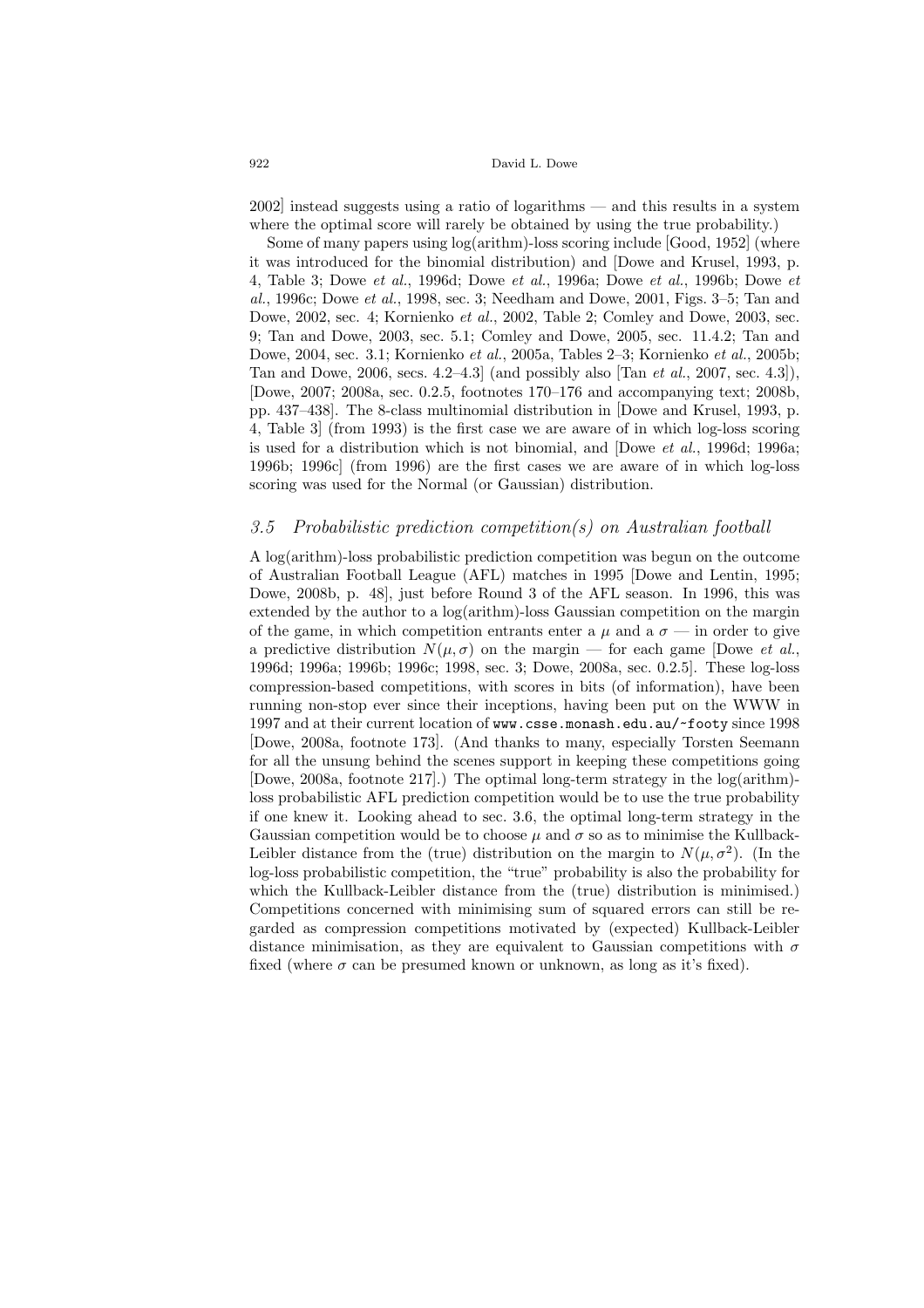# 3.6 Kullback-Leibler "distance" and measuring "distances" between two functions

Recall from sec. 2.3 that the optimal way of encoding some probability distribution, f, is with code-words of length  $-\log f$ , and that the average (or expected) cost is  $\sum_{i=1}^{m} f_i \times (-\log f_i)$ , also known as the entropy. The log(arithm)-loss score is obtained by sampling from some real-world data. If we are sampling from some true (known) distribution, then the optimal long-run average that we can expect will be the entropy.

One way of thinking about the Kullback-Leibler divergence (or "distance") between two distributions,  $f$  and  $g$ , is as the inefficiency (or sub-optimality) of encoding f using q rather than (the optimal) f. Equivalently, one can think about the Kullback-Leibler distance between two distributions,  $f$  and  $g$ , as the average (or expected) cost of sampling from distribution  $f$  and coding with the corresponding cost of  $-\log q$  minus the entropy of  $f$  — and, of course, the entropy of f (namely,  $-\sum f \log f$ ) is independent of g.

Recalling equations (2) and (3) for the entropy of discrete and continuous models respectively, the Kullback-Leibler distance from  $f$  to  $g$  is

$$
\left(\sum_{i=1}^{m} f \times (-\log g_i)\right) - \left(\sum_{i=1}^{m} f \times (-\log f_i)\right) = \sum_{i=1}^{m} f \times \log(f_i/g_i) \tag{5}
$$

for the discrete distribution. As one might expect, for a continuous distribution, the Kullback-Leibler distance from  $f$  to  $g$  is

$$
\left(\int f(x) \times (-\log g(x)) dx\right) - \left(\int f(x) \times (-\log f(x)) dx\right)
$$
\n
$$
= \int f \times \log(f(x)/g(x)) dx = \int dx f \times \log(f/g) \tag{6}
$$

We should mention here that many refer to the Kullback-Leibler "distance" as Kullback-Leibler *divergence* because it is not — in general — symmetrical. In other words, there are plenty of examples when  $KL(f, g)$ , or, equivalently,  $\Delta(g||f)$ , is not equal to  $KL(g, f) = \Delta(f||g)$ .

In sec. 3.2, we showed a new result about uniqueness of  $log(arithm)$ -loss scoring in terms of being invariant under re-framing of the problem [Dowe, 2008a, footnote 175 (and 176); 2008b, pp. 437–438]. It turns out that there is a similar uniqueness about Kullback-Leibler distance in terms of being invariant to re-framing of the problem [Dowe, 2008b, p. 438]. Despite some mathematics to follow which some readers might find slightly challenging in places, this follows intuitively because (the entropy of the true distribution, f, is independent of g and) the  $-\log q$  term in the Kullback-Leibler distance is essentially the same as the log(arithm)-loss term in sec. 3.2.

Before proceeding to this example, we first note that the Kullback-Leibler distance is quite clearly invariant under re-parameterisations such as (e.g.) transforming from polar co-ordinates  $(x, y)$  to Cartesian co-ordinates  $(r = sign(x))$ .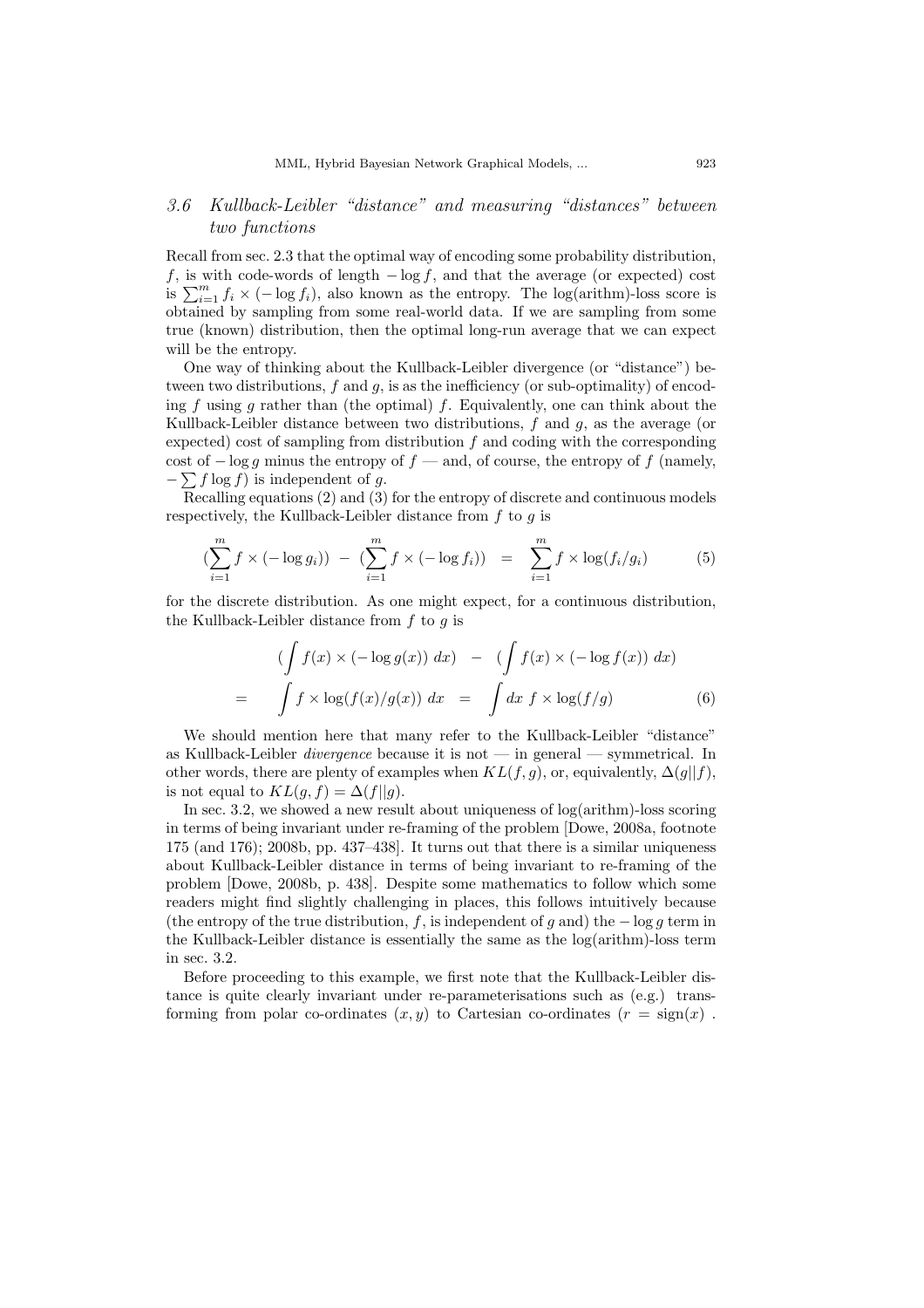$\sqrt{x^2 + y^2}$ ,  $\theta = \tan^{-1}(y/x)$  and back from Cartesian co-ordinates  $(r, \theta)$  to polar co-ordinates  $(x = r \cos \theta, y = r \sin \theta)$ .

We give an example of our new result (about the uniqueness of Kullback-Leibler distance in terms of being invariant to re-framing) below, letting  $f$  and  $g$  both have 4 states, with probabilities  $f_{1,1}, f_{1,2}, f_{2,1}, f_{2,2}, g_{1,1}, g_{1,2}, g_{2,1}$  and  $g_{2,2}$  respectively. The reader is invited to compare the example below with those from sec. 3.2. The reader who would prefer to see specific probabilities rather than these general probabilities is suggested more strongly to compare with sec. 3.2.

$$
KL(f,g) = \Delta(g||f) = \sum_{i=1}^{2} \sum_{j=1}^{2} f_{i,j} (\log f_{i,j} - \log g_{i,j})
$$
  
= 
$$
\sum_{i=1}^{2} \sum_{j=1}^{2} f_{i,j} \log(f_{i,j}/g_{i,j})
$$
 (7)

Another way of looking at the Kullback-Leibler "distance" (or Kullback-Leibler divergence, or KL-distance) is to say that a proportion  $f_1:=f_{1,1}+f_{1,2}$  of the time, we have the Kullback-Leibler distance to the corresponding cross-section  $(g_{1,\cdot})$  of g, and then the remaining proportion  $1 - f_{1, \cdot} = f_{2, \cdot} = f_{2,1} + f_{2,2}$  of the time, we have the Kullback-Leibler distance to the corresponding (other) cross-section  $(g_{2,.})$  of g.

To proceed down this path, we have to do the calculations at two levels. (Analogously with sec. 3.2, we could do the calculation in one step involving four terms or break it up into two levels of parts each involving two terms.) At the top level, we have to calculate the KL-divergence from the binomial distribution  $(f_{1,\cdot}, f_{2,\cdot})$ to the binomial distribution  $(g_1, g_2)$ . This top-level KL-divergence is

$$
f_{1,1} \log(f_{1,1}/g_{1,1}) + f_{2,1} \log(f_{2,1}/g_{2,1}) \tag{8}
$$

It then remains to go to the next level (or step) and first look at the binomial distribution  $f_{1,1}/(f_{1,1} + f_{1,2})$  and  $f_{1,2}/(f_{1,1} + f_{1,2})$  versus  $g_{1,1}/(g_{1,1} + g_{1,2})$  and  $g_{1,2}/(g_{1,1}+g_{1,2})$  (on the first or left branch), and then to look at the binomial distribution  $f_{2,1}/(f_{2,1} + f_{2,2})$  and  $f_{2,2}/(f_{2,1} + f_{2,2})$  versus  $g_{2,1}/(g_{2,1} + g_{2,2})$  and  $g_{2,2}/(g_{2,1}+g_{2,2})$  (on the second or right branch). Note that the first of these (KLdivergences or) coding inefficiencies will only occur a proportion  $f_{1,1} + f_{1,2} = f_{1,1}$ . of the time, and the second of these (KL-divergences or) coding inefficiencies will only occur a proportion  $f_{2,1} + f_{2,2} = f_{2,-} = 1 - f_{1,-}$  of the time.

The first of these KL-divergences is the (expected or) average coding inefficiency when encoding  $(f_{1,1}/(f_{1,1} + f_{1,2}), f_{1,2}/(f_{1,1} + f_{1,2}))$  not using itself, but rather instead (sub-optimally) using  $(g_{1,1}/(g_{1,1}+g_{1,2}), g_{1,2}/(g_{1,1}+g_{1,2}))$ . This first KLdivergence is

$$
f_{1,1}/(f_{1,1}+f_{1,2})\log((f_{1,1}/(f_{1,1}+f_{1,2}))/(g_{1,1}/(g_{1,1}+g_{1,2})))
$$
  
+  $f_{1,2}/(f_{1,1}+f_{1,2})\log((f_{1,2}/(f_{1,1}+f_{1,2}))/(g_{1,2}/(g_{1,1}+g_{1,2})))$ 

=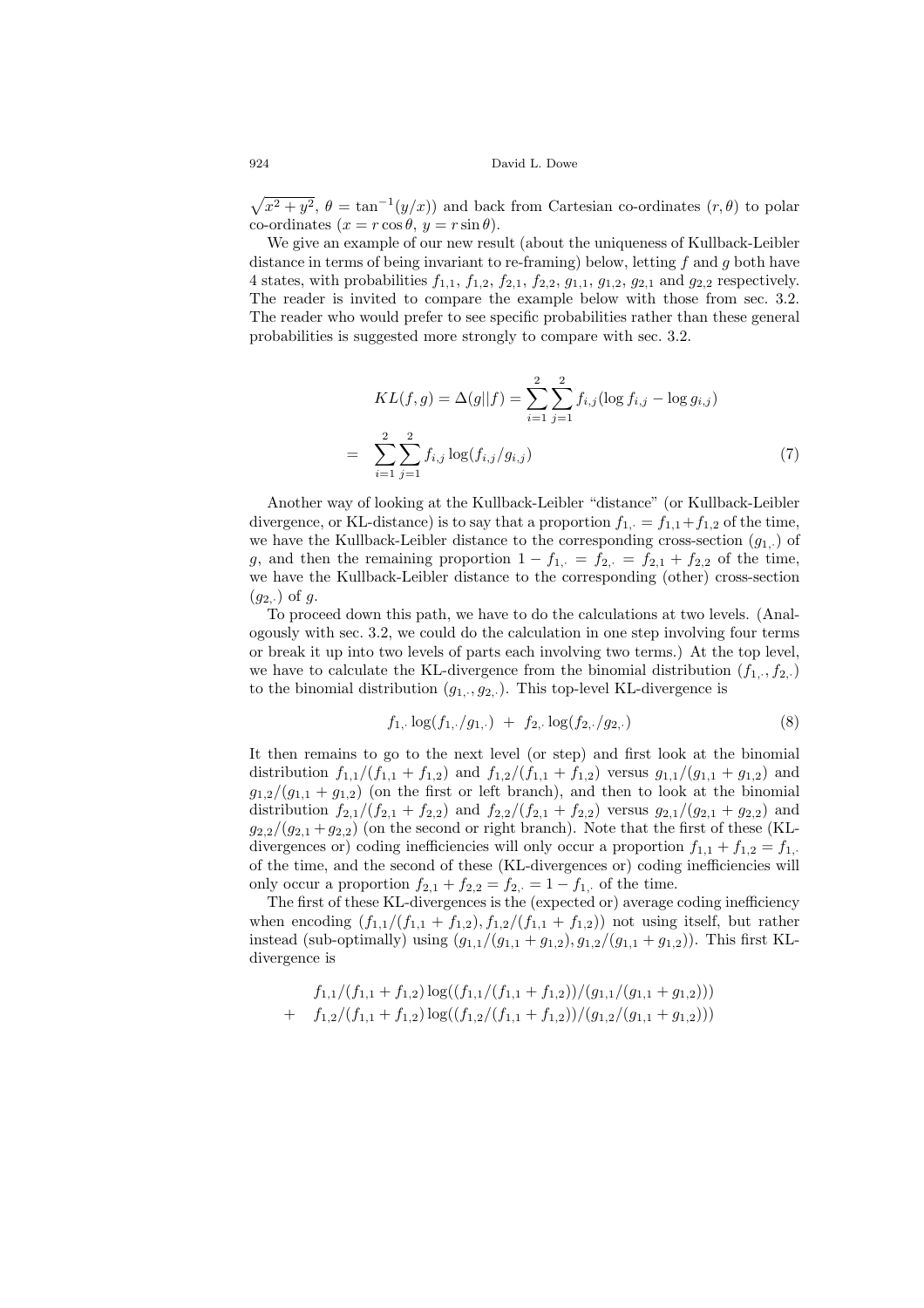MML, Hybrid Bayesian Network Graphical Models, ... 925

$$
= (f_{1,1}/(f_{1,1} + f_{1,2})) \times ((\log f_{1,1}/g_{1,1}) - (\log((f_{1,1} + f_{1,2})/(g_{1,1} + g_{1,2}))))
$$
  
+ 
$$
(f_{1,2}/(f_{1,1} + f_{1,2})) \times ((\log f_{1,2}/g_{1,2}) - (\log((f_{1,1} + f_{1,2})/(g_{1,1} + g_{1,2}))))
$$
  
= 
$$
(f_{1,1}/f_{1,\cdot}) \times (\log(f_{1,1}/g_{1,1}) - \log(f_{1,\cdot}/g_{1,\cdot}))
$$
  
+ 
$$
(f_{1,2}/f_{1,\cdot}) \times (\log(f_{1,2}/g_{1,2}) - \log(f_{1,\cdot}/g_{1,\cdot}))
$$
 (9)

Changing the very first subscript from a 1 to a 2, we then get that the second of these KL-divergences, namely the KL-divergence from the binomial distribution  $(f_{2,1}/(f_{2,1} + f_{2,2})), f_{2,2}/(f_{2,1} + f_{2,2})$  to the binomial distribution  $(g_{2,1}/(g_{2,1} + f_{2,2}))$  $(g_{2,2}$ ),  $g_{2,2}/(g_{2,1}+g_{2,2})$ ), is

$$
f_{2,1}/(f_{2,1} + f_{2,2}) \log((f_{2,1}/(f_{2,1} + f_{2,2}))/(g_{2,1}/(g_{2,1} + g_{2,2})))
$$
  
+ 
$$
f_{2,2}/(f_{2,1} + f_{2,2}) \log((f_{2,2}/(f_{2,1} + f_{2,2}))/(g_{2,2}/(g_{2,1} + g_{2,2})))
$$
  
= 
$$
(f_{2,1}/(f_{2,1} + f_{2,2})) \times ((\log f_{2,1}/g_{2,1}) - (\log((f_{2,1} + f_{2,2})/(g_{2,1} + g_{2,2}))))
$$
  
+ 
$$
(f_{2,2}/(f_{2,1} + f_{2,2})) \times ((\log f_{2,2}/g_{2,2}) - (\log((f_{2,1} + f_{2,2})/(g_{2,1} + g_{2,2}))))
$$
  
= 
$$
(f_{2,1}/f_{2,1}) \times (\log(f_{2,1}/g_{2,1}) - \log(f_{2,1}/g_{2,1}))
$$
  
+ 
$$
(f_{2,2}/f_{2,1}) \times (\log(f_{2,2}/g_{2,2}) - \log(f_{2,1}/g_{2,1}))
$$
(10)

The first coding inefficiency, or KL-divergence, given in equation (9), occurs a proportion  $f_{1,1} = (f_{1,1} + f_{1,2})$  of the time. The second coding inefficiency, or KL-divergence, given in equation (10), occurs a proportion  $f_{2,} = (f_{2,1} + f_{2,2}) =$  $(1 - (f_{1,1} + f_{1,2})) = 1 - f_{1,1}$  of the time.

So, the total expected (or average) coding inefficiency of using  $g$  when we should be using f, or equivalently the KL-divergence from  $f$  to  $g$ , is the following sum: the inefficiency from equation (8) +  $(f_1, \times)$  (the inefficiency from equation (9))) +  $(f_2, \times)$  (the inefficiency from equation (10))).

Before writing out this sum, we note that

$$
(f_{1, \cdot} \times (\text{the inefficiency from equation (9)))
$$
  
=  $f_{1,1} \times (\log(f_{1,1}/g_{1,1}) - \log(f_{1, \cdot}/g_{1, \cdot}))$   
+  $f_{1,2} \times (\log(f_{1,2}/g_{1,2}) - \log(f_{1, \cdot}/g_{1, \cdot}))$  (11)

and similarly that

$$
(f_{2, \cdot} \times (\text{the inefficiency from equation (10)}))
$$
  
=  $f_{2,1} \times (\log(f_{2,1}/g_{2,1}) - \log(f_{2, \cdot}/g_{2, \cdot}))$   
+  $f_{2,2} \times (\log(f_{2,2}/g_{2,2}) - \log(f_{2, \cdot}/g_{2, \cdot}))$  (12)

Now, writing out this sum, summing equations (8), (11) and (12), it is

$$
f_{1,\cdot} \log(f_{1,\cdot}/g_{1,\cdot}) + f_{2,\cdot} \log(f_{2,\cdot}/g_{2,\cdot})
$$
  
+ 
$$
f_{1,1} \times (\log(f_{1,1}/g_{1,1}) - \log(f_{1,\cdot}/g_{1,\cdot}))
$$
  
+ 
$$
f_{1,2} \times (\log(f_{1,2}/g_{1,2}) - \log(f_{1,\cdot}/g_{1,\cdot}))
$$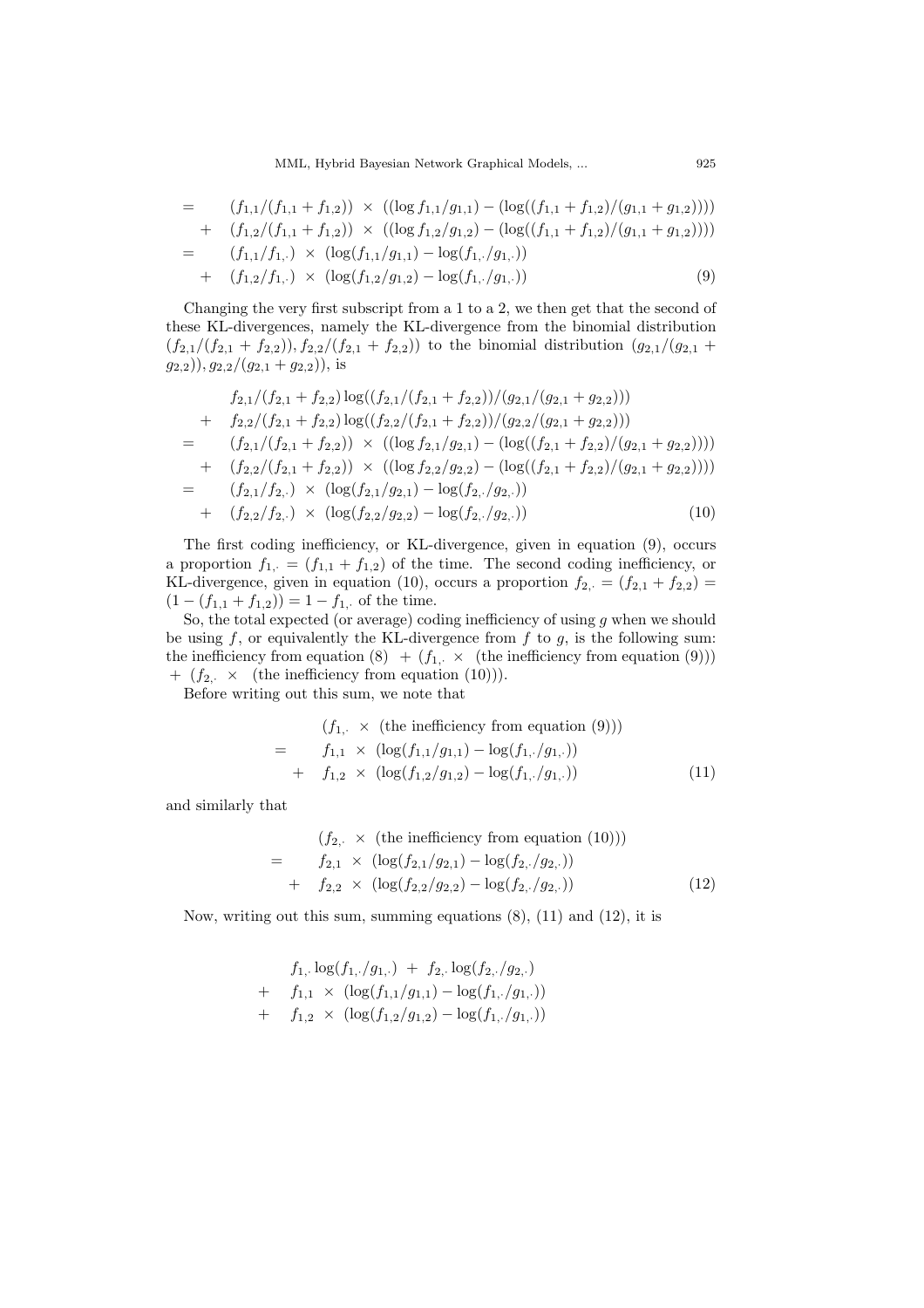+ 
$$
f_{2,1}
$$
 ×  $(\log(f_{2,1}/g_{2,1}) - \log(f_{2,1}/g_{2,1}))$   
\n+  $f_{2,2}$  ×  $(\log(f_{2,2}/g_{2,2}) - \log(f_{2,1}/g_{2,1}))$   
\n=  $f_{1,1} \log(f_{1,1}/g_{1,1}) + f_{1,2} \log(f_{1,2}/g_{1,2})$   
\n+  $f_{2,1} \log(f_{2,1}/g_{2,1}) + f_{2,2} \log(f_{2,2}/g_{2,2})$   
\n= 
$$
\sum_{i=1}^{2} \sum_{j=1}^{2} f_{i,j} \log(f_{i,j}/g_{i,j})
$$
  
\n= 
$$
\sum_{i=1}^{2} \sum_{j=1}^{2} f_{i,j} (\log f_{i,j} - \log g_{i,j}) = KL(f,g) = \Delta(g||f)
$$
 (13)

thus reducing to our very initial expression (7).

Two special cases are worth noting. The first special case is when events are independent — and so  $f_{i,j} = f_i$ ,  $\times \phi_j = f_i \times \phi_j$  and  $g_{i,j} = g_i$ ,  $\times \gamma_j = g_i \times \gamma_j$  for some  $\phi_1$ ,  $\phi_2$ ,  $\gamma_1$  and  $\gamma_2$  (and  $f_1 + f_2 = 1$ ,  $g_1 + g_2 = 1$ ,  $\phi_1 + \phi_2 = 1$  and  $\gamma_1 + \gamma_2 = 1$ ). In this case, following from equation (7), we get

$$
KL(f,g) = \Delta(g||f) = \sum_{i=1}^{2} \sum_{j=1}^{2} f_{i,j} \log(f_{i,j}/g_{i,j}) = \sum_{i=1}^{2} \sum_{j=1}^{2} f_i \phi_j \log(f_i \phi_j/(g_i \gamma_j))
$$
  
\n
$$
= \sum_{i=1}^{2} \sum_{j=1}^{2} (f_i \phi_j \log(f_i/g_i) + f_i \phi_j \log(\phi_j/\gamma_j))
$$
  
\n
$$
= (\sum_{i=1}^{2} f_i \log(f_i/g_i)) + (\sum_{j=1}^{2} \phi_j \log(\phi_j/\gamma_j))
$$
  
\n
$$
= (\sum_{i=1}^{2} f_i \log(1/g_i)) + (\sum_{j=1}^{2} \phi_j \log(1/\gamma_j))
$$
  
\n
$$
- (\sum_{i=1}^{2} \sum_{j=1}^{2} -f_i \phi_j \log(f_i \phi_j))
$$
  
\n(15)

$$
= \left( \sum_{i=1} f_i \log(1/g_i) \right) + \left( \sum_{j=1} \phi_j \log(1/\gamma_j) \right) - \left( \text{Entropy of f} \right) \tag{16}
$$

We observe in this case of the distributions being independent that the Kullback-Leibler scores de-couple in exactly the same uniquely invariant way as they do for the probabilistic predictions in sec. 3.2.

The second special case of particular note is when probabilities are correct in both branching paths — i.e.,  $f_{1,1}/f_{1,1} = g_{1,1}/g_{1,1}$ ,  $f_{1,2}/f_{1,1} = g_{1,2}/g_{1,1}$ ,  $f_{2,1}/f_{2,1} =$  $g_{2,1}/g_{2,1}$  and  $f_{2,2}/f_{2,1} = g_{2,2}/g_{2,1}$ . In this case, starting from equation (7), we get

$$
KL(f,g) = \Delta(g||f) = \sum_{i=1}^{2} \sum_{j=1}^{2} f_{i,j} \log(f_{i,j}/g_{i,j})
$$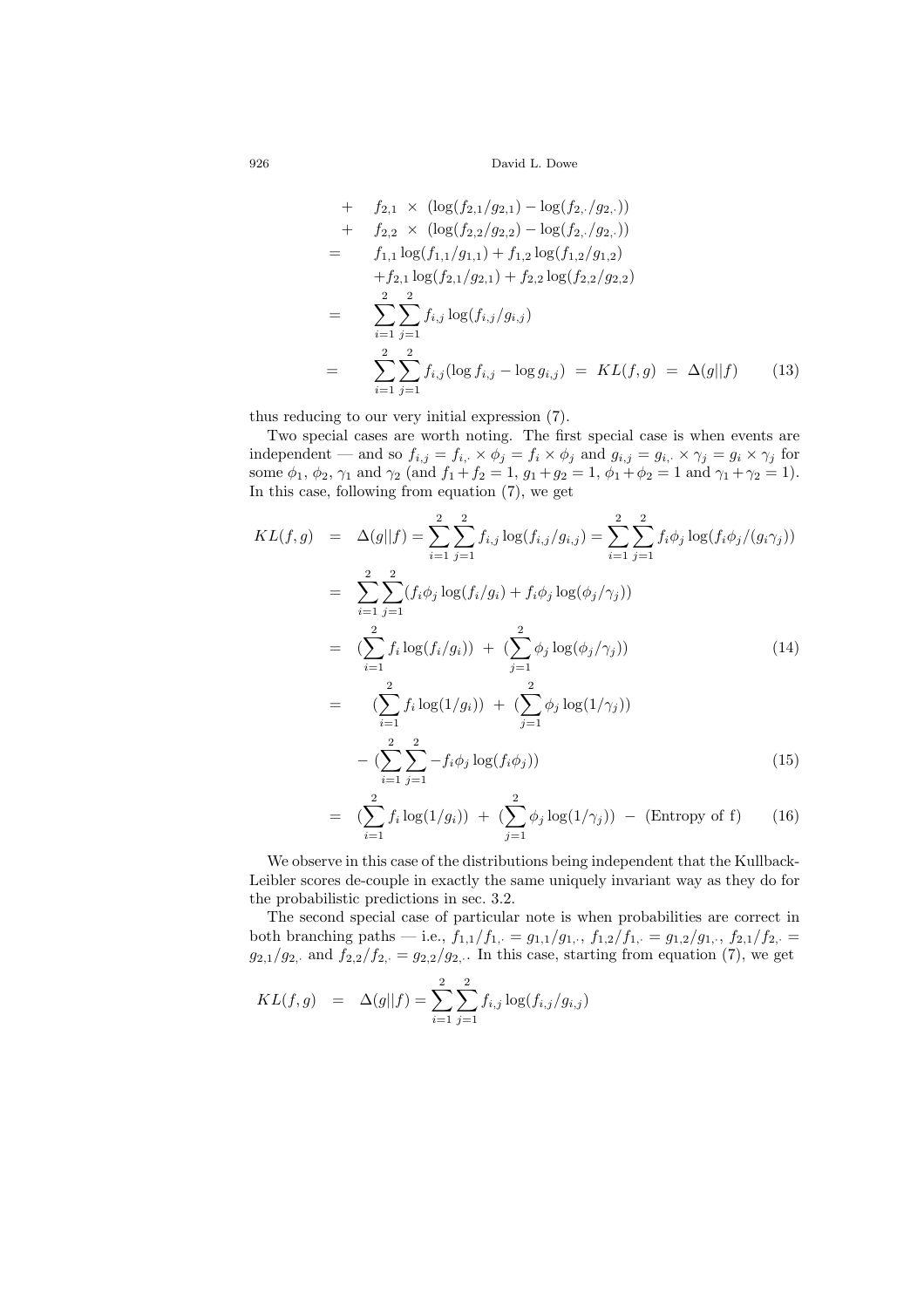MML, Hybrid Bayesian Network Graphical Models, ... 927

$$
= \sum_{i=1}^{2} \sum_{j=1}^{2} f_{i, \cdot}(f_{i, j}/f_{i, \cdot}) \log((f_{i, \cdot}(f_{i, j}/f_{i, \cdot}))/(g_{i, \cdot}(g_{i, j}/g_{i, \cdot})))
$$
  
\n
$$
= \sum_{i=1}^{2} \sum_{j=1}^{2} f_{i, \cdot}(f_{i, j}/f_{i, \cdot}) \log((f_{i, \cdot}/g_{i, \cdot}) \times [(f_{i, j}/f_{i, \cdot})/(g_{i, j}/g_{i, \cdot})])
$$
  
\n
$$
= \sum_{i=1}^{2} \sum_{j=1}^{2} f_{i, \cdot}(f_{i, j}/f_{i, \cdot}) \log(f_{i, \cdot}/g_{i, \cdot})
$$
  
\n
$$
= \sum_{i=1}^{2} f_{i, \cdot} \log(f_{i, \cdot}/g_{i, \cdot}) = \sum_{i=1}^{2} f_{i, \cdot} \log(1/g_{i, \cdot}) - (\text{Entropy of f}) (17)
$$

We observe in this second special case of probabilities being correct in both branching paths that the divergence between the two distributions is the same as that between the binomial distributions  $(f_1, f_2, = 1 - f_1)$  and  $(g_1, g_2, =$  $1 - g_{1,:}$ , exactly as it should and exactly as it would be for the uniquely invariant log(arithm)-loss ("bit cost") scoring of the probabilistic predictions in sec. 3.2.

Like the invariance of the log(arithm)-loss scoring of probabilistic predictions under re-framing (whose uniqueness is introduced in [Dowe, 2008a, footnote 175 (and 176)] and discussed in  $[$ Dowe, 2008b, pp. 437–438 $]$  and sec. 3.2 $)$ , this invariance of the Kullback-Leibler divergence to the re-framing of the problem is [Dowe, 2008b, p. 438] due to the fact(s) that (e.g.)  $\log(f/g) = \log f - \log g$  and  $-\log(f_{1,1}/(f_{1,1} + f_{1,2})) + \log f_{1,1} = \log(f_{1,1} + f_{1,2}).$ 

A few further comments are warranted by way of alternative measures of "distance" or divergence between probability distributions. First, where one can define the notion of the distance remaining invariant under re-framing for these, the Bhattacharyya distance, Hellinger distance and Mahalanobis distance are all not invariant under re-framing. Versions of distance or divergence based on the Rényi entropy give invariance in the trivial case that  $\alpha = 0$  (where the distance will always be 0) and the case that  $\alpha = 1$  (where we get the Shannon entropy and, in turn, the Kullback-Leibler distance that we are currently advocating).

A second further comment is that, just as in [Tan and Dowe, 2006, sec. 4.2], we can also add a term corresponding to (a multiple of) the entropy of the Bayesian prior. Just like the Kullback-Leibler divergence (and any multiple of it), this (and any multiple of it) will also remain invariant under re-parameterisation or other re-framing [Dowe, 2008a, footnote 176; 2008b, p. 438].

A third — and important — further comment is that it is not just the Kullback-Leibler distance from (say, the true distribution)  $f$  to (say, the inferred distribution) g,  $KL(f, g) = \Delta(g||f)$ , that is invariant and appears to be uniquely invariant under re-framing, but clearly also  $KL(g, f) = \Delta(f||g)$  is invariant, as will also be a sum of any linear combination of these, such as (e.g.)  $\alpha KL(f,g) + (1-\alpha)KL(g,f)$ (with  $0 \le \alpha \le 1$ , although this restriction is not required for invariance) [Dowe, 2008b, p. 438. The case of  $\alpha = 1/2$  gives the symmetric Kullback-Leibler distance.

The notion of Kullback-Leibler distance can be extended quite trivially — as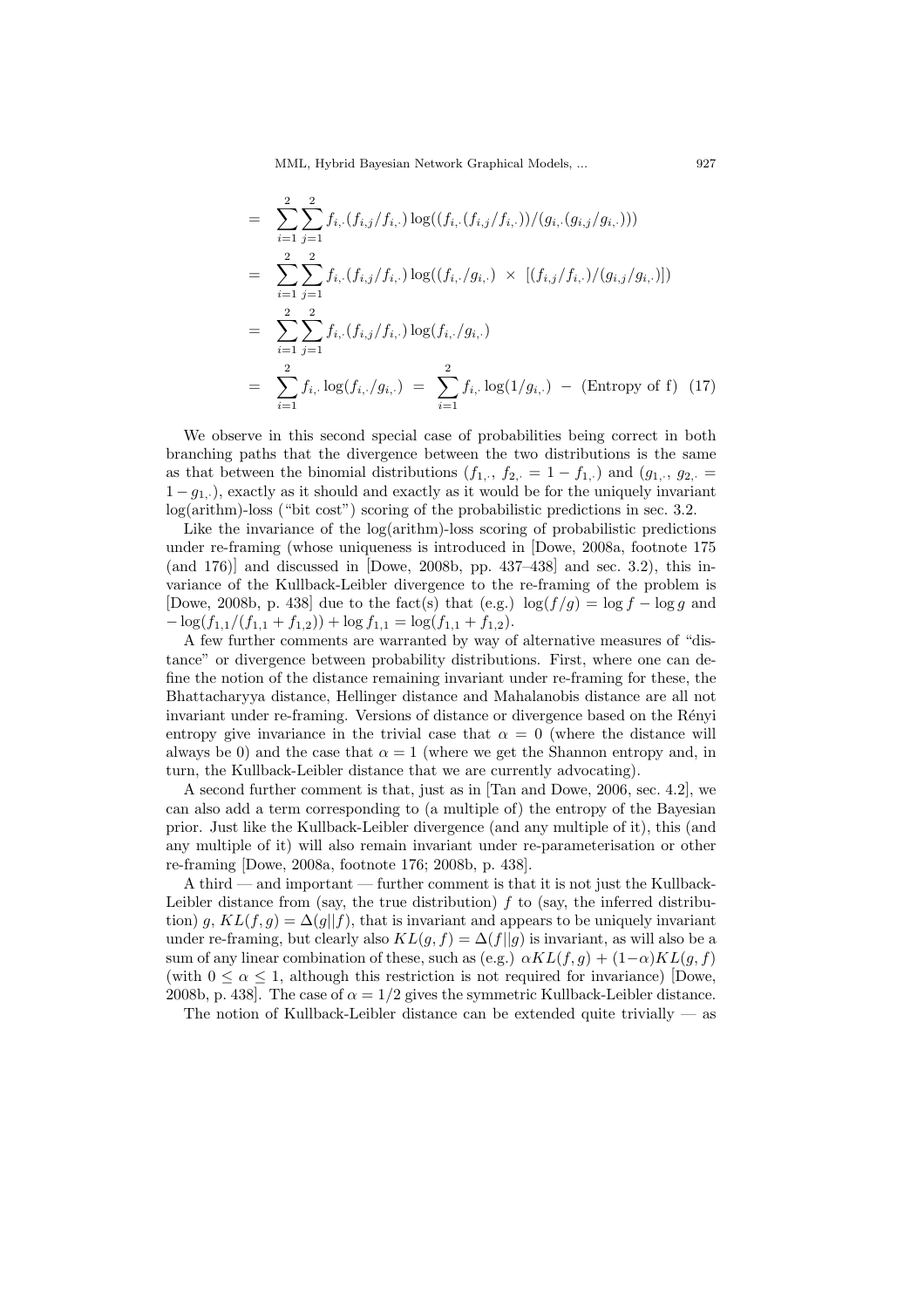above — to hybrid continuous and discrete Bayesian net graphical models [Tan and Dowe, 2006, sec. 4.2; Dowe 2008a, sec. 0.2.5; 2008b, p. 436] (also see sec. 7.6) or mixture models [Dowe, 2008b, p. 436], etc. For the hybrid continuous and discrete Bayesian net graphical models in [Comley and Dowe, 2003; 2005] (which resulted at least partly from theory advocated in [Dowe and Wallace, 1998]), the log-loss scoring approximation to Kullback-Leibler distance has been used [Comley and Dowe, 2003, sec. 9].

### 4 OCKHAM'S RAZOR (AND MISUNDERSTANDINGS) AND MML

Let us recall Minimum Message Length (MML) from secs. 1 and 2.4, largely so that we can now compare and contrast MML with Ockham's razor (also written as Occam's razor). Ockham's razor, as it is commonly interpreted, says that if two theories fit the data equally well then prefer the simplest (e.g., [Wallace, 1996b, sec. 3.2.2, p. 48, point b]). Re-phrasing this in statistical speak, if  $Pr(D|H_1)$  =  $Pr(D|H_2)$  and  $Pr(H_1) > Pr(H_2)$ , then Ockham's razor advocates that we prefer  $H_1$  over  $H_2$  — as would also MML, since  $Pr(H_1)Pr(D|H_1) > Pr(H_2)Pr(D|H_2)$ . It is not clear what  $-$  if anything  $-$  Ockham's razor says in the case that  $Pr(H_1) > Pr(H_2)$  but  $Pr(D|H_1) < Pr(D|H_2)$ , although MML remains applicable in this case by comparing  $Pr(H_1) \times Pr(D|H_1)$  with  $Pr(H_2) \times Pr(D|H_2)$ . In this sense, I would at least contend that MML can be thought of as a generalisation of Ockham's razor — for MML tells us which inference to prefer regardless of the relationships of  $Pr(H_1)$  with  $Pr(H_2)$  and  $Pr(D|H_1)$  with  $Pr(D|H_2)$ , but it is not completely clear what Ockham's razor per se advocates unless we have that  $Pr(D|H_1) = Pr(D|H_2).$ 

Our earlier arguments (e.g., from sec. 1) tell us why the MML theory (or hypothesis) can be thought of as the most probable hypothesis. Informal arguments of Chris Wallace's from [Dowe, 2008a, footnote 182] (in response to questions [Dowe and Hajek, 1997, sec. 5.1; 1998, sec. 5) suggest that, if  $Pr(D|H_1) = Pr(D|H_2)$ and  $Pr(H_1) > Pr(H_2)$ , then we expect  $H_1$  to be a better predictor than  $H_2$ . But, in addition, there is also an alternative, more general and somewhat informal argument for, in general, preferring the predictive power of one hypothesis over another if the former hypothesis leads to a shorter two-part message length. This argument is simply that the theory of shorter two-part message length contributes more greatly (i.e., has a greater Bayesian weighting) in the optimal Bayesian predictor. In particular, the MML model will essentially have the largest weight in the predictor. In those cases where the optimal Bayesian predictor is statistically consistent (i.e., converges to any underlying data when given sufficient data), the optimal Bayesian predictor and the MML hypothesis appear always to converge.

Several papers have been written with dubious claims about the supposed ineffectiveness of MML and/or of Ockham's razor. Papers using inefficient (Minimum Description Length [MDL] or MML) coding schemes lead quite understandably to sub-optimal results — but a crucial point about minimum message length is to make sure that one has a reliable message length (coding scheme) before one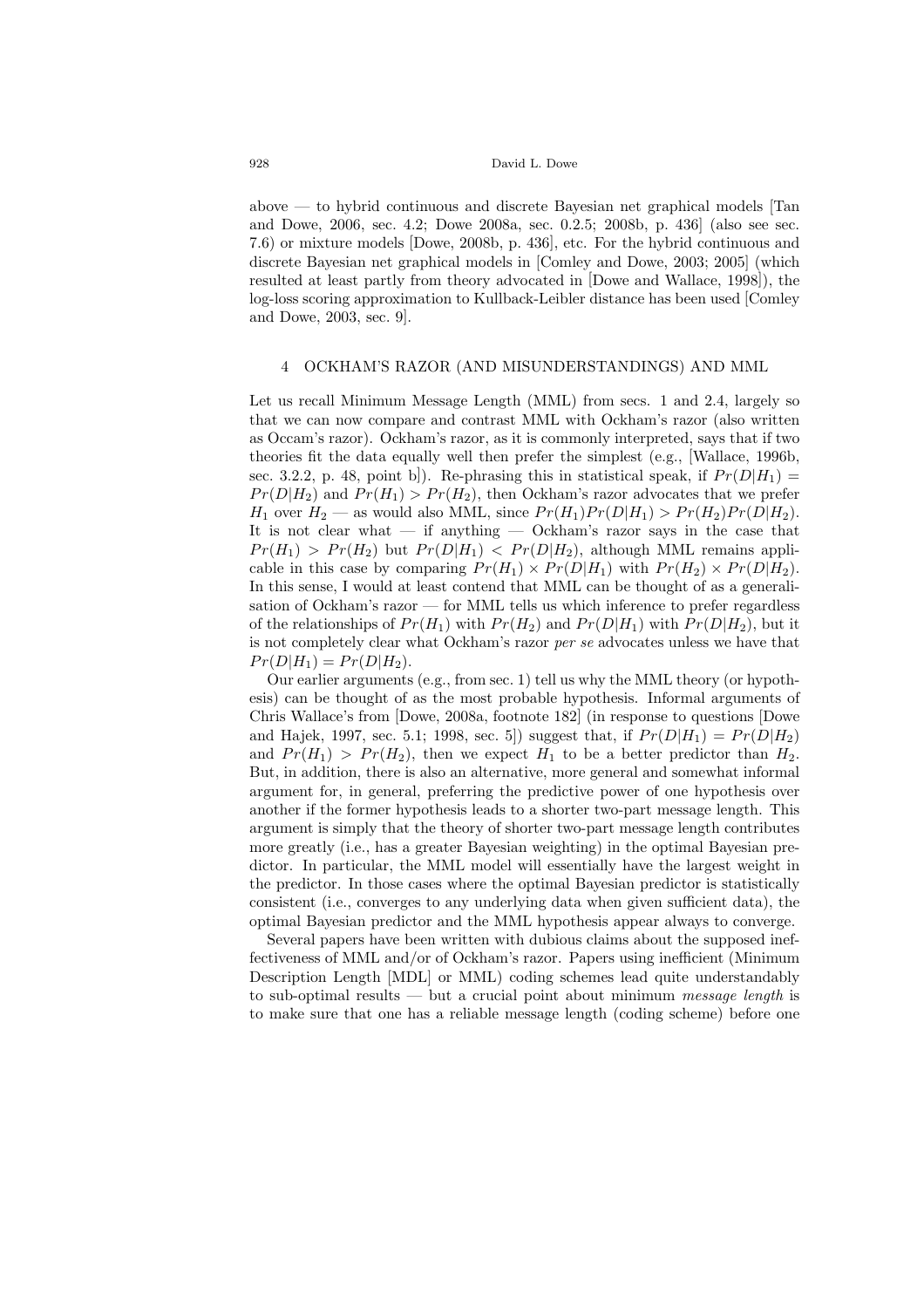sets about seeking the minimum of this "message length". For corrections to such dubious claims in such papers by using better coding schemes to give better results (and sometimes vastly better coding schemes to get vastly better results), see (e.g.) examples [Wallace and Dowe, 1999a, secs. 5.1 and 7; 1999c, sec. 2; Wallace, 2005, sec. 7.3; Viswanathan et al., 1999; Wallace and Patrick, 1993; Comley and Dowe, 2005, secs. 11.3 and 11.4.3; Needham and Dowe, 2001; Wallace, 2005, sec. 5.1.2; Grünwald, 2007, sec. 17.4, An Apologetic Remark; Dowe, 2008a, p. 536 such as those in [Dowe, 2008a, footnote 18]. Not unrelatedly, a variety of misconceptions have led a variety of authors to make ill-founded criticisms of Ockham's razor. One (such) interpretation (I think I should say, misinterpretation) of Ockham's razor seems to go along the lines that Ockham's razor supposedly advocates the simplest hypothesis, regardless of any data — and so (e.g.) DNA should supposedly be shaped in a single-helix rather than a double-helix. [And it seems a pity to misinterpret Ockham's razor so — especially in a biological framework — because interpreting Ockham's razor more properly using MML enables us to make a strong case that proteins fold with the Helices (and Extendeds) forming first and then the "Other" turn classes forming subsequently to accommodate these structures [Edgoose *et al.*, 1998, sec. 6; Dowe *et al.*, 1996, sec. 5, p. 253] (see also [Dowe et al., 1995]) [Wallace, 1998a, sec. 4.2; Dowe, 2008a, footnote 85; 2008b, p. 454].

What seems like a variation of this misconception is an argument in one paper that if we fit data from within some model family (such as fitting the data with a decision tree) and then subsequently find that a more complicated model predicts better, then this is somehow supposedly empirical evidence against Ockham's razor. (See also a comment here from [Jorgensen and Gentleman, 1998, Some Criticisms].)

Using MML as our (more general) form of Ockham's razor, these supposed criticisms based on using overly simple models and paying insufficient attention to the data seem somewhat silly. For a discussion of the adverse consequences of not giving equals weights to the lengths of the two parts of an MML message, see, e.g., [Dowe, 2008a, footnote 130].

For those who would like every function — both the simple functions and the more complicated functions — to have the same prior probability, not only does this seem counter-intuitive, but — furthermore — it is not possible when there are infinitely many theories. When there are infinitely many theories, it necessarily follows that, as we look at progressively more and more complicated theories, it must necessarily follow that the prior probability must tend asymptotically to zero so that the countable sum over the prior probabilities of the theories can equal 1 (or unity).

Another criticism of the Bayesian approach — and therefore of our Bayesian MML interpretation of Ockham's razor — is that this approach can be undone by a pathological (sabotaging) form of prior. If we look at Bayes's theorem (from sec. 1) and its consequences in terms of MML, we see what our intuition tells us — that we get a reasonable posterior distribution over the hypotheses if we start off with a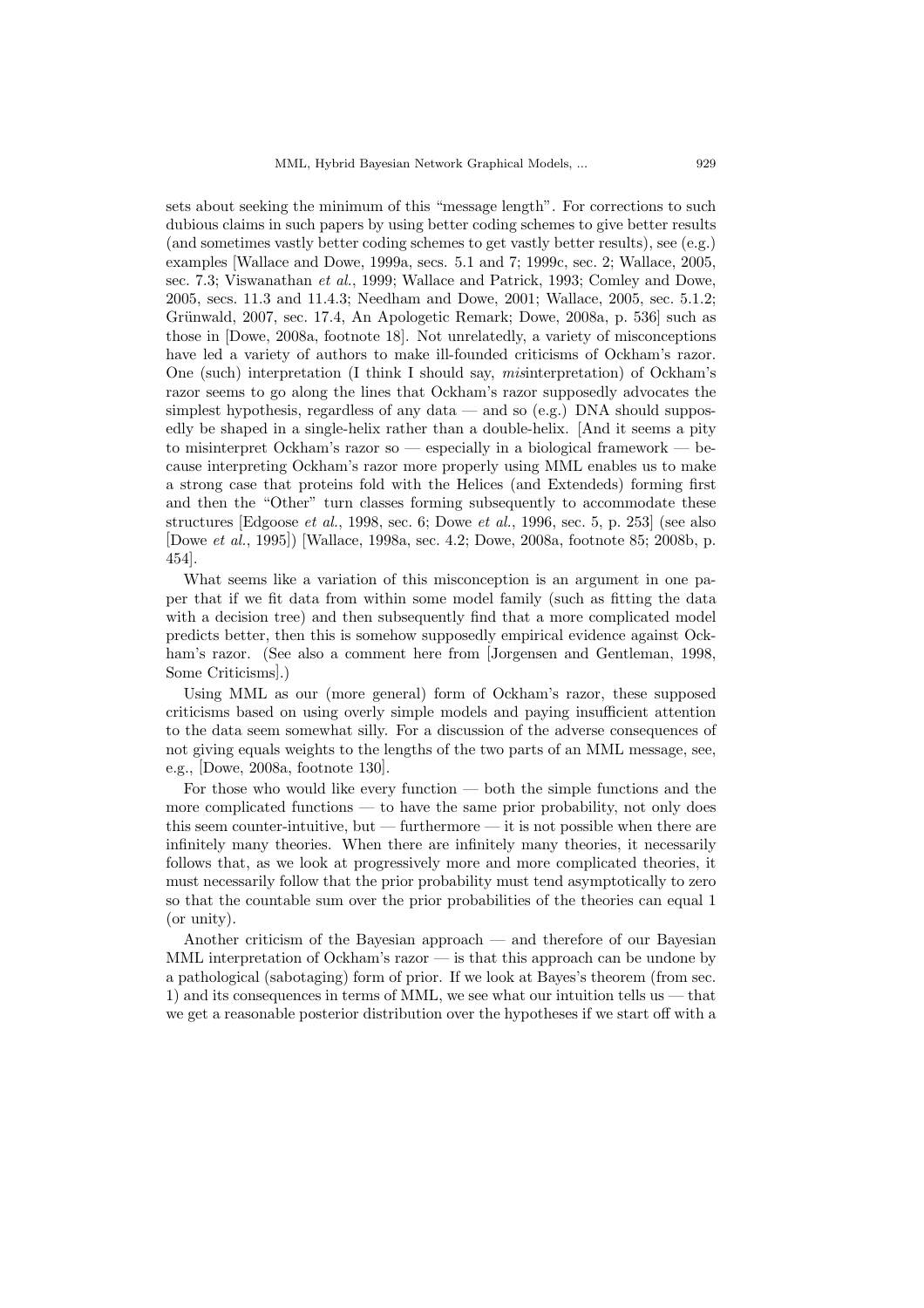reasonable prior distribution. Our Bayesian priors (as we use them in problems of inference) should be somewhere between what we genuinely suspect a priori and (partly politically, so that we are less open to being accused of fudging our results, and perhaps partly to protect ourselves from ourselves) something innocuous (and seemingly "objective").

For problems where the number of parameters is bounded above  $-$  or grows sufficiently slowly when the amount of data increases — Bayesian inference will converge to the underlying model given sufficient data. To criticise Bayesian MML and/or Ockham's razor after being sabotaged by a counter-intuitive and misrepresentative pathological prior is somewhat akin to criticising any inference method when the bulk of the relevant explanatory variables are not made available (or at least not made available until after much data has been seen) but in their stead is a plethora of essentially irrelevant variables.

# 4.1 Inference (or explanation) and prediction

Inference — also variously known as *explanation* [Wallace, 2005, sec. 1.1, first sentence and sec. 1.5, *induction* and/or *inductive inference* — pertains to finding the single best explanation for a body of data. Prediction pertains to the activity of anticipating the future, whether this is done using a single inference or a combination of more than one inference. To give an example, someone doing inference would be interested in a model of stock market prices which gives a theory of how the stock market works. An investor would certainly find that useful, but an investor would perhaps be more interested in whether prices are expected to be going up or down (and a probability distribution over these events and the magnitude of movement). To give a second example [Dowe et al., 2007, sec. 6.1.4], when two models of slightly different (Bayesian posterior) probabilities give substantially different answers, inference would advocate going with the more probable theory where prediction would advocate doing some sort of averaging of the theories.

In the classical (non-Bayesian) approach, inference and prediction are perhaps the same thing. Certainly, an inference can be used to predict — and, to the classically (non-Bayesian) minded, prediction seems to be done by applying the single best inference. But, to the Bayesian, the best predictor will often result from combining more than one theory [Wallace, 1996b, sec. 3.6, p. 55; Oliver and Hand, 1996; Wallace and Dowe, 1999a, sec. 8; Tan and Dowe, 2006].

Herein lies a difference between the predictive approach of Solomonoff and the MML inductive inference approach of Wallace from sec. 2.4. By taking the single best theory, MML is doing induction. Despite the potentially confusing use of the term "Solomonoff induction" by some others, Solomonoff (is not doing induction [and not really inductive inference per se, either] but rather) is doing prediction [Solomonoff, 1996; Wallace, 1996b, sec. 3.6, p. 55; 2005, sec 10.1].

On the relative merits of induction (or [inductive] inference) vs prediction, there can be no doubting that humans acknowledge and reward the intelligence behind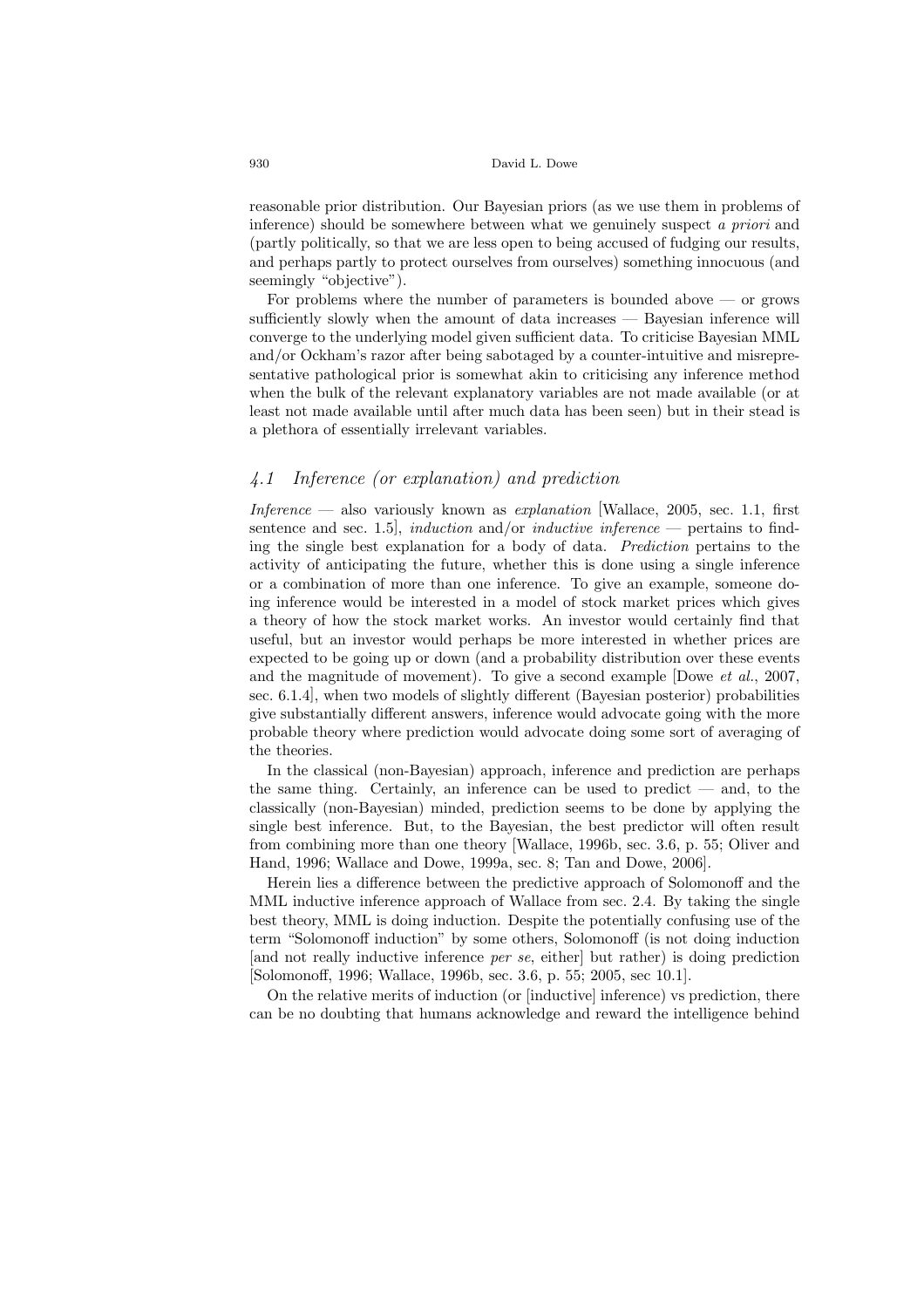inductive inferences. When we ask for a list of great human intellects, whoever else is on the list, there will be people who have made prominent inductive inferences. Examples of such people and theories include Isaac Newton for the theory of gravity, Charles Darwin and Alfred Russel Wallace for the theory of natural selection and evolution, Albert Einstein for the theories of special and general relativity, Alfred Wegener for the theory of "continental drift", and countless Nobel laureates and/or others in a variety of areas for their theories [Sanghi and Dowe, 2003, sec. 5.2]. (And when a human is paid the compliment of being called "perceptive", my understanding of this term is that one thing that is being asserted is that this "perceptive" person is good at making inductive inferences about human behaviour.) Of course, those such theories as are accepted and whose developers are rewarded usually are not just good pieces of induction but typically also lead to good predictions. And whether or not predictions are done with the single best available theory or with a combination of theories, people are certainly interested in having good predictors.

In trying to re-construct or restore a damaged image, the argument in support of inference is that we clearly want the single best inference rather than a probability distribution over all possible re-constructions. On the other hand, if there are a few inferences almost as good as the best (MML) inference, we would also like to see these alternative models [Dowe, 2008a, sec. 0.3.1]. Let me now essentially repeat this example but modify its context. If you think that the sentence you are currently reading is written in grammatically correct unambiguous English (and that you correctly understand the author's intended meaning), then you are using several little innocuous inferences — such as  $(e.g.)$  the author and you (the reader) have at least sufficiently similar notions of English-language word meaning, English-language grammar and English-language spelling. However, if the writing were smudged, the spelling was questionable and the grammar and punctuation were poor (several of which can happen with the abbreviated form of a telegram, some e-mails or a mobile text message), inference would advocate going with the single best interpretation. A related case in point is automatic (machine) translation. Whether for the smudged poorly written (ambiguous) sentence or for automatic translation, prediction (in its pure platonic form) would advocate having a probability distribution over all interpretations. In reality, if there is one outstandingly clear interpretation to the sentence, then someone doing prediction would most probably be satisfied with this interpretation, (as it were) "beyond a reasonable doubt". But, as with the damaged image, if there are a few inferences almost as good as the best (MML) inference, we would again also like to see these alternative models.

The distinction between explanation (or inference, or inductive inference, or induction) and prediction is something which at least some other authors are aware of [Wallace and Dowe, 1999a, sec. 8; Wallace 2005, sec. 10.1.2; Shmueli and Koppius, 2007, Dowe et al., 2007, secs. 6.1.4, 6.3 and 7.2; Dowe, 2008b, pp. 439–440], and we believe that both have their place [Dowe et al., 2007, sec. 6.3]. Whether or not because of our newly discussed uniqueness in invariance properties of Kullback-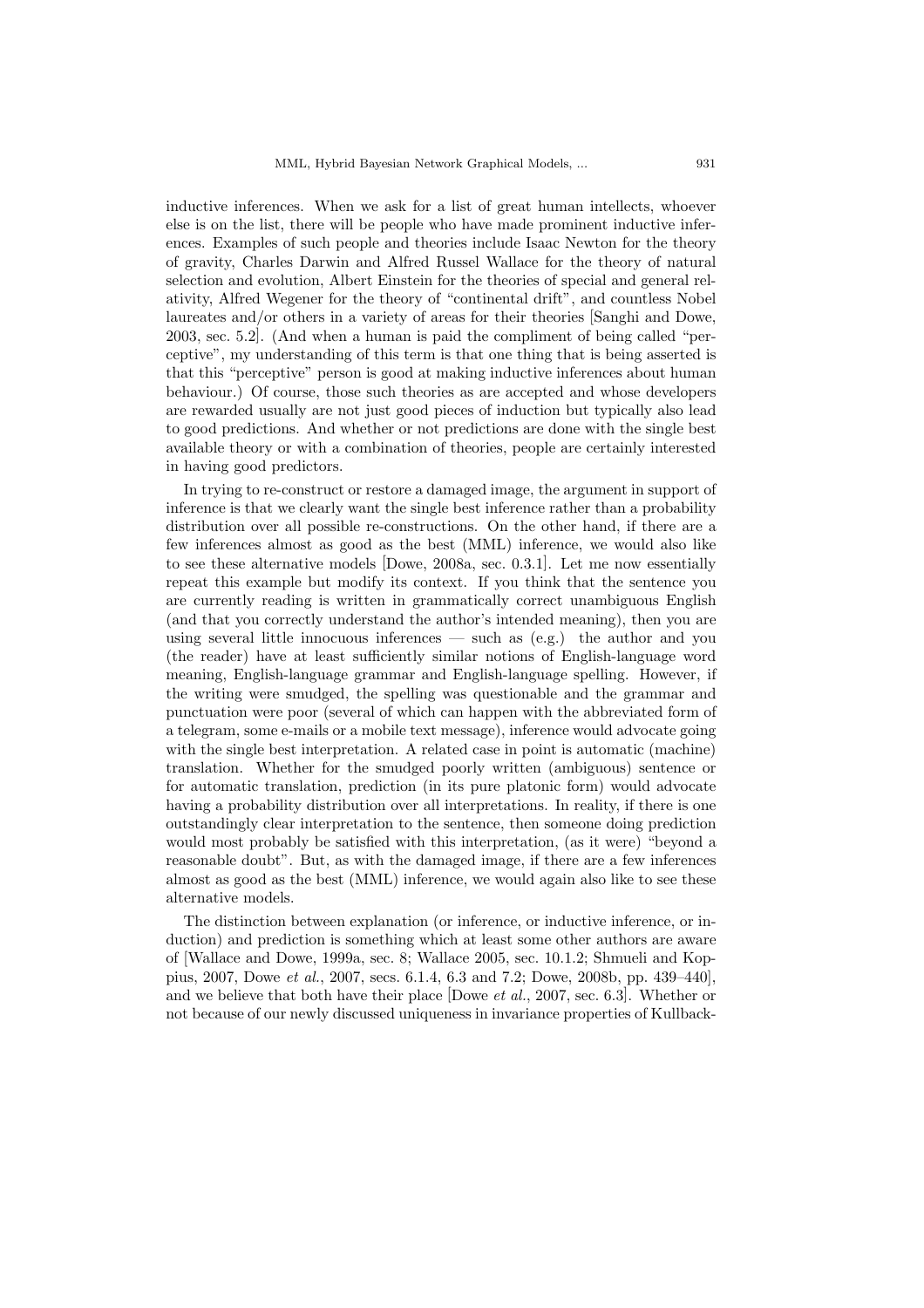Leibler distance (from [Dowe, 2008a, p. 438] and sec. 3.6), some authors regard prediction as being about minimising the expected log-likelihood error — or equivalently, minimising the expected Kullback-Leibler distance between the true model (if there is one) and the inferred model. While the reasons (of many) for doing this might be (more) about minimising the expected log-likelihood error, the uniqueness in invariance properties of Kullback-Leibler distance suggest it is certainly a worthy interpretation of the term "*prediction*" and that doing prediction this way is worthy of further investigation.

Recalling the invariance of the Kullback-Leibler distance (from, e.g., sec. 3.6), taking the Bayesian approach to minimising the expected Kullback-Leibler distance will be invariant under re-parameterisation (e.g., from polar to Cartesian co-ordinates) [Dowe *et al.*, 1998; Wallace, 2005, secs.  $4.7-4.9$ ; Dowe *et al.*, 2007, secs. 4 and 6.1.4; Dowe, 2008a, sec. 0.2.2]. Recalling  $\alpha$  at the very end of sec. 3.6 [from the expression  $\alpha KL(f, g) + (1-\alpha)KL(g, f) = \alpha \Delta(g||f) + (1-\alpha)\Delta(f||g)$ ], the extreme of  $\alpha = 1$  sees us choose a function (q) so that the *expected* coding inefficiency of using our function  $(q)$  rather than the (ideal) truth (true function, f) is minimised, weighting over our posterior distribution on  $f$ ; and the other extreme of  $\alpha = 0$  sees us choose a function (g) so that (under the hypothetical assumption that the data were being sampled from distribution,  $q$ ) the expected inefficiency of using a function  $(f)$  sampled from the (actual) Bayesian posterior rather than using our function  $(g)$  is minimised. Although both of these are statistically invariant, convention is that we are more interested in choosing a function of minimal expected coding inefficiency relative to the (ideal) truth (true function) — equivalently minimising the expected log-likelihood error (and hence choosing  $\alpha = 1$ ).

As a general rule of thumb, the MML estimator lies between the Maximum Likelihood estimator (which is given to over-fitting) on the one hand and the Bayesian minEKL estimator (which is, curiously, given to under-fitting) on the other hand [Wallace, 2005, secs. 4.7–4.9]. (Wallace makes an excellent intuitive case for this in [Wallace, 2005, sec. 4.9].) Four examples of this are the multinomial distribution, the Neyman-Scott problem (see sec. 6.4) [Wallace, 2005, sec. 4.2–4.8], the "gap or no gap" ("gappy") problem [Dowe et al., 2007, sec. 6.2.4 and Appendix B] and the bus number problem [Dowe, 2008a, footnote 116; 2008b, p. 440]. We outline these below, and then mention at the end not yet totally explored possible fifth and sixth (which would probably begin from [Schmidt and Makalic, 2009b]) examples.

For the multinomial distribution, with counts  $s_1, ..., s_m, ..., s_M$  in classes  $1, ..., m$ ,  $..., M$  respectively and  $S = s_1 + ... + s_m + ... + s_M$ , Maximum Likelihood gives  $\hat{p}_m = s_m/S$ . With a uniform prior, the minEKL estimator (also known as the Laplace estimate or the posterior mean) is  $(s_m+1)/(S+M)$ , whereas the Wallace-Freeman MML approximation [Wallace and Freeman, 1987; Wallace, 2005, sec. 5.4] with this same prior is  $(\hat{p}_m)_{MML} = (s_m + 1/2)/(S + M/2)$ .

For the particular case of the "gap or no gap" ("gappy") problem [Dowe  $et$ al., 2007, sec. 6.2.4 and Appendix B, data  $({x_i : 0 \le x_i \le 1, i = 1, ..., N}$  for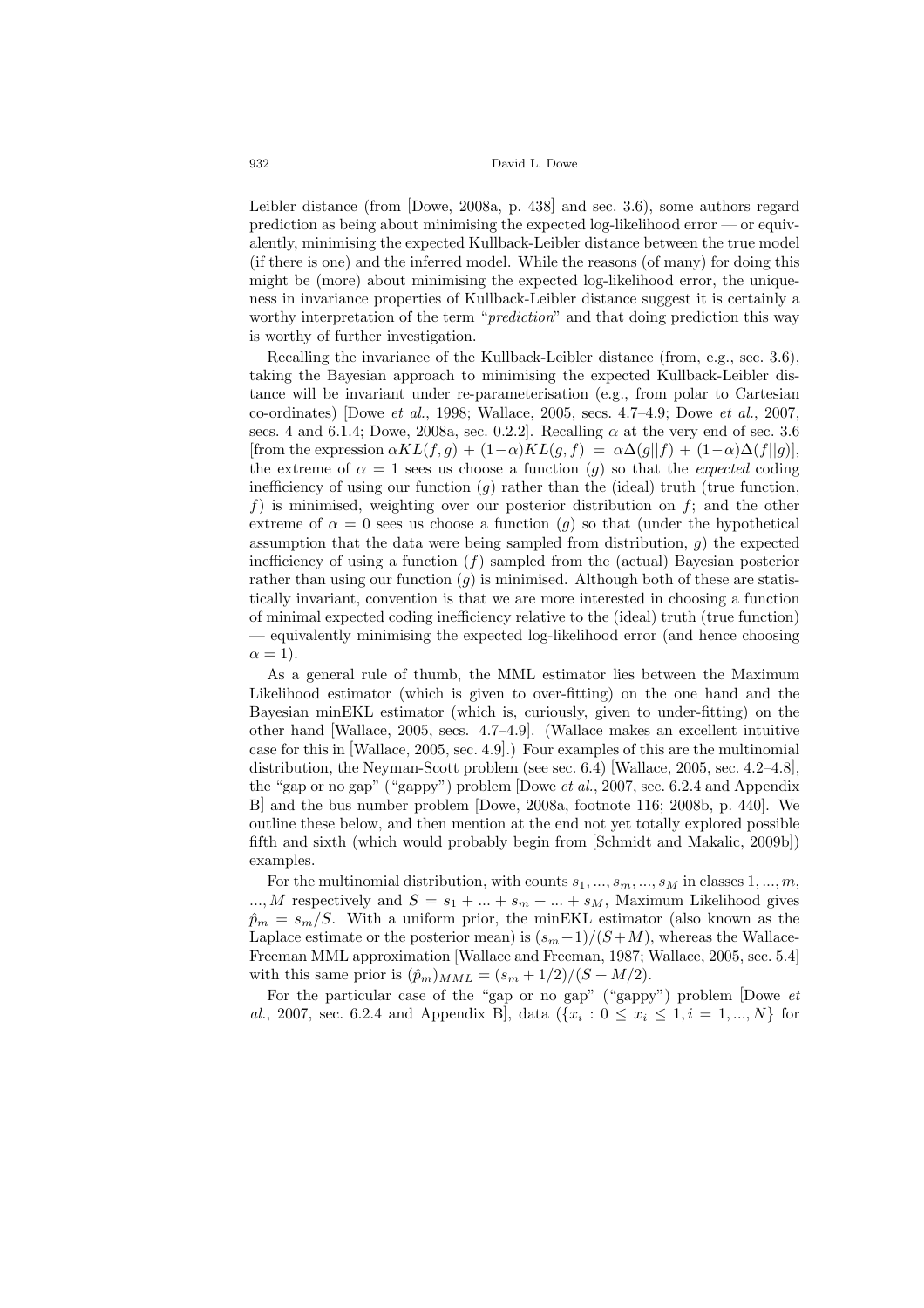increasing  $N$ ) are being generated uniformly either from the closed interval  $[0, 1]$ or from a sub-region  $[0, a] \cup [b, 1]$  for some a and b such that  $a < b$ . We see Maximum Likelihood and Akaike's Information Criterion (AIC) over-fitting here, surmising a gap even whether there isn't one. At the other extreme, we see the minEKL estimator under-fitting, stating no gap even in extreme cases such as (e.g.)  $[0, 0.001] \cup [0.999, 1]$  with  $a = 0.001$  and  $b = 0.999$ . The curious behaviour of minEKL is due to the fact that the posterior probability that the region is  $[0, 1]$ will get arbitrarily small for large  $N$  but never down to 0, and there is an infinite penalty in Kullback-Leibler distance for ascribing a probability of 0 to something which can actually happen. Unlike the over-fitting Maximum Likelihood and AIC, and unlike the under-fitting minEKL, MML behaves fine in both cases [Dowe et al., 2007].

For the Neyman-Scott problem (of sec. 6.4), see [Wallace, 2005, sec. 4.2–4.8]. For the bus number problem [Dowe, 2008a, footnote 116; 2008b, p. 440] (where we arrive in a new town with  $\theta$  buses numbered consecutively from 1 to  $\theta$ , and we see only one bus and observe its number,  $x_{obs}$ , and are then asked to estimate the number of buses in the town), the Maximum Likelihood estimate is the number of the observed bus,  $x_{obs}$ , which is an absolute lower bound and seems like a silly under-estimate. At the other extreme, minEKL will behave in similar manner to how it did with the abovementioned "gappy" problem. It will choose the largest positive integer (no less than  $x_{obs}$ ) for which the prior (and, in turn, the posterior) is non-zero. In the event that the prior never goes to 0, it will return infinity. It seems fairly trivial that the MML estimate must fall between the Maximum Likelihood estimate (the lowest possible value) and the minEKL estimate (from a Bayesian perspective, the highest possible estimate). For further discussion of the behaviour of MML here, see [Dowe, 2008a, footnote 116]. In addition to the four examples we have just given of the MML estimate lying between (over-fitting) Maximum Likelihood and (under-fitting) minEKL, of possible interest along these lines as potential fifth and sixth examples worthy of further exploration, see sec. 6.5 on panel data (as a probable fifth example) and the treatment of MML shrinkage estimation in [Schmidt and Makalic, 2009b].

# 5 DESIDERATA: STATISTICAL INVARIANCE, STATISTICAL CONSISTENCY, EFFICIENCY, SMALL-SAMPLE PERFORMANCE, ETC.

In this section, we look at several  $desired$  — or properties that we might desire — from statistical estimators.

#### 5.1 Statistical invariance

Statistical invariance [Wallace, 2005, sec. 5.2; Dowe et al., 2007, sec. 5.3.2; Dowe, 2008b, p. 435] says, informally, that we get the same answer no matter how we phrase the problem.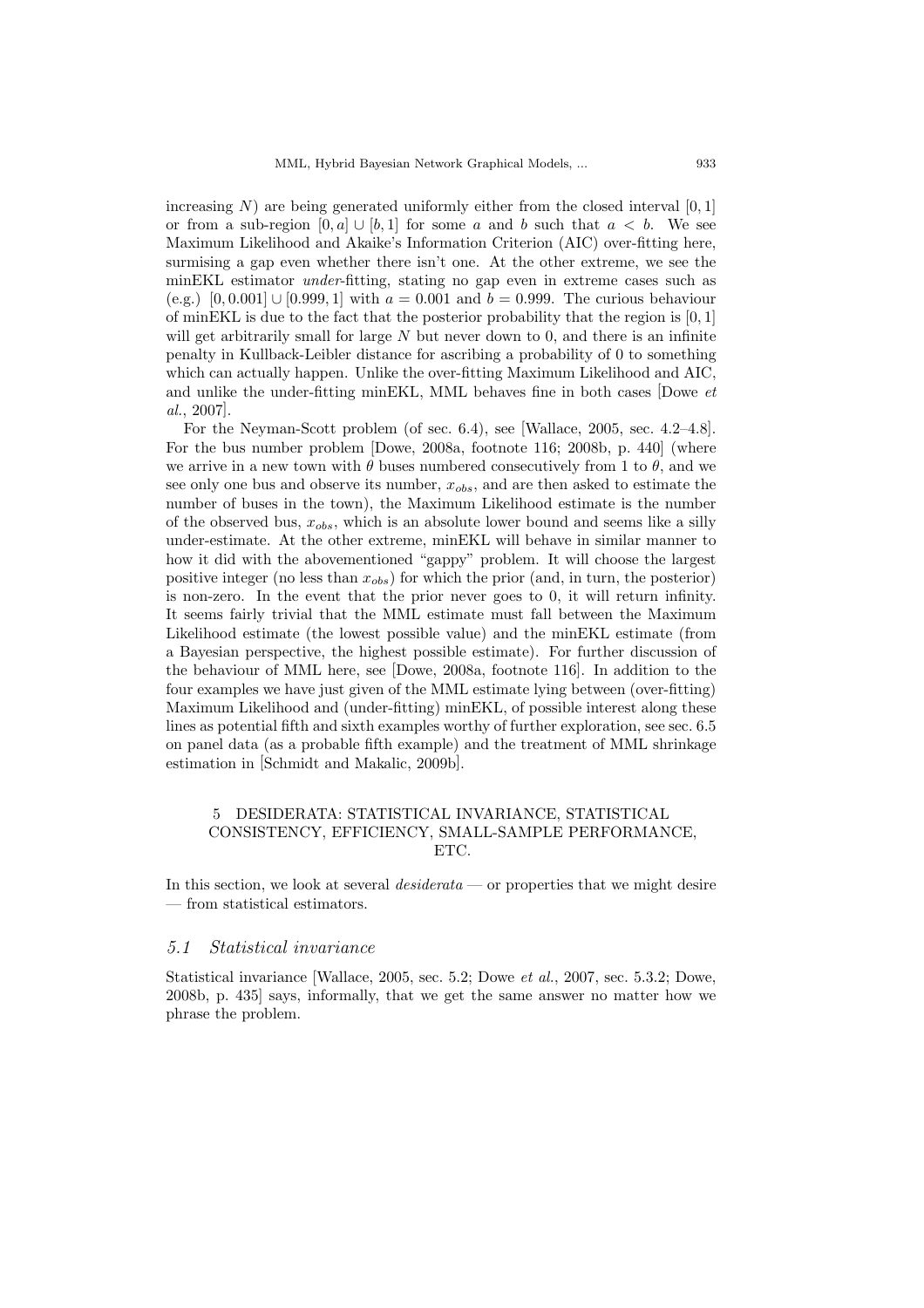So, if we know that the relationship between the area  $A$  of a circle and its radius r is given by  $A = \pi r^2$  (and, equivalently,  $r = \sqrt{A/\pi}$ ), then statistical invariance requires that our estimate of the area is  $\pi$  times our the square of our estimate of the radius. The estimator function is often denoted by a hat (or circumflex),ˆ, above. So, for a circle, statistical invariance in the estimator would require that  $\hat{A} = \pi \hat{r}^2.$ 

If we replace r by  $\kappa$  in the Cartesian and polar co-ordinates example from sec. 3.6,  $(\kappa = \text{sign}(x) \cdot \sqrt{x^2 + y^2}, \theta = \tan^{-1}(y/x))$  and  $(x = \kappa \cos \theta, y = \kappa \sin \theta)$ . If we are estimating the strength and direction  $(\kappa, \theta)$  of a magnetic field or equivalently the x and y co-ordinates  $(x, y)$  [Wallace and Dowe, 1993], then statistical invariance requires that  $\hat{x} = \hat{\kappa} \cos \theta$ ,  $\hat{y} = \hat{\kappa} \sin \theta$ .

Statistical invariance is surely an aesthetic property of an estimate. In many problems, we are not committed to only one parameterisation - and, in those cases, statistical invariance is more useful than a simple aesthetic nicety.

Maximum Likelihood, Akaike's Information Criterion, Strict Minimum Message Length (SMML) [Wallace and Boulton, 1975; Wallace, 2005, chap. 3] and many MML approximations [Wallace and Freeman, 1987; Wallace, 2005, chaps. 4–5; Dowe 2008a, sec. 0.2.2 and footnote 159; Schmidt, 2008; Dowe, 2008b, p. 438 and p. 451] are statistically invariant, but there do exist approaches — such as the Bayesian Maximum A Posteriori (MAP) approach [Oliver and Baxter, 1994; Dowe et al., 1996e; Wallace and Dowe, 1999b, secs. 1.2–1.3; 1999c, sec. 2, col. 1; 2000, secs. 2 and 6.1; Comley and Dowe, 2005, sec. 11.3.1; Dowe et al., 2007, sec. 5.1, coding prior; Dowe 2008a, footnote 158; 2008b, p. 443 and pp. 448–449] which are not statistically invariant.

### 5.2 Statistical consistency

For those who like collecting larger and larger data sets in the hope and belief that this will bring us closer and closer to whatever model or process underlies the data, statistical consistency — the notion of getting arbitrary close to any true underlying model given sufficient data [Dowe et al., 2007, secs. 5.3.4, 6.1.3 and later; Dowe 2008b, pp.  $436-437$  — is of paramount importance.

More formally, we might write it as [Dowe, 2008b, p. 436]

$$
\forall \theta \ \forall \epsilon > 0 \ \exists N_0 \ \forall N \ge N_0 \ P r(|\theta - \hat{\theta}| < \epsilon) > 1 - \epsilon
$$

and we could even venture to write it (in a parameterisation-invariant way) as (e.g.)

 $\forall \theta \ \forall \epsilon > 0 \ \exists N_0 \ \forall N \ge N_0 \ \ Pr(\Delta(\hat{\theta}||\theta) = KL(\theta, \hat{\theta}) < \epsilon) > 1 - \epsilon.$ 

Of course, as highlighted by Grünwald and Langford [2004; 2007], cases of model misspecification do occur. In other words, it might be that the true model  $\theta$  (if there is one) is not contained in the family (or class) of models over which we conduct our search for  $\hat{\theta}$ . In such cases, we can modify (or generalise) the notion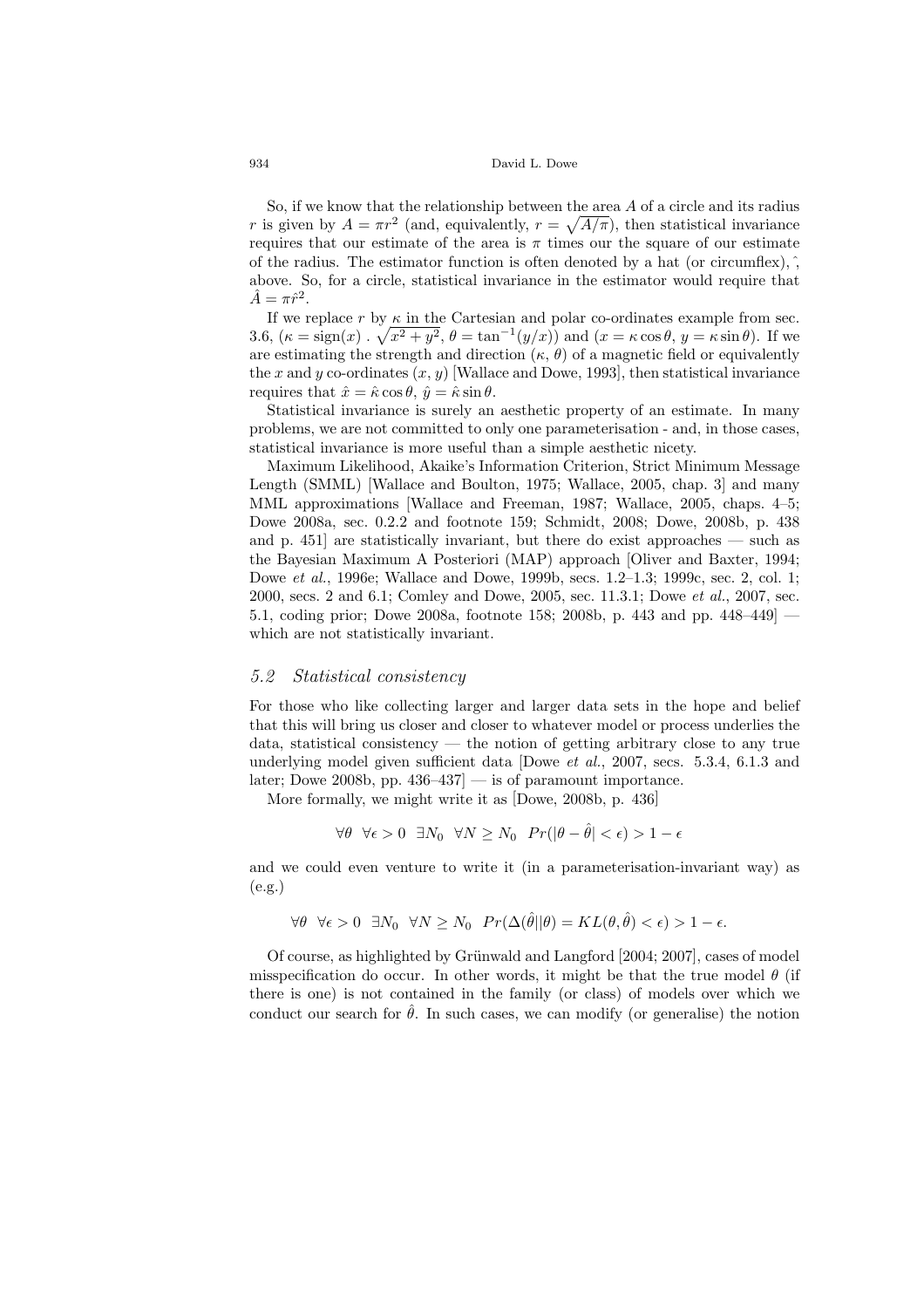of statistical consistency to be that (as implicitly described in [Dowe, 2008a, sec.  $(0.2.5, p. 540, col. 1)$ , as we get more and more data, we get the Kullback-Leibler distance arbitrarily close to that of the closest available member in our model space. Or, more formally,

$$
\forall \theta \ \forall \epsilon > 0 \ \exists N_0 \ \forall N \ge N_0 \ P r(\Delta(\hat{\theta}||\theta) = KL(\theta, \hat{\theta}) < KL(\theta, \hat{\theta}_{\text{best}}) + \epsilon) > 1 - \epsilon,
$$

where  $\hat{\theta}_{\text{best}}$  is as close as one can get in Kullback-Leibler distance to  $\theta$  from within the space of models being considered.

I should (and do now) qualify this slightly. It is possible that  $\hat{\theta}_{\text{best}}$  might not exist in the same sense that there is no number in the list  $1, 1/2, 1/3, 1/4, \dots$  which is the list's smallest element. One of a few ways of dealing with this is simply to replace the start of the above with " $\forall \theta'$  in our model space" and to replace the finish of the above with " $Pr(KL(\theta, \hat{\theta}) < KL(\theta, \theta') + \epsilon) > 1 - \epsilon$ ", thus now making it

$$
\forall \theta' \text{ in our model space}
$$
  
\n
$$
\forall \epsilon > 0 \ \exists N_0 \ \forall N \ge N_0 \ Pr(KL(\theta, \hat{\theta}) < KL(\theta, \theta') + \epsilon) > 1 - \epsilon.
$$

(As a second point, replacing the first  $\epsilon$  by  $\epsilon/2$  does not change the semantics of the definition. Similarly, replacing one of the  $\epsilon$  terms by a  $\delta$  and adding a quantifier  $\forall \delta > 0$  out front also does not change the semantics, as we can (e.g.) re-set  $\epsilon' = \min\{\delta, \epsilon\}.$ 

With an eye to secs. 6.4 and 6.5 and this issue of statistical consistency under misspecification, it is worth bearing in mind that — even though there is misspecification — the class (or family) of models over which we conduct our search might be dense in the space of possible models. In other words, if you have a non-negative valued function (or probability distribution) on the real line which integrates to 1 (and can't be written as a finite mixture model), it can still be possible to find a sequence of finite (Gaussian) mixture models which fit it arbitrarily closely. (For reading on mixture models, see, e.g., [Jorgensen and McLachlan, 2008].)

# 5.3 Efficiency, small-sample performance, other considerations, etc.

The notion of *efficiency* is perhaps ambiguous in that it has been used in the literature with at least two different meanings. On the one hand, *efficiency* has been taken to mean that the message length calculations and approximations are both optimal or near-optimal (with  $l_i \approx -\log p_i$ ) [Wallace, 2005, sec. 5.2.4]. On the other hand, efficiency of an estimator has been taken to mean the speed with which that estimator converges to the true model generating the data as the amount of data increases [Dowe et al., 2007, secs. 5.3.4 and 8].

While these two notions are different, it should be pointed out that, insofar as reliable MML coding schemes lead to good inferences and less reliable coding schemes lead to less reliable inferences [Quinlan and Rivest, 1989; Wallace and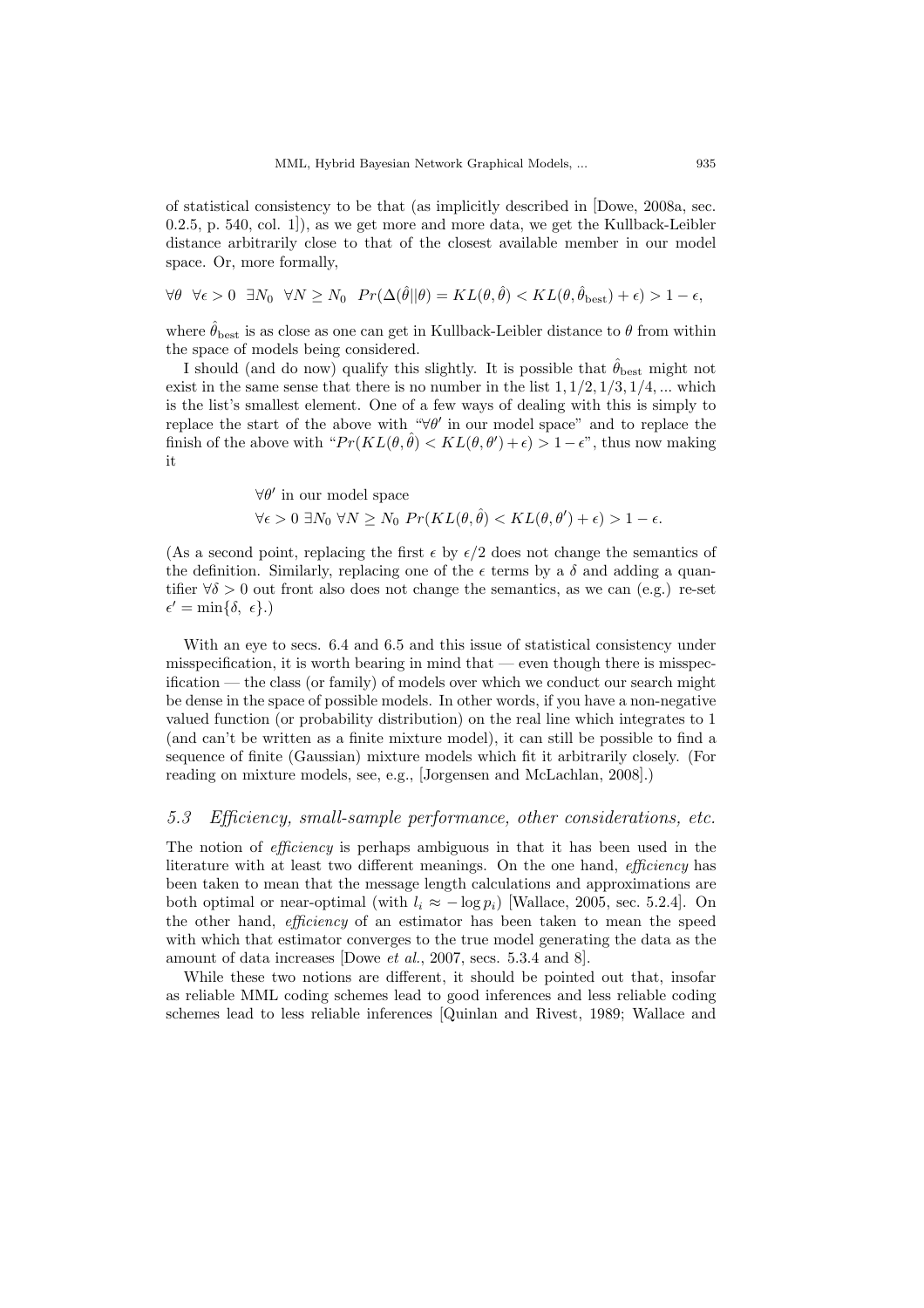Patrick, 1993, Kearns et al., 1997; Viswanathan et al., 1999; Wallace, 2005, sec. 7.3; Murphy and Pazzani, 1994; Needham and Dowe, 2001; Wallace and Dowe, 1999a, secs. 5.1 and 7; 1999c, sec. 2; Comley and Dowe, 2005, secs. 11.3 and 11.4.3; Wallace, 2005, sec. 5.1.2; Dowe, 2008a, footnote 18], the two notions are very related.

As well as the notions of statistical invariance (from sec. 5.1), statistical consistency (from sec. 5.2) and efficiency, there are also issues of performing well on small-sample sizes [Dowe, 2008b, p. 436 and p. 456]. The issue of which likelihood function(s), sample size(s), parameterisation(s), Bayesian prior(s) and protocol(s) (or which parts of LNPPP-space) are important when comparing the efficacy of two estimators is discussed in [Dowe, 2008a, sec. 0.2.7, pp. 543–544].

#### 6 MINIMUM MESSAGE LENGTH (MML) AND STRICT MML

As in sec. 1, historically, the seminal Wallace and Boulton paper [1968] came into being from Wallace's and Boulton's finding that the Bayesian position that Wallace advocated and the information-theoretic (conciseness) position that Boulton advocated turned out to be equivalent [Wallace, 2005, preface, p. v; Dowe, 2008a, sec. 0.3, p. 546 and footnote 213]. After several more MML writings [Boulton and Wallace, 1969; 1970, p. 64, col. 1; Boulton, 1970; Boulton and Wallace, 1973b, sec. 1, col. 1; 1973c; 1975, sec. 1, col. 1] (and an application paper [Pilowsky et al., 1969], and at about the same time as David Boulton's PhD thesis [Boulton, 1975]), their paper [Wallace and Boulton, 1975, sec. 3] again emphasises the equivalence of the probabilistic and information-theoretic approaches. (Different but not unrelated histories are given by Solomonoff [1997a] and a review of much later work by Kontoyiannis [2008]. For those interested in the formative thinking of Wallace (and Boulton) leading up to the seminal Wallace and Boulton MML paper [1968], see evidence of the young Bayesian (but pre-MML) Wallace in his mid-20s in the 1950s [Brennan, 2008, sec. 4; Brennan et al., 1958, Appendix] and see Wallace's accounts of his early discussions with David Boulton [Wallace, 2005, preface, p. v; Dowe, 2008a, sec. 0.3, p. 546, col. 2 and footnote 213 (and sec. 1)] which resulted in [Wallace and Boulton, 1968]. If you can obtain it, then I also commend [Wallace, 1992] for background.)

As in sec. 1 and following the principles of information theory from sec. 2.1, given data  $D$ , we wish to choose a hypothesis  $H$  so as to minimise the length of a two-part message conveying  $H$  (in part 1) followed (in part 2) by  $D$  given  $H$ . The length of this message is

$$
-\log Pr(H) - \log Pr(D|H).
$$

A one-part form of the message was examined in [Boulton and Wallace, 1969], but various pieces of theory and practice (e.g., [Barron and Cover, 1991]) point to the merits of the two-part form of the message.

We now point to the Strict Minimum Message Length (SMML) formulation from Wallace and Boulton [1975] in sec. 6.1, and then go on to talk about some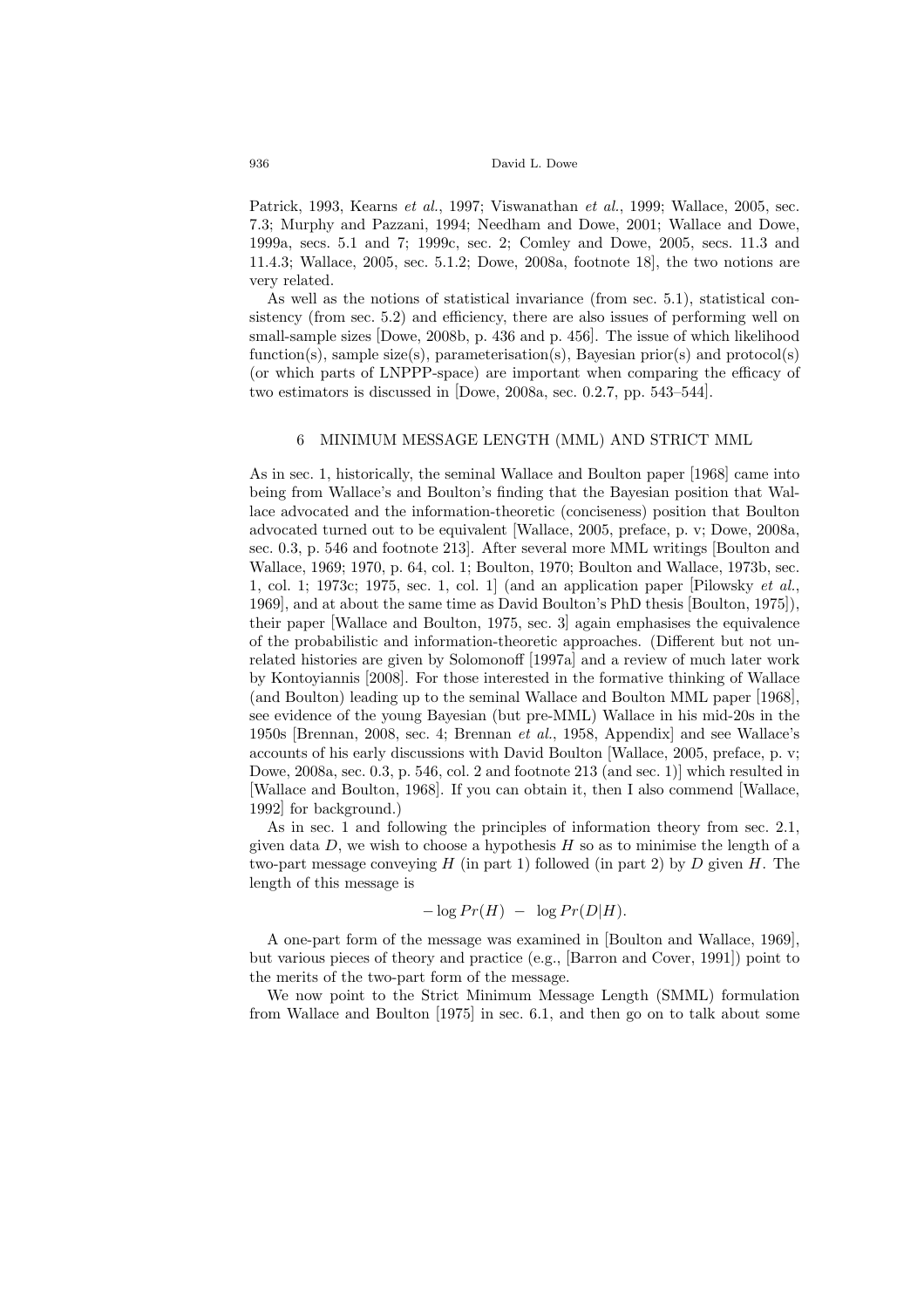"MML" approximations to SMML, some conjectures about the possible uniqueness of Strict MML in being both statistically invariant and statistically consistent for certain classes of problems, and some applications of MML to a variety of problems in inference and other areas in science and philosophy.

## 6.1 Strict MML (SMML)

The Strict Minimum Message Length (SMML) formulation from Wallace and Boulton [Wallace and Boulton, 1975; Wallace and Freeman, 1987; Wallace, 1996c; Dowe et al., 1998; Wallace and Dowe, 1999a; 1999b; Farr and Wallace, 2002; Fitzgibbon et al., 2002b, Fitzgibbon, 2004; Agusta, 2005; Wallace, 2005, chap. 3; Comley and Dowe, 2005, sec. 11.2; Dowe et al., 2007; Dowe, 2008a, footnotes 12, 153, 158 and 196, and sec. 0.2.2] shows how to generate a code-book whose expected two-part message length is minimised, but this turns out to be computationally intractable except in the simplest of cases — such as the binomial distribution [Farr and Wallace, 2002; Wallace, 2005, chap. 3].

Of historical interest is the fact [Dowe, 2008a, sec. 0.1, p. 524, col. 1] that, even though MML had been in print many times over since 1968 [Wallace and Boulton, 1968, p. 185, sec. 2; Boulton and Wallace, 1969; 1970, p. 64, col. 1; Boulton, 1970; Boulton and Wallace, 1973b, sec. 1, col. 1; 1973c; 1975, sec. 1, col. 1; Boulton, 1975], referees delayed the publication of Strict MML until Wallace and Boulton [1975].

Strict MML (SMML) partitions in data-space and optimises a formula of the form

$$
(-\sum_{j}(q_j \log q_j)) + (-\sum_{j} \sum_{i \in c_j} (q_j \cdot \frac{r(x_i)}{q_j} \cdot \log f(x_i | \theta_j))) \tag{18}
$$

Note here first that  $i$  indexes over the data. This set must be countable, as all recorded measurements are truncated and recorded to some finite accuracy. (See [Dowe, 2008a, footnote 63] for a discussion of consequences of attempting to sidestep such an insistence.) This point established, we now assign data to groups indexed by  $j$ . The number of groups will certainly be countable (and to date I am not aware of any cases where there are infinitely many groups). Letting  $h(\cdot)$ be the prior and  $f(\cdot|\cdot)$  denote the statistical likelihood,  $r(x_i) = \int h(\theta) f(x_i|\theta) d\theta$ is the marginal probability of datum  $x_i$ . Note that  $r(x_i)$  is a probability and not a density, and also that  $\sum_i r(x_i) = 1$ . The term  $q_j = \sum_{i \in c_j} r(x_i)$  is the amount of prior probability associated with the data group  $c_j$ .

The groups  $c_i$  form a partition of the data, with each datum being assigned to exactly one group — from which it follows that  $\sum_j q_j = 1$ .

For each data group  $c_j$ , we choose the estimate  $\theta_j$  which maximises the weighted log-likelihood  $\sum_{i \in c_j} r(x_i) \log f(x_i | \theta_j)$ .

As we have written equation (18), the first term is the expected length of encoding the hypothesis (see, e.g., sec. 2.3) and the second term is the expected length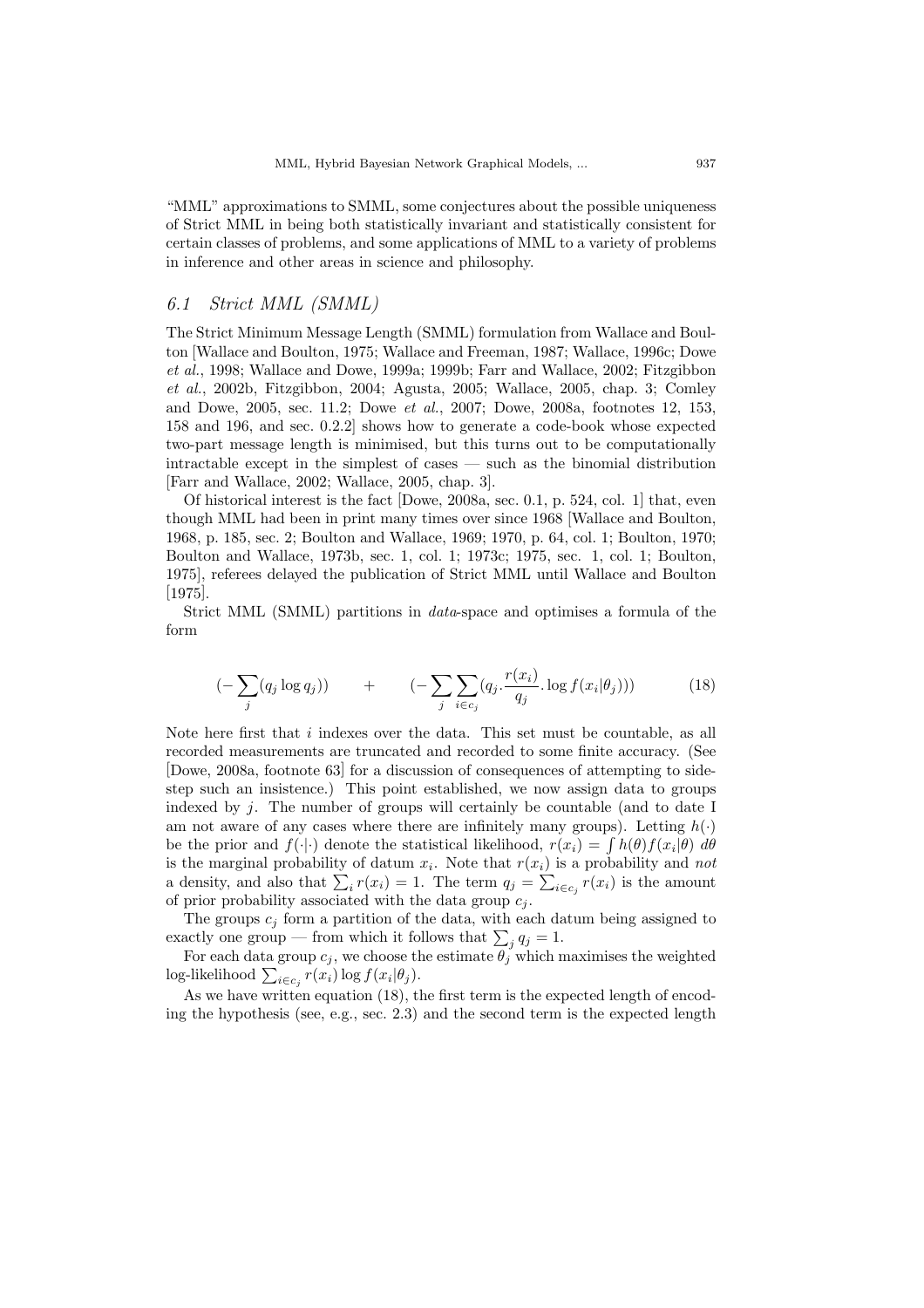of encoding the data given this hypothesis — namely the hypothesis that datum  $x_i$  lies in group  $c_j$  with (prior) probability  $q_j$  and estimate  $\theta_j$ .

The computational intractability of Strict MML (except in the simplest of cases — such as the binomial distribution [Farr and Wallace, 2002; Wallace, 2005, chap. 3]) is largely due to its discrete nature — or its being "gritty" (as Chris Wallace once put it) — requiring shuffling of data between data groups, then re-estimating the  $q_i$  and  $\theta_i$  for each data group  $c_i$ , and then re-calculating the message length. The code-book with the shortest expected message length as per equation (18) is the SMML code-book, and the SMML estimator for each datum  $x_i$  is the  $\theta_j$ corresponding to the group  $c_j$  to which  $x_i$  is assigned.

## 6.2 Strict Strict MML (SSMML)

Recall the notion of (algorithmic information theory or) Kolmogorov complexity from sec. 2.4 and sec. 1. It could be said that the relationship between Strict MML and Kolmogorov complexity [Wallace and Dowe, 1999a; Wallace, 2005, chaps. 2–3] might be slightly enhanced if we turn the negative logarithms of the probabilities from equation (18) into integer code lengths — such as would seem to be required for constructing a Huffman code from sec. 2.1 (or other fully-fledged kosher code). From [Wallace, 2005, sec. 3.4, p. 191] and earlier writings (e.g., [Wallace and Freeman, 1987]), it is clear that Wallace was aware of this issue but chose to neglect and not be distracted by it.

Although it is hard to imagine it having anything other than the most minor effect on results, we take the liberty here of introducing here what I shall call Strict Strict MML (SSMML), where the constituent parts of both the first part (currently, for each j, of length  $-\log q_i$ ) and the second part (currently, for each j, for each i, of length  $-\log f(x_i|\theta_j)$  of the message have non-negative integer lengths.

One reason for preferring Strict MML to Strict Strict MML is that, as can be seen from inspecting equation (18), the Strict MML data groups, estimates and code-book will all be independent of the base of logarithm  $-$  be it 2, 10,  $e$ or whatever — and the (expected) message length will transform in the obvious invariant way with a change of base of logarithms. However, Strict Strict MML will require an integer greater than or equal to 2 to be the base of logarithms, and will not be independent of this choice of base. The simplest response to this objection is to insist that the base of logarithms is always 2 for Strict Strict MML.

My guess is that Strict Strict MML (with base of logarithms set to 2, although any larger positive integer base should work both fine and similarly as the amount of data increases) will typically be very similar to Strict MML. By construction, Strict Strict MML (with fixed base of logarithms, such as 2) will necessarily be statistically invariant, and Strict Strict MML will presumably share statistical consistency and other desirable properties of Strict MML.

There is another issue which arises when relating Strict MML (from sec. 6.1) and Strict Strict MML to Kolmogorov complexity (or algorithmic information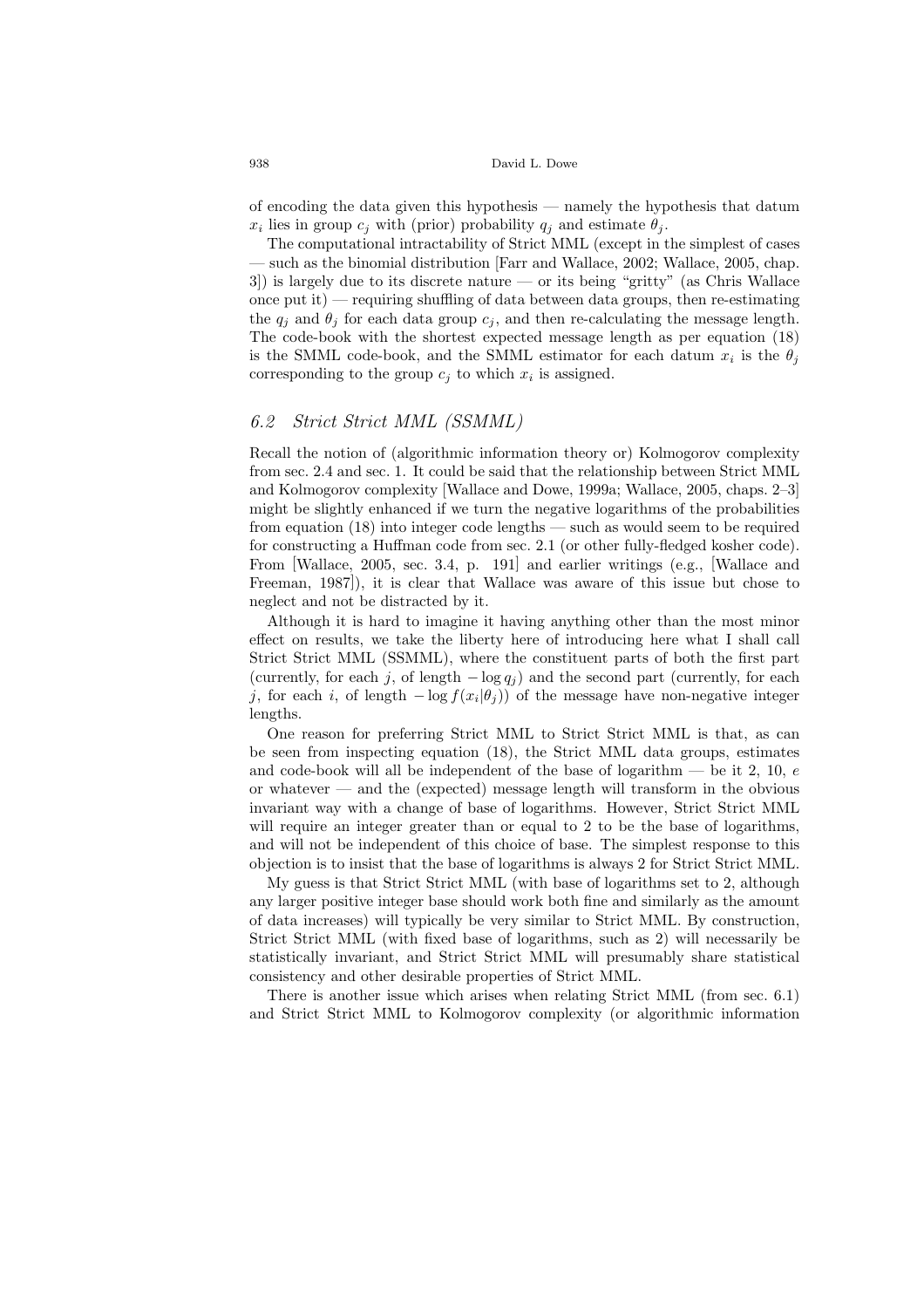theory). As per equation  $(18)$  and associated discussion(s), both Strict MML and Strict Strict MML require the calculation of the marginal probability,  $r(x_i)$  =  $\int h(\theta) f(x_i|\theta) d\theta$ , of each datum,  $x_i$ . As in sec. 6.1, these marginal probabilities are then used to calculate what we call the "coding prior" [Dowe et al., 2007, sec. 5.1], namely the discrete set of possible estimates  $\{\theta_i\}$  and their associated prior probabilities,  $\{q_j\}$ , with  $\sum_j q_j = 1$ . (Strict MML is then equivalent to using the coding prior in combination with the given statistical likelihood function and doing conventional Bayesian Maximum A Posteriori (MAP).) As per [Wallace and Dowe, 1999a] and [Wallace, 2005, chaps. 2–3], the input to the Turing machine will be of a two-part form such that the first part of this input message (which conveys the hypothesis, theory or model) programs the Turing machine (without any output being written). The second part is then input to the program resulting from the first part of the message, and this input causes the desired Data to be output. (In the example with noise in sec. 7.2, the first part of the message would encode the program together with an estimate of the noise, and the second part would encode the data with code lengths depending upon the probabilities as per sec. 2.1.)

The particular additional issue which arises when relating Strict MML and Strict Strict MML to Kolmogorov complexity (or algorithmic information theory) occurs when dealing with *universal* Turing machines (UTMs) and the Halting problem (Entscheidungsproblem) — namely, we can get lower bounds on the marginal probability  $(r(x_i))$  of the various data  $(x_i)$  but, due to the Halting problem, typically for at least many values of  $x_i$  we will not be able to calculate  $r(x_i)$  exactly but rather only give a lower bound. If the Turing machine (TM) representing our prior is not universal (e.g., if we restrict ourselves to the family of multivariate polynomials with one of the Bayesian priors typically used in such a case), then we can calculate  $r(x_i)$  to arbitrary precision for each  $x_i$ . But if the TM representing our prior is a UTM, then we might have to live with only having ever-improving lower bounds on each of the  $r(x_i)$ . If we stop this process after some finite amount of time, then we should note that the coding prior corresponding to the grouping arising from Strict MML (and ditto from Strict Strict MML) would appear to have the potential to be different from the prior emanating from our original UTM. That said, if we don't go to the trouble of summing different terms contributed from different programs in the calculation of  $r(x_i)$  but rather simply take the largest available such term, then we quite possibly get something very similar or identical to our intuitive notion of a two-part Kolmogorov complexity.

Finally, it is worth changing tack slightly and adding here that Strict MML is a function of the sufficient statistics in the data [Wallace, 2005, sec. 3.2.6], as also should be Strict Strict MML. When some authors talk of the Kolmogorov sufficient statistics, it is as though they sometimes forget or are unaware that sometimes — such as for the Student t distribution or the restricted cut-point segmentation problem from [Fitzgibbon *et al.*,  $2002b$ ] — the minimal sufficient statistic can be the entire data set [Comley and Dowe, 2005, sec. 11.3.3, p. 270].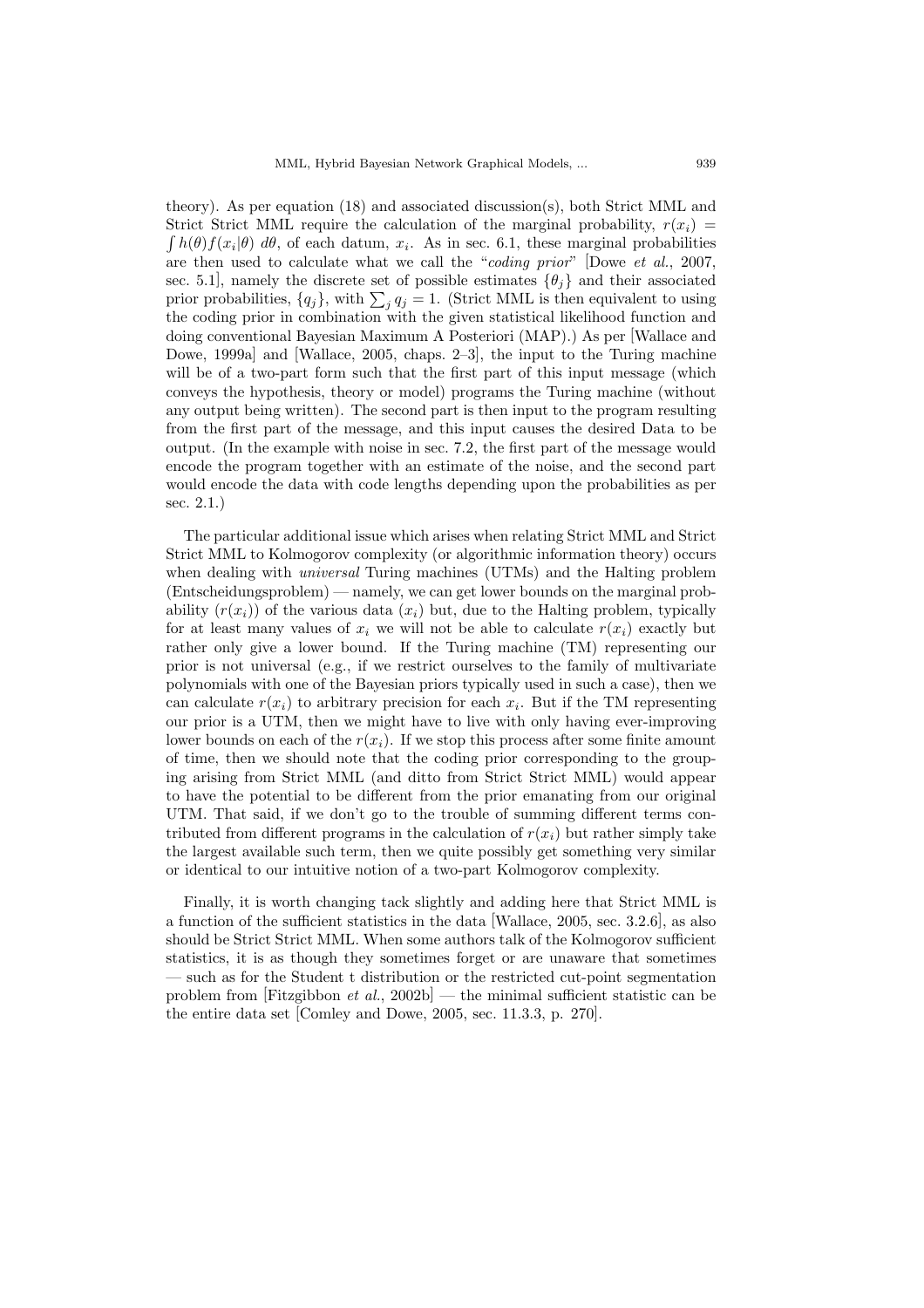## 6.3 Some MML approximations and some properties

Given the typical computational intractability of Strict MML from sec. 6.1 (which would only be worse for Strict Strict MML from sec. 6.2), it is customary to use approximations.

Given data, D, the MMLD (or  $I_{1D}$ ) approximation Dowe, 2008a, sec. 0.2.2; Fitzgibbon et al., 2002a; Wallace, 2005, secs. 4.10 and 4.12.2 and chap. 8, p. 360; Dowe, 2008b, p. 451, eqn  $(4)$ ] seeks a region R which minimises

$$
-\log\left(\int_{R} h(\vec{\theta}) \, d\theta\right) \quad -\frac{\int_{R} h(\vec{\theta}) \cdot \log f(\vec{D}|\vec{\theta}) \, d\theta}{\int_{R} h(\vec{\theta}) \, d\theta} \tag{19}
$$

The length of the first part is the negative log of the probability mass inside the region, R. The length of the second part is the (prior-weighted) average over the region  $R$  of the log-likelihood of the data,  $D$ .

An earlier approximation similar in motivation which actually inspired Dowe's MMLD approximation from eqn (19) above is the Wallace-Freeman approximation [Wallace and Dowe, 1999a, sec. 6.1.2; Wallace, 2005, chap. 5; Dowe, 2008b, p. 451, eqn  $(5)$ ]

$$
-\log(h(\vec{\theta}) \cdot \frac{1}{\sqrt{\kappa_d^d \text{ Fisher}(\vec{\theta})}}) - \log f(\vec{x}|\vec{\theta}) + \frac{d}{2}
$$
  
= 
$$
-\log(h(\vec{\theta})) + L + (1/2)\log(\text{Fisher}(\vec{\theta})) + (d/2)(1 + \log(\kappa_d)) (20)
$$

which was first published in the statistics literature [Wallace and Freeman, 1987].

(Digressing, note that if one approximates  $-\log(1/\text{Fisher}(\theta))$  in equation (20) very crudely as  $k \log N$ , then equation (20) reduces to something essentially equivalent to Schwarz's Bayesian Information Criterion (BIC) [Schwarz, 1978] and Rissanen's original 1978 version of Minimum Description Length (MDL) [Rissanen, 1978], although it can be strongly argued [Wallace and Dowe, 1999a, sec. 7, p. 280, col. 2] that the  $-\log(1/\text{Fisher}(\vec{\theta}))$  term from equation (20) is best not idly approximated away.)

A very recent approximation certainly showing promise is due to Schmidt [2008] and in [Dowe, 2008a, footnotes 64–65]. This MMLFS estimator [Schmidt, 2008], upon close examination, would appear to be based on an idea in [Fitzgibbon et al., 2002a, sec. 2, especially equation (7)] (which in turn uses Wallace's FS-MML Boundary rule as from [Wallace, 1998e]) and [Fitzgibbon et al., 2002b, sec. 4] (again using Wallace's FSMML Boundary rule as from [Wallace, 1998e] and [Fitzgibbon *et al.*, 2002b, sec. 3.2], but see also [Wallace, 2005, sec. 4.11]).

My MMLD estimator from equation (19) gives the message length (MsgLen) for a region. The MMLFS estimator just mentioned gives MsgLen for a point (as does the Wallace-Freeman [1987] estimator from equation (20)). Both MMLD and MMLFS are calculated using Markov Chain Monte Carlo (MCMC) methods.

These approximations above, together with the Dowe-Wallace Ideal Group (or IG) estimator [Wallace, 2005, secs. 4.1, 4.3 and 4.9; Agusta, 2005, sec. 3.3.3,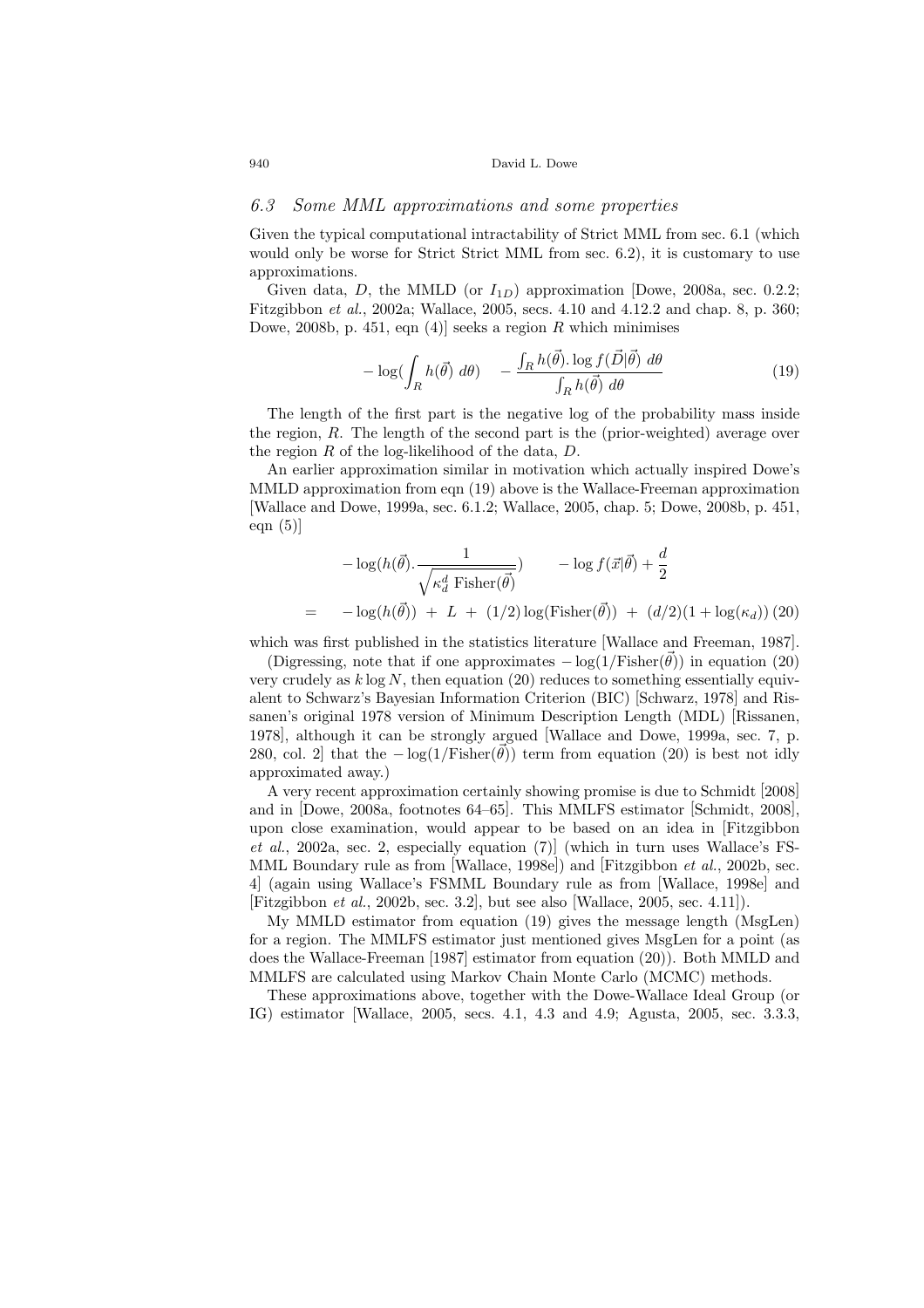pp. 60–62; Fitzgibbon, 2004, sec. 5.2, p. 70, footnote 1; Dowe, 2008a, p. 529, col. 1 and footnote 62] and other estimators (e.g., TAIG) discussed in [Dowe, 2008a, footnotes 62–65] are all statistically invariant. Recalling the notion of statistical consistency from sec. 5.2, we now show (in secs. 6.4 and 6.5) that MML is statistically consistent where a variety of other estimators fail — either under-estimating (which is typical of most alternatives to MML) or over-estimating (which is typical of the Bayesian minEKL estimator) the degree of noise.

## 6.4 Neyman-Scott problem and statistical consistency

In the Neyman-Scott problem [Neyman and Scott, 1948; Dowe, 2008b, p. 453], we measure N people's heights J times each (say  $J = 2$ ) and then infer

- 1. the heights  $\mu_1, ..., \mu_N$  of each of the N people,
- 2. the accuracy  $(\sigma)$  of the measuring instrument.

We have JN measurements from which we need to estimate  $N+1$  parameters.  $JN/(N+1) \leq J$ , so the amount of data per parameter is bounded above (by J).

It turns out that  $\hat{\sigma}_{\text{MaximumLikelihood}}^2 \to \frac{J-1}{J}\sigma^2$ , and so for fixed  $J$  as  $N \to \infty$  we have that Maximum Likelihood is statistically inconsistent — under-estimating  $\sigma$ [Neyman and Scott, 1948] and "finding" patterns that aren't there. The Bayesian Maximum A Posteriori (MAP) approach (from sec. 5.1) is likewise not statistically consistent here [Dowe, 2008a, footnote 158].

Curiously, the Bayesian minimum expected Kullback-Leibler distance (minEKL) estimator [Dowe *et al.*, 1998; Wallace, 2005, secs.  $4.7-4.9$ ; Dowe *et al.*, 2007, secs. 4 and 6.1.4; Dowe, 2008a, sec. 0.2.2; 2008b, p. 444] from sec. 4.1 is also statistically inconsistent for the Neyman-Scott problem, conservatively over-estimating  $\sigma$ [Wallace, 2005, sec. 4.8]. Recall a discussion of this (the Neyman-Scott problem) and of the "gappy" ("gap or no gap") problem in sec. 4.1.

However, the Wallace-Freeman MML estimator from equation (20) and the Dowe-Wallace Ideal Group (IG) estimator have both been shown to be statistically consistent for the Neyman-Scott problem [Dowe and Wallace, 1996; 1997a; 1997b; Wallace, 2005, secs. 4.2–4.5 and 4.8; Dowe et al., 2007, secs. 6.1.3–6.1.4; Dowe, 2008a, secs. 0.2.3 and 0.2.5; 2008b, p. 453]. An interesting discussion of the intuition behind these results is given in [Wallace, 2005, sec. 4.9].

We now use MML to re-visit a Neyman-Scott(-like) panel data problem from [Lancaster, 2002], as hinted at in [Dowe, 2008a, sec. 0.2.3, footnote 88].

## 6.5 Neyman-Scott panel data problem (from Lancaster)

Following the concise discussion in [Dowe, 2008a, sec. 0.2.3, footnote 88], we use MML here to re-visit the panel data problem from [Lancaster, 2002, 2.2 Example 2, pp. 651–652].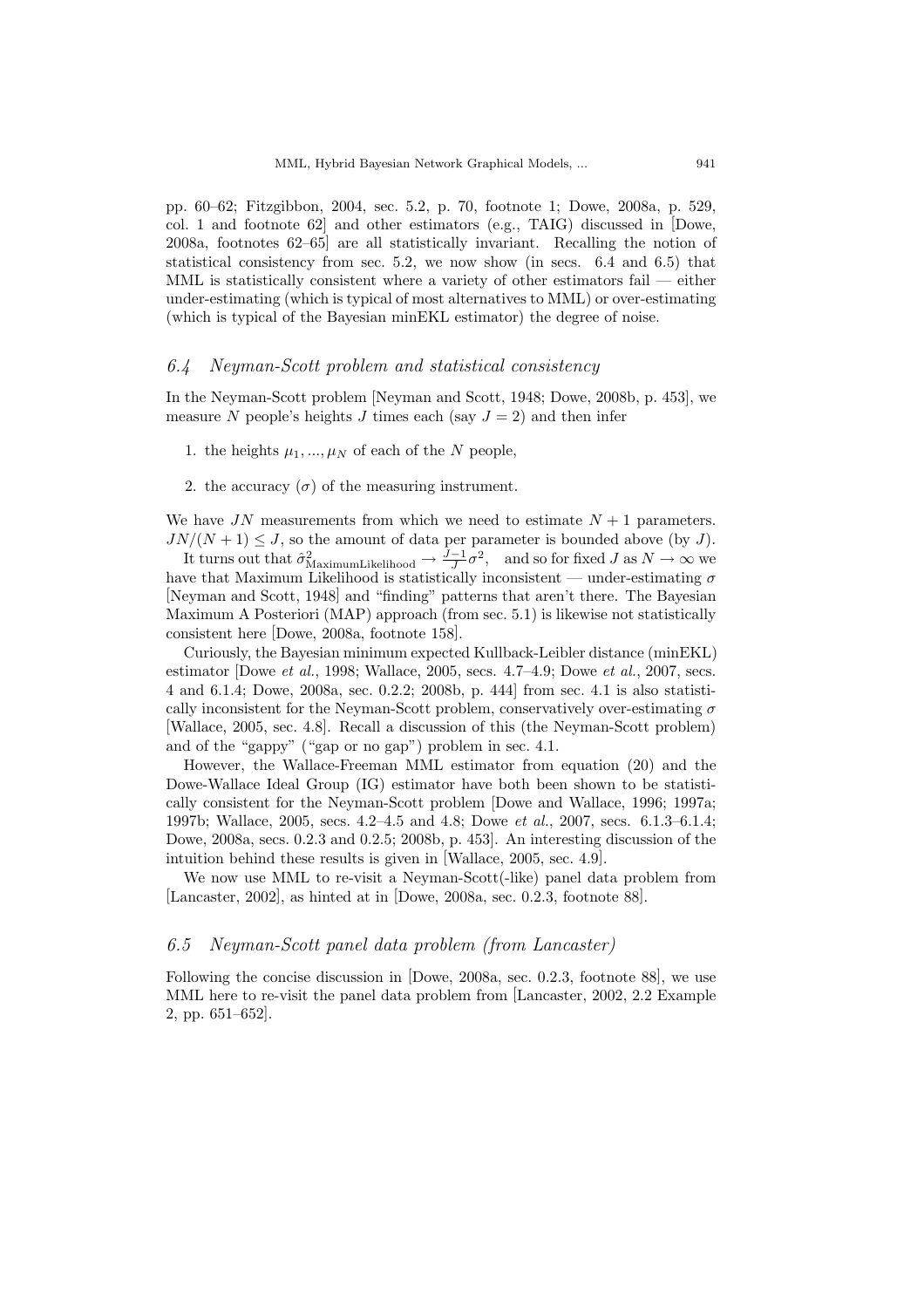$$
y_{i,t} = f_i + x_{i,t}\beta + u_{i,t} \qquad (i = 1, ..., N; t = 1, ..., T)
$$
 (21)

where the  $u_{i,t}$  are independently Normal $(0, \sigma^2)$  conditional on the regressor sequence,  $f_i$ , and  $\theta = (\beta, \sigma^2)$ .

We can write the (negative) log-likelihood as

$$
L = \frac{NT}{2} \log 2\pi + \frac{NT}{2} \log \sigma^2 + \frac{1}{\sigma^2} \sum_{i=1}^{N} \sum_{t=1}^{T} (y_{i,t} - f_i - x_{i,t}\beta)^2 \tag{22}
$$

Using the Wallace-Freeman approximation [Wallace and Dowe, 1999a, sec. 6.1.2; Wallace, 2005, chap. 5; Dowe, 2008b, p. 451, eqn (5)] from equation (20), we require a Bayesian prior (which does not have a great effect but which does, among other things, keep the estimator statistically invariant) and the determinant of the expected Fisher information matrix of expected second-order partial derivatives (with respect to the  $f_i$  [ $i = 1, ..., N$ ],  $\beta$  and  $\sigma^2$ ).

Before taking the expectations, let us first take the second-order partial derivatives — starting with the diagonal terms.

$$
\frac{\partial L}{\partial f_i} = -\frac{1}{\sigma^2} \sum_{t=1}^T (y_{i,t} - f_i - x_{i,t}\beta) , \quad \text{and} \quad \frac{\partial^2 L}{\partial f_i^2} = T/(\sigma^2) \tag{23}
$$

Not dissimilarly,

$$
\frac{\partial L}{\partial \beta} = -\frac{1}{\sigma^2} \sum_{t=1}^{T} x_{i,t} (y_{i,t} - f_i - x_{i,t} \beta), \quad \text{and} \quad \frac{\partial^2 L}{\partial \beta^2} = \frac{1}{\sigma^2} \sum_{i=1}^{N} \sum_{t=1}^{T} x_{i,t}^2 \qquad (24)
$$

$$
\frac{\partial L}{\partial(\sigma^2)} = \frac{NT}{2\sigma^2} - \frac{1}{2(\sigma^2)^2} \sum_{i=1}^N \sum_{t=1}^T (y_{i,t} - f_i - x_{i,t}\beta)^2 , \quad \text{and} \quad (25)
$$

$$
\frac{\partial^2 L}{\partial (\sigma^2)^2} = -\frac{NT}{2(\sigma^2)^2} + \frac{1}{(\sigma^2)^3} \sum_{i=1}^N \sum_{t=1}^T (y_{i,t} - f_i - x_{i,t}\beta)^2
$$
(26)

Still looking at the second derivatives, let us now look at the off-diagonal terms and then return to take expectations.

$$
\frac{\partial^2 L}{\partial f_i \partial f_j} = \frac{\partial^2 L}{\partial f_j \partial f_i} = \frac{\partial}{\partial f_j} \left( -\frac{1}{\sigma^2} \sum_{t=1}^T (y_{i,t} - f_i - x_{i,t} \beta) \right) = 0 \quad \text{(for } i \neq j \tag{27}
$$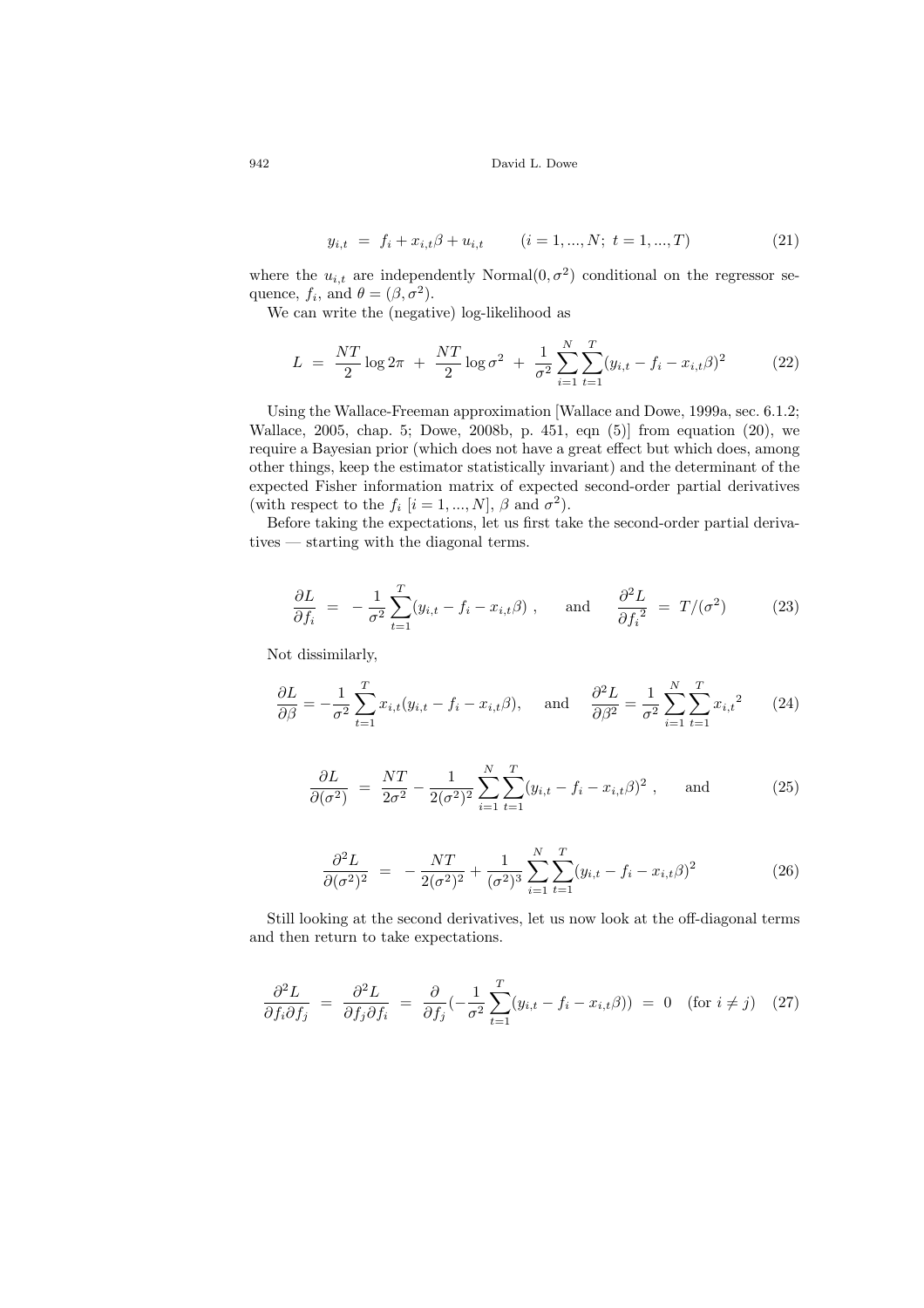MML, Hybrid Bayesian Network Graphical Models, ... 943

$$
\frac{\partial^2 L}{\partial f_i \partial \beta} = \frac{\partial^2 L}{\partial \beta \partial f_i} = \frac{1}{\sigma^2} \sum_{t=1}^T x_{i,t}
$$
 (28)

$$
\frac{\partial^2 L}{\partial f_i \partial(\sigma^2)} = \frac{\partial^2 L}{\partial(\sigma^2) \partial f_i} = \frac{1}{2(\sigma^2)^2} \sum_{t=1}^T (y_{i,t} - f_i - x_{i,t} \beta)
$$
(29)

$$
\frac{\partial^2 L}{\partial \beta \partial (\sigma^2)} = \frac{\partial^2 L}{\partial (\sigma^2) \partial \beta} = \frac{1}{(\sigma^2)^2} \sum_{i=1}^N \sum_{t=1}^T x_{i,t} (y_{i,t} - f_i - x_{i,t} \beta) \tag{30}
$$

Now taking expectations to get the terms contributing to the determinant of the expected Fisher information matrix, namely the expected Fisher information, let us first use equation (27) (dealing with the off-diagonal cases  $i \neq j$ ) and equation (23) (dealing with the diagonal cases  $i = j$ ) to give

$$
E(\frac{\partial^2 L}{\partial f^2}) = \prod_{i=1}^N E(\frac{\partial^2 L}{\partial f_i^2}) = \prod_{i=1}^N \frac{\partial^2 L}{\partial f_i^2} = \prod_{i=1}^N T/(\sigma^2) = T/((\sigma^2)^N) \tag{31}
$$

Re-visiting equation (29), we have that

$$
E\left(\frac{\partial^2 L}{\partial f_i \partial(\sigma^2)}\right) = 0 \qquad \text{(for } i = 1, ..., N\text{)}
$$
\n(32)

Equation (28) gives us a term proportional to  $1/(\sigma^2)$ , namely

$$
E\left(\frac{\partial^2 L}{\partial f_i \partial \beta}\right) = \frac{1}{\sigma^2} \sum_{t=1}^T E(x_{i,t}), \qquad (33)
$$

and equation (26) gives us

$$
E\left(\frac{\partial^2 L}{\partial(\sigma^2)^2}\right) = -\frac{NT}{2(\sigma^2)^2} + \frac{1}{(\sigma^2)^3}NT \ E((y_{i,t} - f_i - x_{i,t}\beta)^2)
$$
  

$$
= -\frac{NT}{2(\sigma^2)^2} + \frac{NT\sigma^2}{(\sigma^2)^3} = \frac{NT}{2(\sigma^2)^2}
$$
(34)

From [Lancaster, 2002, p. 651, 2.2 Example 2, equation (2.8)] and our equation (30), we have

$$
E\left(\frac{\partial^2 L}{\partial \beta \partial (\sigma^2)}\right) = 0 \tag{35}
$$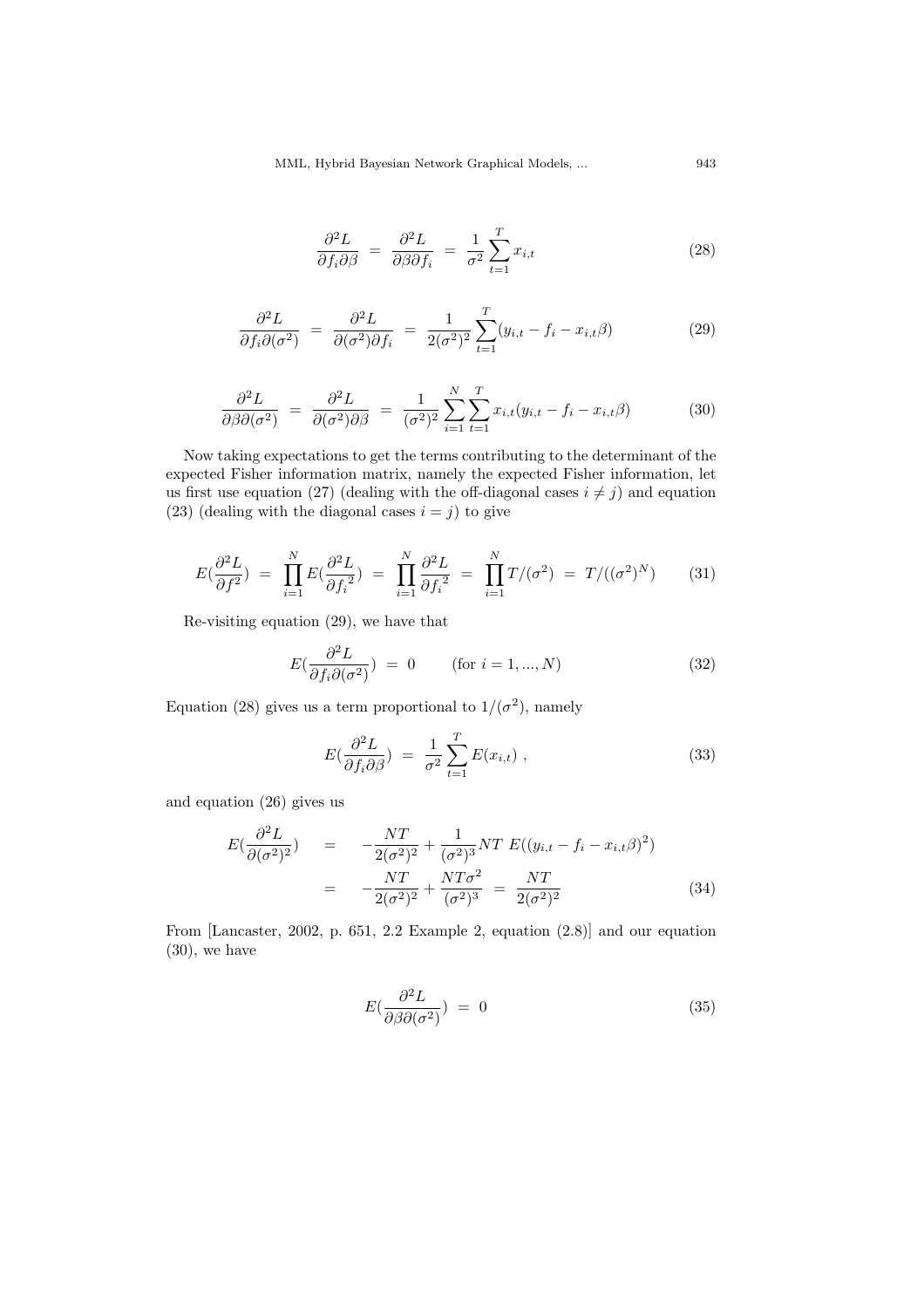Looking at the  $(N + 2) \times (N + 2)$  expected Fisher information matrix, we first note that the only non-zero entry in the  $\sigma^2$  column is also the only non-zero entry in  $\sigma^2$  row, namely that from equation (34).

Looking at the rest of the matrix, namely the  $(N+1) \times (N+1)$  sub-matrix in the top left, we see that the only non-zero off-diagonal terms are the  $E(\partial L/(\partial f_i \partial \beta))$ terms from equation (33) in the row and column corresponding to  $\beta$ . Looking at equations (31) and (33), we see that these few off-diagonal terms from equation (33) and all the diagonal terms are of the form  $\text{Const}_1/(\sigma^2)^2$ .

Combining this with equation (34), we see that the Fisher information is given by Const<sub>2</sub> ×  $(1/(\sigma^2)^{N+1}) \times (NT)/(2(\sigma^2)^2) = \text{Const}/((\sigma^2)^{N+3})$ .

Anticipating what we need for the Wallace-Freeman (1987) MML approximation in equation (20), this expression for Fisher( $\vec{\theta}$ ) and equation (22) then give that

$$
L + (\log \text{Fisher}(\vec{\theta}))/2
$$
  
= 
$$
\frac{NT}{2} \log 2\pi + \frac{NT}{2} \log \sigma^2 + \frac{1}{\sigma^2} \sum_{i=1}^N \sum_{t=1}^T (y_{i,t} - f_i - x_{i,t}\beta)^2
$$
  
+ 
$$
(\frac{1}{2} \log(\text{Const}) - \frac{N-3}{2} \log \sigma^2)
$$
  
= 
$$
\frac{1}{2} \log((2\pi)^{NT} \text{ Const}) + \frac{(N-1)T - 2}{2} \log(\sigma^2)
$$
  
+ 
$$
\frac{1}{\sigma^2} \sum_{i=1}^N \sum_{t=1}^T (y_{i,t} - f_i - x_{i,t}\beta)^2
$$
(36)

Re-capping, leaving aside the Bayesian priors (which will give statistical invariance to the MML estimator) and some constant terms, we see that the Wallace-Freeman MML approximation gives us what [Lancaster, 2002, p. 652] calls "the "correct" degrees of freedom,  $N(T-1)$ , apart from a negligible term".

As per [Dowe, 2008a, sec. 0.2.3, footnote 88], this can be extended to also deal with the subsequent panel data problem from [Lancaster, 2002, 2.3 Example 2, pp. 652-653].

Having made these points about statistical invariance and statistical consistency of MML, we perhaps digress slightly and note that Grünwald and Langford [2004; 2007] have shown statistical inconsistency under model misspecification for various Bayesian estimators and various forms of the Minimum Description Length (MDL) principle, but we are not aware of any current evidence for a statistical inconsistency in MML [Grünwald and Langford,  $2007$ , sec. 7.1.5; Dowe,  $2008a$ , sec. 0.2.5].

The above — and other — evidence and experience has led to the following conjectures. The first two conjectures deal with the case that there is a true model in the space of models being examined, and the subsequent conjectures deal with the case of model misspecification.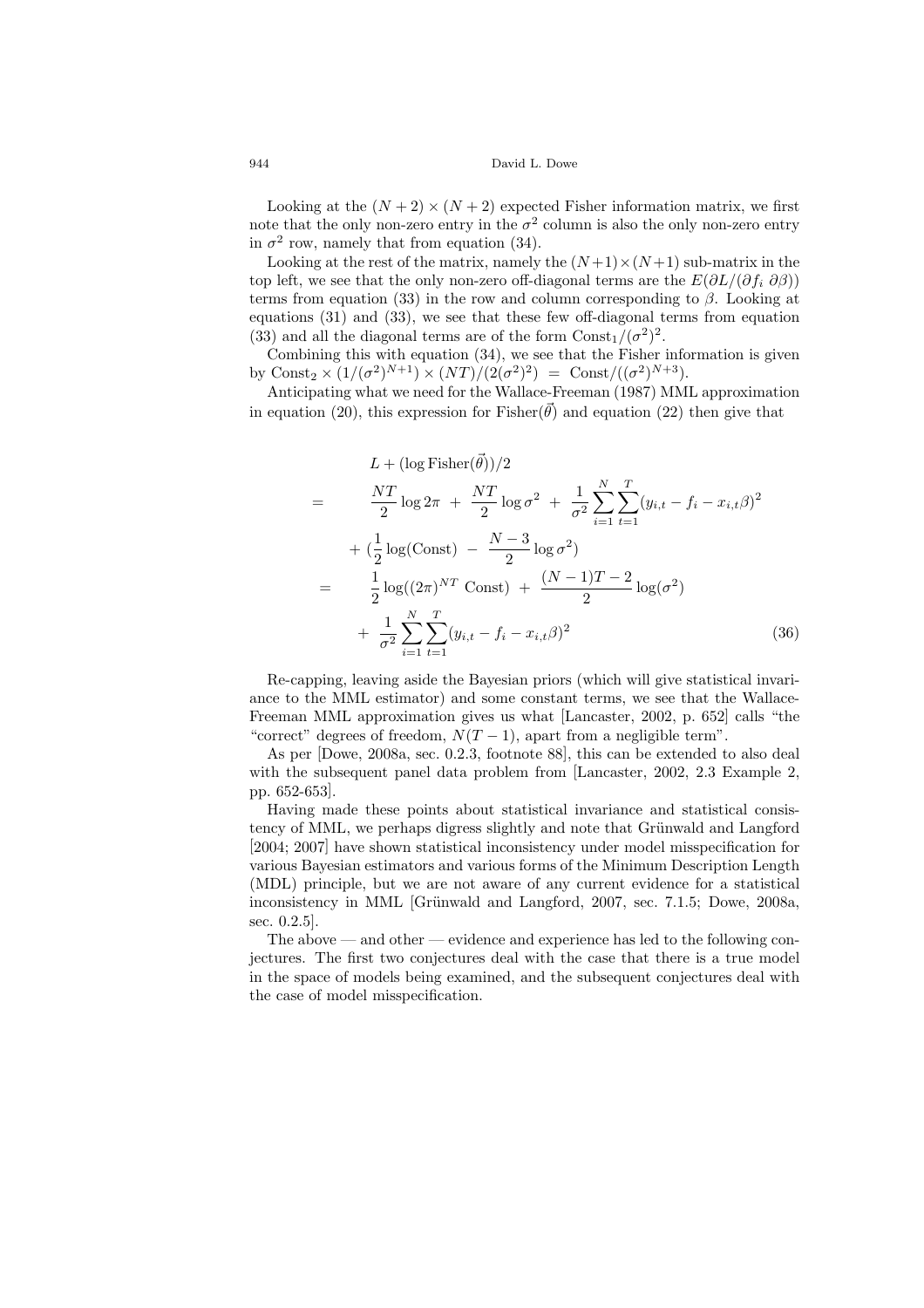Conjecture 1 [Dowe et al., 1998, p. 93; Edwards and Dowe, 1998, sec. 5.3; Wallace and Dowe, 1999a, p. 282; 2000, sec. 5; Comley and Dowe, 2005, sec. 11.3.1, p. 269; Dowe, 2008a, sec. 0.2.5, pp. 539–540; 2008b, p. 454]: Only MML and very closely-related Bayesian methods are in general both statistically consistent and invariant.

(This first conjecture was once the subject of a panel discussion at a statistics conference [Dowe et al., 1998a].)

Conjecture 2 (Back-up Conjecture) [Dowe et al., 2007, sec. 8; Dowe, 2008a, sec. 0.2.5; 2008b, p. 454]: If there are (hypothetically) any such non-Bayesian methods, they will be far less efficient than MML.

Re the issue of statistical consistency under model misspecification as per sec. 5.2, first, suppose that the space where we conduct our search is dense in the space from which the true model comes (e.g., suppose the true model space is that of friendly non-Gaussian  $t$  distributions and our search space is the space of finite mixtures of Gaussian distributions). Then, in this case, if our inference method is statistically consistent when the true model comes from the search space (i.e., in this example, if our inference method is statistically consistent within the space of finite Gaussian mixture models) then we would expect our inference method to still be statistically consistent for the misspecified true model from the larger class (i.e., in this example, we would expect our inference method to remain statistically consistent when the true model is a friendly non-Gaussian  $t$  distribution from ["just"] outside our search space). Paraphrasing, if it's consistent in the search space, it can get arbitrarily close within the search space  $-$  and, if the search space is dense in the true space, then it would appear that we can get arbitrarily close to something arbitrarily close, seemingly implying statistical consistency.

Still on this issue of statistical consistency under model misspecification from sec. 5.2, we know that MML will be statistically invariant and we further conjecture [Dowe, 2008a, sec. 0.2.5, especially p. 540] that MML will still — in this more challenging setting — be statistically consistent. If there are (hypothetically) any non-Bayesian methods which are statistically consistent in this setting, then we further conjecture that they will be less efficient than MML.

Note throughout that the statistical consistency is coming from the informationtheoretic properties of MML and the statistical invariance is coming from the Bayesian priors.

If there is any truth to these conjectures — and I am yet to see anything I could legitimately call a counter-example — then it would seem to suggest that inference done properly must inherently be Bayesian. I make this claim because

• recalling sec. 5.1, *statistical invariance* says that we get the same answer whether we model in (e.g.) polar or Cartesian co-ordinates, or in (e.g.) side length, face area or volume of a cube, etc.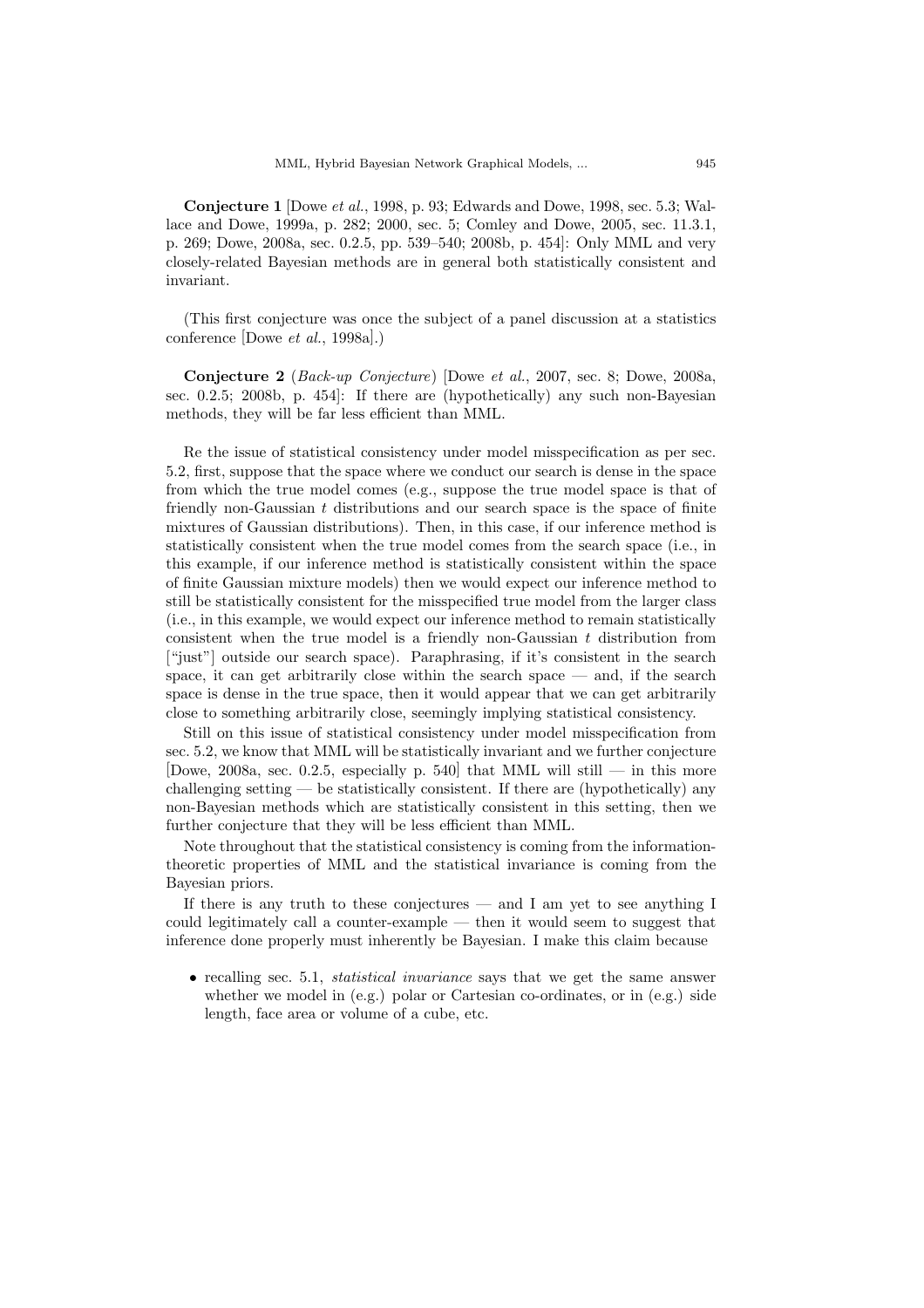• recalling sec. 5.2, *statistical consistency* — whether for a properly specified model or a misspecified model — merely says that collecting extra data (as people seem very inclined to do) is a worthwhile activity.

For other related arguments in support of Bayesianism and the Bayesian MML approach, recall Wallace's notions of Bayesian bias [Wallace, 1996c, sec. 4.1] and false oracles [Wallace, 1996c, sec. 3; Dowe et al., 2007], Wallace's intuitive but nonetheless important proof that sampling from the Bayesian posterior is a false oracle [Wallace, 1996c, sec. 3.4] and Wallace's arguments that the Strict MML estimator (which is deterministic) approximates a false oracle [Wallace, 1996c, secs. 5–7]. For different arguments in support of Bayesianism and the Bayesian MML approach for those who like the notions of Turing machines and (Kolmogorov complexity or) algorithmic information theory from sec. 2.4, recall that (as per the end of sec. 2.4) the choice of (Universal) Turing Machine in algorithmic information theory is (obviously?) also a Bayesian choice [Wallace and Dowe, 1999a, secs. 2.4 and 7; 1999c, secs. 1–2; Comley and Dowe, 2005, p. 269, sec. 11.3.2; Dowe, 2008a, footnotes 211, 225 and (start of) 133, and sec. 0.2.7, p. 546; 2008b, p. 450].

# 6.6 Further MML work, such as MML Support Vector Machines

The relationship between MML and Kolmogorov complexity (or algorithmic information theory) [Wallace and Dowe, 1999a; Wallace, 2005, secs. 2.2–2.3] from sec. 2.4 means that MML can be applied universally across all inference problems and even compare and contrast two models from very different families.

Let us saying something about the statistical learning theory of Vapnik and Chervonenkis, VC dimension, Support Vector Machines (SVMs) and Structural Risk Minimisation (SRM) [Vapnik, 1995] before discussing how this might be put in an MML framework.

The statistical learning theory of Vapnik and Chervonenkis uses the notion of the Vapnik-Chervonenkis (VC) dimension of a set to give a classical non-Bayesian way of doing regression (typically using a technique called Structural Risk Minimisation [SRM]) and classification (typically using Support Vector Machines [SVMs]). Recalling the distinction between inference and prediction from sec. 4.1, both statistical learning theory and Akaike's Information Criterion (AIC) seem to be motivated by prediction, whereas MML is motivated by inference — a point noted in [Wallace, 1997] (ref. [281] in [Dowe, 2008a]).

It is not clear to this writer what statistical learning theory advocates for (comparing) models from different families (e.g., polynomial vs exponential), or for decision trees (classification trees) (e.g., [Wallace and Patrick, 1993; Wallace, 2005, sec. 7.2]), where each split corresponds to a conjunctive "AND", discretely partitioning the data. It is less clear what statistical learning theory will advocate for the generalisation of decision trees (classification trees) called decision graphs (classification graphs) [Oliver and Wallace, 1991; 1992; Oliver, 1993; Tan and Dowe, 2002; 2003], in which a disjunctive "OR" in the formula allows selected branches of the tree to join — making the model space more general, as now we have two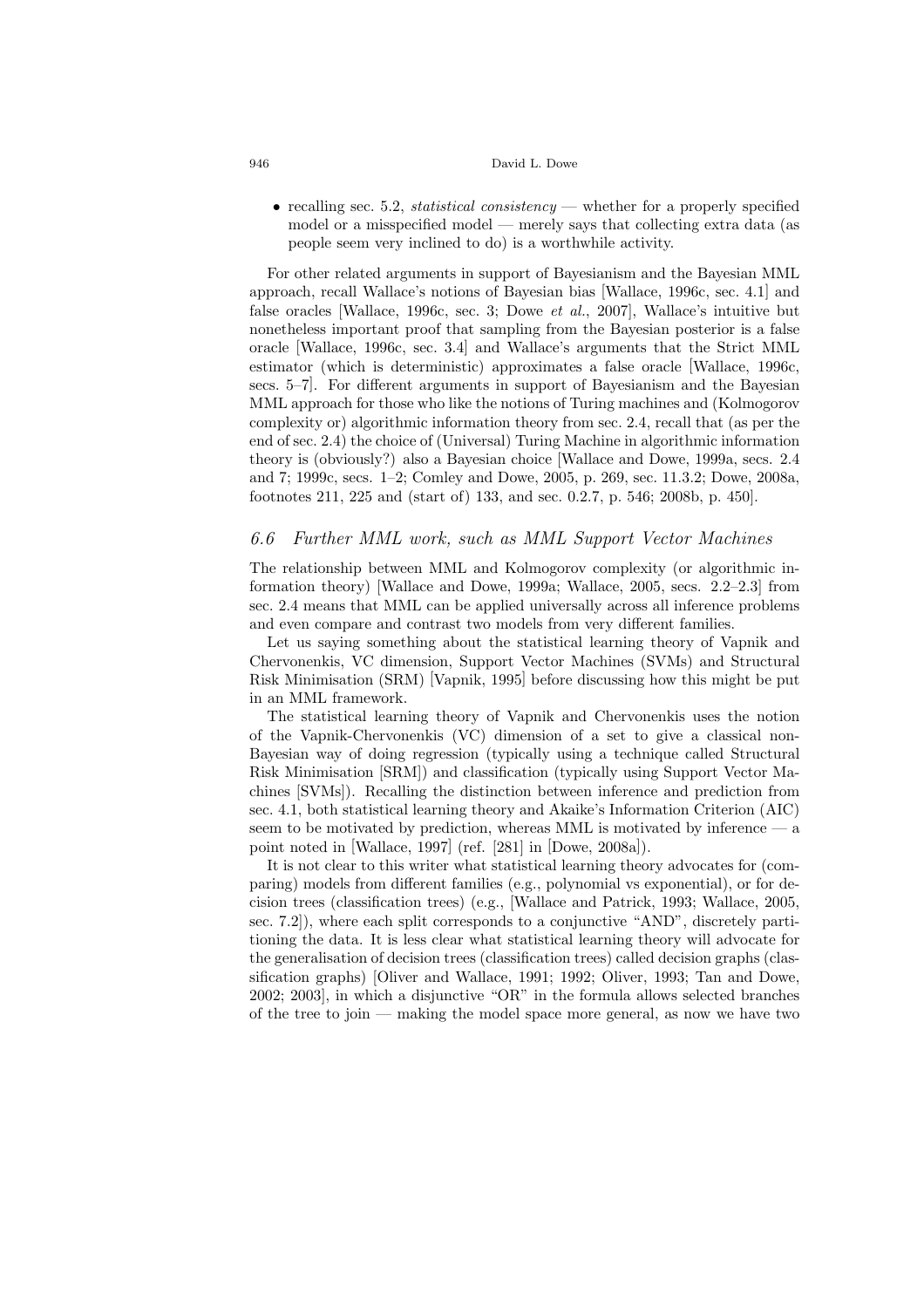discrete operators (both split and join) in addition to various continuous-valued parameters (such as the multinomial class probabilities in the leaves).

Problems where this writer is either not sure what statistical learning theory will advocate and/or where I suspect that it might advocate (and have to bear the statistical inconsistency of) Maximum Likelihood include those mentioned above and also the Neyman-Scott and Neyman-Scott panel data problems from secs. 6.4  $-6.5$  and the "gappy" problem and the bus number problem of sec. 4.1.

Whether or not my ignorance of how statistical learning theory will behave in certain situations is a shortcoming in statistical learning theory or in me is something for the reader to decide. Meanwhile, MML is universal — due to its relationship with Kolmogorov complexity (as per secs. 1 and 6.2) and likewise because it always has a message length as an objective function.

The original treatments (e.g., [Vapnik, 1995]) of the Vapnik-Chervonenkis (VC) notion of statistical learning theory, support vector machines (SVMs) and structural risk minimisation (SRM) are not Bayesian. Efforts have been made to put the notions of Vapnik-Chervonenkis statistical learning theory into a Bayesian MML (or similar) framework (starting with [Vapnik, 1995, sec. 4.6]). At least one motivation for doing this is to be able to apply statistical learning theory to problems where it might not have otherwise been possible to do so.

Fleshing out ideas hinted at in [Vapnik, 1995, sec. 4.6], MML has been applied to Support Vector Machines (SVMs) in [Tan and Dowe, 2004] (where we do not just have SVMs, but we also have decision trees — and, in fact, we have a hybrid model with SVMs in the leaves of decision trees), with discussions on alternative and refined coding schemes given in [Dowe, 2007; 2008a, footnote 53; 2008b, p. 444] including [Dowe, 2008a, footnote 53, fourth way, pp. 527–528; 2008b, p. 444] explicitly modelling the distribution of all the variables, including the input variables. It is MML's abovementioned relationship with Kolmogorov complexity (or algorithmic information theory) that enables us to consider alternative coding schemes. Explicitly modelling the distribution of all the variables (including the input variables) would amount to making generalized hybrid Bayesian network graphical models (as per sec. 7.6), some of whose properties are discussed in secs. 2.3 and and 3.6. (Perhaps digressing, as per [Dowe, 2008a, footnote 56], [Rubinstein et al., 2007] might also be of some use here.)

Staying with the Vapnik-Chervonenkis VC dimension but moving from SVMs to SRM, MML was compared with SRM for univariate polynomial regression in [Wallace, 1997]. See the discussion in [Dowe, 2008a, sec. 0.2.2., p. 528, col. 1, including also footnotes 57 and 58].

MML has also been applied (e.g.) to hierarchical classification in [Boulton and Wallace, 1973b; Dowe, 2008a, sec. 0.2.3, p. 531, col. 1 and sec. 0.2.4, p. 537, col. 2] (and elsewhere), with an application of hierarchical MML mixture modelling in [Wallace and Dale, 2005], to image recognition in [Torsello and Dowe, 2008b; 2008a], with other work on MML mixture modelling in sec. 7.6, and MML applied to James-Stein estimation in [Schmidt and Makalic, 2009b]. For some of many more examples, see also (e.g.) sec. 7.6 (in particular) and (in general) all of sec. 7.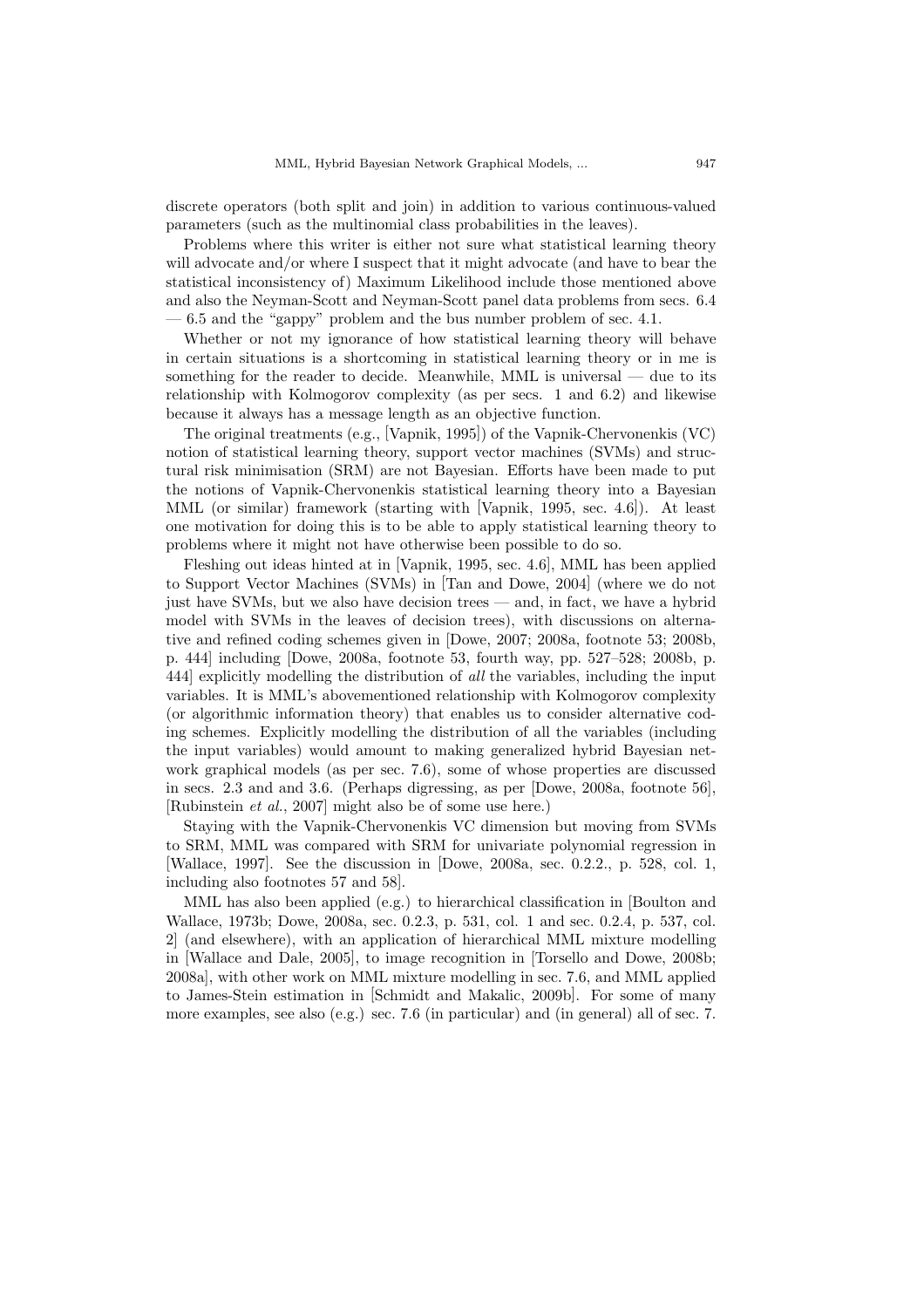## 6.7 A note on Minimum Description Length (MDL)

I forget how many times and how regularly I have been asked to summarise and/or highlight the similarities and differences between MML and the much later Minimum Description Length (MDL) principle. Because of this and also because of a request from at least one and possibly all of my referees, I include the current section. For want of somewhere to put it, I have placed it here, but the reader can probably safely skip from sec. 6.6 to sec. 6.8 with probably greater continuity and perhaps no great loss.

Historically, the Minimum Description Length (MDL) principle [Rissanen, 1978] (following formative ideas in [Rissanen, 1976]) was first published 10 years, 6 journal papers [Wallace and Boulton, 1968, p. 185, sec. 2; Boulton and Wallace, 1969; 1970, p. 64, col. 1; 1973b, sec. 1, col. 1; 1975, sec. 1, col. 1; Wallace and Boulton, 1975, sec. 3] (it would be 7 journal papers if we were hypothetically to count [Boulton and Wallace, 1973a]), 1 Master's thesis [Boulton, 1970], at least one conference abstract [Boulton and Wallace, 1973c] and 1 PhD thesis [Boulton, 1975] after the seminal Wallace and Boulton MML paper [1968], including 3 years after the Wallace and Boulton [1975] paper introducing Strict MML (whose original publication was delayed as per sec. 6.1 and [Dowe, 2008a, sec. 0.1, p. 524, col. 1]).

The ideas in MML of being Bayesian and of having a two-part message have been unwaveringly constant throughout since the original 1968 inception [Wallace and Boulton, 1968]. A variety of theoretical justifications for Bayesianism are given in (e.g.) sec. 6.5 and in [Wallace, 1996c, secs. 3 (especially 3.4), 4.1 and 5–7; Wallace and Dowe, 1999a, secs. 2.4 and 7; 1999c, secs. 1–2; Comley and Dowe, 2005, p. 269, sec. 11.3.2; Dowe et al., 2007; Dowe, 2008a, footnotes 211, 225 and (start of) 133, and sec. 0.2.7, p. 546; 2008b, p. 450]. A variety of theoretical justifications for the two-part form of the MML message are given in (e.g.) [Wallace and Freeman, 1987, p. 241; Barron and Cover, 1991; Wallace, 2005, sec. 3.4.5, p. 190, note use of "agrees"; Dowe et al., 2007, sec. 5.3.4].

The objectives — or at the least the way(s) of attempting to achieve the objectives — of the Minimum Description Length (MDL) principle would appear to have changed over the years since the first MDL paper in 1978 [Rissanen, 1978], where part of the motivation appears [Rissanen, 1978, p. 465] to be (algorithmic information theory or) Kolmogorov complexity, a term repeated in [Rissanen, 1999a, sec. 2, p. 261]. It is the prerogative of any scientist or any researcher to change and/or refine their ideas, and I attempt to survey various developments and changes in the presentations I have seen of MDL.

Rissanen appears throughout his MDL works to want to avoid being Bayesian. This seems slightly curious to me for a few reasons. First, there are countably infinitely many Universal Turing Machines (UTMs) and, as per secs. 2.4 and 6.5, the choice of a UTM is a Bayesian choice. As such, in relating MDL to Kolmogorov complexity, it seems difficult not to relate MDL to Bayesianism. Second, although Rissanen does not seem to want to use a Bayesian prior, his Normalised Maximum Likelihood (NML) uses the Jeffreys "prior" [Rissanen, 1996; 1999a], an approach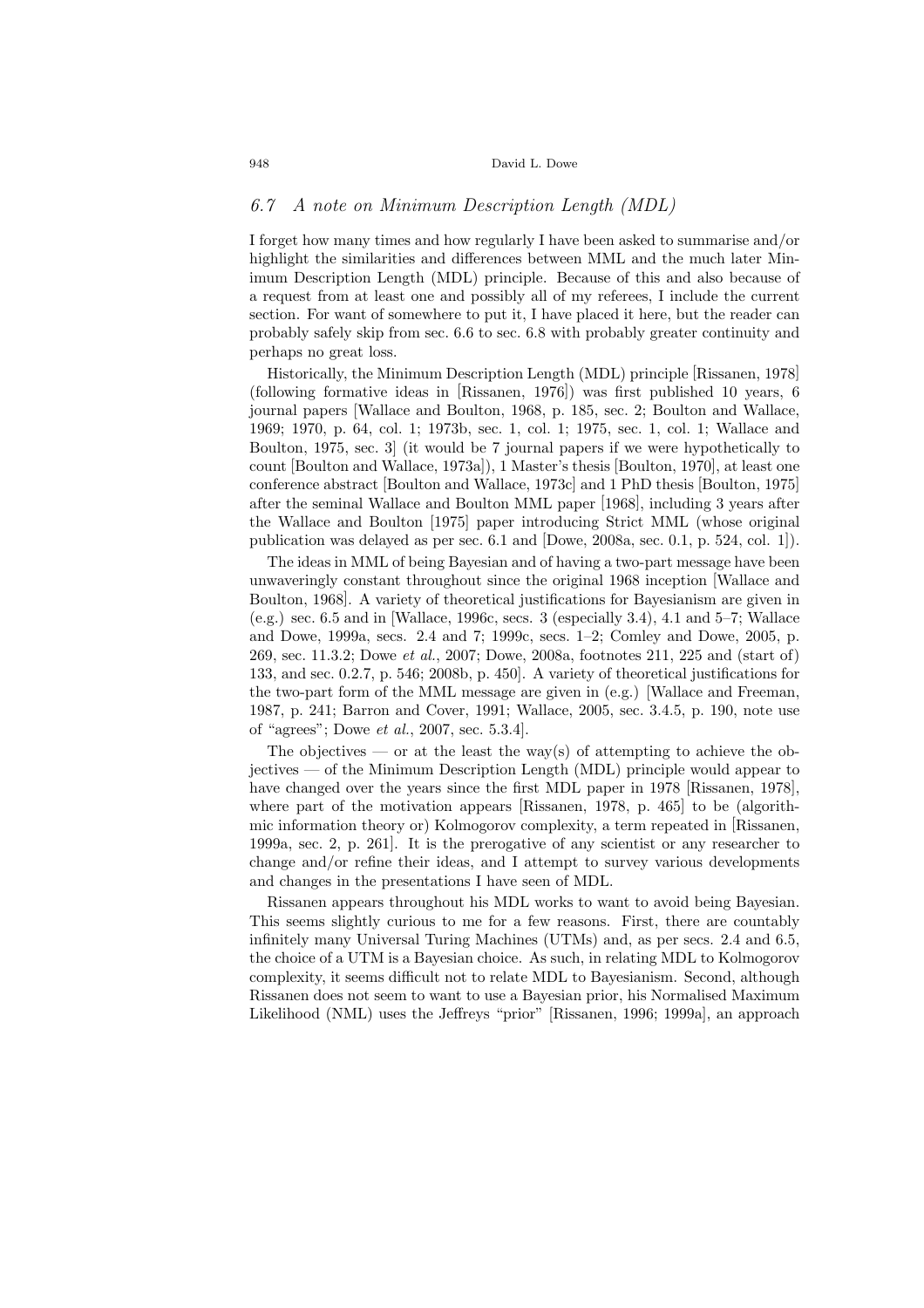one might facetiously call "Bayesian". The Jeffreys "prior" is not without issue it is based on the data (thus apparently weakening the claimed relationship with Kolmogorov complexity), it doesn't always normalise [Wallace and Dowe, 1999b, sec. 2], and it will typically depend upon things which we would not expect to be overly relevant to our prior beliefs — namely, the strength and location of our measuring instruments [Dowe et al., 1996e, p. 217; Wallace and Dowe, 1999a, sec. 2.3.1; Comley and Dowe, 2005, sec. 11.4.3, p. 273]. There are also other concerns [Wallace and Freeman, 1987, sec. 1, p. 241; Wallace and Dowe, 1999a, sec. 5, p. 277, col. 2]. Efforts to normalise the Jeffreys prior by restricting its domain are said by other authors to be "unsatisfying" [Dawid, 1999, sec. 5, p. 325, col. 2] and would certainly appear to be reverting back to Bayesianism (rather than "Bayesianism"). Another opinion about the Bayesianism or otherwise in MDL is "... we see that Rissanen's approach is not incompatible with a Bayesian approach" [Clarke, 1999, sec. 2, p. 338, col. 2]. And while discussing the Jeffreys "prior" and Normalised Maximum Likelihood (NML) approach(es) [Rissanen, 1996; 1999a], it is worth inviting the reader to compare with the approximately contemporaneous PIC (Phillips Information Criterion, Posterior Information Criterion) [Phillips and Ploberger, 1996] and the much earlier and very similar Wallace-Freeman approximation [Wallace, 1984a; Wallace and Freeman, 1987] from equation (20) of no later than 1987 — see also the discussion in [Wallace, 2005, sec. 10.2.1].

The MDL notion of 'completing the code' (or complete coding) [Rissanen, 1996; Grünwald *et al.*, 1998, sec. 4] seems to break down for a variety of relatively simple cases [Wallace and Dowe, 1999b, secs. 1.2 and 2.3] and would appear to be in violation of contravening the convergence conditions of the two-part message form from which the results in [Barron and Cover, 1991] emanate, a variety of theoretical justifications for which are cited above. The latest versions of MDL seem to advocate using Normalised Maximum Likelihood (NML) to select the "model class" (see [Wallace and Dowe, 1999b, sec. 2.1] re issues of ambiguity here) and the order of the model but not to do the point estimation of the parameters. Given the issues with Maximum Likelihood of over-fitting and statistical inconsistency raised in secs. 4.1 and 5.2, we endorse the avoidance of Maximum Likelihood. But then Normalised Maximum Likelihood (NML) starts to look quite similar to the earlier Wallace-Freeman [1987] approximation for model order selection but without necessarily easily being able to advocate a point estimate.

And, as in sec. 6.5, Grünwald and Langford  $[2004; 2007]$  have shown statistical inconsistency for various Bayesian estimators and various forms of the Minimum Description Length (MDL) principle (under model misspecification), but none of us are aware of any current evidence for a statistical inconsistency in MML [Grünwald and Langford, 2007, sec. 7.1.5; Dowe, 2008a, sec. 0.2.5]. (It is probably worth mentioning here an attack on MML [Grünwald *et al.*, 1998] which was later retracted [Grünwald, 2007, sec. 17.4, An Apologetic Remark; Dowe, 2008a, sec. 0.2.4, p. 536].)

As we near the conclusion of this sub-section, it is worth pointing out that many authors use MDL as a generic term for any MDL-like or MML-like coding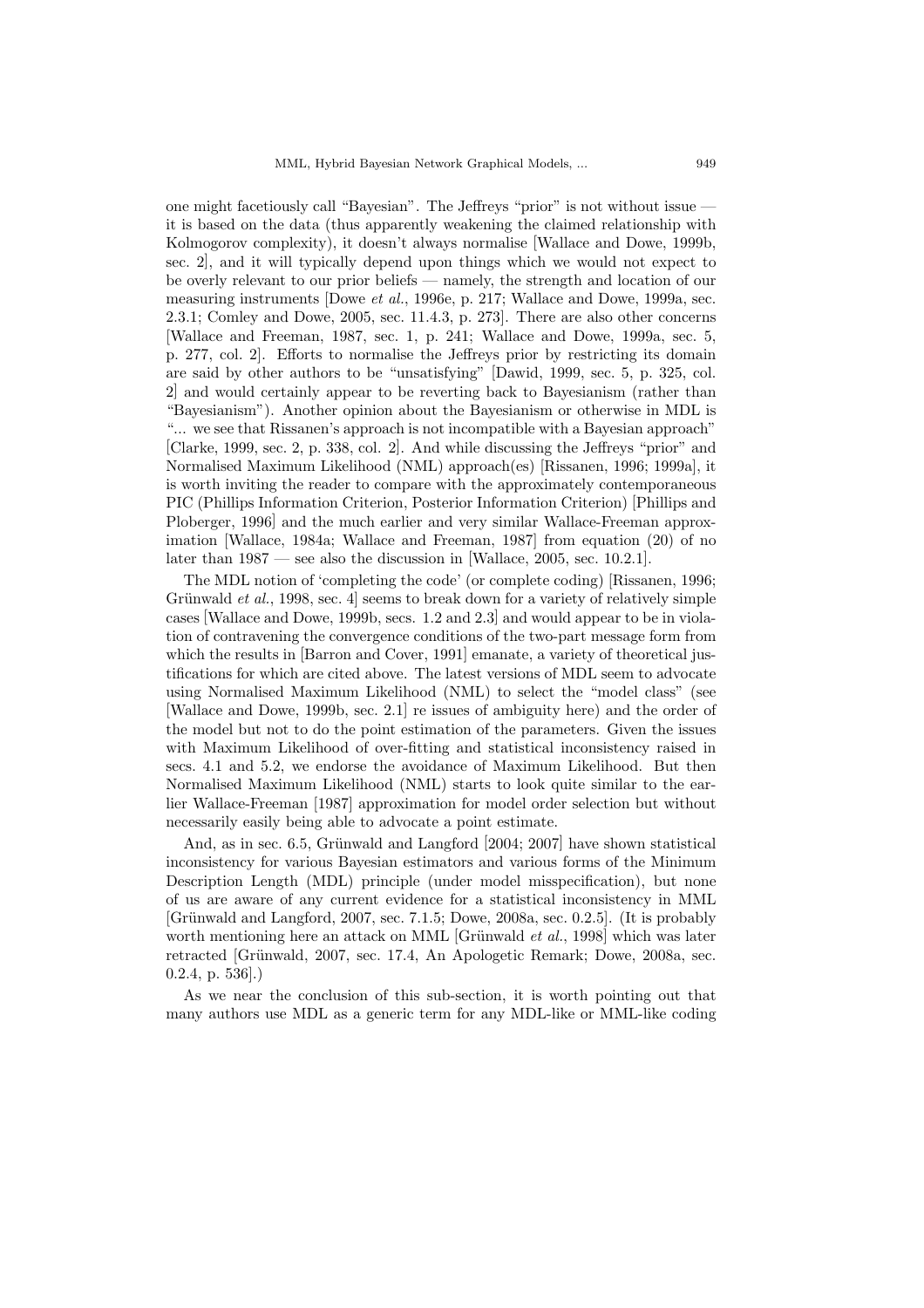scheme based on some similar method. People should take as much care as they are able to here —  $[Complex and Dowe, 2005, sec. 11.4.3]$  gives plenty of examples of poor MDL-like coding schemes whose performances vastly improved when they were re-visited using MML [Wallace and Patrick, 1991; 1993, Viswanathan et al., 1999; Needham and Dowe, 2001]. (See also sec. 4.) One can make bad wine from good grapes, and a poor coding scheme will not do justice to the likes of MDL and MML.

Despite the above challenges to and/or criticisms of much MDL work to date as it compares with earlier MML work, considering the issues which Rissanen raises — as he attempts to maintain all the niceties (of MML) while also attempting to avoid being Bayesian — and contemplating responses can certainly yield insights at the very least, and of course possibly much more. One such purported insight is described in part of sec. 7.1, a section in which objective Bayesianism is discussed. (Also worth mentioning here in passing is a way in which MDL could be re-visited stating parameter estimates "using whatever 'code' or representation was used in the presentation of the raw data" [Wallace and Dowe, 1999b, sec. 3, p. 336, col. 2].) And, finally, re comparing MDL and MML, as per the final sentence of this section, I refer the reader to [Wallace and Dowe, 1999c, abstract].

Given that when we take logarithms base  $2 \text{ (log}_2)$  we typically refer to the unit as a bit, for some historical context on what to call the units when we take natural logarithms (base  $e$ ,  $log_e$ ), see (e.g.) [Hodges, 1983, pp. 196–197] for early names (e.g., 'ban'), see (e.g.) [Boulton and Wallace, 1970, p. 63; Comley and Dowe, 2005, p. 271, sec. 11.4.1] re 'nit', and see (e.g.) much later MDL writings for the term 'nat'.

Other treatments of this topic of contrasting MDL and MML are given in (e.g.) [Wallace, 1999; Wallace and Dowe, 1999b, sec. 3; Wallace, 2005, sec. 10.2; Comley and Dowe, 2005, sec. 11.4.3, pp. 272–273; Baxter and Oliver, 1995] and — perhaps most especially in summary — [Wallace and Dowe, 1999c, abstract].

# 6.8 Comparing "Right"/"Wrong" and Probabilistic scores

The original idea behind the notion of boosting was to more heavily (penalise or) weight incorrect answers in a decision tree (or classification tree) so as to grow the tree and ultimately have less errors — that is, right/wrong errors. Sec. 3.1 showed us that "right"/"wrong" scoring is not invariant to re-framing of questions, and sec. 3.2 re-iterated some recent results on the uniqueness of log(arithm)-loss scoring in being invariant to the re-framing of questions. This said, before we examine boosting more closely in sec. 6.9, we might ask what a good "right"/"wrong" score tells us about the log(arithm)-loss score and vice versa.

By rights, in a multiple-choice question of c choices, even if  $c \geq 2$ , giving the correct answer a probability of just less than 0.5 can still result in a higher probability of at least 0.5 being given to an incorrect answer and so a "right"/"wrong" score of "wrong" (or  $0$ ). So, regardless of the number of choices, c, an incorrect answer guarantees a score of at least 1 bit. Correspondingly, a score of less than 1 bit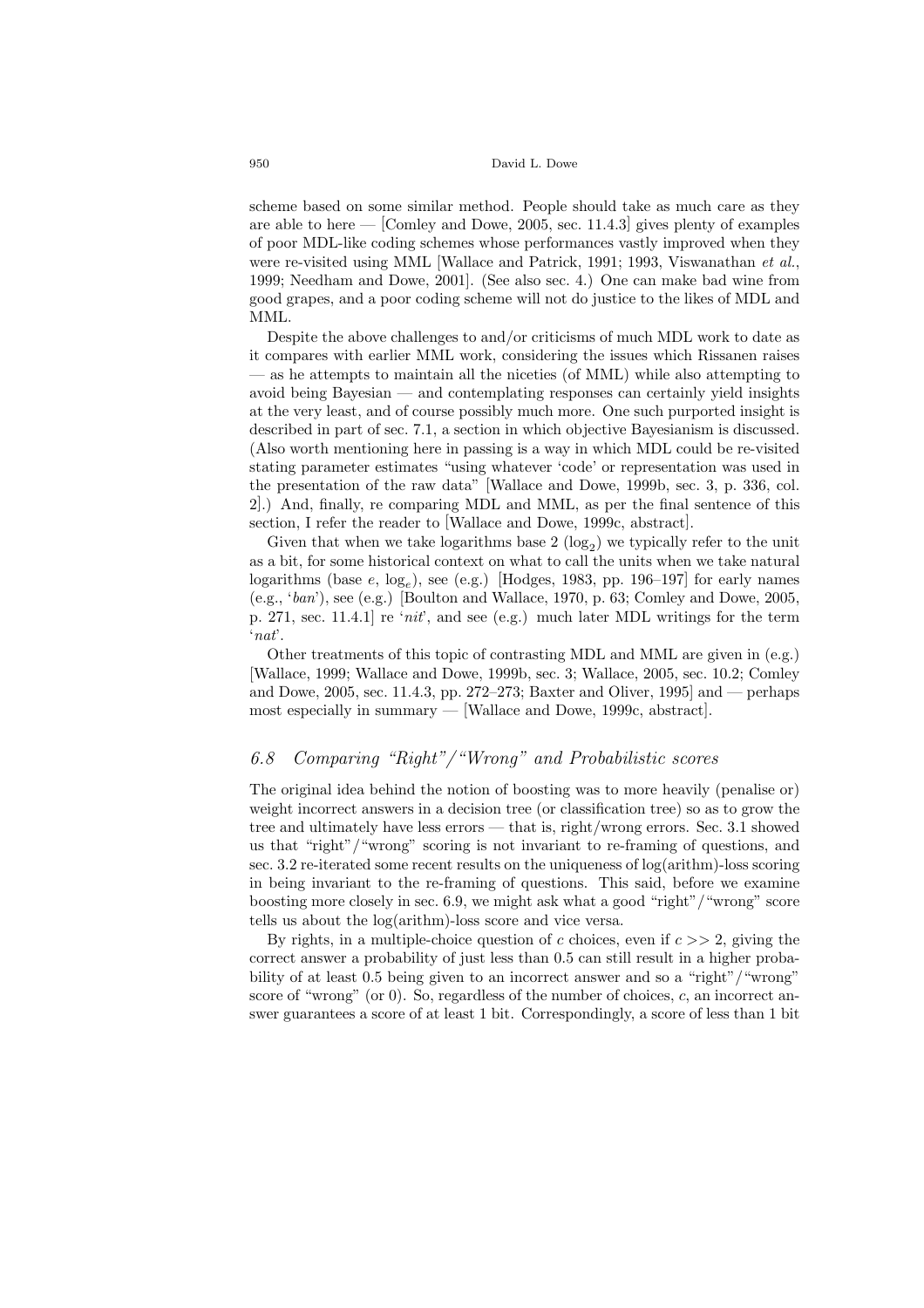guarantees a "right" answer. At the other extreme, it is possible that a probability of just over  $1/c$  allocated to the correct answer will give us a 'right"/"wrong" score of "right" (or 1). Correspondingly, a score of more than  $log(c)$  will surely give us a "right"/"wrong" score of "wrong" (or 0). So, if we have  $n$  multiple-choice questions of  $c_1, ..., c_i, ..., c_n$  options each, then a "right"/"wrong" score of 0 corresponds to a log(arithm)-loss cost of at least  $log(2^n) = n$  bits, and a "right"/"wrong"  $\sum_{i=1}^{n} \log(c_i) = \log(\prod_{i=1}^{n} c_i).$ score of (all correct) n correct corresponds to a  $log(arithm)$ -loss cost of at most

So, slightly paradoxically, on a quiz of 1 ternary (3-valued) question, someone (with probabilities  $\{0.498, 0.501, 0.001\}$ ) might get a wrong answer for a minimum total of 0 "right" with a log-loss penalty score of just over  $log(2)$  whereas someone else (with probabilities {0.334, 0.333, 0.333}) might get a correct answer for a maximum total of 1 "right" but with a worse log-loss penalty score of just under  $log(3)$ . I put it to the reader that the person with the better  $log-loss$  score actually has a better claim to having been correct on this question than the person given a score of 1 "right".

And, of course, more emphatically, on a quiz of  $n$  questions, someone with a "right"/"wrong" score of 0 "right" might have a log(arithm)-loss penalty score of little over  $log(2^n)$  whereas someone who got  $(n-1)$  out of n correct might have an arbitrarily large (or infinite) log(arithm)-loss penalty score by assigning an arbitrarily small (or zero) probability to the correct answer in the one question that this person got "wrong". (And, similarly, as at least implicitly pointed out in sec. 3.2, one can use boosting to make all sorts of guesses and predictions in data which is just random noise, and although much damage could be done to the log(arithm)-loss penalty score, no damage will be done to the "right"/wrong" score.) We address this issue of getting good "right"/wrong" scores without unduly damaging the  $log(arithm)$ -loss penalty score again in sec. 6.9.

# 6.9 Boosting

One suggestion of Chris Wallace's (in private communication) was that the right/ wrong predictive accuracy of MML decision trees could be improved by going to each leaf in turn and doing one additional split beyond the MML split. I understand that this was the motivation behind the subsequent [Oliver and Hand, 1994]. Of course, as per sec. 4.1, optimal prediction is given not just by using the MML tree, but by combining several trees — ideally as many as possible together [Oliver and Hand, 1996; Tan and Dowe, 2006].

However, given our new apparent uniqueness results for probabilistic log(arithm) loss scoring from [Dowe, 2008a, footnote 175 (and 176); 2008b, pp. 437–438] and sec. 3.2, it perhaps makes more sense to carefully focus on improving the probabilistic log(arithm)-loss score.

One option is to do MML inference but with the "boosting priors" from [Dowe, 2008a, sec. 0.2.6]. The idea behind these "boosting priors" is that, rather than fix our Beta/Dirichlet prior [Wallace, 2005, p. 47 and sec. 5.4] to have  $\alpha = 1$ , we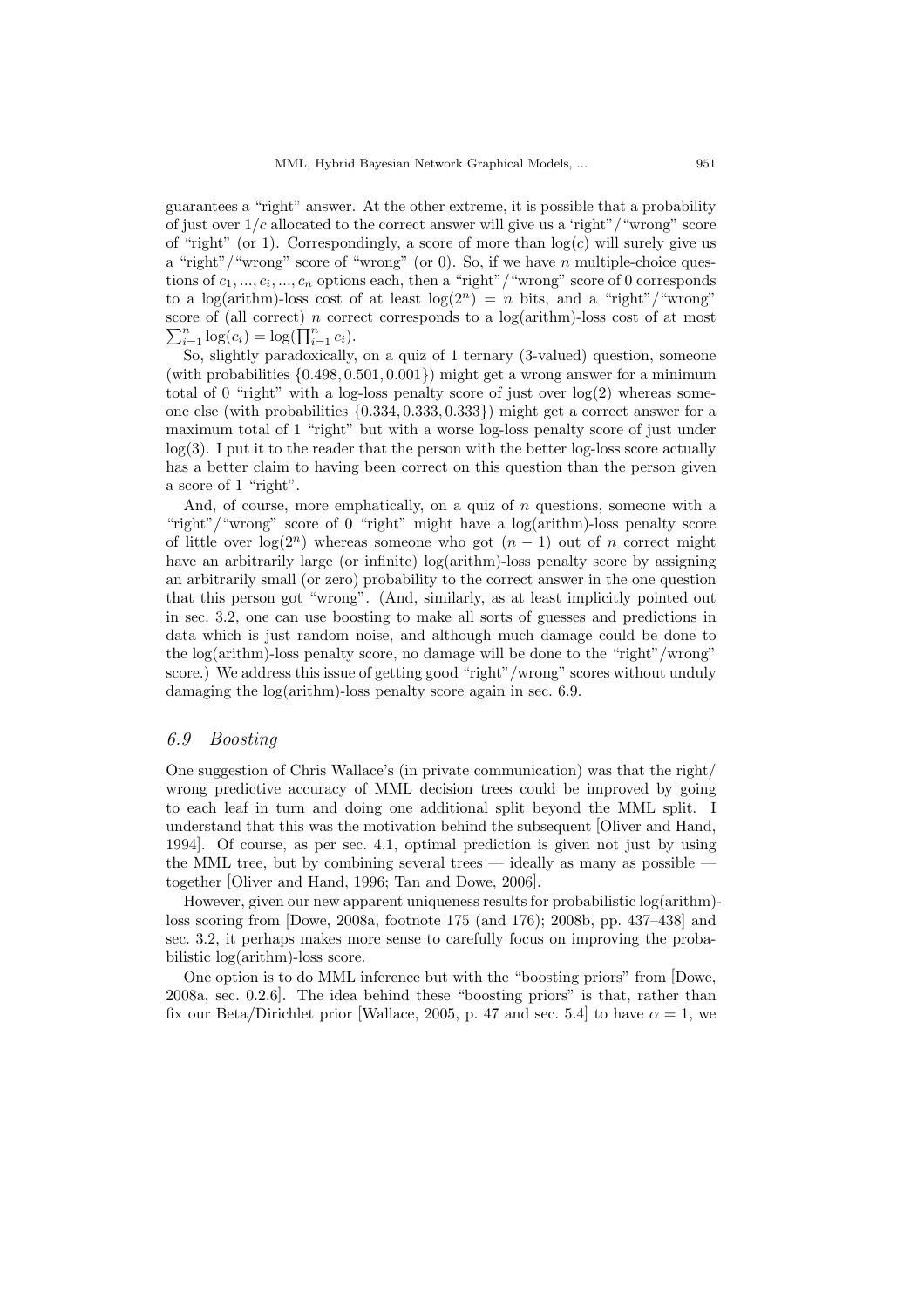can try "boosting priors", whose rough form [Tan and Dowe, 2006, sec. 3.4, p. 598; Dowe, 2008a, sec. 0.2.6] on  $\alpha$  could be, e.g.,  $3/(2\sqrt{\alpha}(1+\sqrt{\alpha})^4)$ ) or  $(e^{-\alpha/\pi})/(\pi\sqrt{\alpha})$ . The idea is simply to retain a mean of (approximately) 1 but to have a large spike near  $\alpha = 0$ , which in turn increases our propensity to have pure classes.

Another option is to re-visit boosting and to think of it not as in its original form of minimising the number of right/wrong errors but rather instead in the similar form of trying to optimise the expected predictive score. This modification to boosting is related to the original form of boosting in that each individual (right/wrong) mistake will typically correspond to a poor right/wrong (yes/no) score. The predictive score should not be done using the log-likelihood, but rather should be done using the minimum expected Kullback-Leibler (minEKL) probability estimate [Dowe et al., 1998; Wallace, 2005, secs.  $4.7-4.9$ ; Dowe et al., 2007, secs. 4 and 6.1.4; Dowe, 2008a, sec. 0.2.2, 2008b, p. 444] from sec. 4.1. In other words, if there are m classes and a given leaf has counts  $c_1, ..., c_i, ..., c_m$  for the m classes and  $C = \sum_{i=1}^{m} c_i$ , Maximum Likelihood would advocate a probability estimate of  $\hat{p}_i$  MaxLhood =  $c_i/C$  for each class. However, if we think of  $\alpha_i$  from a Dirichlet prior as denoting a "pre-count" in class  $i$  (before any data is actually counted), then the probability in each class can be regarded as  $\hat{p}_i = (c_i + \alpha_i)/(C + (\sum_{j=1}^{m'} \alpha_i)).$ Of course, we can set  $\alpha_i = \alpha$  for each class and then use the so-called "boosting" priors" on  $\alpha$  as per [Tan and Dowe, 2006, sec. 3.4, p. 598; Dowe, 2008a, sec. 0.2.6].

Let us finish with three further comments. First, by way of digression, an attempt to give "objective" ways of choosing  $\alpha$  is given in sec. 7.1. Second, for those who wish to boost to improve the right/wrong score or simply wish to get a good to excellent right/wrong score, given the (apparent uniqueness of) invariance of the log-loss score, we make the simple recommendation that predictors that give good right/wrong scores be checked so that they also give a good log-loss score this might involve moving extreme probabilities away from the extremities of 0 and 1 (such as can arise from using Maximum Likelihood). (Some possible estimators for doing this are given in, e.g., [Wallace, 2005, secs. 4.8 and 5.4]. A prediction method which is good enough to genuinely get a good "right"/"wrong" score can surely be gently modified or toned down to give a good log-loss score.) As a third comment, for those not wishing to sacrifice statistical consistency in their efforts to improve predictive accuracy, it might be worth considering comments [Dowe, 2008a, footnote 130] about potential dangers of placing too much weight on the likelihood of the data.

## 7 MML AND SOME APPLICATIONS IN PHILOSOPHY AND ELSEWHERE

MML has been applied to a variety of problems in philosophy — including  $(e.g.)$ the philosophy of science [Dowe and Oppy, 2001], the philosophy of statistics and inference [Dowe et al., 2007], the philosophy of mind (see, e.g., sec. 7.3), the philosophy of language and the philosophy of religion. We mention these and some other — mainly philosophical — issues here.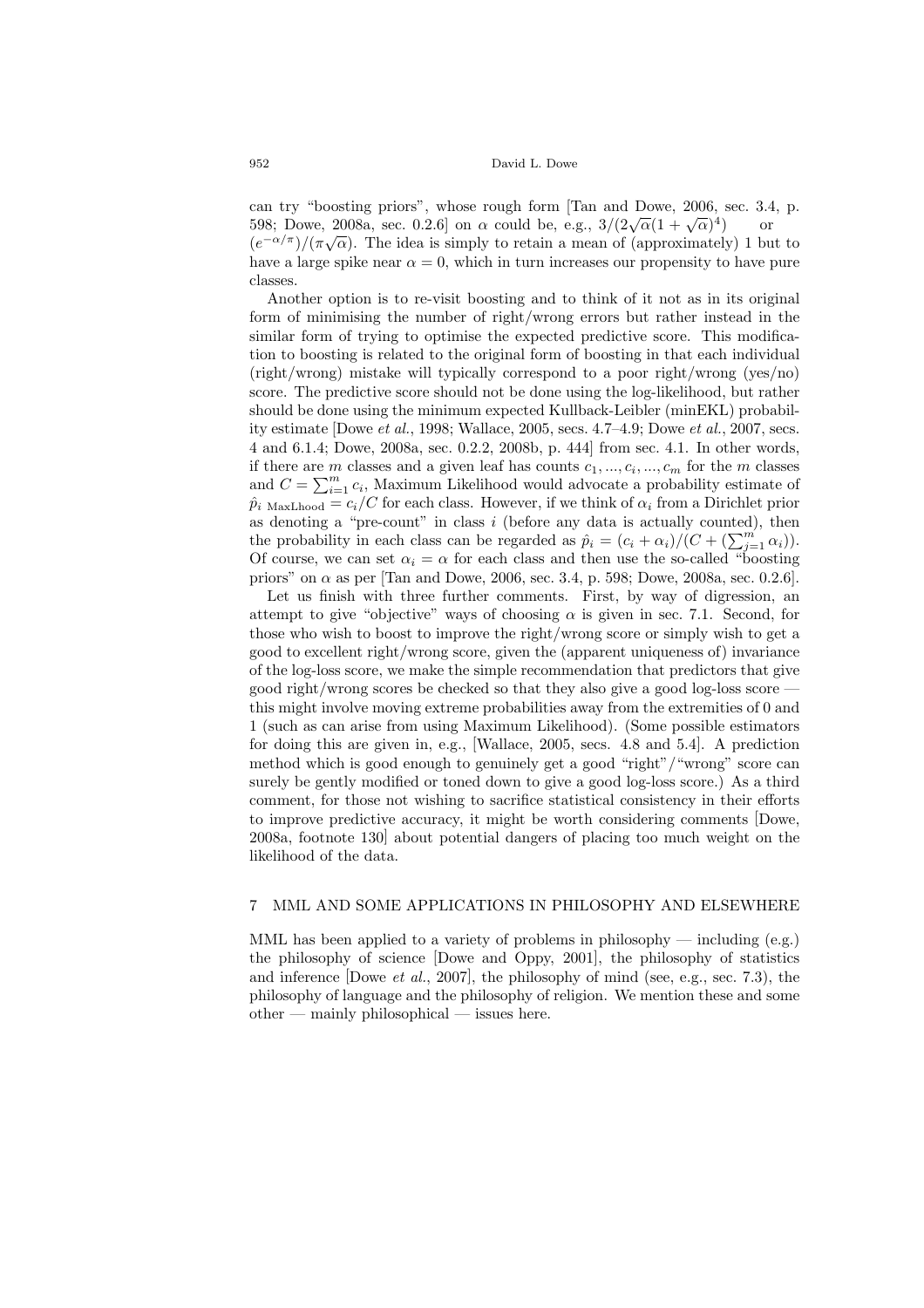# 7.1 Objective Bayesianism (and Bertrand's paradox) and some new invariant "objective priors"

Bertrand's paradox is essentially concerned with the issue that we can not choose a uniform Bayesian prior in all parameterisations. Certainly, many authors would like an objective form of Bayesianism — or, equivalently, a parameterisation in which our Bayesian prior can be uniform.

Recalling the notion of Universal Turing Machine (UTM) from sec. 2.4, one can claim that a simplest UTM is one with the smallest product of its number of states and its number of symbols (as this is the number of rows in the instruction table) [Dowe et al., to appear (b)].

Simplest UTMs have been used in inference [Wallace, 2005, sec. 2.3.12; Gammerman and Vovk,  $2007a$ ;  $2007b$ ; Martin-Löf, 1966; Dowe,  $2007$ , and they are one way of attempting to be objective (while still being Bayesian) and — as a consequence — side-stepping Bertrand's paradox. Of course, such objectivity where possible — will potentially be useful in places such as legal battles  $[Down$ . 2008a, pp. 438–439].

Much good and interesting work has been done in the area of objective Bayesianism by (e.g.) J. M. Bernardo [Bernardo and Smith, 1994] and others. Above, we follow Wallace in offering simplest UTMs as objective priors. Below, as per the end of sec. 6.7, we now change tack and re-visit the Jeffreys "prior" (whose use, incidentally, was not advocated by Jeffreys [1946]) as an objective invariant prior.

Some things that we know to be invariant upon re-parameterisation include the likelihood function, Maximum Likelihood, the marginal probability  $r(x_i)$  =  $\int h(\theta) f(x_i|\theta) d\theta$  of datum  $x_i$  (from sec. 6.1), the message length and many of its variants (from secs.  $6 - 6.3$ ), Minimum Message Length (when using an invariant form), the Fisher information and (recalling secs. 4.1 and 6.9) the minimum Expected Kullback-Leibler divergence (minEKL) estimator.

Given these invariant building blocks, we now take the Jeffreys "prior" (which we recall from sec. 6.7 and pointers therein does not always normalise), and construct a family of other invariant priors. To kick off with an example, let us take a  $(m\text{-state}, (M-1)\text{-dimensional}, M \geq 2)$  multinomial distribution — as per [Wallace, 2005, sec. 5.4 – with prior of the form Const  $p_1^{\alpha_1} ... p_M^{\alpha_M}$  (where we use  $\alpha_i$ where Wallace [2005, sec. 5.4] writes  $\alpha_i - 1$ ). We will have counts  $s_i$   $(i = 1, ..., M)$ and we let  $N = \sum_{i=1}^{M} s_i$  and  $A = \sum_{i=1}^{M} \alpha_i$ . The Wallace-Freeman (1987) MML estimate from equation (20) is  $(\hat{p}_i)_{MMLWF 1987} = (s_i + \alpha_i + 1/2)/(N + A + M/2)$ . And, recalling sec. 6.7, the minEKL (or Laplace) estimate (equivalently here, the posterior mean [Boulton and Wallace, 1969]) is  $(\hat{p}_i)_{MinEKL} = (s_i + \alpha_i + 1)/(N + A + M)$ . As such, we observe that the Wallace-Freeman [1987] MML estimate from equation (20) with the Jeffreys "prior" ( $\alpha_i = -1/2$ ) gives the Maximum Likelihood estimate. We similarly observe that the Wallace-Freeman estimate with the uniform prior  $(\alpha_i = 0)$  is equivalent to getting the minEKL estimate with the Jeffreys "prior"  $(\alpha_i = -1/2)$ .

In this particular case of the multinomial distribution, we note that we can trans-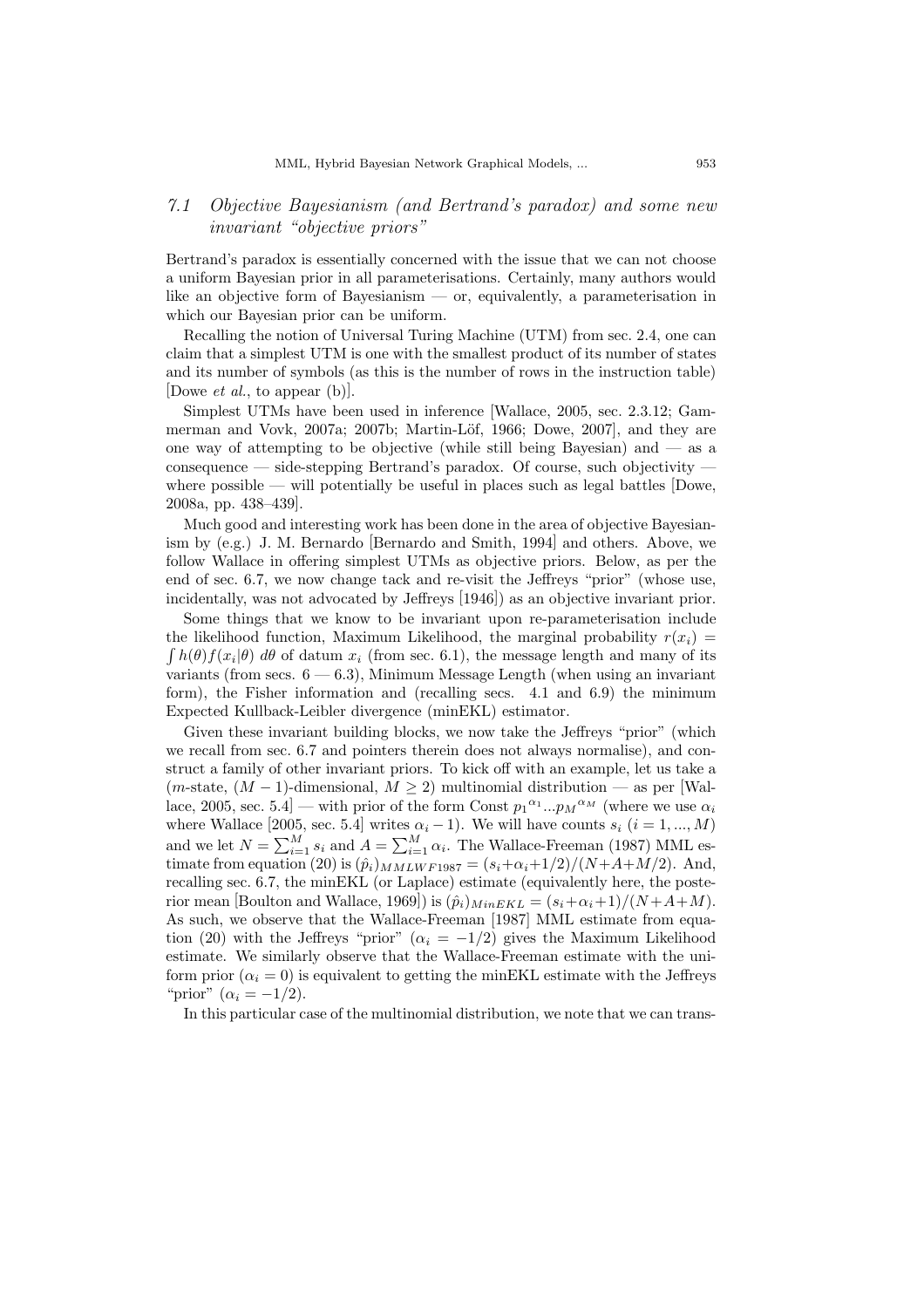form from the (invariant) Wallace-Freeman [1987] MML estimate to (invariant) minEKL by adding  $1/2$  to the  $\alpha_i$ . As such, if the Jeffreys prior  $h_0 = h_{Jeffres}$  $h_{FisherInfo}$  (with  $\alpha_i = -1/2$ ) is to be called objective, then a case can be made that so, too, is the uniform prior  $h_1$  (with  $\alpha_i = 0$ ). We can iterate again to get further invariant priors:  $h_2$  (with  $\alpha_i = 1/2$ ),  $h_3$  (with  $\alpha_i = 1$ ), etc. One could also iterate in the opposite direction:  $h_{-1}$  (with  $\alpha_i = -1$ ),  $h_{-2}$  (with  $\alpha_i = -3/2$ ), etc. All such priors — or at least those which normalise — are invariant (by construction) and can be regarded in some sense as "objective". One could then choose the prior  $h_j$  for the smallest value of j for which  $h_j$  normalises.

This method of using the Jeffreys "prior" to generate further invariant objective priors (via invariant transformations) and then taking the "first" to normalise certainly generalises — well beyond the above example of the multinomial distribution — to other distributions. In general, for some given distribution, start again with  $h_0 = h_{Jeffreys} = h_{FisherInfo}$  and then, given prior  $h_i$ , let  $h_{i+1}$  be the prior such that (some invariant form of) the MML estimate with prior  $h_{i+1}$  is as close as possible in Kullback-Leibler distance (and ideally equal) to the minEKL estimate with prior  $h_i$ . With however much ease or difficulty, we can then generate this sequence of invariant priors  $h_0 = h_{Jeffreys} = h_{FisherInfo}, h_1, h_2, ...$  and perhaps also  $h_{-1}$ ,  $h_{-2}$ , etc. (As a general rule, because of MML's tendency to fit just right and minEKL's tendency to under-fit as per sec. 4.1, we expect to see a corresponding progression in this sequence of priors — as is perhaps best seen from the above example with the multinomial distribution. In that case,  $h_i$  has  $\alpha_i = (i-1)/2$ , meaning that, as i increases, it takes increasingly much data to move the estimate away from the centroid where for all i,  $\hat{p}_i = 1/M$ .) If there does exist some smallest j for which  $h_i$  normalises, a case could be made that this is an objective invariant prior which might be more suitable than the Jeffreys "prior",  $h_0$ .

Penultimately, cases could be made for investigating combining two such priors, as in considering (e.g.)  $h_{hybrid} = \sqrt{h_{j_1} h_{j_2}}$ . Cases could also be made for attempting to allow  $j$  not to be an integer but rather somehow to be fractional. We will not investigate these here.

And, finally, returning to issues from sec. 6.7, it would perhaps be nice if Normalised Maximum Likelihood (NML) could be re-visited but with use of one of these alternative invariant priors to the Jeffreys "prior",  $h_0$ . This should retain the statistical invariance but might reduce some of the vulnerabilities (such as over-fitting and statistical inconsistency, both mentioned earlier) associated with Maximum Likelihood.

# 7.2 Goodman's "Grue" paradox (and choice of language)

Nelson Goodman's "grue" paradox raises the issue of why notions like "green" and "blue" should be more natural than notions of "grue" (green before time  $t_0$ ) [say year 3000] and blue thereafter) and "bleen" (blue before time  $t_0$  [say year 3000] and green thereafter). This has been discussed in the Solomonoff predictive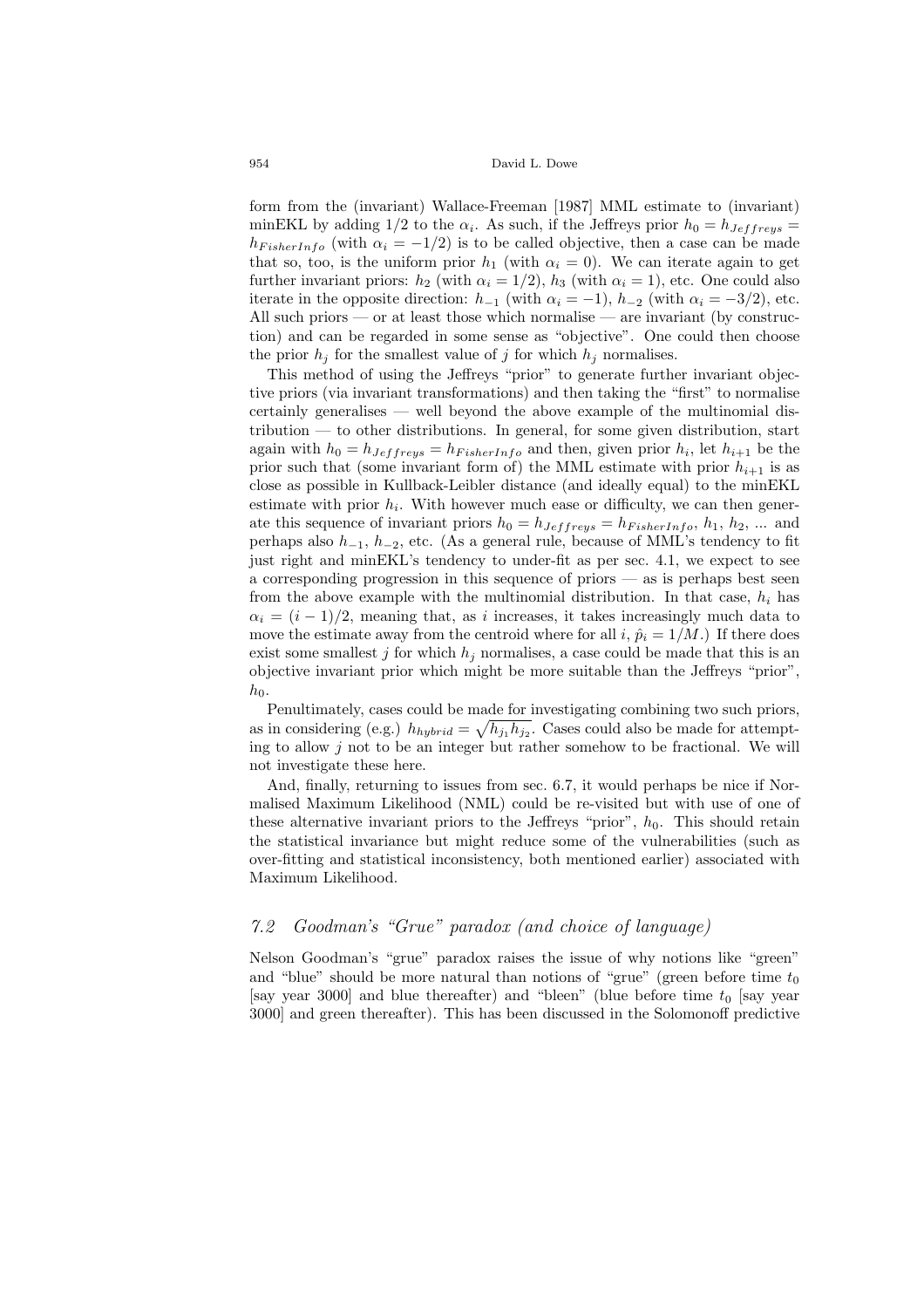and Wallace MML inductive frameworks, with relevant writings being [Solomonoff, 1996; 1997b, sec. 5; Comley and Dowe, 2005, sec. 11.4.4; Dowe, 2008a, footnotes 128, 184 and 227]. Among other things, an adequate solution of when to arrive at a notion like "grue" and when to arrive at a notion like "green" (which is, after all, grue before time  $t_0$  and bleen thereafter) is presumably necessary when trying to evolve language (for those beings not yet with language) or when trying to communicate with non-human terrestrials or extra-terrestrials [Dowe, 2008a, footnote 184]. Wallace's approach from [Dowe, 2008a, footnote 128], elaborating upon [Comley and Dowe, 2005, sec. 11.4.4], was summarised as follows: "Suppose someone is growing and harvesting crops, commencing (much) before  $t_0$  and finishing (much) after  $t_0$ . We expect the grass and certain moulds to be green, and we expect the sky and certain weeds to be blue. The notions of grue and bleen here offer at most little in return other than sometimes to require (time-based) qualification and to make the language sometimes unnecessarily cumbersome." This said, there are times of event changes which can be of interest. If  $t_0$  were the time of the next expected reversal of the earth's magnetic field, then in talking on such a time-scale we have reason to disambiguate between magnetic north and geographic north in our language — as these notions are approximately equal before  $t_0$  and approximately antipodal (for at least some time) after  $t_0$  [Dowe, 2008a, footnote 128]. But the terms 'grue' and 'bleen' cost us but seem to gain us nothing. By and large, languages will develop, import, qualify and/or abbreviate terms when these terms warrant (sufficient) use.

And, while on that very issue of abbreviation, the reader will note at least one place in this article where we have written "Minimum Message Length (MML)". This convention of putting an acronym or other abbreviation in brackets immediately after the term it abbreviates enables us to use the abbreviation (rather than the full term) elsewhere — thus enabling us to shorten the length of our message.

And, digressing, while on the earlier issue of languages, MML has been used to model evolution of languages [Ooi and Dowe, 2005; Dowe, 2008a, sec. 0.2.4; 2008b, p. 455] (not to mention finite state automata [Wallace and Georgeff, 1983] and DNA string alignment [Allison et al., 1990a; 1990b; 1990; 1991; 1992a; 1992b; Allison and Wallace, 1993, 1994a, 1994b]).

An able philosopher colleague, Toby Handfield, has told me in private communication — while discussing Lewis [1976] and the "laws of nature" — that if MML were able to recognise a number constructed as (say) the sum without carries of e (the base of natural logarithms) expanded in hexadecimal (base 16) and  $\pi$  expanded in decimal (base 10), then this would go a long way towards convincing him that MML can solve Goodman's grue paradox. Using the relationship between MML and (algorithmic information theory or) Kolmogorov complexity [Wallace and Dowe, 1999a; Wallace, 2005, chaps. 2–3] discussed in sec. 6, we outline the argument below. In short, MML will have no difficulty with doing this (in principle) the caveat being that the search might take quite some time.

We can specify e as  $\sum_{i=0}^{\infty} 1/i!$  in a (Turing machine) program of length  $P_e$ , and we can specify the  $h<sup>th</sup>$  hex(adecimal) digit of e in a program of length  $P_e + C_1 + l(h)$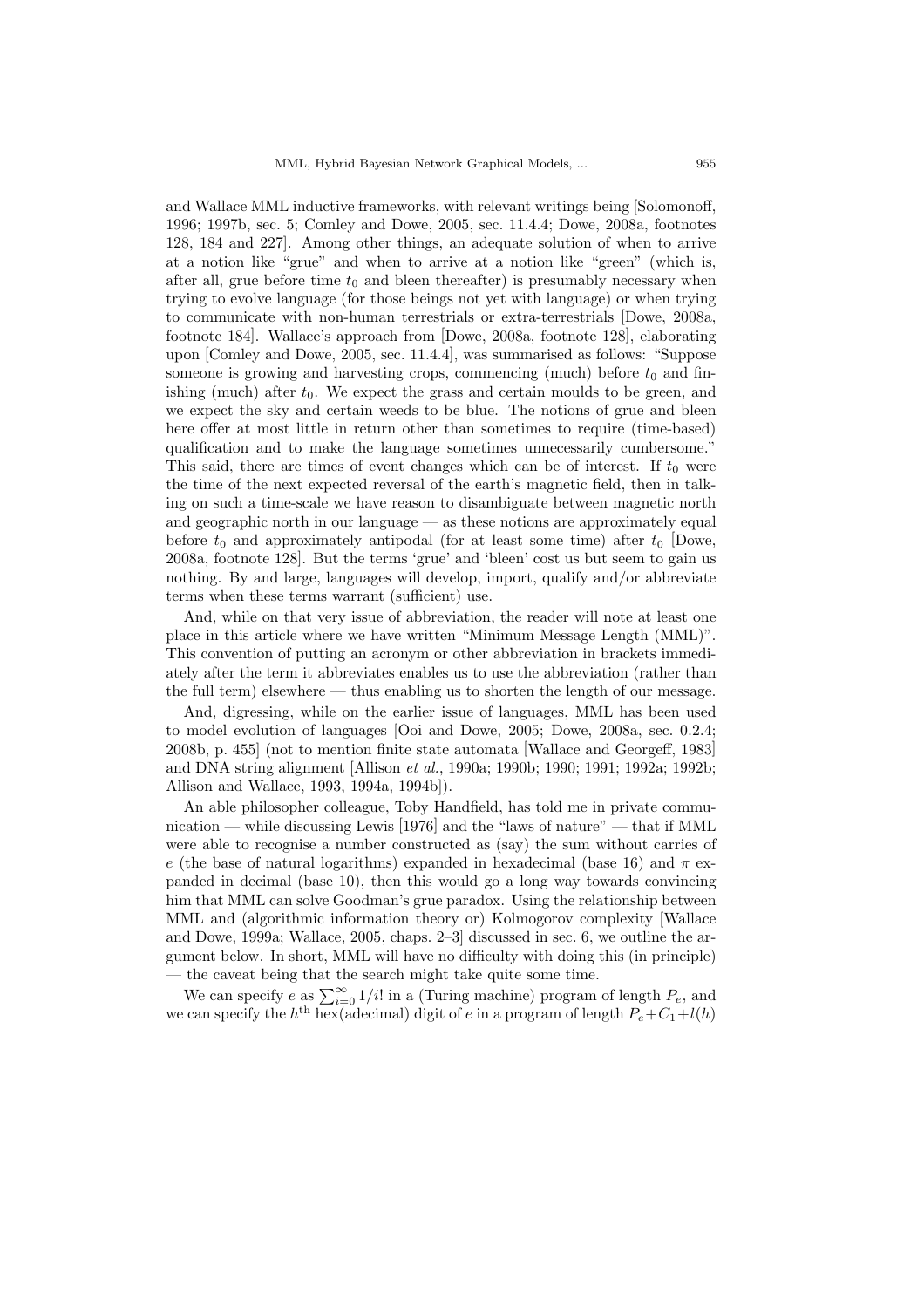for some constant  $C_1$ , where  $l(h)$  is the length of some prefix code (recall sec. 2.2) over the positive integers (e.g., the unary code from sec. 2.4). We could use a code of length 1 for  $h = 1$  and of length  $\leq 1 + \lceil 1 + \log_2(h) + 2 \log_2(\log_2(h)) \rceil < 2 +$  $1 + \log_2(h) + 2\log_2(\log_2(h))$  for  $h \geq 2$ . Similarly, we can specify  $\pi$  as (e.g.)  $\sum_{i=0}^{\infty} (4(-1)^i)/(2i+1)$  in a (Turing machine) program of length  $P_{\pi}$ , and we can specify the  $h<sup>th</sup>$  hex(adecimal) digit of  $\pi$  in a program of length  $P_{\pi} + C_2 + l(h)$  for some constant  $C_2$ , where  $l(h)$  is as above.

The program for addition without carry/ies simply entails addition without carry (or modulo addition) in each place, h, for  $h = 1, 2, 3, 4, \dots$  So, for the  $h<sup>th</sup>$  hex(adecimal) digit, we can say that the  $h<sup>th</sup>$  hex digit, composite<sub>h</sub>, of our composite number is given as follows:

```
if (e_{h, 16} + pi_{h, 10} < 15)then composite_h = e_{h}, 16} + pi_{h, 10}
else composite_h = e_{h}, 16} + pi_{h, 10} - 16;
```
Given that this is how the composite number is being generated, given sufficiently many hex digits of this number, the Minimum Message Length (MML) inference will be the algorithm for generating this composite number. Again, the search might be slow, but this will be found.

We can actually take this further by randomly adding noise. Let us suppose that, with probability  $p$ , hex digit  $h$  comes from some probability distribution  $(q_1, q_2, ..., q_{14}, q_{15}, q_{16} = 1 - \sum_{i=1}^{15} q_i)$  and with probability  $1 - p$  this  $h^{\text{th}}$  hex digit will be composite<sub>h</sub>. So,  $Pr(\text{CompositeWithNoise}_h = \text{composite}_h) = pq_{\text{composite}_h} +$  $(1-p)$ . For each  $i \neq \text{composite}_h$ ,  $Pr(\text{CompositeWithNoise}_h = i) = pq_i$ . In the case that  $p = 0$ , this reduces to the noiseless case. Here, the search will be even slower, but with sufficiently many digits and with sufficient search time, we will converge upon the noiseless program above generating the digits in addition to having an increasingly good quantification of the noise.

## 7.3 MML, inductive inference, explanation and intelligence

As intimated in sec. 1, MML gives us the inductive inference (or induction, or inference, or explanation) part of intelligence [Dowe and Hajek, 1997; 1998, especially sec. 2 (and its title) and sec. 4; Sanghi and Dowe, 2003, sec. 5.2]. And Ockham's razor tells us that we should expect to improve on Searle's "Chinese room" look-up table [Searle, 1980] by having a compressed representation — as per our commonsense intuition and arguments in [Dowe and Hajek, 1997, sec. 5.1 and elsewhere; 1997, p. 105, sec. 5 and elsewhere; Dowe, 2008a, footnote 182 and surrounding text and sec. 4.

Let us consider an assertion by Hutter [Legg and Hutter, 2007] that compression is equivalent to (artificial) intelligence (although subsequent work by Hutter now seems instead to equate intelligence with a weighted sum of reward scores across different environments). This assertion is later than a similar idea of Hernandez-Orallo [Hernández-Orallo and Minaya-Collado, 1998; Hernández-Orallo, 2000]. It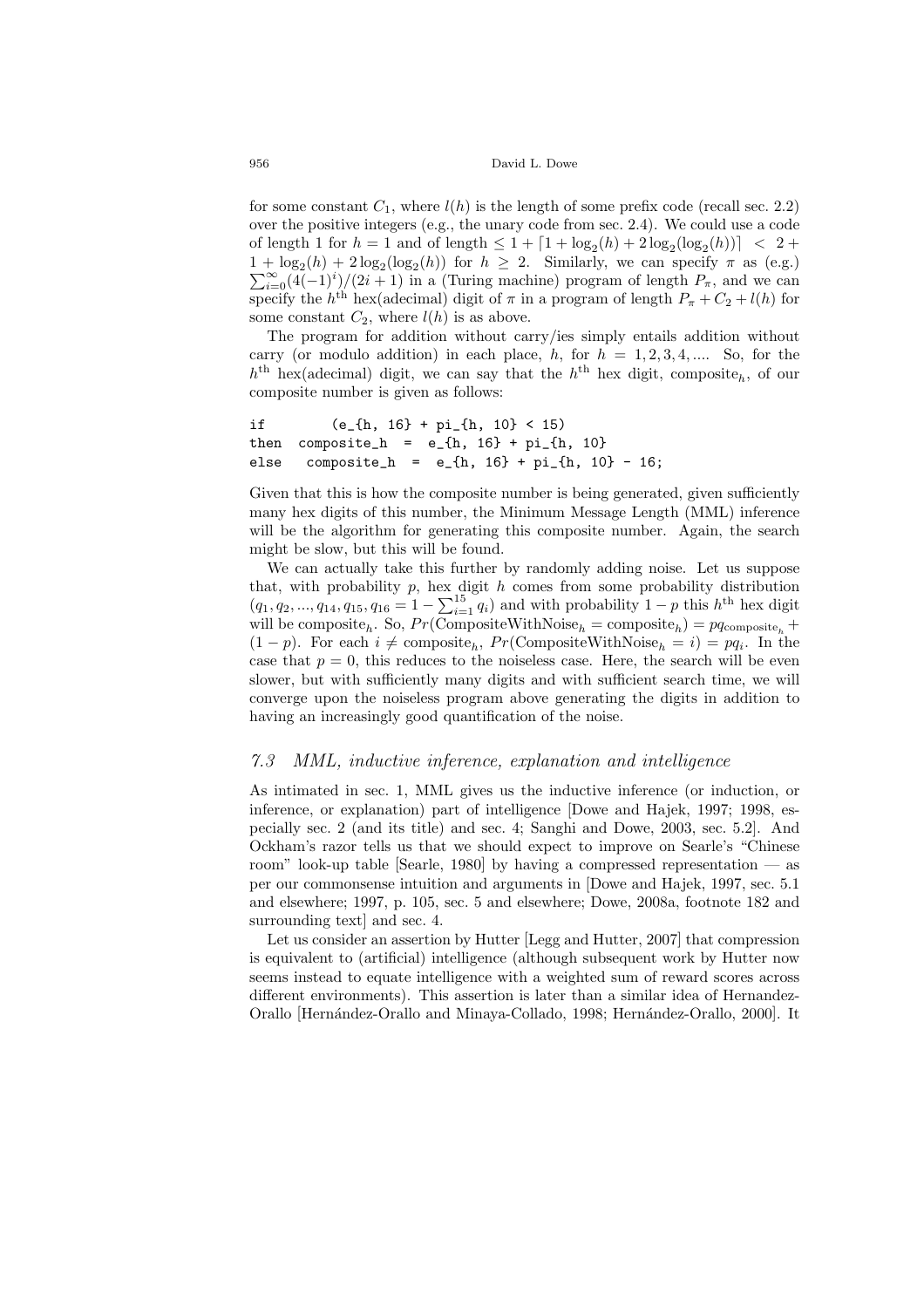is also stronger than an earlier idea [Dowe and Hajek, 1997; 1998, especially sec. 2 (and its title) and sec. 4; Sanghi and Dowe, 2003, sec. 5.2 and elsewhere; Dowe, 2008a, sec. 0.2.5, p. 542, col. 2 and sec 0.2.7, p. 545, col. 1] that (the part of intelligence which is) inductive inference (or inductive inference) is equivalent to (two-part) compression. Let us look at the two issues separately of

- (i) first, whether all of (artificial) intelligence or perhaps just inductive inference is equivalent to (two-part) compression, and
- (ii) second, whether it is satisfactory simply to talk about (one-part) compression or whether we should insist upon two-part compression.

First, the components of intelligence would appear to include (at least) memory, deductive inference, inductive inference and ability to receive direct instruction. (By deductive inference, we mean and include mathematical calculations and logical reasoning, such as modus ponens — Socrates is a man, all men are mortal, therefore Socrates is mortal. To illustrate the distinction with an example, inductive inference is more along the lines of all men are mortal, Socrates is mortal, therefore we assert some probability that Socrates is a man.) We need memory to store observations for making inductive inferences, for remembering inductive inferences, for remembering our progress through mathematical calculations or other (logical) deductions and for remembering those direct instructions (perhaps the deductions or inferences of others) that we receive. For example, a good human player of a game where the search space is too vast to be exhaustively searched (like chess or Go) needs inductive inference and direct instruction to help with an evaluation function (such as, in chess, the advantages of passed pawns, the weaknesses of isolated and backward pawns, and the approximate equivalence between a queen and three minor pieces), memory to remember these, memory to remember the rules, and deduction (and memory again) to do the lookahead calculations in the search tree. It is clear that all these aspects of intelligence are useful to a human player of such a game. However, to the mathematician, the logician, and especially a mathematician or a logician checking the validity of a proof (or someone double-checking that a Sudoku solution is correct), the main forms of intelligence required would surely appear to be deduction and memory. It is fair to say that the harder aspects of inductive learning and (two-part) compression also require memory and deductive inference. And we have argued elsewhere that we are more likely to attribute intelligence to someone performing an act of great memory if they have done this using a compressed representation [Dowe and Hajek, 1997; 1998]. But we ask the reader whether we should not attribute intelligence to the chess player or the mathematician (or the person checking a Sudoku solution) when performing (difficult) activities involving at most little inductive inference.

Second, in many cases, doing straight (one-part) compression rather than twopart compression can lead to an incorrect model (as in the statistical inconsistency of the minEKL estimator from sec. 4.1 for the "gappy" problem mentioned in sec. 4.1 and for the Neyman-Scott problem in sec.  $6.4$ ) — and this remains true asymptotically regardless of how much data we have.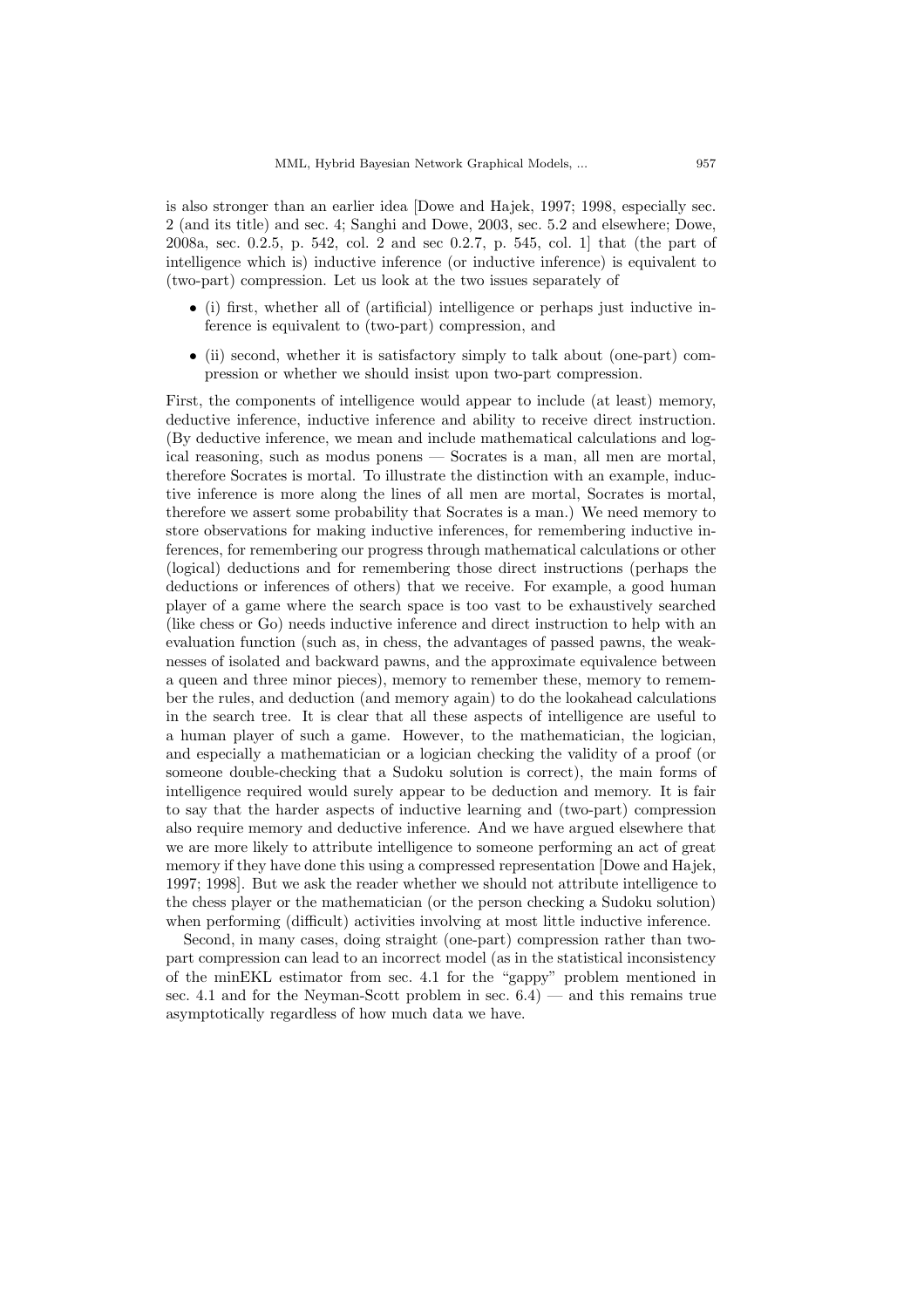As per [Dowe, 2008a, sec. 0.2.7, p. 545, col. 1], I have discussed with J. Hernandez Orallo the notion of quantifying the intelligence of a system of agents and endeavouring to quantify how much of this comes from the individual agents (in isolation) and how much comes from their communication. Let us try to take this further in a couple of different (related) ways. First, it would be good to (artificially) evolve such a communal intelligence, including (perhaps inevitably) evolving a language. (As a tiny step, one of my  $4<sup>th</sup>$  year Honours project students in 2009, Jeffrey R. Parsons, has made slight progress in evolving Mealy and/or Moore machines with the message length as a guiding fitness function. I do not wish to overplay his current progress, but it is in a useful direction.) And, second, re the topics of swarm intelligence and ant colony optimisation, perhaps only a very small range of parameter values (where the parameters describe the individual agents and/or their communication) permit the different parts to interact as an "intelligent" whole. This raises a couple of further issues: the issue of using MML to analyse data (as per sec. 7.6 and [Dowe, 2008a, sec. 0.2.7, p. 545]) and infer the parameter values (or setting) giving the greatest communal intelligence, and the additional issue(s) of whether or not greater prior weight should be given to those systems giving the interesting outcome of intelligence, and  $(\text{similarly})$ in the *fine tuning* argument of sec. 7.7 and [Dowe *et al.*, to appear (b)] — whether greater prior probability should be given to parameter settings in which interesting universes (like our own) result.

Having mentioned here the issues of intelligence, non-human intelligence and communication, it is worth mentioning some of Chris Wallace's comments about trying to communicate with an alien intelligence [Dowe, 2008a, sec. 0.2.5, p. 542, col. 2, and also footnote 184 and perhaps text around footnote 200] (and possibly also worth recalling Goodman's notion of "grue" from sec. 7.2 and [Dowe, 2008a, footnote 128]).

We conclude here by saying that further discussion on some of the topics in this sub-section will appear in [Hernández-Orallo and Dowe, 2010].

# 7.4 (So-called) Causality

Chris Wallace did much work on "causal nets" using MML, including doing the (MML) mathematics and writing the software behind several papers on this topic [Wallace and Korb, 1994; Wallace, 1996b; Wallace *et al.*, 1996a; 1996b; Dai *et al.*, 1996a; 1996b; 1997a; 1997b; Wallace and Korb, 1997; 1999; Korb and Wallace, 1997; 1999] (with the possible exception of [Neil *et al.*, 1999a; 1999b]). I have no objection to the quality of Wallace's MML statistical inference — from the available data — in this work. Indeed, I have (at most little or) nothing but the highest praise for it. However, there are at least two or so matters about which one should express caution when interpreting the results from such inference.

One issue is that getting the wrong statistical model (because we didn't have enough data, we hadn't searched thoroughly enough and/or our statistical inference method was sub-optimal) can lead to having arrows pointing the wrong way.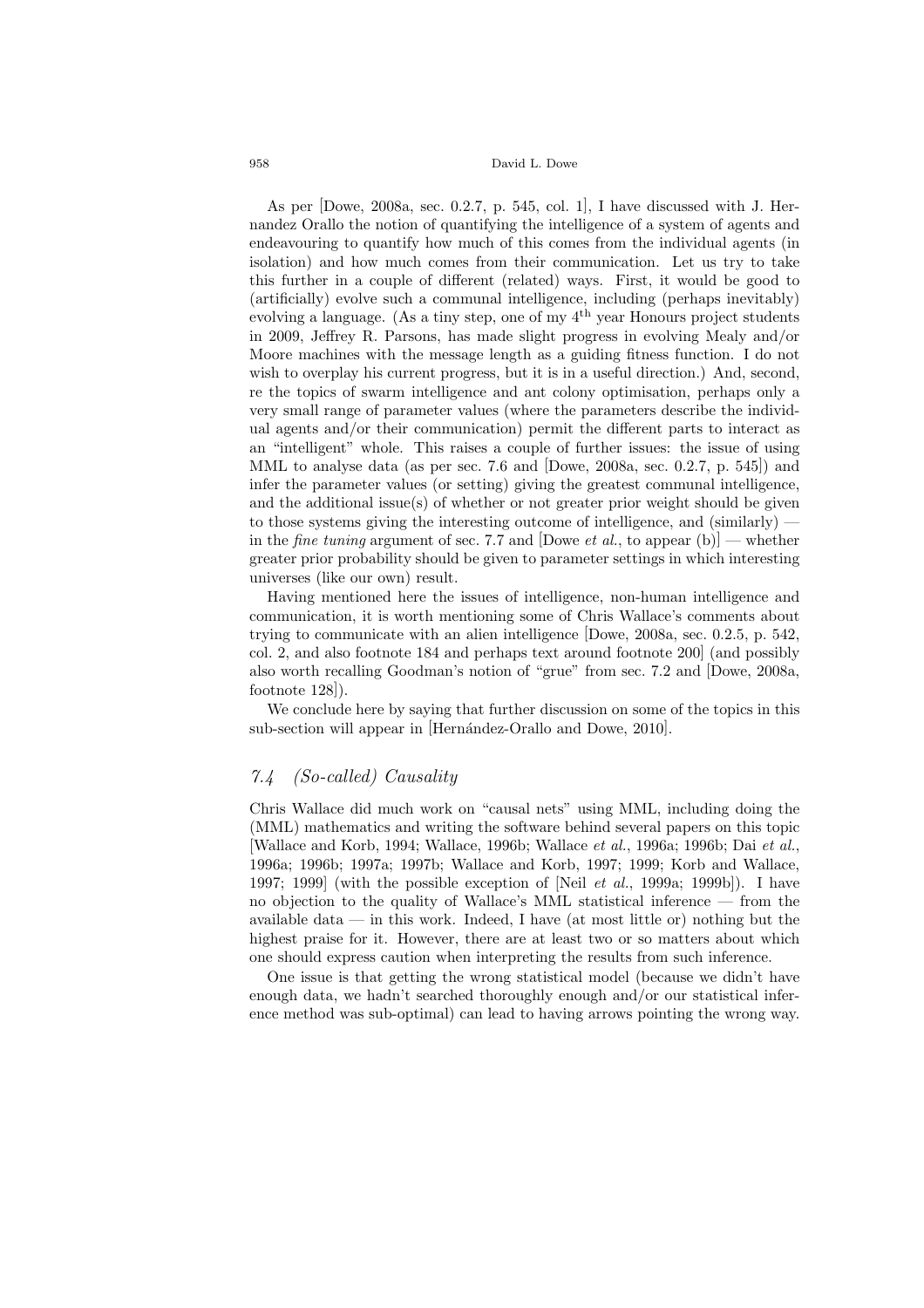And even if we did have enough data, our statistical inference method was ideal and we searched thoroughly, it could still be the case that the true (underlying) model (from which the data has been generated) is outside the family of models that we are considering  $-$  e.g., our model family might be restricted to linear regressions (on the parent "explanatory" variables to the "target" child variable) with Gaussian noise while the real data-generating process might be more complicated. In such cases, slightly modifying the family of models being considered might change the directions of arrows in the inference, suggesting that the directions of these arrows should not all be regarded as directly "causal" [Dowe, 2008a, footnote 169].

As a related case in point, we might have data of (at least) two variables, including (i) height/co-ordinates of (weather) (monitoring) station and (ii) (air) pressure reading. Our best statistical model might have arrows from pressure reading to height of monitoring station, but we surely shouldn't interpret this arrow as being in any way causal.

Of course, temporal knowledge (of the order in which things occur) is also important for attributing causality.

Whether or not this is well-known and well-documented (and please pardon my medical ignorance, as per sec. 3.2), there would appear to be a substantial overlap between cancer patients and stroke patients. Let's suppose that in many cases the patient has a stroke and then cancer is detected some months later. It could appear that the stroke caused the cancer, but it is perhaps more probable that cancer-induced changes in the tissue and/or the bloodstream caused the stroke even if the primary cancer was not in the brain and the metastatic cancer did not present in the brain until after the stroke. If this is all true, then it would suggest that the actual mechanism is that the Cancer is causing the Stroke — despite the possibility that an analysis of the data might easily lead one to conclude that the Stroke is causing the (Brain) Cancer.

We also have to be careful about issues such as (e.g.) hidden (or unknown) variables. As an example, a hidden latent variable might cause both A (which takes place slightly before  $B$ ) and  $B$ .  $B$  might do the same exam paper (of mathematical calculations) as A but starting and finishing slightly later. Or perhaps  $B$  is a newspaper which goes to print after newspaper  $A$  goes to print but before newspaper  $A$  appears on the stands. We expect  $B$ 's answers and stories to be very similar to  $A$ 's, but this is because  $A$  and  $B$  have common (hidden) causes; and it seems loose to say that A causes B.

As another example, standing on a podium of a Grand Prix tends to greatly increase one's chances of winning at a subsequent Grand Prix event. But this wouldn't be true of one of the scaffolding constructors who tested the podium before the race ceremony, and nor would it be true of some overly exuberant spectator who managed to somehow get access to the podium. Rather, there is a (not very) hidden cause of ability causing someone to do well in two races, and the result of doing well in the first of these races caused that racer to stand on the podium at the end of the first of the two races.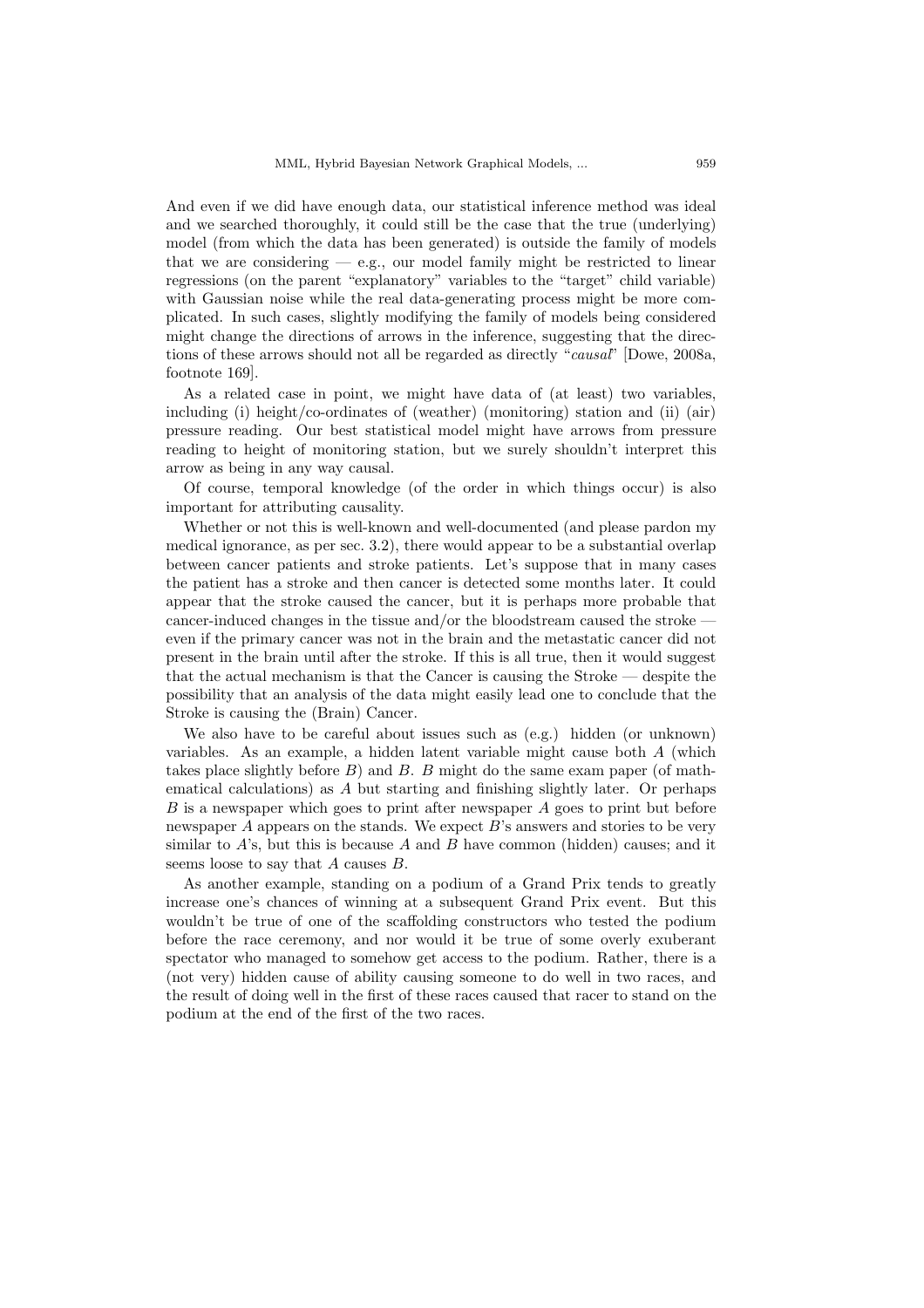Lecturers (at university, college, or wherever), tutors, teachers and instructors who are able to give lectures without notes (of whom Chris Wallace is but one notable example) often give excellent lectures. Let us assume that this is the norm for such people. The cause of the good lecturing is surely the excellent memory and strong command of the subject of the lecturer rather than any supposed benefit that the average person might supposedly gain by trying to lecture without notes.

As another example, if A causes B and B causes C and we only know about A and  $C$  but have not yet even conceived of  $B$  (and, of course, we might be open to the existence of  $B$  but simply don't know), then I think we can say  $A$  "causations" C but we have to be careful about saying that (e.g., supposedly) A causes C. A specific case might be the old example of  $A$  being living alone,  $C$  being having (few or) no rodents at home. B is the owning of a pet cat — the single person keeps the pet for company (and has no flat-mate or house-mate to complain), and the cat keeps the rodents at bay.

Possibly see also [Dowe, 2008a, sec. 0.2.7, pp. 543–544] re LNPPP and causality.

## 7.5 Elusive model paradox (and encryption)

Gödel's incompleteness theorem consists of constructing a mathematical statement which can be interpreted as saying that "This statement is not provable"  $[\text{Gödel},$ 1931]. Clearly, this statement can't be false, or it would be provable and hence true, leading to a logical contradiction. Hence, the statement must be both true (of the natural numbers) and not provable.

The original version of the elusive model paradox gives us a sequence where the next number is one (or unity) more than what we would expect it to be [Dowe, 2008a, footnote 211]. The subsequent version of the paradox essentially takes modulo 2 (so that even numbers are transformed to 0 and odd numbers are transformed to 1) and then gives us a binary sequence (or bit string) (of 0s and 1s) in which we can (paradoxically) be sure that the next bit is not the bit that we expect (or would have predicted) based on what we have seen so far (before it). This leads to a contradiction from which the only escape would appear to be the undecidability of the Halting problem (or Entscheidungsproblem), the notion that there are many calculations which will never terminate but for which we can never know that they will not terminate [Turing, 1936].

Whether one takes the elusive model paradox as being over a sequence of (increasing) positive integers (as per the original version [Dowe, 2008a, footnote 211]) or over a binary bit string sequence of 0s and 1s (as per the later version [Dowe, 2008b, p. 455]), each of these versions in turn can be thought of in two (essentially) equivalent ways. One of these ways is to play this as a game, where we have one agent (which can be represented by a Turing machine) generating the sequence and a group of one or more agents (which can also be represented by a Turing machine) trying to guess the next bit — while the (Turing machine) agent generating the sequence is attempting to generate the opposite bit to what (the Turing machine representing) those guessing will guess. (It might possibly help to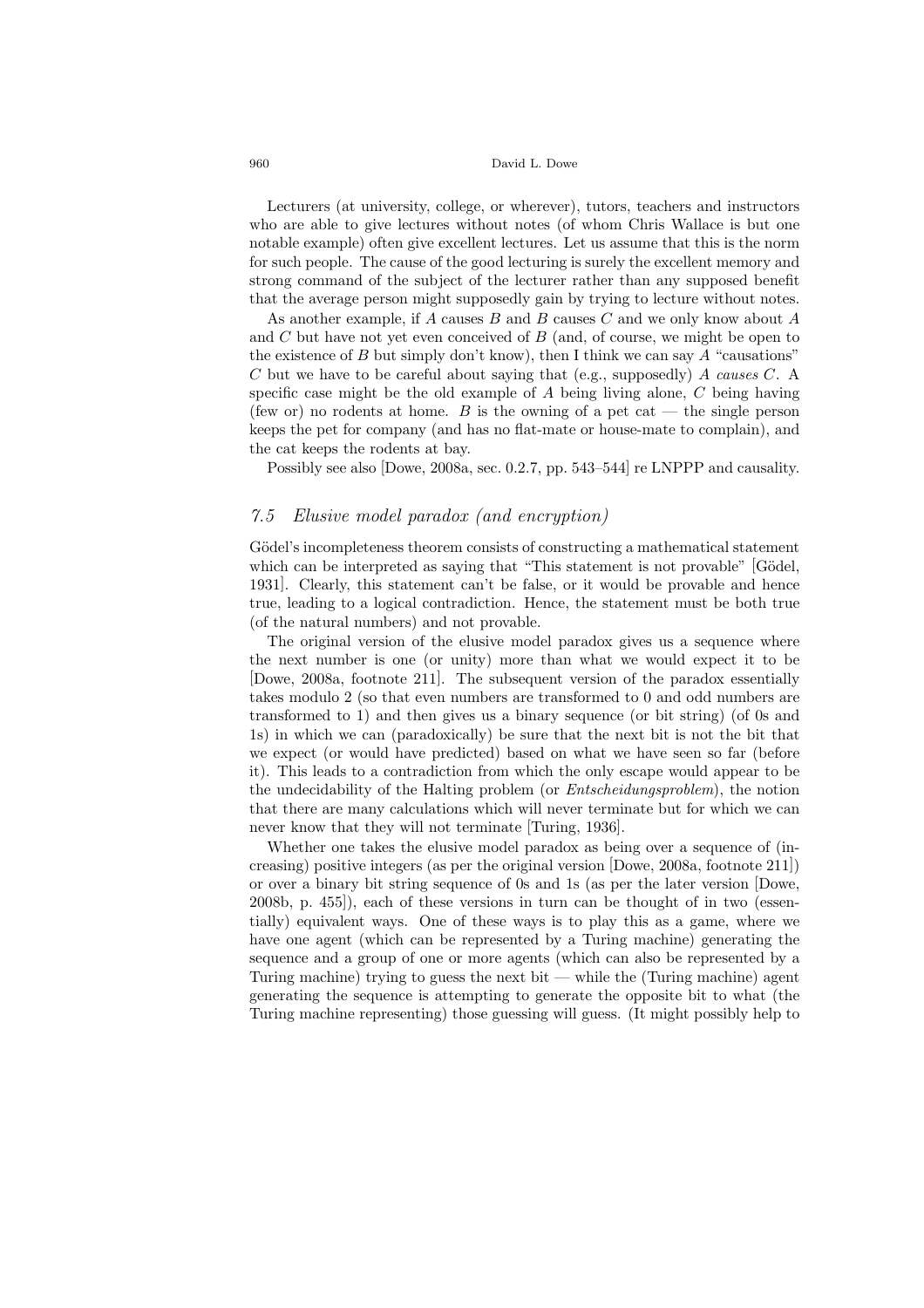think of the generating agent as a soccer player taking a penalty kick, trying to kick the ball where the goalie won't be — or as a tennis player trying to serve the ball to where the receiver won't be; and, in turn, the guessing agent as the goalie trying to guess the location of the kick or the tennis receiver trying to anticipate the serve.) To give both the generating Turing machine agent and the guessing Turing machine agent the best chances to do their respective jobs properly, we will assume that  $-$  recalling sec. 2.4  $-$  these Turing machines are universal. As such, among other things, there will be finite emulation programs (or translation programs) causing one machine to emulate the other, and vice versa. As the generating program and the guessing program start out on small sequences being the early short initial segments of the generated bits and the guess(ed) bits, the programs will quite possibly have different models of the data. But, as the sequences get longer and longer, after they become at least kilobits, megabits, gigabits, terabits, etc. long and vastly longer than the abovementioned translation programs, the models that these two UTMs have of the available data will start to converge. The guessing UTM will have had a very good look at the generating UTM and  $\overline{\phantom{a}}$ given that the generating UTM is a finite deterministic machine — the guessing UTM would appear to be able at some stage to lock in on the behaviour of the generating UTM, thereafter guessing all subsequent bits correctly. Similarly, at some stage, the generating UTM would appear to be able at some stage to lock in on the behaviour of the guessing UTM, thereafter anticipating all its guesses and then flipping the bit before generating it. After both these stages have occurred, we have the contradiction that the guessing UTM always guesses correctly and the generating UTM anticipates the guess, flips the bit that it knows will be guessed and ensures that all subsequent guesses are incorrect. The Halting problem gets us out of this paradox (and seems like the only way out), as both the generating UTM and the guessing UTM can and very often want more time before they are content that they have modelled the other correctly. The second (essentially) equivalent way of thinking of the elusive model paradox is simply that the generating UTM agent and the guessing UTM agent are the same — as at the end of the previous paragraph. After starting off the sequence, we guess which bit should most probably come next, and then generate the bit which is least probable to come next — and then continue this indefinitely. We get (essentially) the same paradox, and again the Halting problem seems like the only way out of the paradox.

The above all said by way of introduction, we now present some variations on the elusive model paradox [Dowe, 2008a, footnote 211; 2008b, p. 455], including — recalling sec.  $4.1$  — one using inference and one using prediction. (Recall that inference uses the single best model whereas prediction weights over all available models.) One variation is that we can restrict ourselves to multinomial Markov models where the  $n<sup>th</sup>$  order Markov model has (a maximum of)  $2<sup>n</sup>$  binomial distributions.

Let  $j = j_m = j_m(i) \leq i$  be some unbounded non-decreasing computable function of *i*. At step *i*, having bits  $b_1, b_2, ..., b_i$ , we choose  $b_{i+1}$  as follows, from the following two similar but (slightly) different methods — noting that both these constructions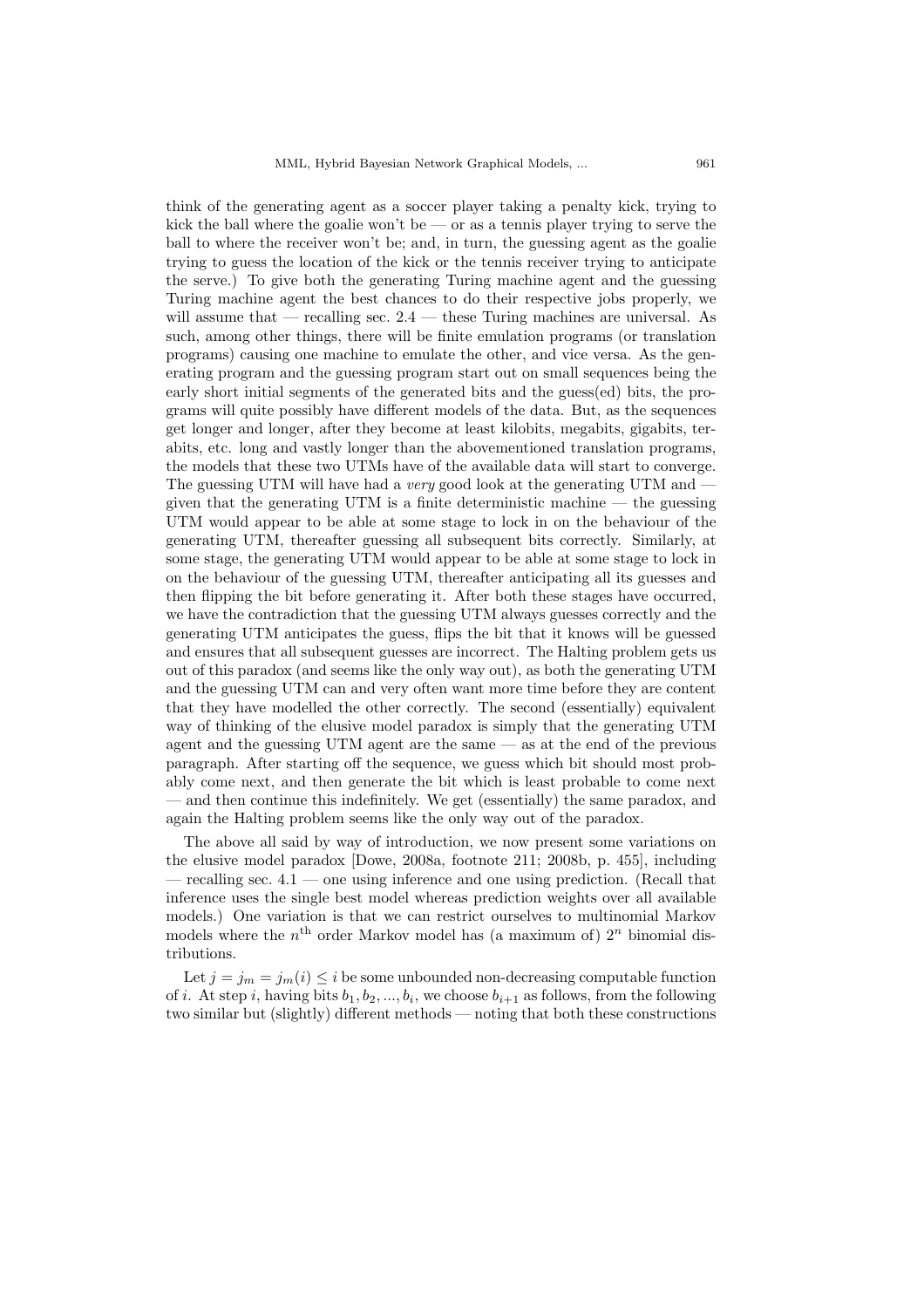are computable.

Method 1 (inference — using restricted "memory"): We infer the best (MML) Markov model of order  $\leq j_m$  based on  $b_1, b_2, ..., b_i$ . We then use the predictive distribution from this MML inference to give a probability distribution for  $b_{i+1}$ . We then choose  $b_{i+1}$  to be the bit with the least predicted probability.

Method 2 (prediction  $-$  using restricted "memory"): We use Bayesian model averaging over all the Markov models of order  $\leq i$  to get a predictive probability distribution over  $b_{i+1}$ . Again, we choose  $b_{i+1}$  to be the bit which has the lowest predicted probability.

With both of these methods — method 1 (inference) and method 2 (prediction) — the resultant sequence is "random" in the sense that no Markov model of finite order is going to be able to compress it And this is so because the construction of the sequence is to destroy any such structure at the first viable opportunity upon its detection.

Recall that both these constructions immediately above based on restricting "memory" are computable. Two (or more) alternative computable constructions — based on restricting computation *time* rather than "memory" — are given below. Let  $j = j_t = j_t(i) > i$  be some strictly increasing computable function of i.

Method 3 (inference — with restricted computation time): We infer the best (Minimum Message Length [MML]) inference from all computable functions (that we search over) within a search time of  $\leq j_t$  based on  $b_1, b_2, ..., b_i$ . As in method 1, we then use the predictive distribution from this MML inference to give a probability distribution for  $b_{i+1}$ . We then choose  $b_{i+1}$  to be the bit with the least predicted probability.

Method(s) 4 (prediction — with restricted computation time): We use Bayesian model averaging. There are two ways of proceeding further in restricted finite computation time — method  $4(a)$  and (with tighter restriction) method  $4(b)$ .

Method 4(a): We use Bayesian model averaging over all the Markov models of order  $\leq i$  to get a predictive probability distribution over  $b_{i+1}$ . Here, time restriction of  $\leq j_t$  is applied to each of the individual Markov models in turn. They are then averaged as per Method 2. Again, we choose  $b_{i+1}$  to be the bit which has the lowest predicted probability.

Method 4(b): We use Bayesian model averaging over all the Markov models of order  $\leq i$  to get a predictive probability distribution over  $b_{i+1}$ . But, here, the time restriction of  $\leq j_t$  is tighter in that it is applied to the entire calculation, including the final Bayesian model averaging. And, yet again, we choose  $b_{i+1}$  to be the bit which has the lowest predicted probability.

We might refer to these various sequences emerging from variations of our elusive model paradox as "red herring" sequences. Among other things, these (red herring sequences) have the potential to be used in encryption. If various people or agents studying the sequence have varying computational resources (e.g., different lag lengths in the Markov models they can consider), a variant of the sequence can be constructed in such a way as to guide some sub-population (perhaps those from whom we wish to conceal some data) to believe in the presence or absence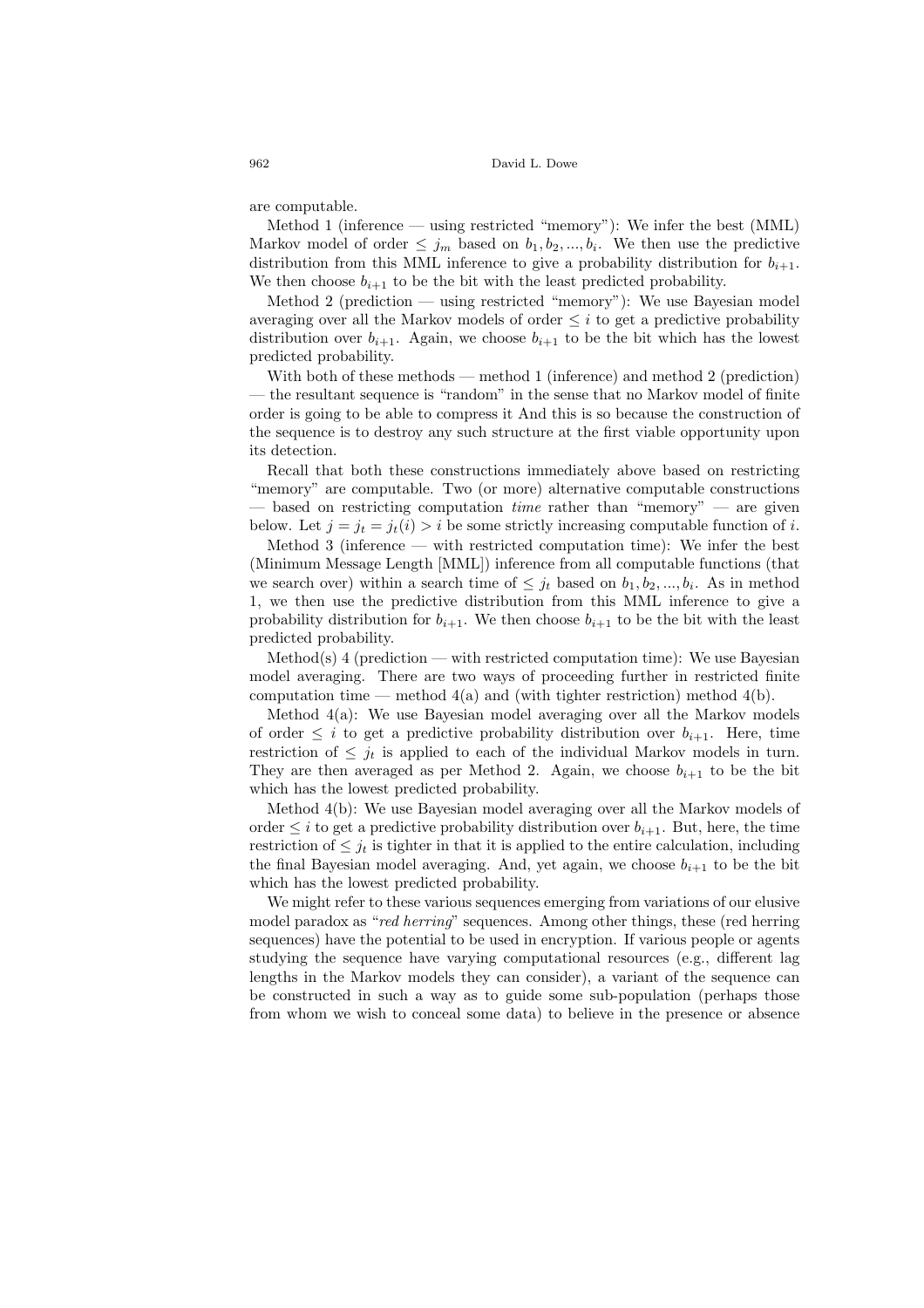of a particular pattern while guiding a different sub-population (perhaps those to whom we wish to divulge the data) to be aware of the presence (or absence) of some (particular) pattern.

Finally, let us return to the notes at the start of this subsection about how one (apparently) needs the Halting problem (or Entscheidungsproblem) [Turing, 1936] to resolve the elusive model paradox [Dowe, 2008a, footnote 211; 2008b, p. 455]. The Halting problem is something which people do not normally encounter before their undergraduate university years. I put it to the reader that the elusive model paradox is something from which we can deduce the halting problem yet which should be accessible to school students.

# 7.6 Some of many other issues which MML can address

- In numerical integration (or numerical quadrature), we see a variety of approaches such as the rectangular rule, the trapezoidal rule and Simpson's rule, etc. Of course, where the function we are trying to integrate is not generated from a polynomial and especially when it is generated from a noisy process, then it will typically be better to use MML or a related method to guide the fitting process rather than use arbitrarily complicated polynomials and suffer from the over-fitting problems that come with Maximum Likelihood and similar methods;
- generalized hybrid Bayesian network graphical models [Dowe and Wallace, 1998; Comley and Dowe, 2003; Tan and Dowe, 2004, sec. 5; Comley and Dowe, 2005] deal with the issue of "discriminative vs generative" studied by Jebara [2003] and others (e.g., [Long and Servedio, 2006]). Many authors have claimed that discriminative learning can often outperform generative learning. However, if one follows the ideas in [Dowe and Wallace, 1998; Comley and Dowe, 2003; Tan and Dowe, 2004, sec. 5; Comley and Dowe, 2005] and carefully uses MML — recalling the discussion of poor coding schemes in sec. 6.7, taking care with the coding scheme — to construct one's generalized hybrid Bayesian network graphical model (of which inference of a logic program via Inductive Logic Programming [ILP] [Dowe et al., to appear (a)] is one possible outcome, as can be SVMs from sec. 6.6 or also, e.g., the sort of model from [Oliver and Dowe, 1995]), then the statistical consistency results of MML from [Dowe, 2008a, sec. 0.2.5] and discussed in sec. 6 should guarantee that "generative" learning (when done like this) works fine.

Some properties of these generalized hybrid Bayesian network graphical models (which can include both continuous and discrete variables [Comley and Dowe, 2003; 2005]) are discussed in secs. 2.3 (where it is mentioned in passing that entropy can be defined on such hybrid structures) and 3.6 (where we mention that there is no difficulty in defining Kullback-Leibler divergence over such structures);

• following this point, where an unnormalised database is sufficiently large,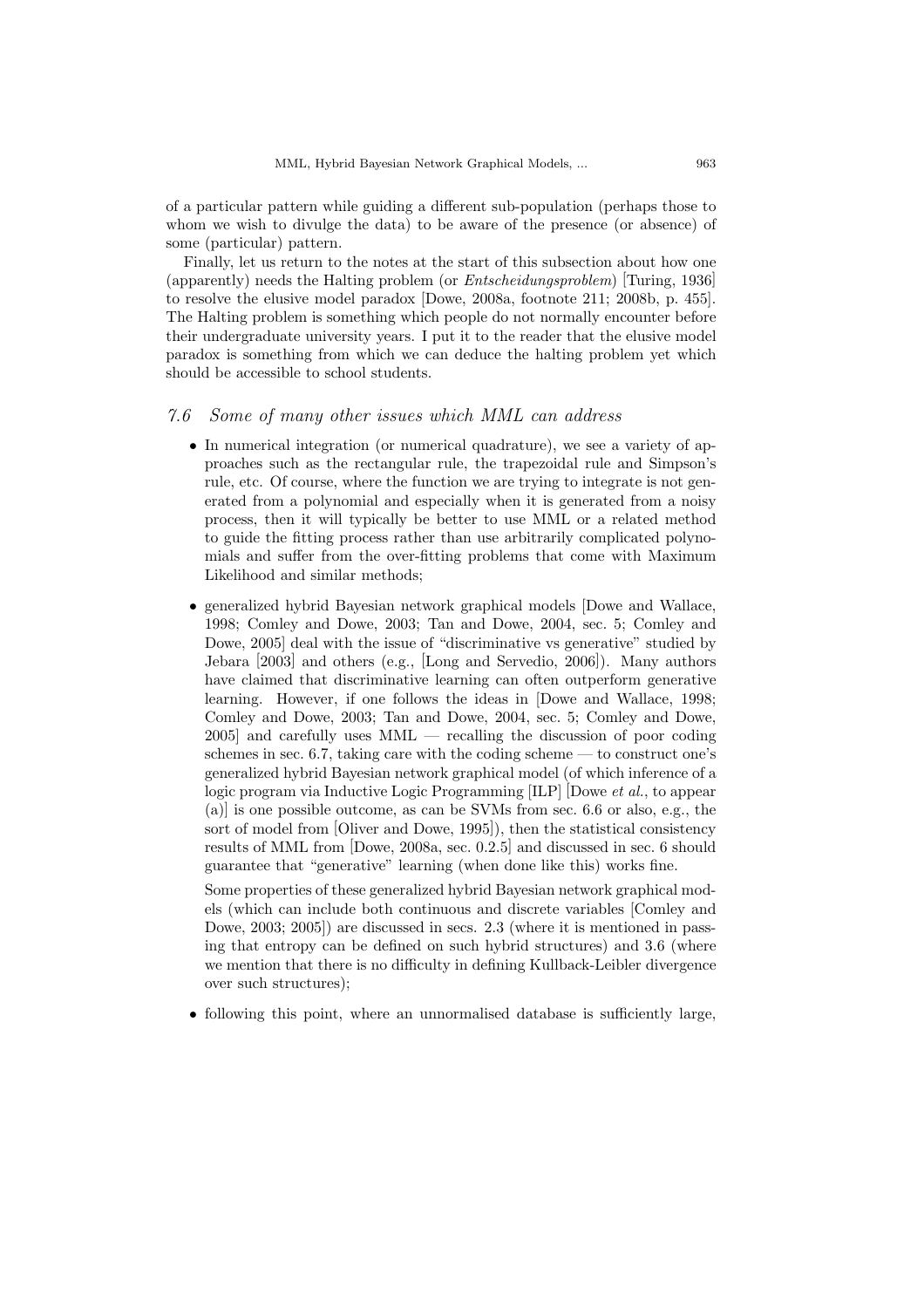then MML inference will lead to database normalisation [Dowe, 2008a, sec. 0.2.6, footnote 187; 2008b, pp. 454–455; Dowe and Zaidi, 2010], often resulting in several tables, conveying a generalised Bayesian net. We can adjust our priors to require this process to be noise-free;

- experimental design [Dowe, 2008a, sec. 0.2.7, p. 544; 2008b, pp. 445–446];
- MML can be applied to statistical hypothesis testing [Dowe, 2008a, sec. 0.2.5, p. 539 and sec. 0.2.2, p. 528, col. 1; 2008b, p. 433 (Abstract), p. 435, p. 445 and pp. 455–456; Musgrave and Dowe, 2010], as can also MDL [Rissanen, 1999a, sec. 3]. (Perhaps see also [Dowe, 2008a, sec. 1].) Daniel F. Schmidt and Enes Makalic have recently presented work in front of an audience including me showing their desire to take this further. As per sec. 7.1, I harbour some concerns about associating the Maximum Likelihood estimate with Normalised Maximum Likelihood;
- association rules (from "data mining" and machine learning) can be incorporated within a generalised Bayesian network structure;
- re-visiting A. Elo's Elo system and M. Glickman's Glicko system for chess ratings. Whether for chess players with the advantage of the white pieces and the first move or whether for sports teams with a home ground advantage, MML can both select the relevant model and do the parameter estimation. Of interest would be a Neyman-Scott-like situation in which many games are being played but there are relatively few games per player. If similar interest would be a situation with several groups of players where there are many games played within each of the groups but very games played between members of different groups;
- directional angular data, such as the von Mises circular distribution [Wallace and Dowe, 1993; 1994a; Dowe et al., 1995a; 1995b] and the von Mises-Fisher spherical distribution [Dowe et al., 1996e; 1996f];
- inference of megalithic stone circle (or non-circle) geometries [Patrick and Wallace, 1977; Patrick, 1978; Patrick and Wallace, 1982];
- polynomial regression [Wallace, 1997; Wallace, 1998c; Viswanathan and Wallace, 1999; Rumantir and Wallace, 2001; Fitzgibbon et al., 2002a; Rumantir and Wallace, 2003] (and perhaps also [Schmidt and Makalic, 2009c]);
- inference of MML neural nets [Makalic *et al.*, 2003];
- inference of MML decision trees (or classification trees) and decision graphs (or classification graphs) [Oliver and Wallace, 1991; Oliver et al., 1992; Oliver and Wallace, 1992; Oliver, 1993; Uther and Veloso, 2000; Tan and Dowe, 2002; Tan and Dowe, 2003; Tan and Dowe, 2004], including (as per sec. 6.6) decision trees with support vector machines (SVMs) in their leaves [Tan and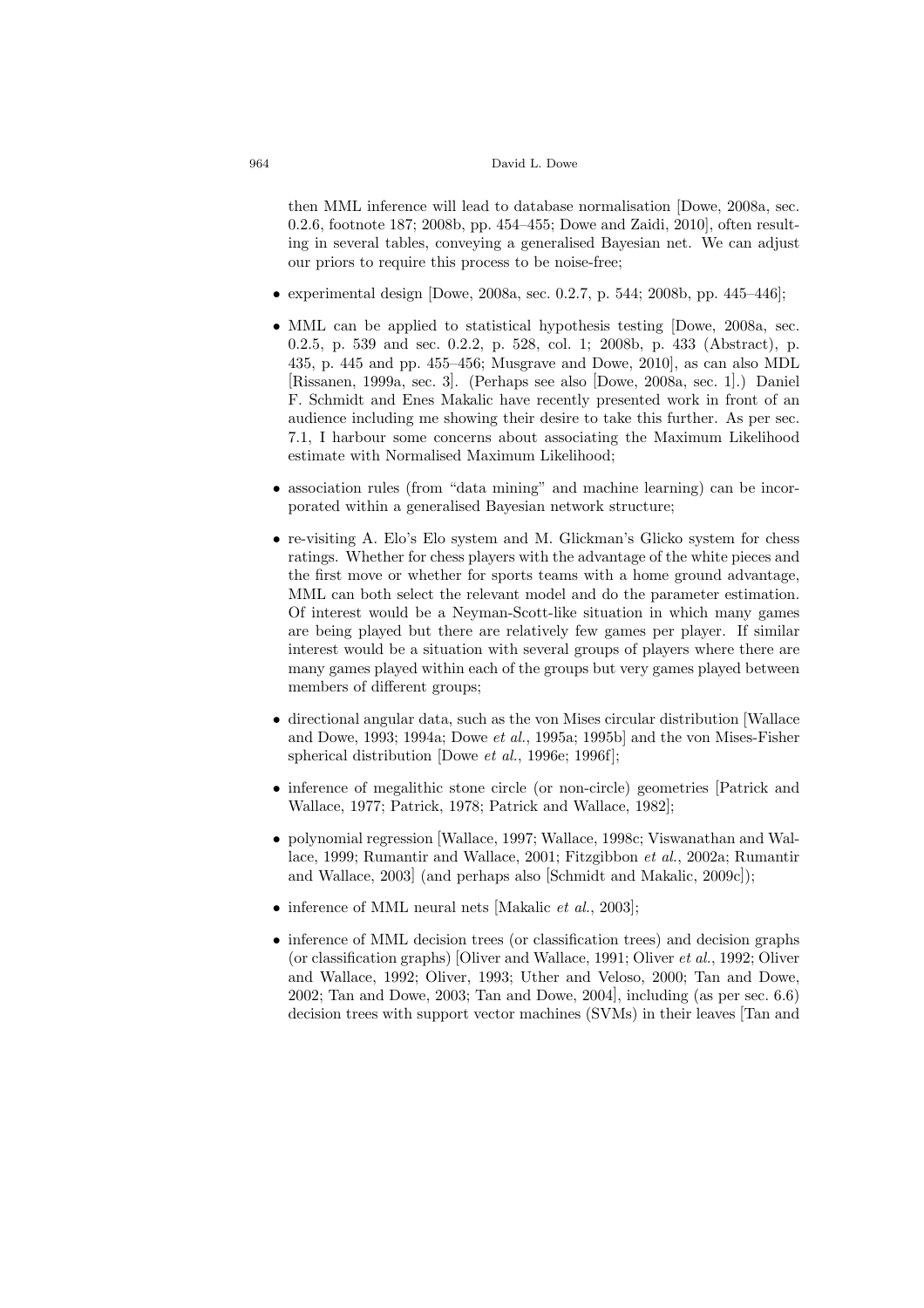Dowe, 2004] — with applications of MML decision trees and graphs in a variety of areas including (e.g.) protein folding [Dowe et al., 1992; 1992a; 1993] and medical diagnosis [McKenzie et al., 1993];

- MML clustering, mixture modelling and intrinsic classification via the *Snob* program [Wallace and Boulton, 1968; Wallace, 1984b; 1986; 1990b; 1990c; Wallace and Dowe, 1994b; 1996; 1997a; 1997b; 2000] was originally for the multinomial and Gaussian distributions, but this was extended to also include the Poisson and von Mises circular distributions [Wallace and Dowe, 1994b; 1996; 1997a; 1997b; 2000] — with applications in a variety of areas including (e.g.) spectral modelling [Papp et al., 1993], protein folding [Zakis et al., 1994], psychology and psychiatry [Kissane et al., 1994; 1996; 1996a; Prior et al., 1998]. Also of interest is determining whether our data appears to contain one line segment or a mixture of more than one line segment [Georgeff and Wallace, 1984a; 1984b; 1985] (and much later work on engineering bridge deterioration using a mixture of a Poisson distribution and a uniform distribution with total assignment [Maheswaran et al., 2006]). (After the MML mixture modelling of multinomial, Gaussian, Poisson and von Mises circular distributions from 1994 [Wallace and Dowe, 1994b; 1996] came a slightly different paper doing only MML Gaussian mixture modelling [Oliver et al., 1996] but emphasising the success of MML in empirical comparisons.) The MML single linear factor analysis from [Wallace and Freeman, 1992] was incorporate into [Edwards and Dowe, 1998] — although [Edwards and Dowe, 1998] did total (rather than partial) assignment and only did single rather than multiple [Wallace, 1995a; 1998b] factor analysis. This has also been extended to a variety of forms of sequential clustering [Edgoose and Allison, 1999; Molloy *et al.*, 2006, with an extension of Edgoose and Allison, 1999 being (as in the next item) to MML spatial clustering. See also [Boulton and Wallace, 1973b; Dowe, 2008a, sec. 0.2.3, p. 531, col. 1 and sec. 0.2.4, p. 537, col. 2] for a discussion of MML hierarchical clustering. As well as the abovementioned multinomial, Gaussian, Poisson and von Mises circular distributions [Wallace and Dowe, 1994b; 1996; 1997a; 1997b; 2000], this work — without sequential and spatial clustering (following in the next item) has been extended to other distributions [Agusta and Dowe, 2002a, 2002b; 2003a; 2003b; Bouguila and Ziou, 2007];
- extensions of MML spatial clustering [Wallace, 1998a; Visser and Dowe, 2007] to tomographic [Visser et al., 2009a] and climate [Visser et al., 2009b] models. Variations on this work (and possibly other MML image analysis work [Torsello and Dowe, 2008a; 2008b]) should lend themselves both to training a robot to learn a model for and then recognise a particular class of object (such as a coloured shape, like a particular type of fruit) for robotic hand-eye co-ordination and also to analysing data in constructing a bionic eye;
- inference of systems of one or more probabilistic/stochastic (partial or) or-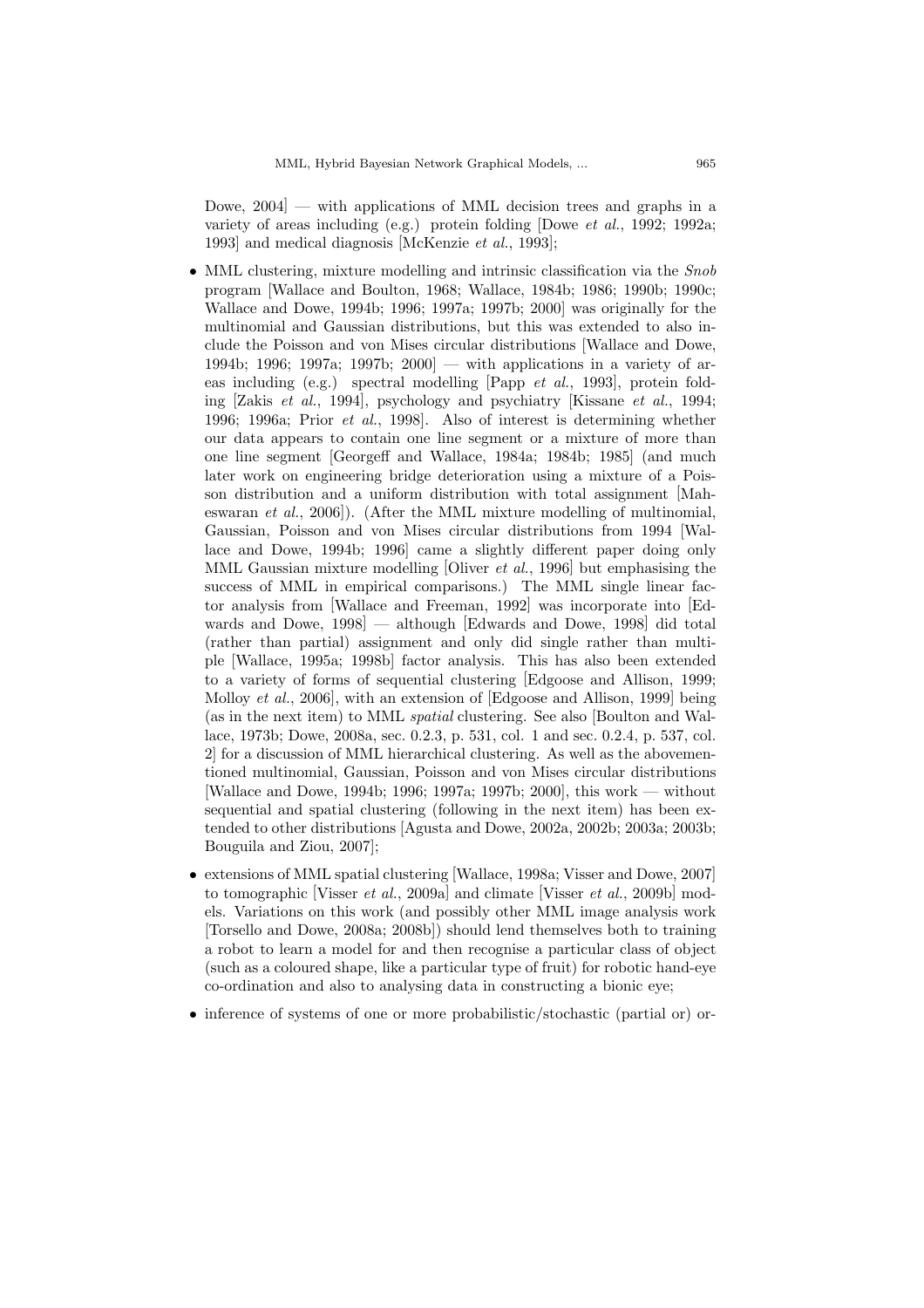dinary (difference or) differential equations (plus at least one noise term) from (presumably noisy) data (as per wishes from [Dowe, 2008a, sec. 0.2.7, p. 545]). Uses for this should include the likes of (e.g.) inferring parameter settings for ant colonies and other swarms so as to model them and/or suggesting settings giving better "intelligence" (as per sec. 7.3) and medical applications such as (e.g.) cardiac modelling or modelling stem cells;

- MML, particle physics and the analysis of the data in the search for the Higgs boson [Dowe, 2008a, sec. 0.2.7, p. 544, col. 2];
- etc.

Also of interest here might be

- the relationship between MML and the likelihood principle of statistics [Wallace, 2005, sec 5.8; Wallace and Dowe, 1999b, sec. 2.3.5], for which MML's violation is "innocent enough — a misdemeanour rather than a crime" [Wallace, 2005, sec. 5.8, p. 254; Dowe, 2008a, sec. 0.2.4, p. 535, col. 2];
- the relationship between MML and Ed Jaynes's notion of maximum entropy (or MaxEnt) priors [Jaynes, 2003; Wallace, 2005, secs. 1.15.5 and 2.1.11; Dowe, 2008a, sec. 0.2.4, p. 535, col. 1]. While MML and MaxEnt are different, while still on the topic of entropy and MML, it turns out that  $$ within the MML mixture modelling literature — the term used to shorten the message length when going from (the inefficient coding scheme of) total assignment to (the efficient coding scheme of) partial assignment equates to the entropy of the posterior probability distribution of the class assignment probabilities [Visser et al., 2009b; Wallace, 1998a; Visser and Dowe, 2007];
- etc.

## 7.7 MML and other philosophical issues

When time next permits, here are some of the many other philosophical issues to which MML pertains

• entropy is not time's arrow [Wallace, 2005, chap. 8 (and p. vii); Dowe, 2008a, sec. 0.2.5; 2008b, p. 455], and note the ability of MML to detect thermal fluctuations and not over-fit them where some other statistical methods might be tempted to regard the standard noisy fluctuations as being something more [Wallace, 2005, chap. 8]. (One wonders whether the formation of these ideas might be evident in [Wallace, 1973a].) Recalling sec. 4.1 on inference (or explanation) and prediction, one interesting thing here is Wallace's take on why it is that we wish to predict the future but (only) infer (or explain) the past [Wallace, 2005, chap. 8];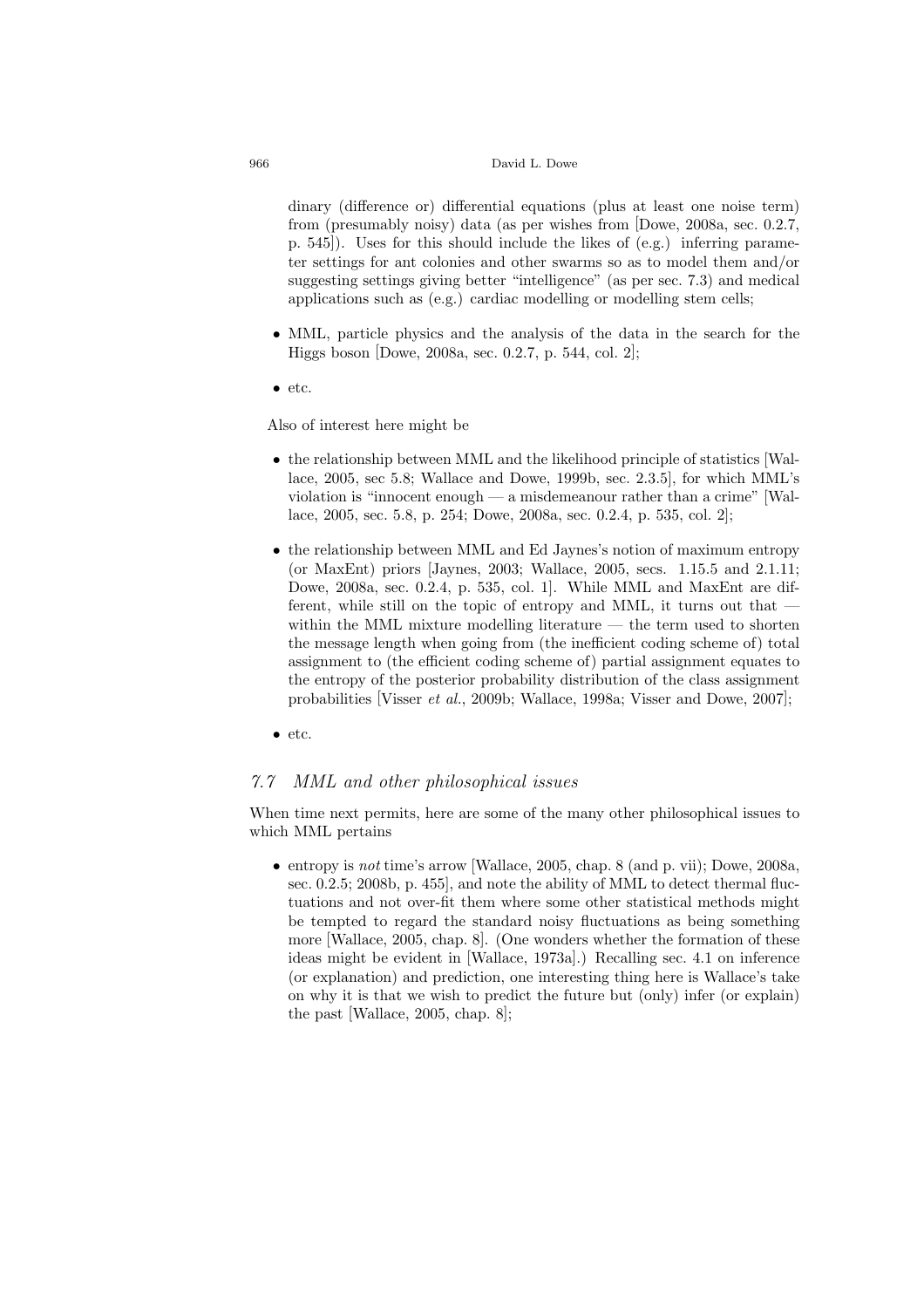- being able to accord something the title of a "miracle" [Wallace, 2005, sec. 1.2, p. 7; Dowe, 2008a, sec. 0.2.7, p. 545, col. 1; 2008b, p. 455], the fine tuning argument in *intelligent design* Dowe *et al.*, to appear (b) (possibly see also sec. 7.3) and evidence that there is an intelligent supervisor/shepherd listening to our prayers and overseeing — and sometimes intervening in our lives. Just as we can use MML to decide whether or not to accord something the title of a miracle, so, too, we can set about being objective and using MML to quantify the probability of certain coincidences and whether or not there could be an intelligent supervisor/shepherd intervening in our lives. Of course, such a shepherd might be able to make discrete minor changes effectively impossible to notice in one place which lead to substantial changes in other places. (I am not offering my opinion one way or another here, but rather merely raising how this issue might be addressed in an MML framework);
- Efficient Markets [Dowe and Korb, 1996; Dowe, 2008a, sec. 0.2.5; 2008b, p. 455] — due to the Halting problem, MML and Kolmogorov complexity essentially say (in short) that financial markets are very unlikely to be efficient and next to impossible to be proved efficient. Attempts to make this point more accessible by showing the effects of having a variety of trading approaches equal in all ways but one where one trader is better in terms of (e.g.) inference method, speed or memory, are given in [Collie et al., 2005; 2005a];
- redundant Turing Machines (unlike those of sec. 2.4), for which pre- and postprocessing can be used to effectively emulate a (Universal) Turing Machine by non-conventional means [Dowe, 2008a, sec. 0.2.7, p. 544];
- undecidability in (optimal) engineering tuning and design (ultimately due to the Halting problem);
- probabilities of conditionals and conditional probabilities [Dowe, 2008a, sec. 0.2.7, p. 546];
- information and MML re originality of an idea, degree of creativity of an act or design — or humour [Dowe, 2008a, sec. 0.2.7, p. 545] (the reader is welcome to inspect not unrelated ideas in [Solomonoff, 1995; Schmidhuber, 2007] in order to determine the originality of this idea). Puns typically entail finding commonality between at least two different subject matters. The finding of such commonality is crucial to the creation of the pun, and the recognising of such commonality is crucial to the understanding of the pun. A similar comment applies to the creation and solving of (cryptic) clues from a (cryptic) crossword. This said, in my experience, creating puns seems to be more difficult than understanding them — whereas solving cryptic crossword clues seems to be more difficult than creating them;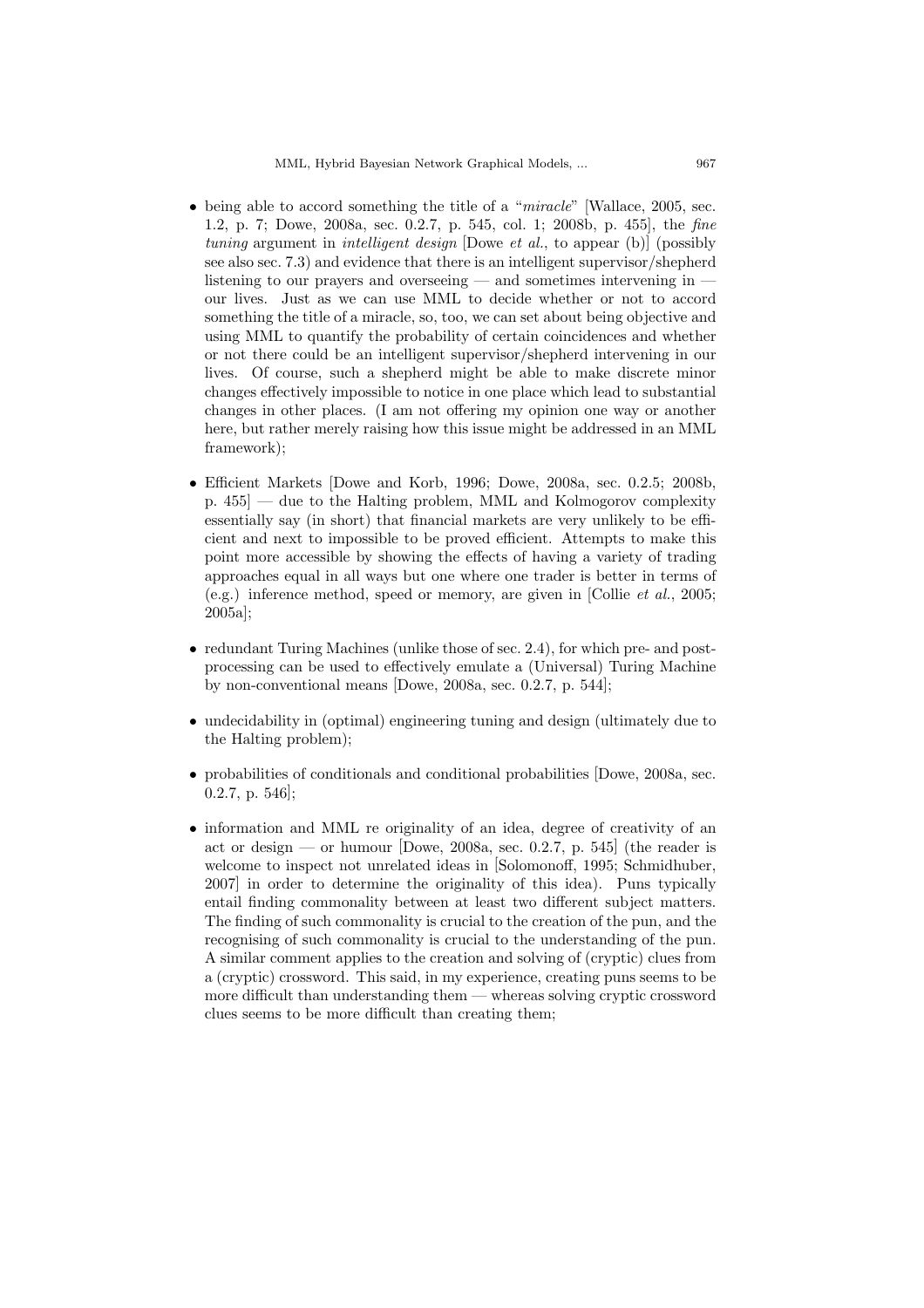- mnemonics (or memory aids), whether or not this should be regarded as a philosophical issue. Certain mnemonics are compressions or contractions from which we can re-construct that "data" that we ultimately wish to recall. However, there is a seemingly slightly curious phenomenon here. People might recall (e.g.) the periodic table of elements or (e.g.) the base 10 decimal expansion of  $\pi$  by recalling a mnemonic sequence of words which tells a story. In the case of the periodic table, these words (can) start with the first one or so letters of the chemical elements in sequence. In the case of  $\pi$ , these words in sequence (can) have lengths corresponding to the relevant digit: so, the length of the  $i^{\text{th}}$  word is the  $i^{\text{th}}$  digit of  $\pi$  – e.g., "How I want a drink, alcoholic of course, after the heavy chapters involving quantum mechanics" (for  $3.14159265358979$ ). These little stories are fairly easily remembered  $$ one might say that they are compressible, so one can re-construct them fairly easily, from where one can go on to re-construct what one was really trying to recall. However, the slight curiousity is that for all the easy compressible niceties of the mnemonic sequence, it is actually longer than the original. Perhaps the resolution is that whatever slight redundancies there are in the mnemonics serve as error corrections. So, perhaps such mnemonics are quite compressible in their own right so that they can easily be re-constructed but have sufficiently much redundancy to reduce errors. I think there is room for further discussion on this topic;
- fictionalism is an area of philosophy which (according to my understanding of it) is concerned about the sense in which we can talk about some fictional character (e.g., Elizabeth Bennett from "Pride and Prejudice") as though they were real — and then go on to discuss how said character(s) might behave in some scenario not presented in the story in which said character(s)  $appear(s)$ . This seems very much to be an MML matter. We form a model of the character(s) based on what we know about the (se) character(s). We have a model of how various types of real-world character behave in certain scenarios, and we go from there. In similar vein, MML has much to say about the philosophical notion of counterfactuals and possible worlds, although here there is a minor issue of (recall sec. 4.1) whether we are interested in inference as to how things would most probably be in the nearest possible world or instead a weighted prediction of how things might be — obtained by doing a weighted combination of predictions over a variety of possible worlds;
- etc.

Having made the above list, I now mention some issues to which I would like to be able to apply MML.

• virtue — Confucius (the Chinese philosopher) [Confucius, 1938] and (about 500 years later) Jesus (from whom we have the Christian religion) are wellknown for their comments on consideration, and Confucius further for his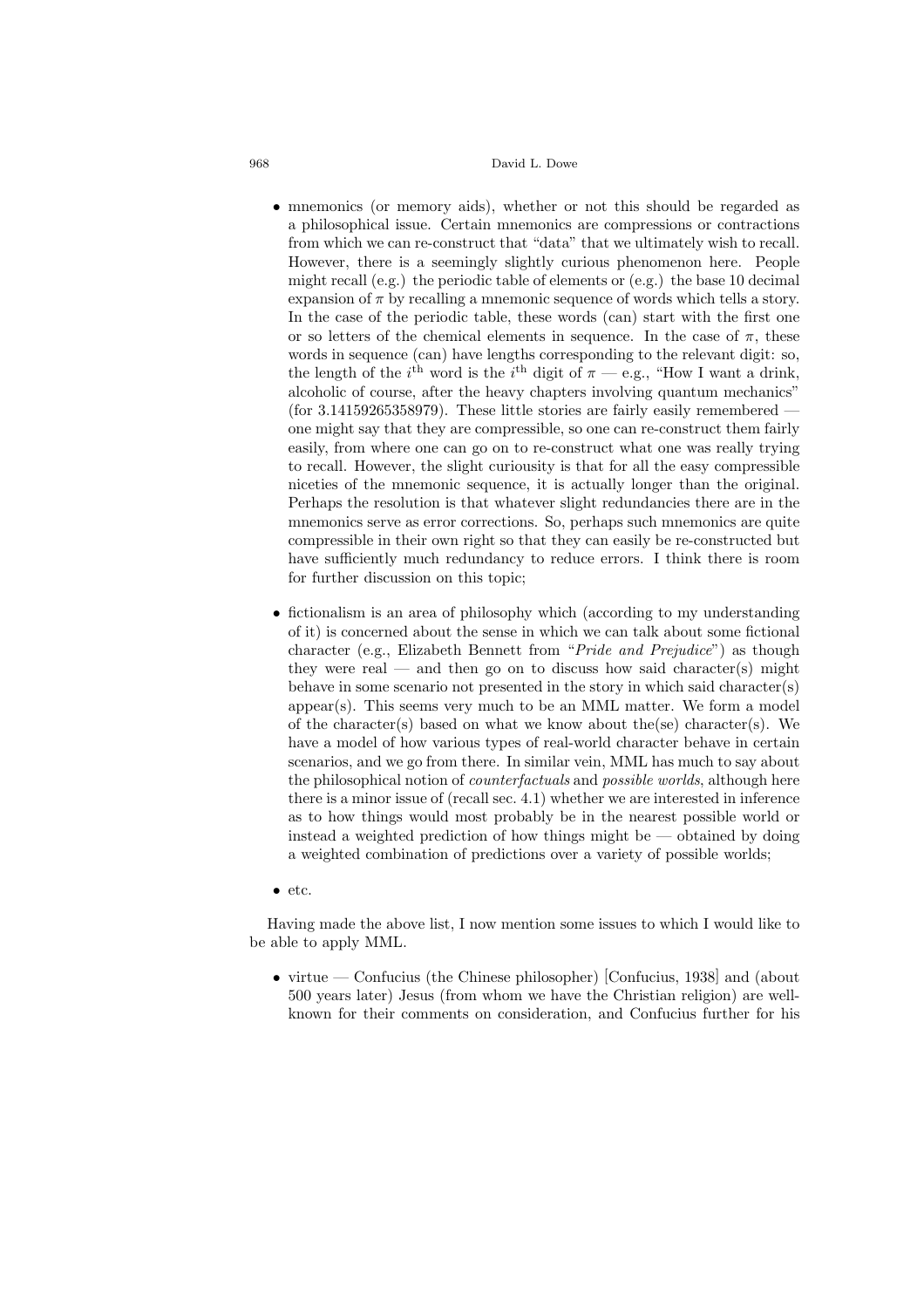other comments on virtue. In game theory (e.g., prisoners' dilemma), perhaps virtue is being/doing as all would need to do to give the best all-round solution (in similar vein to the merits of co-operation described in, e.g., [Wallace, 1998d]), perhaps it is doing the optimum by the others on the presumption that the others will all act out of self-interest. Perhaps MML can offer some insight here; and

• the Peter principle  $- I$  hear of and sometimes see far too many shocking appointments of the undeserving, of a candidate who "peaked in the interview". Perhaps in terms of some sort of experimental design or more properly knowing how to analyse the available data on candidates, it would be nice to put MML to use here.

## 8 ACKNOWLEDGEMENTS

I first thank Prasanta Bandyopadhyay, Malcolm Forster and John Woods for permitting me to contribute this piece. I thank the anonymous referee — whose helpful feedback clearly indicated that said referee had read my submission closely. I especially thank Prasanta for his regular patient editorial monitoring of my progress (or lack thereof), at least comparable in magnitude to that of an additional referee.

I next thank my mother and my family [Comley and Dowe, 2005, p. 287, sec. 11.6]. I now quote Confucius [1938, Book I, saying 15]: "Tzu-kung said, 'Poor without cadging, rich without swagger.' What of that? The Master said, Not bad. But better still, 'Poor, yet delighting in the Way; rich, yet a student of ritual.' "

I thank Chris Wallace [Gupta et al., 2004; Dowe, 2008a, footnote 218] (for a variety of matters — such as, e.g., the letter referred to in [Dowe, 2008a, footnote 218] and all the training he gave me over the years), for whose Christopher Stewart WALLACE (1933-2004) memorial special issue of the *Computer Journal* [Dowe, 2008a; Brennan, 2008; Solomonoff, 2008; Jorgensen and McLachlan, 2008; Brent, 2008; Colon-Bonet and Winterrowd, 2008; Castro et al., 2008] it was an honour to be guest editor. (For other mention and examples of the range and importance of his work, see, e.g., [Parry, 2005] and [Clark and Wallace, 1970].) I talk there of his deserving at least one Turing Award [Dowe, 2008a, sec. 0.2.2, p. 526 and sec. 0.2.4, p. 533, col. 2] and of how his work on entropy not being time's arrow might have stood him in contention for the Nobel prize in Physics if it could be experimentally tested [Dowe, 2008a, sec. 0.2.5, footnote 144]. (And, possibly, as per [Dowe, 2008a, sec. 0.2.7, p. 544, col. 2] and sec. 7.6, MML will have a role to play in the discovery of the Higgs boson.) I forgot to point out that, if he'd lived a few decades longer, the increasing inclusion of his work in econometrics (see, e.g., [Fitzgibbon et al., 2004; Dowe, 2008a, sec. 0.2.3, footnote 88] and sec.  $6.5$  — and possibly also these papers on segmentation and cut-points [Oliver *et*] al., 1998; Viswanathan et al., 1999; Fitzgibbon et al.,  $2002b$  – for teasers) might have one day earned him the Nobel prize in Economics. (Meanwhile, it would be good to re-visit both ARCH [Autoregressive Conditional Heteroskedasticity] and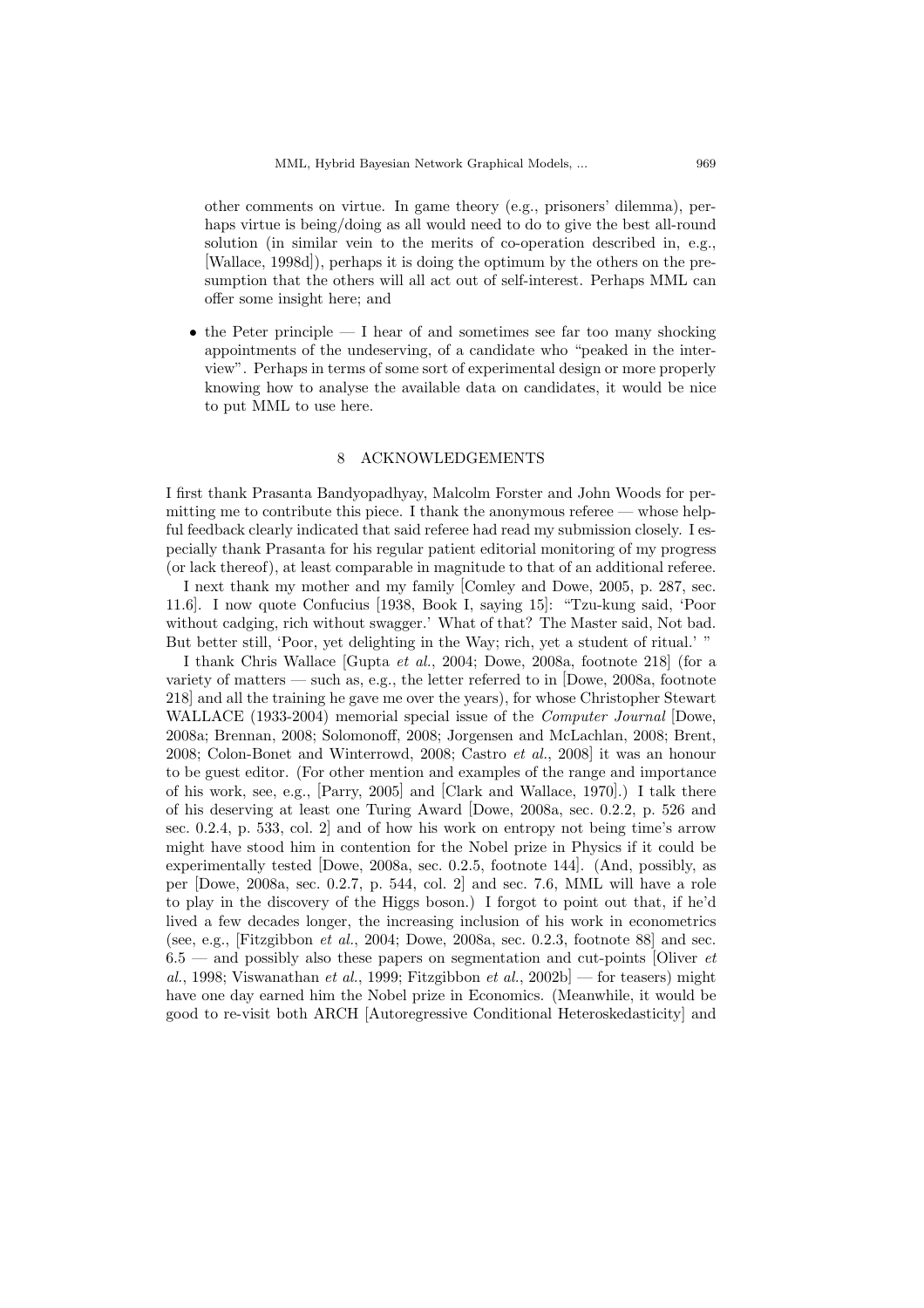GARCH [Generalised ARCH] using MML.) For a list of his publications (MML and other), see either the reference list to [Dowe, 2008a] (which also lists the theses he supervised) or www.csse.monash.edu.au/~dld/CSWallacePublications.

And, finally, I thank Fran Boyce [Dowe, 2008a, footnote 217; Obituaries, 2009], one of the nicest, gentlest, most thoughtful and most gracious people one could meet or ever even hope to meet.

### BIBLIOGRAPHY

- [Obituaries, 2009] Obituaries: Drive to learn despite struggle with lupus. *The Herald Sun*, page 79, Thu. 6 Aug., 2009. Melbourne, Australia; Author: M. Sonogan.
- [Agusta, 2005] Y. Agusta. *Minimum Message Length Mixture Modelling for Uncorrelated and Correlated Continuous Data Applied to Mutual Funds Classification*. PhD thesis, School of Computer Science and Software Engineering, Clayton School of I.T., Monash University, Clayton, Australia, 2005.
- [Agusta and Dowe, 2002b] Y. Agusta and D. L. Dowe. Clustering of Gaussian and t distributions using minimum message length. In *Proc. International Conference on Knowledge Based Computer Systems (KBCS 2002)*, pages 289–299. Vikas Publishing House, 2002. http://www.ncst.ernet.in/kbcs2002.
- [Agusta and Dowe, 2002a] Y. Agusta and D. L. Dowe. MML clustering of continuous-valued data using Gaussian and t distributions. In B. McKay and J. Slaney, editors, *Lecture Notes in Artificial Intelligence (LNAI), Proc. Australian Joint Conference on Artificial Intelligence*, volume 2557, pages 143–154, Berlin, Germany, December 2002. Springer-Verlag.
- [Agusta and Dowe, 2003b] Y. Agusta and D. L. Dowe. Unsupervised learning of correlated multivariate Gaussian mixture models using MML. In *Lecture Notes in Artificial Intelligence (LNAI) 2903 (Springer), Proc. 16th Australian Joint Conf. on Artificial Intelligence*, pages 477–489, 2003.
- [Agusta and Dowe, 2003a] Y. Agusta and D. L. Dowe. Unsupervised learning of Gamma mixture models using minimum message length. In M. H. Hamza, editor, *Proceedings of the 3rd IASTED conference on Artificial Intelligence and Applications*, pages 457–462, Benalmadena, Spain, September 2003. ACTA Press.
- [Allison and Wallace, 1993] L. Allison and C. S. Wallace. The posterior probability distribution of alignments and its application to parameter estimation of evolutionary trees and to optimisation of multiple alignments. Technical report CS 93/188, Dept Computer Science, Monash University, Melbourne, Australia, 1993.
- [Allison and Wallace, 1994a] L. Allison and C. S. Wallace. An information measure for the string to string correction problem with applications. *17th Australian Comp. Sci. Conf.*, pages 659–668, January 1994. Australian Comp. Sci. Comm. Vol 16 No 1(C) 1994.
- [Allison and Wallace, 1994b] L. Allison and C. S. Wallace. The posterior probability distribution of alignments and its application to parameter estimation of evolutionary trees and to optimization of multiple alignments. *J. Mol. Evol.*, 39(4):418–430, October 1994. an early version: TR 93/188, Dept. Computer Science, Monash University, July 1993.
- [Allison *et al.*, 1990] L. Allison, C. S. Wallace, and C. N. Yee. Induction inference over macro– molecules. Technical Report 90/148, Monash University, Clayton, Victoria, Australia, 3168, 1990.
- [Allison *et al.*, 1990b] L Allison, C S Wallace, and C N Yee. Inductive inference over macromolecules. In *Working Notes AAAI Spring Symposium Series*, pages 50–54. Stanford Uni., Calif., U.S.A., 1990.
- [Allison *et al.*, 1990a] L. Allison, C. S. Wallace, and C. N. Yee. When is a string like a string? In *International Symposium on Artificial Intelligence and Mathematics*, January 1990.
- [Allison *et al.*, 1991] L Allison, C S Wallace, and C N Yee. Minimum message length encoding, evolutionary trees and multiple-alignment. Technical report CS 91/155, Dept Computer Science, Monash University, Melbourne, Australia, 1991.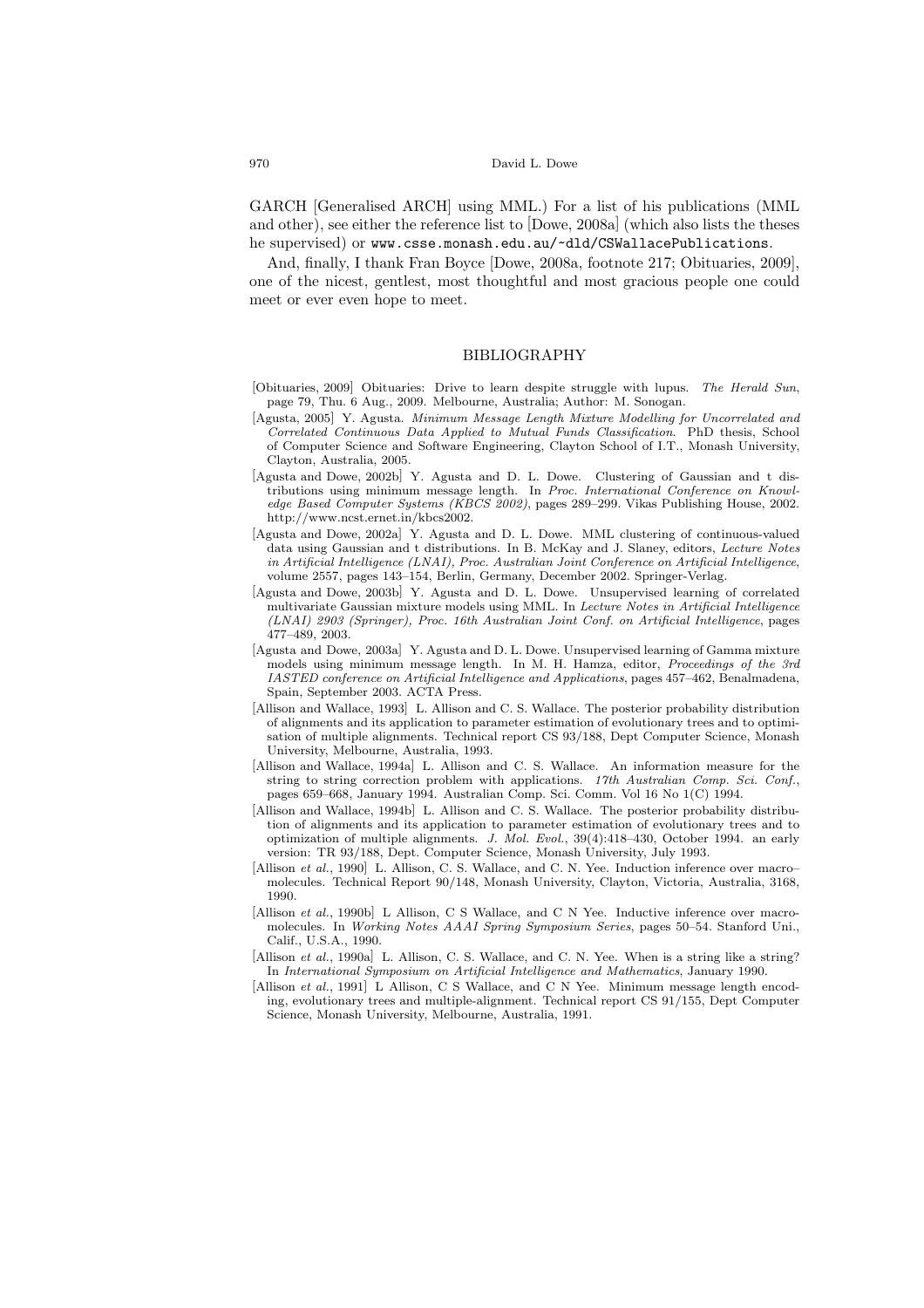- [Allison *et al.*, 1992b] L. Allison, C. S. Wallace, and C. N. Yee. Finite-state models in the alignment of macro-molecules. *J. Mol. Evol.*, 35(1):77–89, July 1992. extended abstract titled: Inductive inference over macro-molecules in joint sessions at AAAI Symposium, Stanford, Mar 1990 on (i) Artificial Intelligence and Molecular Biology, pp5-9 & (ii) Theory and Application of Minimal-Length Encoding, pp50-54.
- [Allison *et al.*, 1992a] L. Allison, C. S. Wallace, and C. N. Yee. Minimum message length encoding, evolutionary trees and multiple alignment. *25th Hawaii Int. Conf. on Sys. Sci.*, 1:663–674, January 1992. Another version is given in TR 91/155, Dept. Computer Science, Monash University, Clayton, Vic, Australia, 1991.
- [Barron and Cover, 1991] A.R. Barron and T.M. Cover. Minimum complexity density estimation. *IEEE Transactions on Information Theory*, 37:1034–1054, 1991.
- [Baxter and Oliver, 1995] R. A. Baxter and J. J. Oliver. MDL and MML: Similarities and differences. Technical report TR 94/207, Dept. of Computer Science, Monash University, Clayton, Victoria 3168, Australia, 1995.
- [Bernardo and Smith, 1994] J.M. Bernardo and A.F.M. Smith. *Bayesian Theory*. Wiley, New York, 1994.
- [Bouguila and Ziou, 2007] N. Bouguila and D. Ziou. High-dimensional unsupervised selection and estimation of a finite generalized Dirichlet mixture model based on minimum message length. *IEEE Transactions on Pattern Analysis and Machine Intelligence*, 29(10):1716–1731, October 2007.
- [Boulton, 1970] D. M. Boulton. Numerical classification based on an information measure. Master's thesis, M.Sc. thesis, Basser Computing Dept., University of Sydney, Sydney, Australia, 1970.
- [Boulton, 1975] D. M. Boulton. *The Information Measure Criterion for Intrinsic Classification*. PhD thesis, Dept. Computer Science, Monash University, Clayton, Australia, August 1975.
- [Boulton and Wallace, 1969] D. M. Boulton and C. S. Wallace. The information content of a multistate distribution. *J. Theor. Biol.*, 23:269–278, 1969.
- [Boulton and Wallace, 1970] D. M. Boulton and C. S. Wallace. A program for numerical classification. *Computer Journal*, 13(1):63–69, February 1970.
- [Boulton and Wallace, 1973c] D. M. Boulton and C. S. Wallace. A comparison between information measure classification. In *Proc. of the Australian & New Zealand Association for the Advancement of Science (ANZAAS) Congress*, August 1973. abstract.
- [Boulton and Wallace, 1973b] D. M. Boulton and C. S. Wallace. An information measure for hierarchic classification. *Computer Journal*, 16(3):254–261, 1973.
- [Boulton and Wallace, 1973a] D. M. Boulton and C. S. Wallace. Occupancy of a rectangular array. *Computer Journal*, 16(1):57–63, 1973.
- [Boulton and Wallace, 1975] D. M. Boulton and C. S. Wallace. An information measure for single link classification. *Computer Journal*, 18(3):236–238, 1975.
- [Brennan, 2008] M. H. Brennan. Data processing in the early cosmic ray experiments in Sydney. *Computer Journal*, 51(5):561–565, September 2008.
- [Brennan *et al.*, 1958] M. H. Brennan, D. D. Millar, and C. S. Wallace. Air showers of size greater than 10<sup>5</sup> particles - (1) core location and shower size determination. *Nature*, 182:905– 911, Oct. 4 1958.
- [Brent, 2008] R. P. Brent. Some comments on C. S. Wallace's random number generators. *Computer Journal*, 51(5):579–584, September 2008.
- [Castro *et al.*, 2008] M. D. Castro, R. D. Pose, and C. Kopp. Password-capabilities and the Walnut kernel. *Computer Journal*, 51(5):595–607, September 2008.
- [Chaitin, 1966] G. J. Chaitin. On the length of programs for computing finite sequences. *Journal of the Association for Computing Machinery*, 13:547–569, 1966.
- [Chaitin, 2005] G. J. Chaitin. *Meta Math! The Quest for Omega*. Pantheon, 2005. ISBN 0-375-42313-3 (978-0-375-42313-0).
- [Clark and Wallace, 1970] G. M. Clark and C. S. Wallace. Analysis of nasal support. *Archives of Otolaryngology*, 92:118–129, August 1970.
- [Clarke, 1999] B. Clarke. Discussion of the papers by Rissanen, and by Wallace and Dowe. *Computer J.*, 42(4):338–339, 1999.
- [Collie *et al.*, 2005] M. J. Collie, D. L. Dowe, and L. J. Fitzgibbon. Stock market simulation and inference technique. In *Fifth International Conference on Hybrid Intelligent Systems (HIS'05)*, Rio de Janeiro, Brazil, Nov 2005.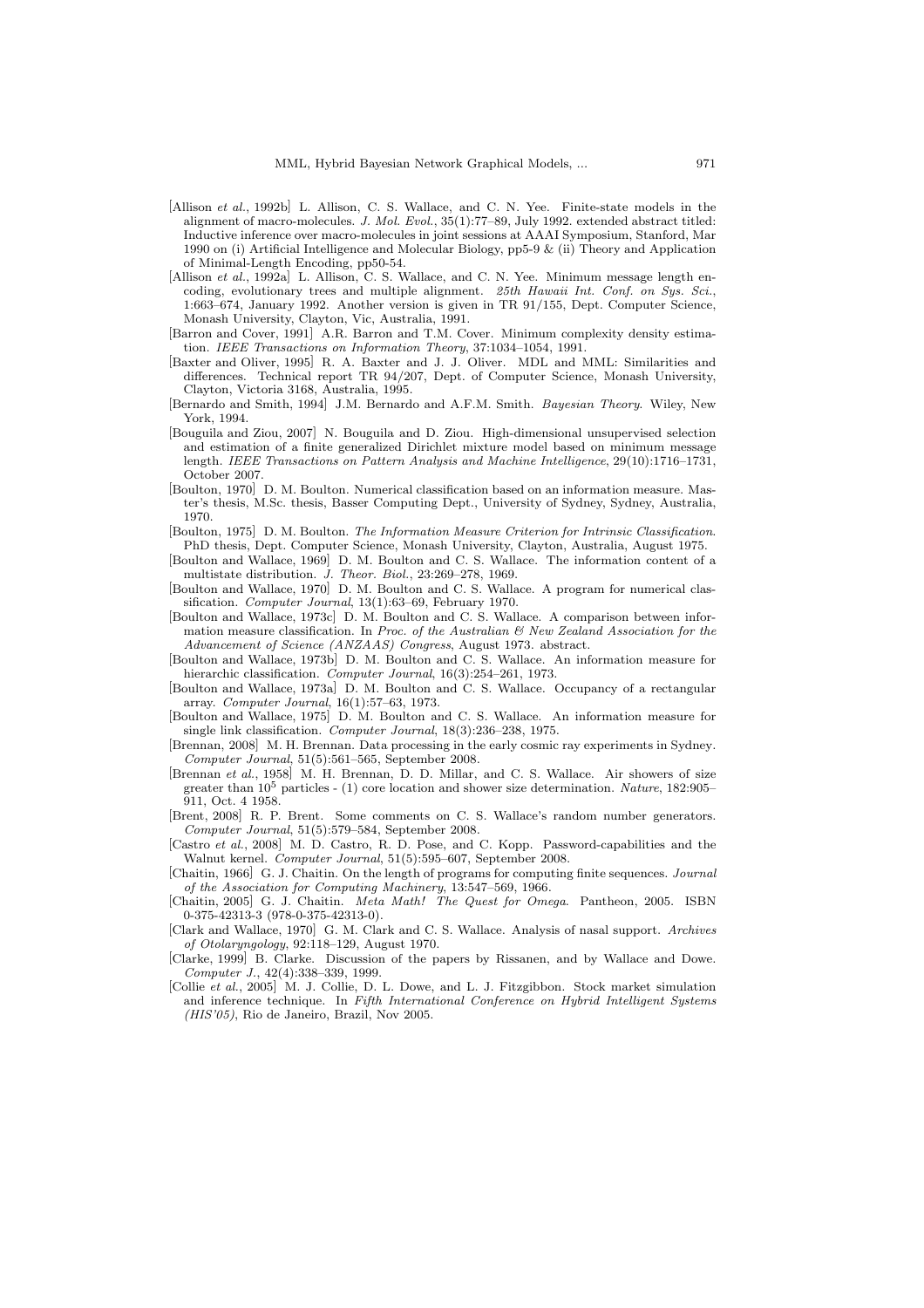- [Collie *et al.*, 2005a] M. J. Collie, D. L. Dowe, and L. J. Fitzgibbon. Trading rule search with autoregressive inference agents. Technical report CS 2005/174, School of Computer Science and Software Engineering, Monash University, Melbourne, Australia, 2005.
- [Colon-Bonet and Winterrowd, 2008] G. Colon-Bonet and P. Winterrowd. Multiplier evolution — a family of multiplier VLSI implementations. *Computer Journal*, 51(5):585–594, September 2008.
- [Comley and Dowe, 2003] Joshua W. Comley and David L. Dowe. General Bayesian networks and asymmetric languages. In *Proc. Hawaii International Conference on Statistics and Related Fields*, 5-8 June 2003.
- [Comley and Dowe, 2005] Joshua W. Comley and David L. Dowe. Minimum message length and generalized Bayesian nets with asymmetric languages. In P. Grünwald, M. A. Pitt, and I. J. Myung, editors, *Advances in Minimum Description Length: Theory and Applications (MDL Handbook)*, pages 265–294. M.I.T. Press, April 2005. Chapter 11, ISBN 0-262-07262-9. Final camera-ready copy submitted in October 2003. [Originally submitted with title: "Minimum Message Length, MDL and Generalised Bayesian Networks with Asymmetric Languages".].
- [Confucius, 1938] Confucius. *The Analects of Confucius (Lun Y¨u)*. Vintage Books, 1989. (Published earlier with Macmillan in 1938.) Translated by Arthur Waley. Online at http://myweb.cableone.net/subru/Confucianism.html.
- [Dai *et al.*, 1996a] H Dai, K B Korb, and C S Wallace. The discovery of causal models with small samples. In *1996 Australian New Zealand Conference on Intelligent Information Systems Proceedings ANZIIS96*, pages 27–30. IEEE, Piscataway, NJ, USA, 1996.
- [Dai *et al.*, 1996b] H Dai, K B Korb, and C. S. Wallace. A study of causal discovery with weak links and small samples. Technical report CS 96/298, Dept Computer Science, Monash University, Melbourne, Australia, 1996.
- [Dai *et al.*, 1997b] H Dai, K B Korb, C S Wallace, and X Wu. A study of causal discovery with weak links and small samples. Technical report SD TR97-5, Dept Computer Science, Monash University, Melbourne, Australia, 1997.
- [Dai *et al.*, 1997a] Honghua Dai, Kevin B. Korb, C. S. Wallace, and Xindong Wu. A study of causal discovery with weak links and small samples. In *Proceedings of the Fifteenth International Joint Conference on Artificial Intelligence, IJCAI 97*, pages 1304–1309, 1997.
- [Dawid, 1999] A. P. Dawid. Discussion of the papers by Rissanen and by Wallace and Dowe. *Computer J.*, 42(4):323–326, 1999.
- [Deakin, 2001] M. A. B. Deakin. The characterisation of scoring functions. *J. Australian Mathematical Society*, 71:135–147, 2001.
- [Dowe, 2007] D. L. Dowe. Discussion following "Hedging predictions in machine learning, A. Gammerman and V. Vovk". *Computer Journal*, 2(50):167–168, 2007.
- [Dowe, 2008a] D. L. Dowe. Foreword re C. S. Wallace. *Computer Journal*, Christopher Stewart WALLACE (1933–2004) memorial special issue, 51(5):523–560, September 2008.
- [Dowe, 2008b] D. L. Dowe. Minimum Message Length and statistically consistent invariant (objective?) Bayesian probabilistic inference — from (medical) "evidence". *Social Epistemology*, 22(4):433–460, October–December 2008.
- [Dowe *et al.*, 1995] D. L. Dowe, L. Allison, T. I. Dix, L. Hunter, C. S. Wallace, and T. Edgoose. Circular clustering by minimum message length of protein dihedral angles. Technical report CS 95/237, Dept Computer Science, Monash University, Melbourne, Australia, 1995.
- [Dowe *et al.*, 1996] D. L. Dowe, L. Allison, T. I. Dix, L. Hunter, C. S. Wallace, and T. Edgoose. Circular clustering of protein dihedral angles by minimum message length. In *Pacific Symposium on Biocomputing '96*, pages 242–255. World Scientific, January 1996.
- [Dowe *et al.*, 1998] D. L. Dowe, R. A. Baxter, J. J. Oliver, and C. S. Wallace. Point estimation using the Kullback-Leibler loss function and MML. In X. Wu, Ramamohanarao Kotagiri, and K. Korb, editors, *Proceedings of the 2nd Pacific-Asia Conference on Research and Development in Knowledge Discovery and Data Mining (PAKDD-98)*, volume 1394 of *LNAI*, pages 87–95, Berlin, April 15–17 1998. Springer.
- [Dowe *et al.*, 1996a] D. L. Dowe, G. E. Farr, A. J. Hurst, and K. L. Lentin. Information-theoretic football tipping. *3rd Conf. on Maths and Computers in Sport*, pages 233–241, 1996. See also Technical Report TR 96/297, Dept. Computer Science, Monash University, Australia 3168, Dec 1996.
- [Dowe *et al.*, 1996b] D. L. Dowe, G. E. Farr, A. J. Hurst, and K. L. Lentin. Information-theoretic football tipping. Technical report TR 96/297, Dept. of Computer Science, Monash University, Clayton, Victoria 3168, Australia, 1996.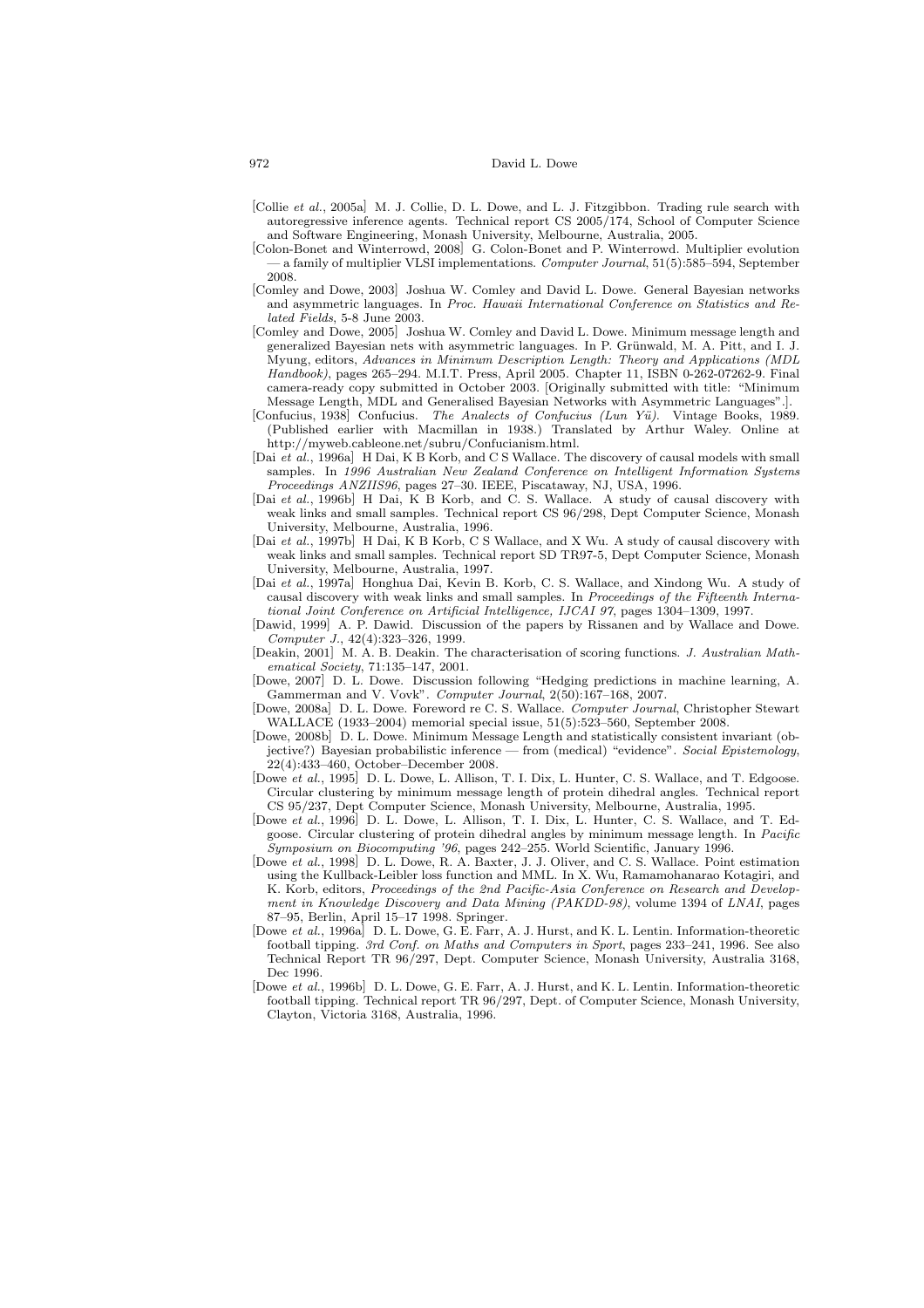- [Dowe *et al.*, to appear (a)] D. L. Dowe, C. Ferri, J. Hernandez-Orallo, and M. Jose Ramirez-Quintana. An MML Scheme for ILP. Submitted.
- [Dowe *et al.*, 2007] D. L. Dowe, S. Gardner, and G. R. Oppy. Bayes not bust! Why simplicity is no problem for Bayesians. *British Journal for the Philosophy of Science*, 58(4):709–754, December 2007.
- [Dowe *et al.*, to appear (b)] D. L. Dowe, S. Gardner, and G. R. Oppy. MML and the fine tuning argument. To appear, 2011.
- [Dowe and Hajek, 1997] D. L. Dowe and A. R. Hajek. A computational extension to the Turing test. Technical Report 97/322, Dept. Computer Science, Monash University, Australia 3168, October 1997.
- [Dowe and Hajek, 1998] D. L. Dowe and A. R. Hajek. A non-behavioural, computational extension to the Turing test. In *Proceedings of the International Conference on Computational Intelligence & Multimedia Applications (ICCIMA'98)*, pages 101–106, Gippsland, Australia, February 1998.
- [Dowe *et al.*, 1996c] D. L. Dowe, A.J. Hurst, K.L. Lentin, G. Farr, and J.J. Oliver. Probabilistic and Gaussian football prediction competitions - Monash. *Artificial Intelligence in Australia Research Report*, June 1996.
- [Dowe *et al.*, 1998a] D. L. Dowe, M Jorgensen, G McLachlan, and C S Wallace. Informationtheoretic estimation. In W Robb, editor, *Proceedings of the Fourteenth Biennial Australian Statistical Conference (ASC-14)*, page 125, Queensland, Australia, July 1998.
- [Dowe and Korb, 1996] D. L. Dowe and K. B. Korb. Conceptual difficulties with the efficient market hypothesis: Towards a naturalized economics. In *Proc. Information, Statistics and Induction in Science (ISIS)*, pages 212–223, 1996. See also Technical Report TR 94/215, Dept. Computer Science, Monash University, Australia 3168, 1994.
- [Dowe and Krusel, 1993] D. L. Dowe and N. Krusel. A decision tree model of bushfire activity. Technical report TR 93/190, Dept. of Computer Science, Monash University, Clayton, Vic. 3800, Australia, September 1993.
- [Dowe and Lentin, 1995] D. L. Dowe and K. L. Lentin. Information-theoretic footy-tipping competition — Monash. *Computer Science Association Newsletter (Australia)*, pages 55–57, December 1995.
- [Dowe *et al.*, 1996d] D. L. Dowe, K.L. Lentin, J.J. Oliver, and A.J. Hurst. An informationtheoretic and a Gaussian footy-tipping competition. *FCIT Faculty Newsletter, Monash University, Australia*, pages 2–6, June 1996.
- [Dowe *et al.*, 1992] D. L. Dowe, J. J. Oliver, L. Allison, T. I. Dix, and C. S. Wallace. Learning rules for protein secondary structure prediction. In C. McDonald, J. Rohl, and R. Owens, editors, *Proc. 1992 Department Research Conference*. Dept. Computer Science, University of Western Australia, July 1992.
- [Dowe *et al.*, 1992a] D. L. Dowe, J. J. Oliver, L. Allison, C. S. Wallace, and T. I. Dix. decision graph explanation of protein secondary structure prediction. Technical report CS 92/163, Dept Computer Science, Monash University, Melbourne, Australia, 1992.
- [Dowe *et al.*, 1995a] D. L. Dowe, J. J. Oliver, R. A. Baxter, and C. S. Wallace. Bayesian estimation of the von Mises concentration parameter. In *Proc. 15th Int. Workshop on Maximum Entropy and Bayesian Methods, Santa Fe*, July 1995.
- [Dowe *et al.*, 1995b] D. L. Dowe, J. J. Oliver, R. A. Baxter, and C. S. Wallace. Bayesian estimation of the von Mises concentration parameter. Technical report CS 95/236, Dept Computer Science, Monash University, Melbourne, Australia, 1995.
- [Dowe *et al.*, 1993] D. L. Dowe, J. J. Oliver, T. I. Dix, L. Allison, and C. S. Wallace. A decision graph explanation of protein secondary structure prediction. *26th Hawaii Int. Conf. Sys. Sci.*, 1:669–678, January 1993.
- [Dowe *et al.*, 1996e] D. L. Dowe, J. J. Oliver, and C. S. Wallace. MML estimation of the parameters of the spherical Fisher distribution. In *Algorithmic Learning Theory, 7th International Workshop, ALT '96, Sydney, Australia, October 1996, Proceedings*, volume 1160 of *Lecture Notes in Artificial Intelligence*, pages 213–227. Springer, October 1996.
- [Dowe *et al.*, 1996f] D. L. Dowe, J. J. Oliver, and C. S. Wallace. MML estimation of the parameters of the spherical Fisher distribution. Technical report CS 96/272, Dept Computer Science, Monash University, Melbourne, Australia, 1996.
- [Dowe and Oppy, 2001] D. L. Dowe and G. R. Oppy. Universal Bayesian inference? *Behavioral and Brain Sciences (BBS)*, 24(4):662–663, Aug 2001.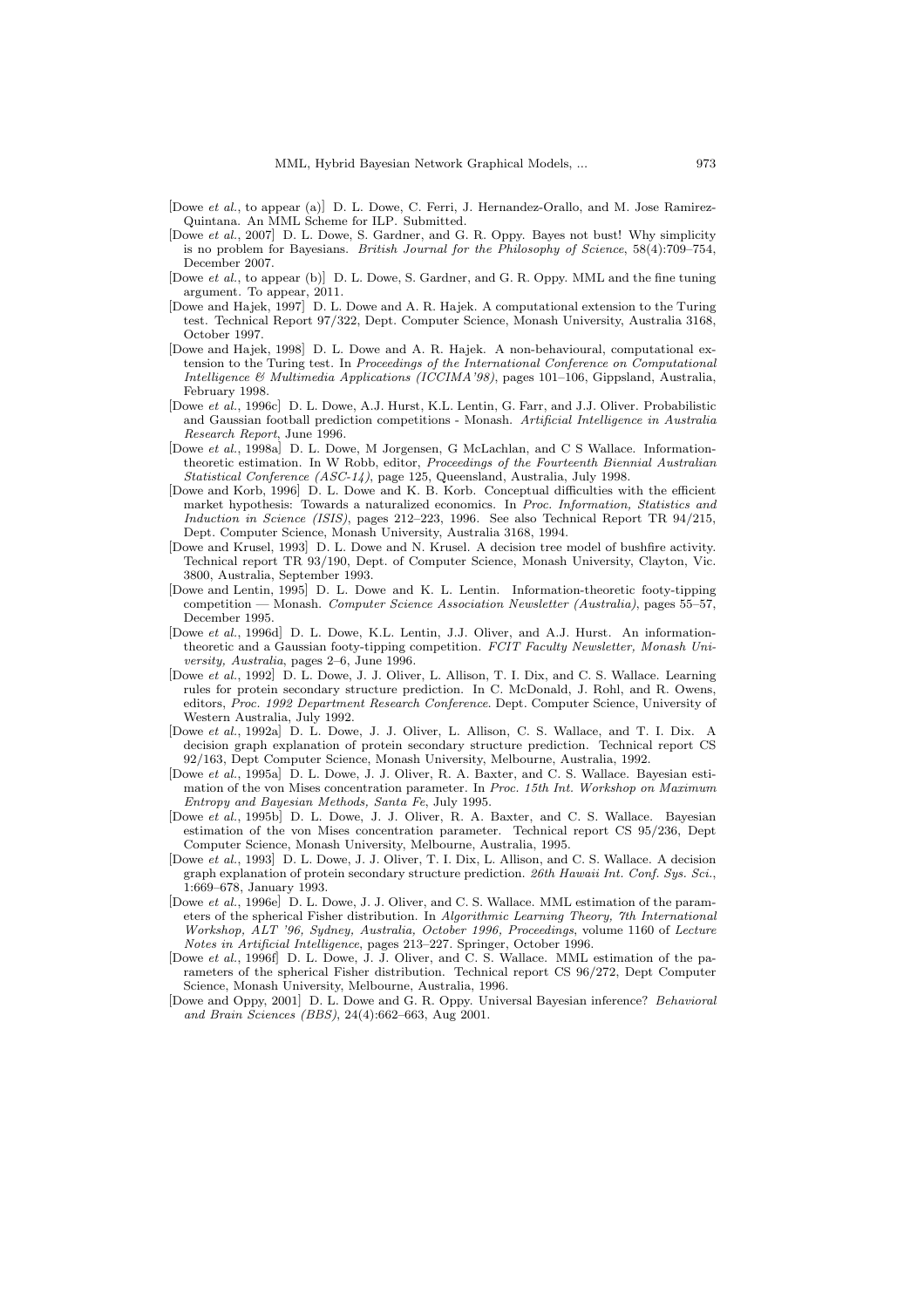- [Dowe and Wallace, 1996] D. L. Dowe and C. S. Wallace. Resolving the Neyman-Scott problem by minimum message length (abstract). In *Proc. Sydney Int. Stat. Congress*, pages 197–198, 1996.
- [Dowe and Wallace, 1997a] D. L. Dowe and C. S. Wallace. Resolving the Neyman-Scott problem by Minimum Message Length. In *Proc. Computing Science and Statistics — 28th Symposium on the interface*, volume 28, pages 614–618, 1997.
- [Dowe and Wallace, 1997b] D. L. Dowe and C. S. Wallace. Resolving the Neyman-Scott problem by Minimum Message Length. Technical report TR no. 97/307, Dept. of Computer Science, Monash University, Clayton, Victoria 3168, Australia, February 1997. Also in Proc. Sydney Int. Stat. Congr. (SISC-96), Sydney, pages 197-198; and in IMS Bulletin (1996), 25 (4), pp410-411.
- [Dowe and Wallace, 1998] D. L. Dowe and C. S. Wallace. Kolmogorov complexity, minimum message length and inverse learning. In W. Robb, editor, *Proceedings of the Fourteenth Biennial Australian Statistical Conference (ASC-14)*, page 144, Queensland, Australia, July 1998.
- [Dowe and Zaidi, 2010] D. L. Dowe and N. A. Zaidi. Database normalization as a by-product of minimum message length inference. Im *Proc. 23rd Australian Joint Conference on Artificial Intelligence (AI'2010)*, Adelaide, Australia, 7-10 December 2010, pp. 82–91. Springer Lecture Notes in Artificial Intelligence (LNAI), vol. 6464, Springer, 2010.
- [Edgoose and Allison, 1999] T. Edgoose and L. Allison. MML Markov classification of sequential data. *Stats. and Comp.*, 9(4):269–278, September 1999.
- [Edgoose *et al.*, 1998] T. Edgoose, L. Allison, and D. L. Dowe. An MML classification of protein structure that knows about angles and sequence. In *Pacific Symposium on Biocomputing '98*, pages 585–596. World Scientific, January 1998.
- [Edwards and Dowe, 1998] R. T. Edwards and D. L. Dowe. Single factor analysis in MML mixture modelling. In Xindong Wu, Ramamohanarao Kotagiri, and Kevin B. Korb, editors, *Proceedings of the 2nd Pacific-Asia Conference on Research and Development in Knowledge Discovery and Data Mining (PAKDD-98)*, volume 1394 of *Lecture Notes in Artificial Intelligence (LNAI)*, pages 96–109, Berlin, April 15–17 1998. Springer.
- [Farr and Wallace, 2002] G. E. Farr and C. S. Wallace. The complexity of strict minimum message length inference. *Computer Journal*, 45(3):285–292, 2002.
- [Fitzgibbon, 2004] L. J. Fitzgibbon. *Message from Monte Carlo: A Framework for Minimum Message Length Inference using Markov Chain Monte Carlo Methods*. PhD thesis, School of Computer Science and Software Engineering, Clayton School of I.T., Monash University, Clayton, Australia, 2004.
- [Fitzgibbon *et al.*, 2002b] L. J. Fitzgibbon, D. L. Dowe, and Lloyd Allison. Change-point estimation using new minimum message length approximations. In *Lecture Notes in Artificial Intelligence (LNAI) 2417, 7th Pacific Rim International Conference on Artificial Intelligence (PRICAI)*, pages 244–254. Springer, 2002.
- [Fitzgibbon *et al.*, 2002a] L. J. Fitzgibbon, D. L. Dowe, and Lloyd Allison. Univariate polynomial inference by Monte Carlo message length approximation. In *19th International Conference on Machine Learning (ICML)*, pages 147–154, 2002.
- [Fitzgibbon *et al.*, 2004] L. J. Fitzgibbon, D. L. Dowe, and F. Vahid. Minimum message length autoregressive model order selection. In *Proc. Int. Conf. on Intelligent Sensors and Information Processing*, pages 439–444, Chennai, India, January 2004.
- [Gammerman and Vovk, 2007a] Alex Gammerman and Vladimir Vovk. Hedging predictions in machine learning. *Computer Journal*, 2(50):151–163, 2007.
- [Gammerman and Vovk, 2007b] Alex Gammerman and Vladimir Vovk. Rejoinder: Hedging predictions in machine learning. *Computer Journal*, 2(50):173–177, 2007.
- [Georgeff and Wallace, 1984a] M. P. Georgeff and C. S. Wallace. A general selection criterion for inductive inference. In T. O'Shea, editor, *Advances in Artificial Intelligence: Proc. Sixth European Conference on Artificial Intelligence (ECAI-84)*, pages 473–482, Amsterdam, September 1984. Elsevier Science Publishers B.V. (North Holland).
- [Georgeff and Wallace, 1984b] M. P. Georgeff and C. S. Wallace. A general selection criterion for inductive inference. Technical report TR 44, Dept. of Computer Science, Monash University, Clayton, Victoria 3168, Australia, June 1984.
- [Georgeff and Wallace, 1985] M. P. Georgeff and C. S. Wallace. Minimum information estimation of structure. In T. O'Shea, editor, *Advances in Artificial Intelligence*, pages 219–228. Elsevier, 1985.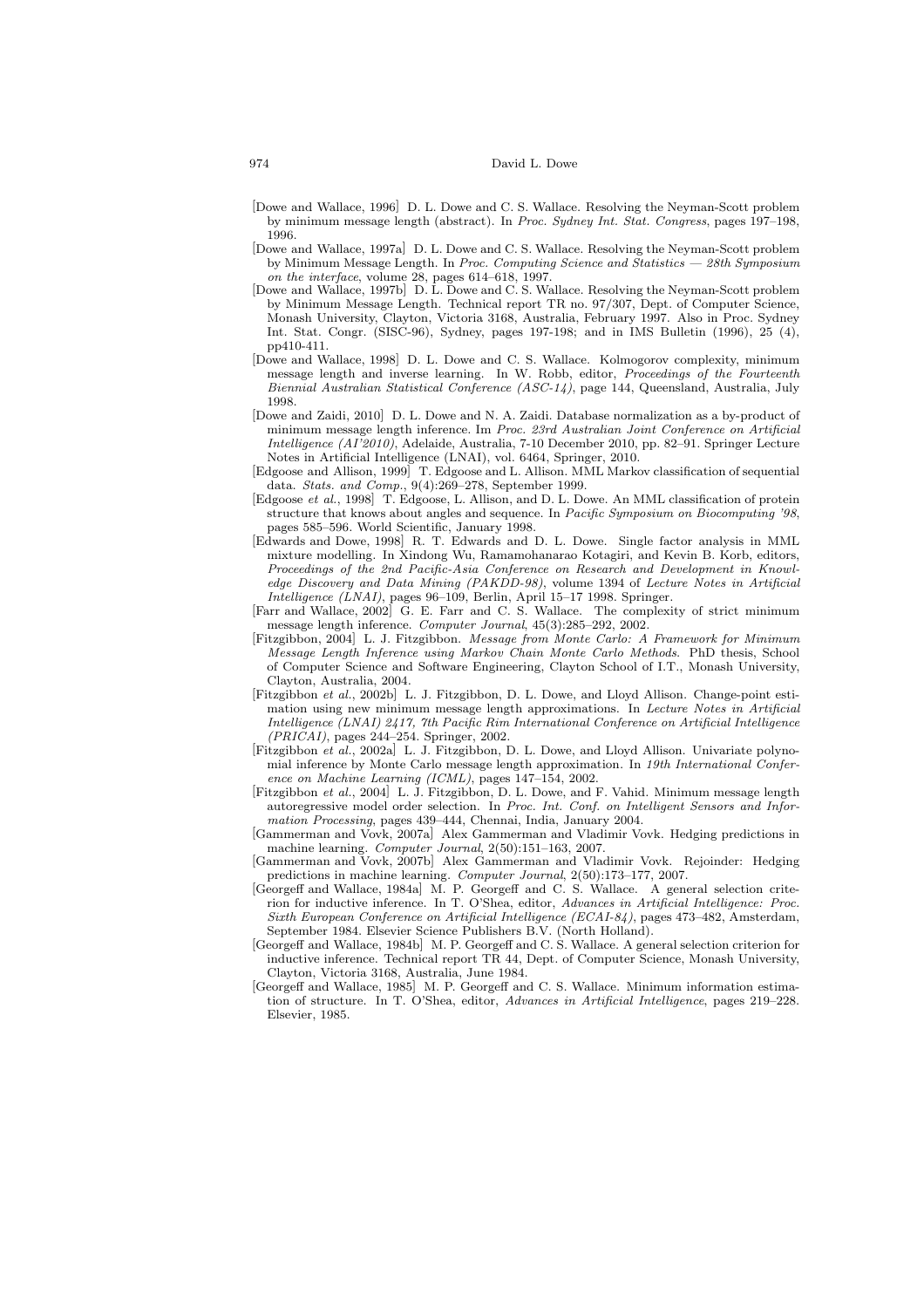[Gödel, 1931] K. Gödel. On formally undecidable propositions of *Principia mathematica* and related systems I. *Monatshefte fur Mathematik und Physik*, 38:173–198, 1931.

[Good, 1952] I. J. Good. Rational decisions. *J. Roy. Statist. Soc. B*, B 14:107–114, 1952.

- [Grünwald, 2007] P. D. Grünwald. *The Minimum Description Length principle (Adaptive Computation and Machine Learning)*. M.I.T. Press, 2007.
- [Gr¨unwald *et al.*, 1998] P. D. Gr¨unwald, P. Kontkanen, P. Myllymaki, T. Silander, and H. Tirri. Minimum encoding approaches for predictive modeling. In *Proceedings of the 14th International Conference on Uncertainty in Artificial Intelligence (UAI'98)*, pages 183–192, 1998.
- [Grünwald and Langford, 2004] Peter D. Grünwald and John Langford. Suboptimal behavior of Bayes and MDL in classification under misspecification. In *COLT*, pages 331–347, 2004.
- [Grünwald and Langford, 2007] Peter D. Grünwald and John Langford. Suboptimal behavior of Bayes and MDL in classification under misspecification. *Machine Learning*, 66:119–149(31), March 2007.
- [Gupta *et al.*, 2004] G. K. Gupta, I. Zukerman, and D. W. Albrecht. Obituaries: Australia's inspiring leader in the computing revolution — Christopher Wallace computer scientist. *The Age*, page 9, 2004. Melbourne, Australia; near and probably on Fri. 1 Oct. 2004.
- [Hernández-Orallo, 2000] José Hernández-Orallo. Beyond the Turing test. *Journal of Logic*, *Language and Information*, 9(4):447–466, 2000.
- [Hernández-Orallo and Dowe, 2010] José Hernández-Orallo and D. L. Dowe. Measuring universal intelligence: Towards an anytime intelligence test. *Artificial Intelligence Journal*, 174(18):1508–1539, 2010.
- [Hernández-Orallo and Minaya-Collado, 1998] José Hernández-Orallo and N. Minaya-Collado. A formal definition of intelligence based on an intensional variant of Kolmogorov complexity. In *Proceedings of the International Symposium of Engineering of Intelligent Systems, ICSC Press*, pages 146–163, 1998.

[Hodges, 1983] Andrew Hodges. *Alan Turing: The Enigma*. Simon and Schuster, 1983.

- [Hope and Korb, 2002] L. R. Hope and K. Korb. Bayesian information reward. In R. McKay and J. Slaney, editors, *Proc. 15th Australian Joint Conference on Artificial Intelligence* -*Lecture Notes in Artificial Intelligence, Springer-Verlag, Berlin, Germany, ISSN: 0302-9743, Vol. 2557*, number 2557 in Lecture Notes in Artificial Intelligence (LNAI), pages 272–283. Springer Verlag, 2002.
- [Huber, 2008] F. Huber. Milne's argument for the log-ratio measure. *Philosophy of Science*, pages 413–420, 2008.
- [Jaynes, 2003] E. T. Jaynes. *Probability Theory: The Logic of Science*. Cambridge University Press, 2003.
- [Jebara, 2003] Tony Jebara. *Machine Learning: Discriminative and Generative*. Kluwer Academic Publishers, Norwell, MA, U.S.A., 2003.
- [Jeffreys, 1946] H. Jeffreys. An invariant form for the prior probability in estimation problems. *Proc. of the Royal Soc. of London A*, 186:453–454, 1946.
- [Jorgensen and Gentleman, 1998] M. A. Jorgensen and R. Gentleman. Data mining. *Chance*, 11:34–39, 42, 1998.
- [Jorgensen and McLachlan, 2008] M. A. Jorgensen and G. J. McLachlan. Wallace's approach to unsupervised learning: the Snob program. *Computer Journal*, 51(5):571–578, September 2008.
- [Kearns *et al.*, 1997] M. Kearns, Y. Mansour, A. Y. Ng, and D. Ron. An experimental and theoretical comparison of model selection methods. *Machine Learning*, 27:7–50, 1997.
- [Kissane *et al.*, 1994] D. W. Kissane, S. Bloch, W. I. Burns, J. D. Patrick, C. S. Wallace, and D. P. McKenzie. Perceptions of family functioning and cancer. *Psycho-oncology*, 3:259–269, 1994.
- [Kissane *et al.*, 1996] D. W. Kissane, S. Bloch, D. L. Dowe, R. D. Snyder, P. Onghena, D. P. McKenzie, and C. S. Wallace. The Melbourne family grief study, I: Perceptions of family functioning in bereavement. *American Journal of Psychiatry*, 153:650–658, May 1996.
- [Kissane *et al.*, 1996a] D. W. Kissane, S. Bloch, P. Onghena, D. P. McKenzie, R. D. Snyder, and D. L. Dowe. The Melbourne family grief study, II: Psychosocial morbidity and grief in bereaved families. *American Journal of Psychiatry*, 153:659–666, May 1996.
- [Kolmogorov, 1965] A. N. Kolmogorov. Three approaches to the quantitative definition of information. *Problems of Information Transmission*, 1:4–7, 1965.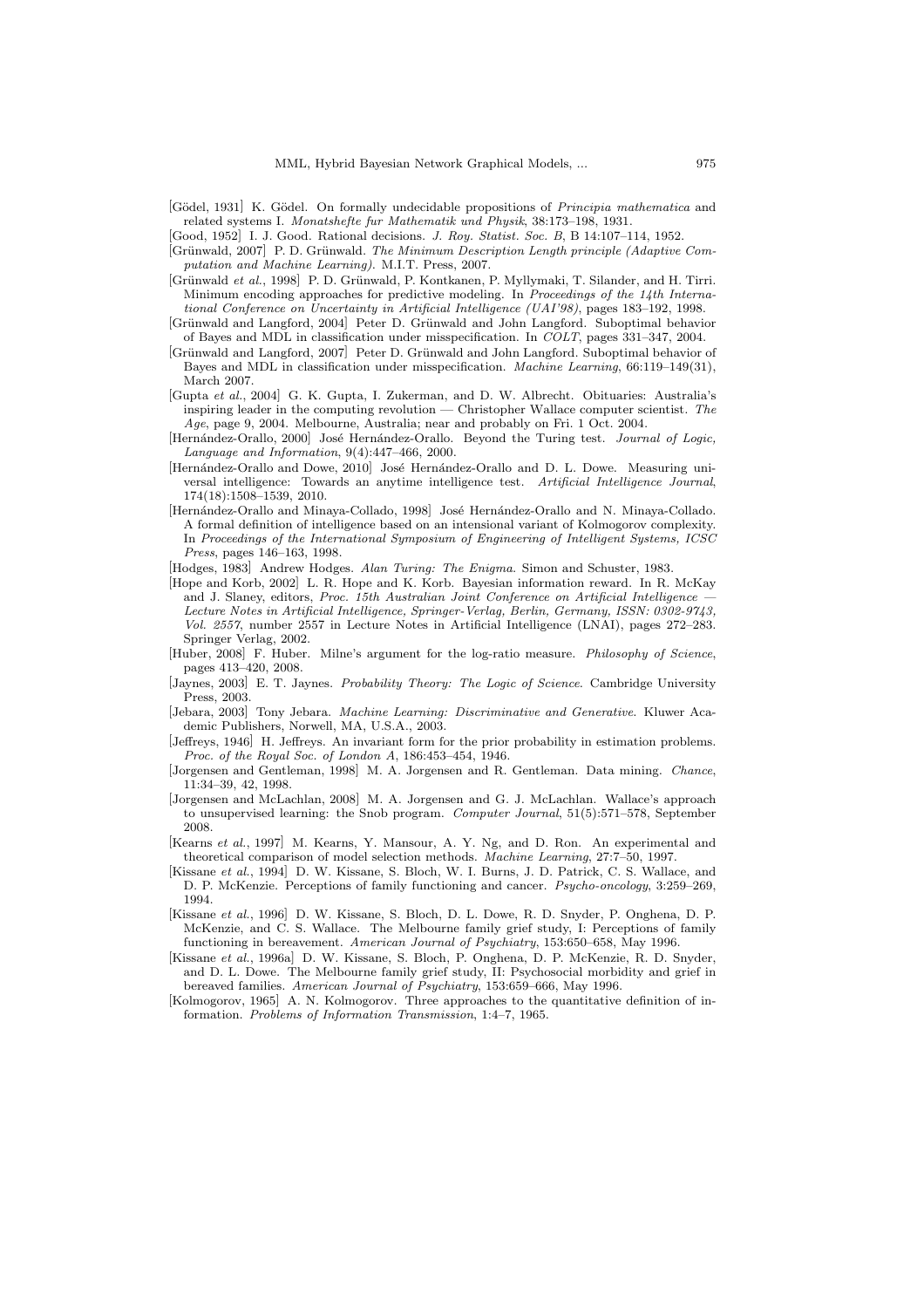- [Kontoyiannis, 2008] I. Kontoyiannis. Review of "Information and Complexity in Statistical Modeling by Jorma Rissanen". *American Mathematical Monthly — Reviews*, 115:956–960, 2008.
- [Korb and Wallace, 1997] K B Korb and C. S. Wallace. In search of the philosopher's stone: Remarks on Humphreys and Freedman's critique of causal discovery. Technical report CS 97/315, Dept Computer Science, Monash University, Melbourne, Australia, 1997.
- [Korb and Wallace, 1999] K. B. Korb and C. S. Wallace. In search of the philosopher's stone: Remarks on Humphreys and Freedman's critique of causal discovery. *British Jrnl. for the Philosophy of Science*, pages 543–553, 1999. TR 97/315, Mar 1997, Dept. Computer Science, Monash University, Australia 3168.
- [Kornienko *et al.*, 2005a] L. Kornienko, D. W. Albrecht, and D. L. Dowe. A preliminary MML linear classifier using principal components for multiple classes. In *Proc. 18th Australian Joint Conference on Artificial Intelligence (AI'2005)*, volume 3809 of *Lecture Notes in Artificial Intelligence (LNAI)*, pages 922–926, Sydney, Australia, Dec 2005. Springer.
- [Kornienko *et al.*, 2005b] L. Kornienko, D. W. Albrecht, and D. L. Dowe. A preliminary MML linear classifier using principal components for multiple classes. Technical report CS 2005/179, School of Computer Sci. & Softw. Eng., Monash Univ., Melb., Australia, 2005.
- [Kornienko *et al.*, 2002] Lara Kornienko, David L. Dowe, and David W. Albrecht. Message length formulation of support vector machines for binary classification  $-$  A preliminary scheme. In *Lecture Notes in Artificial Intelligence (LNAI), Proc. 15th Australian Joint Conf. on Artificial Intelligence*, volume 2557, pages 119–130. Springer-Verlag, 2002.
- [Kraft, 1949] L. G. Kraft, 1949. Master's thesis, Dept. of Elec. Eng., M.I.T., U.S.A.
- [Lancaster, 2002] A. Lancaster. Orthogonal parameters and panel data. *Review of Economic Studies*, 69:647–666, 2002.
- [Legg and Hutter, 2007] S. Legg and M. Hutter. Universal intelligence: A definition of machine intelligence. *Minds and Machines*, 17(4):391–444, November 2007.
- [Lewis, 1976] David K. Lewis. Probabilities of conditionals and conditional probabilities. *The Philosophical Review*, 85(3):297–315, July 1976.
- [Li and Vitányi, 1997] Ming Li and P. M. B. Vitányi. *An Introduction to Kolmogorov Complexity and its applications*. Springer Verlag, New York, 1997.
- [Long and Servedio, 2006] Phil Long and Rocco Servedio. Discriminative learning can succeed where generative learning fails. In *The 19th Annual Conference on Learning Theory*, Carnegie Mellon University, Pittsburgh, Pennsylvania, U.S.A., 2006.
- [Maheswaran *et al.*, 2006] T. Maheswaran, J. G. Sanjayan, D. L. Dowe, and P. J. Tan. MML mixture models of heterogeneous Poisson processes with uniform outliers for bridge deterioration. In *Lecture Notes in Artificial Intelligence (LNAI) (Springer), Proc. 19th Australian Joint Conf. on Artificial Intelligence*, pages 322 – 331, Hobart, Australia, Dec. 2006.
- [Makalic *et al.*, 2003] E. Makalic, L. Allison, and D. L. Dowe. MML inference of single-layer neural networks. In *Proc. of the 3rd IASTED Int. Conf. on Artificial Intelligence and Applications*, pages 636–642, September 2003. See also Technical Report TR 2003/142, CSSE, Monash University, Australia Oct. 2003.
- [Martin-Löf, 1966] P. Martin-Löf. The definition of random sequences. *Information and Control*, 9:602–619, 1966.
- [McKenzie *et al.*, 1993] D. P. McKenzie, P. D. McGorry, C. S. Wallace, L. H. Low, D. L. Copolov, and B. S. Singh. Constructing a minimal diagnostic decision tree. *Methods in Information in Medicine*, 32:161–166, 1993.
- [Milne, 1996] P. Milne.  $\log[Pr(H|E \cap B)/Pr(H|B)]$  is the one true measure of confirmation. *Philosophy of Science*, 63:21–26, 1996.
- [Molloy *et al.*, 2006] S. B. Molloy, D. W. Albrecht, D. L. Dowe, and K. M. Ting. Model-Based Clustering of Sequential Data. In *Proceedings of the 5th Annual Hawaii International Conference on Statistics, Mathematics and Related Fields*, January 2006.
- [Murphy and Pazzani, 1994] P. Murphy and M. Pazzani. Exploring the decision forest: An empirical investigation of Occam's razor in decision tree induction. *Journal of Artificial Intelligence*, 1:257–275, 1994.
- [Musgrave and Dowe, 2010] S. Musgrave and D. L. Dowe. Kinship, optimality and typology, *Behavioral and Brain Sciences (BBS)*, 33(5), 2010.
- [Needham and Dowe, 2001] S. L. Needham and D. L. Dowe. Message length as an effective Ockham's razor in decision tree induction. In *Proc. 8th Int. Workshop on Artif. Intelligence and Statistics (AI+STATS 2001)*, pages 253–260, Jan. 2001.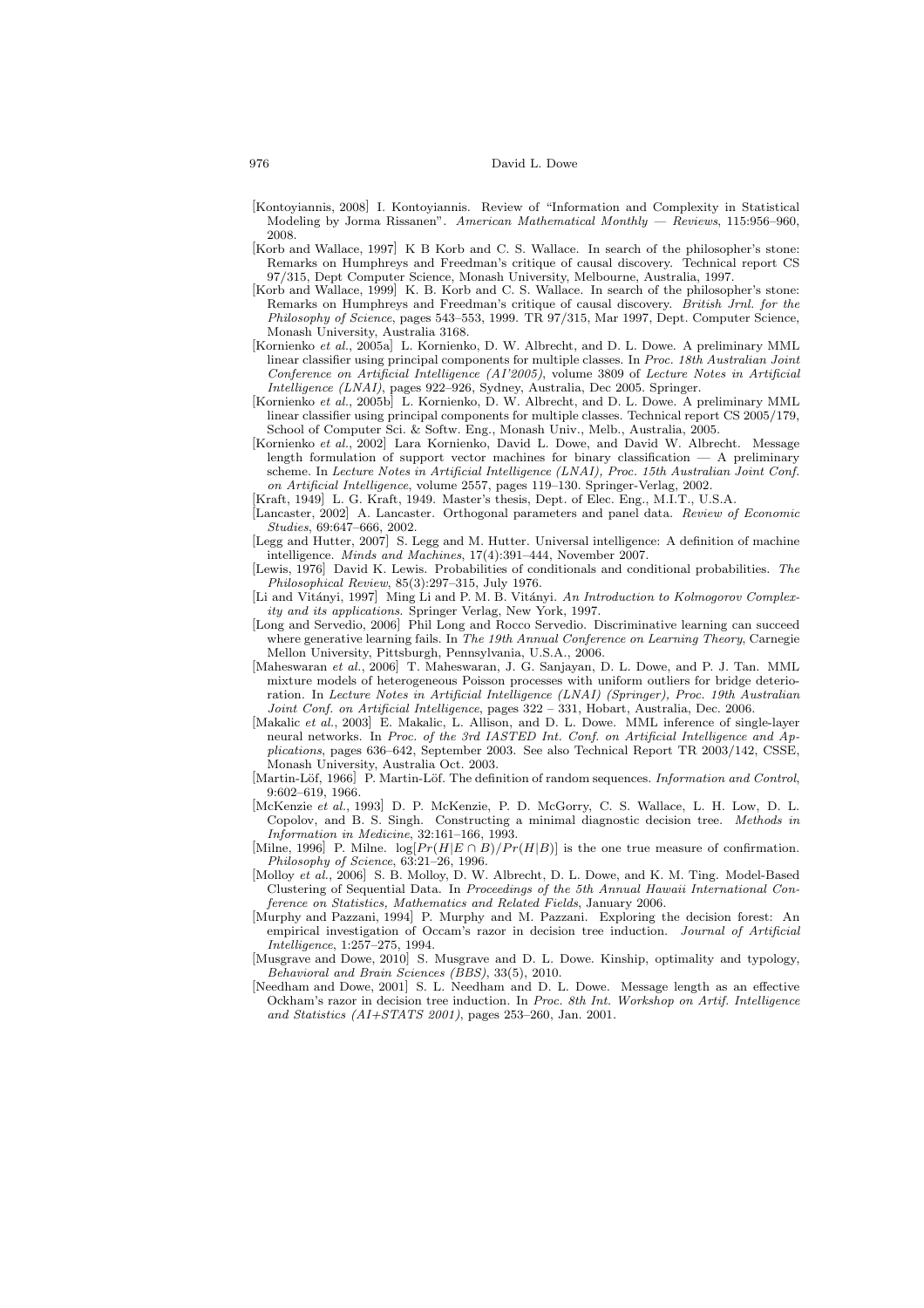- [Neil *et al.*, 1999a] J. R. Neil, C. S. Wallace, and K. B. Korb. Learning Bayesian networks with restricted causal interactions. In Kathryn B. Laskey and Henri Prade, editors, *Proceedings of the 15th Conference on Uncertainty in Artificial Intelligence (UAI-99)*, pages 486–493, S.F., Cal., July 30–August 1 1999. Morgan Kaufmann Publishers.
- [Neil *et al.*, 1999b] Julian R. Neil, C. S. Wallace, and K. B. Korb. Bayesian networks with non-interacting causes. Technical Report 1999/28, School of Computer Science & Software Engineering, Monash University, Australia 3168, September 1999.
- [Neyman and Scott, 1948] J. Neyman and E. L. Scott. Consistent estimates based on partially consistent observations. *Econometrika*, 16:1–32, 1948.
- [Oliver, 1993] J. J. Oliver. Decision graphs an extension of decision trees. In *Proceedings of the Fourth International Workshop on Artificial Intelligence and Statistics*, pages 343–350, 1993. Extended version available as TR 173, Dept. of Computer Science, Monash University, Clayton, Victoria 3168, Australia.
- [Oliver and Baxter, 1994] J. J. Oliver and R. A. Baxter. MML and Bayesianism: similarities and differences. Technical report TR 94/206, Dept. of Computer Science, Monash University, Clayton, Victoria 3168, Australia, 1994.
- [Oliver *et al.*, 1998] J. J. Oliver, R. A. Baxter, and C. S. Wallace. Minimum message length segmentation. In Xindong Wu, Ramamohanarao Kotagiri, and Kevin B. Korb, editors, *Proceedings of the 2nd Pacific-Asia Conference on Research and Development in Knowledge Discovery and Data Mining (PAKDD-98)*, volume 1394 of *LNAI*, pages 222–233, Berlin, April 15–17 1998. Springer.
- [Oliver *et al.*, 1996] J. J. Oliver, Rohan A. Baxter, and Chris S. Wallace. Unsupervised learning using MML. In *Proc. 13th International Conference on Machine Learning*, pages 364–372. Morgan Kaufmann, 1996.
- [Oliver and Dowe, 1995] J. J. Oliver and D. L. Dowe. Using unsupervised learning to assist supervised learning. In *Proc. 8th Australian Joint Conf. on Artificial Intelligence*, pages 275– 282, November 1995. See also TR 95/235, Dept. Comp. Sci., Monash University, Australia 3168, Sep 1995.
- [Oliver *et al.*, 1992] J. J. Oliver, D. L. Dowe, and C. S. Wallace. Inferring decision graphs using the minimum message length principle. In *Proc. of the 1992 Aust. Joint Conf. on Artificial Intelligence*, pages 361–367, September 1992.
- [Oliver and Hand, 1996] J. J. Oliver and D. J. Hand. Averaging on decision trees. *Journal of Classification*, 1996. An extended version is available as Technical Report TR 5-94, Dept. of Statistics, Open University, Walton Hall, Milton Keynes, MK7 6AA, UK.
- [Oliver and Hand, 1994] J. J. Oliver and D.J. Hand. Fanned decision trees. Technical report TR 5-94, Dept. of Statistics, Open University, Walton Hall, Milton Keynes, MK7 6AA, UK, 1994.
- [Oliver and Wallace, 1991] J. J. Oliver and C. S. Wallace. Inferring decision graphs. In *Proceedings of the 12th International Joint Conference on Artificial Intelligence (IJCAI-91), workshop 8*, January 1991.
- [Oliver and Wallace, 1992] J. J. Oliver and C. S. Wallace. Inferring decision graphs. Technical report CS 92/170, Dept Computer Science, Monash University, Melbourne, Australia, 1992.
- [Ooi and Dowe, 2005] J. N. Ooi and D. L. Dowe. Inferring phylogenetic graphs of natural languages using minimum message length. In *CAEPIA 2005 (11th Conference of the Spanish Association for Artificial Intelligence)*, volume 1, pages 143–152, Nov. 2005.
- [Papp *et al.*, 1993] E. Papp, D. L. Dowe, and S. J. D. Cox. Spectral classification of radiometric data using an information theory approach. In *Proc. Advanced Remote Sensing Conf.*, pages 223–232, UNSW, Sydney, Australia, July 1993.
- [Parry, 2005] Leigh Parry. Midas touch. *The Age newspaper, Melbourne, Australia (Education section)*, page 6 (in Education section), Mon. 20 June 2005. www.TheAge.com.au , www.monash.edu.au/policy/midas.htm.
- [Patrick, 1978] J. D. Patrick. *An Information Measure Comparative Analysis of Megalithic Geometries*. PhD thesis, Department of Computer Science, Monash University, Australia, 1978.
- [Patrick and Wallace, 1977] J. D. Patrick and C. S. Wallace. Stone circles: A comparative analysis of megalithic geometry. In *Proc. 48th Australian & New Zealand Association for the Advancement of Science (ANZAAS) Conference*. 1977. abstract.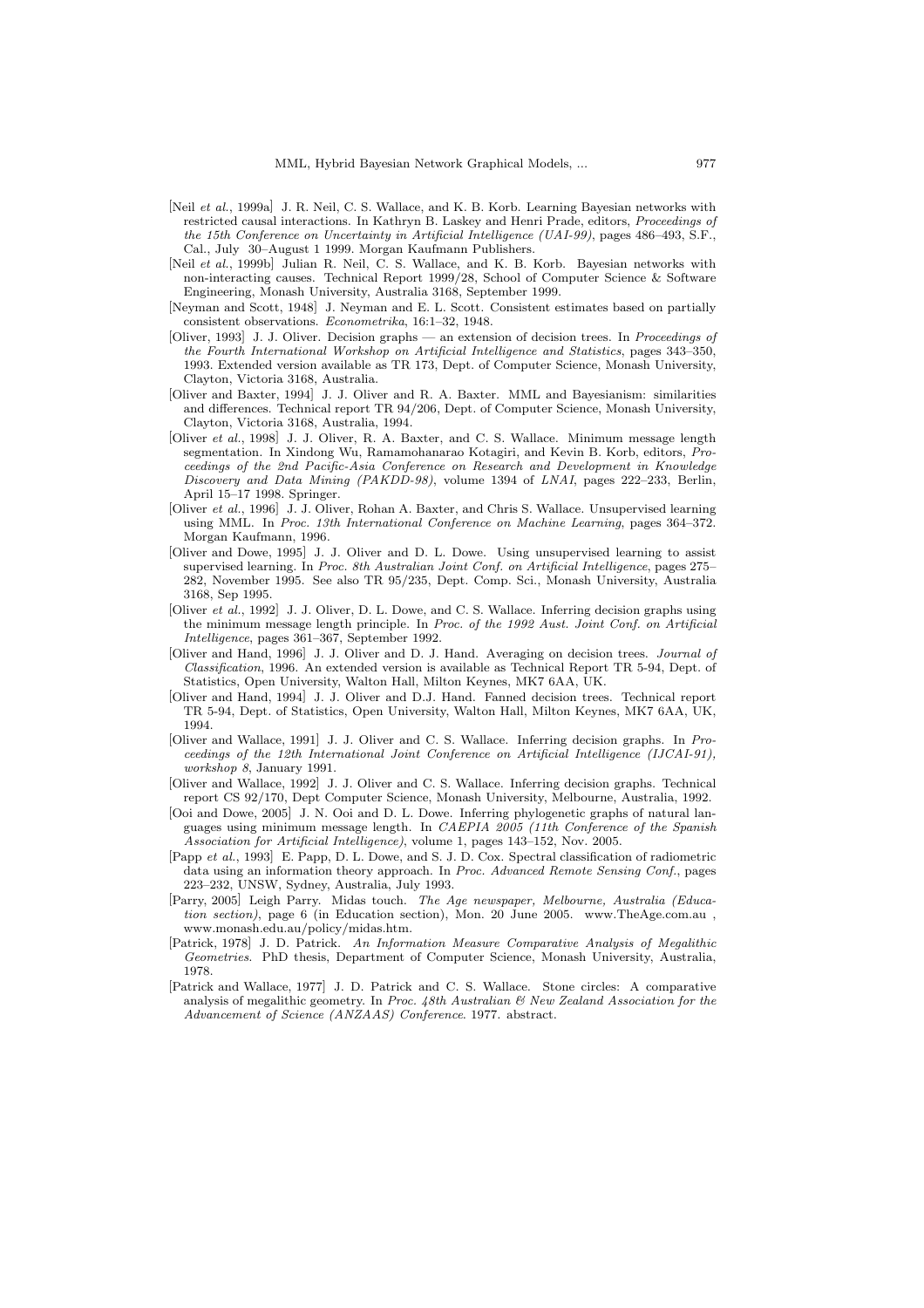- [Patrick and Wallace, 1982] J. D. Patrick and C. S. Wallace. Stone circle geometries: an information theory approach. In D. Heggie, editor, *Archaeoastronomy in the New World*, pages 231–264. Cambridge University Press, 1982.
- [Phillips and Ploberger, 1996] P. C. B. Phillips and W. Ploberger. An asymptotic theory of Bayesian inference for time series. *Econometrica*, 64(2):240–252, 1996.
- [Pilowsky *et al.*, 1969] I. Pilowsky, S. Levine, and D.M. Boulton. The classification of depression by numerical taxonomy. *British Journal of Psychiatry*, 115:937–945, 1969.
- [Prior *et al.*, 1998] M. Prior, R. Eisenmajer, S. Leekam, L. Wing, J. Gould, B. Ong, and D. L. Dowe. Are there subgroups within the autistic spectrum? A cluster analysis of a group of children with autistic spectrum disorders. *J. Child Psychol. Psychiat.*, 39(6):893–902, 1998.
- [Quinlan and Rivest, 1989] J.R. Quinlan and R.L. Rivest. Inferring decision trees using the minimum description length principle. *Information and Computation*, 80:227–248, 1989.
- [Rissanen, 1976] J. J. Rissanen. Generalized Kraft inequality and arithmetic coding. *IBM J. Res. Develop.*, 20(3):198–203, May 1976.
- [Rissanen, 1978] J. J. Rissanen. Modeling by shortest data description. *Automatica*, 14:465–471, 1978.
- [Rissanen, 1996] J. J. Rissanen. Fisher Information and Stochastic Complexity. *IEEE Trans. on Information Theory*, 42(1):40–47, January 1996.
- [Rissanen, 1999a] J. J. Rissanen. Hypothesis selection and testing by the MDL principle. *Computer Journal*, 42(4):260–269, 1999.
- [Rubinstein *et al.*, 2007] B. Rubinstein, P. Bartlett, and J. H. Rubinstein. Shifting, one-inclusion mistake bounds and tight multiclass expected risk bounds. In B. Schölkopf, J. Platt, and T. Hoffman, editors, *Advances in Neural Information Processing Systems 19 (NIPS 2006)*. MIT Press, Cambridge, MA, U.S.A., 2007.
- [Rumantir and Wallace, 2001] G. W. Rumantir and C. S. Wallace. Sampling of highly correlated data for polynomial regression and model discovery. In *The 4th International Symposium on Intelligent Data Analysis (IDA)*, pages 370–377, 2001.
- [Rumantir and Wallace, 2003] G. W. Rumantir and C. S. Wallace. Minimum message length criterion for second-order polynomial model selection applied to tropical cyclone intensity forecasting. In *The 5th International Symposium on Intelligent Data Analysis (IDA)*, pages 486–496, 2003.
- $\left[$  Sanghi and Dowe, 2003]  $\,$  P.<br>Šanghi and D. L. Dowe. A computer program capable of passing I.Q. tests. In *4th International Conference on Cognitive Science (and 7th Australasian Society for Cognitive Science Conference)*, volume 2, pages 570–575, Univ. of NSW, Sydney, Australia, Jul 2003.
- [Schmidhuber, 2007] J. Schmidhuber. Simple algorithmic principles of discovery, subjective beauty, selective attention, curiosity & creativity. In *Lecture Notes in Computer Science (LNCS) 4755*, pages 26–38. Springer, 2007.
- [Schmidt, 2008] D. F. Schmidt. *Minimum Message Length Inference of Autoregressive Moving Average Models*. PhD thesis, Faculty of Information Technology, Monash University, 2008.
- [Schmidt and Makalic, 2009b] D. F. Schmidt and E. Makalic. Minimum message length shrinkage estimation. *Statistics & Probability Letters*, 79(9):1155–1161, 2009.
- [Schmidt and Makalic, 2009c] D. F. Schmidt and E. Makalic. MML invariant linear regression. In *Lecture Notes in Artificial Intelligence (Proc. 22nd Australian Joint Conf. on Artificial Intelligence [AI'09])*. Springer, December 2009.
- [Schwarz, 1978] G. Schwarz. Estimating dimension of a model. *Ann. Stat.*, 6:461–464, 1978.
- [Searle, 1980] J. R. Searle. Minds, brains and programs. *Behavioural and Brain Sciences*, 3:417–457, 1980.
- [Shmueli and Koppius, 2007] G. Shmueli and O. Koppius. Predictive vs. Explanatory Modeling in IS Research. In *Proc. Conference on Information Systems & Technology*, 2007. Seattle, Wa, U.S.A. (URL www.citi.uconn.edu/cist07/5c.pdf).
- [Solomonoff, 1960] R. J. Solomonoff. A preliminary report on a general theory of inductive inference. Report V-131, Zator Co., Cambridge, Mass., U.S.A., 4 Feb. 1960.
- [Solomonoff, 1964] R. J. Solomonoff. A formal theory of inductive inference. *Information and Control*, 7:1–22,224–254, 1964.
- [Solomonoff, 1995] R. J. Solomonoff. The discovery of algorithmic probability: A guide for the programming of true creativity. In P.Vitanyi, editor, *Computational Learning Theory: EuroCOLT'95*, pages 1–22. Springer-Verlag, 1995.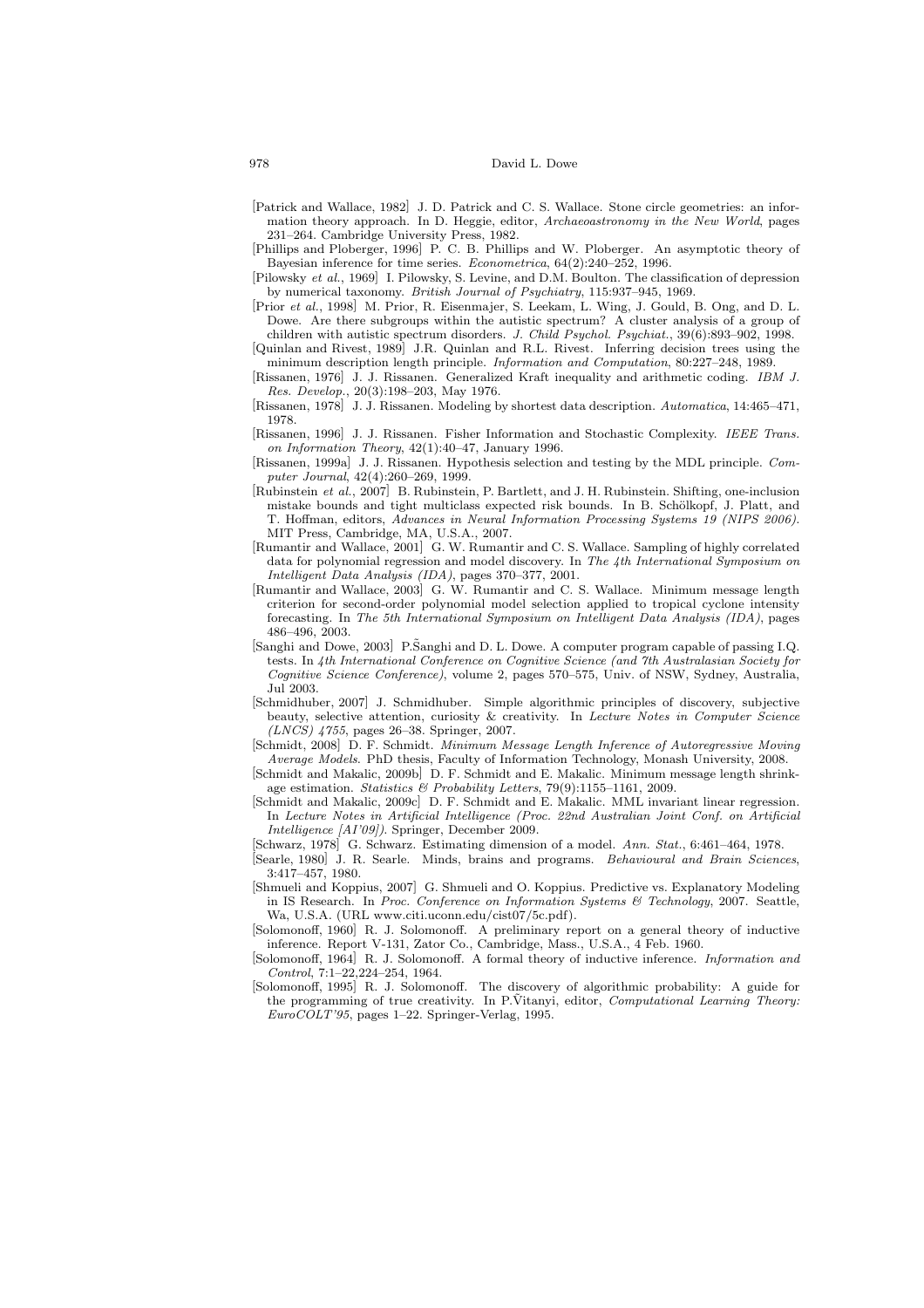- [Solomonoff, 1996] R. J. Solomonoff. Does algorithmic probability solve the problem of induction? In D. L. Dowe, K. B. Korb, and J. J Oliver, editors, *Proceedings of the Information, Statistics and Induction in Science (ISIS) Conference*, pages 7–8, Melbourne, Australia, August 1996. World Scientific. ISBN 981-02-2824-4.
- [Solomonoff, 1997a] R. J. Solomonoff. The discovery of algorithmic probability. *Journal of Computer and System Sciences*, 55(1):73–88, 1997.
- [Solomonoff, 1997b] R. J. Solomonoff. Does algorithmic probability solve the problem of induction? Report, Oxbridge Research, P.O.B. 400404, Cambridge, Mass. 02140, U.S.A., 1997. See http://world.std.com/∼rjs/isis96.pdf.
- [Solomonoff, 1999] R. J. Solomonoff. Two kinds of probabilistic induction. *Computer Journal*, 42(4):256–259, 1999. Special issue on Kolmogorov Complexity.
- [Solomonoff, 2008] R. J. Solomonoff. Three kinds of probabilistic induction: Universal and convergence theorems. *Computer Journal*, 51(5):566–570, September 2008.
- [Tan and Dowe, 2002] P. J. Tan and D. L. Dowe. MML inference of decision graphs with multiway joins. In R. McKay and J. Slaney, editors, *Proc. 15th Australian Joint Conference on Artificial Intelligence — Lecture Notes in Artificial Intelligence, Springer-Verlag, Berlin, Germany, ISSN: 0302-9743, Vol. 2557*, number 2557 in Lecture Notes in Artificial Intelligence (LNAI), pages 131–142. Springer Verlag, 2002.
- [Tan and Dowe, 2003] P. J. Tan and D. L. Dowe. MML inference of decision graphs with multiway joins and dynamic attributes. In *Lecture Notes in Artificial Intelligence (LNAI) 2903 (Springer), Proc. 16th Australian Joint Conf. on Artificial Intelligence*, pages 269–281, Perth, Australia, Dec. 2003.
- [Tan and Dowe, 2004] P. J. Tan and D. L. Dowe. MML inference of oblique decision trees. In *Lecture Notes in Artificial Intelligence (LNAI) 3339 (Springer), Proc. 17th Australian Joint Conf. on Artificial Intelligence*, volume 3339, pages 1082–1088, Cairns, Australia, Dec. 2004.
- [Tan and Dowe, 2006] P. J. Tan and D. L. Dowe. Decision forests with oblique decision trees. In *Lecture Notes in Artificial Intelligence (LNAI) 4293 (Springer), Proc. 5th Mexican International Conf. Artificial Intelligence*, pages 593–603, Apizaco, Mexico, Nov. 2006.
- [Tan *et al.*, 2007] P. J. Tan, D. L. Dowe, and T. I. Dix. Building classification models from microarray data with tree-based classification algorithms. In *Lecture Notes in Artificial Intelligence (LNAI) 4293 (Springer), Proc. 20th Australian Joint Conf. on Artificial Intelligence*, Dec. 2007.
- [Torsello and Dowe, 2008a] A. Torsello and D. L. Dowe. Learning a generative model for structural representations. In *Lecture Notes in Artificial Intelligence (LNAI)*, volume 5360, pages 573–583, 2008.
- [Torsello and Dowe, 2008b] A. Torsello and D. L. Dowe. Supervised learning of a generative model for edge-weighted graphs. In *Proc. 19th International Conference on Pattern Recognition (ICPR2008)*. IEEE, 2008. 4pp. IEEE Catalog Number: CFP08182 , ISBN: 978-1-4244- 2175-6 , ISSN: 1051-4651.
- [Turing, 1936] A. M. Turing. On computable numbers, with an application to the Entscheidungsproblem. *Proc. London Math. Soc. 2*, 42:230–265, 1936.
- [Uther and Veloso, 2000] W. T. B. Uther and M. M. Veloso. The Lumberjack Algorithm for Learning Linked Decision Forests. In *Proc. 6th Pacific Rim International Conf. on Artificial Intelligence (PRICAI'2000), Lecture Notes in Artificial Intelligence (LNAI) 1886 (Springer)*, pages 156–166, 2000.
- [Vapnik, 1995] V. N. Vapnik. *The Nature of Statistical Learning Theory*. Springer, 1995.
- [Visser and Dowe, 2007] Gerhard Visser and D. L. Dowe. Minimum message length clustering of spatially-correlated data with varying inter-class penalties. In *Proc. 6th IEEE International Conf. on Computer and Information Science (ICIS) 2007*, pages 17–22, July 2007.
- [Visser *et al.*, 2009a] Gerhard Visser, D. L. Dowe, and I. D. Svalbe. Information-theoretic image reconstruction and segmentation from noisy projections. In *Lecture Notes in Artificial Intelligence (Proc. 22nd Australian Joint Conf. on Artificial Intelligence [AI'09])*, pp. 170–179. Springer, December 2009.
- [Visser *et al.*, 2009b] Gerhard Visser, D. L. Dowe, and J. Petteri Uotila. Enhancing MML clustering using context data with climate applications. In *Lecture Notes in Artificial Intelligence (Proc. 22nd Australian Joint Conf. on Artificial Intelligence [AI'09])*, pp. 350–359. Springer, December 2009.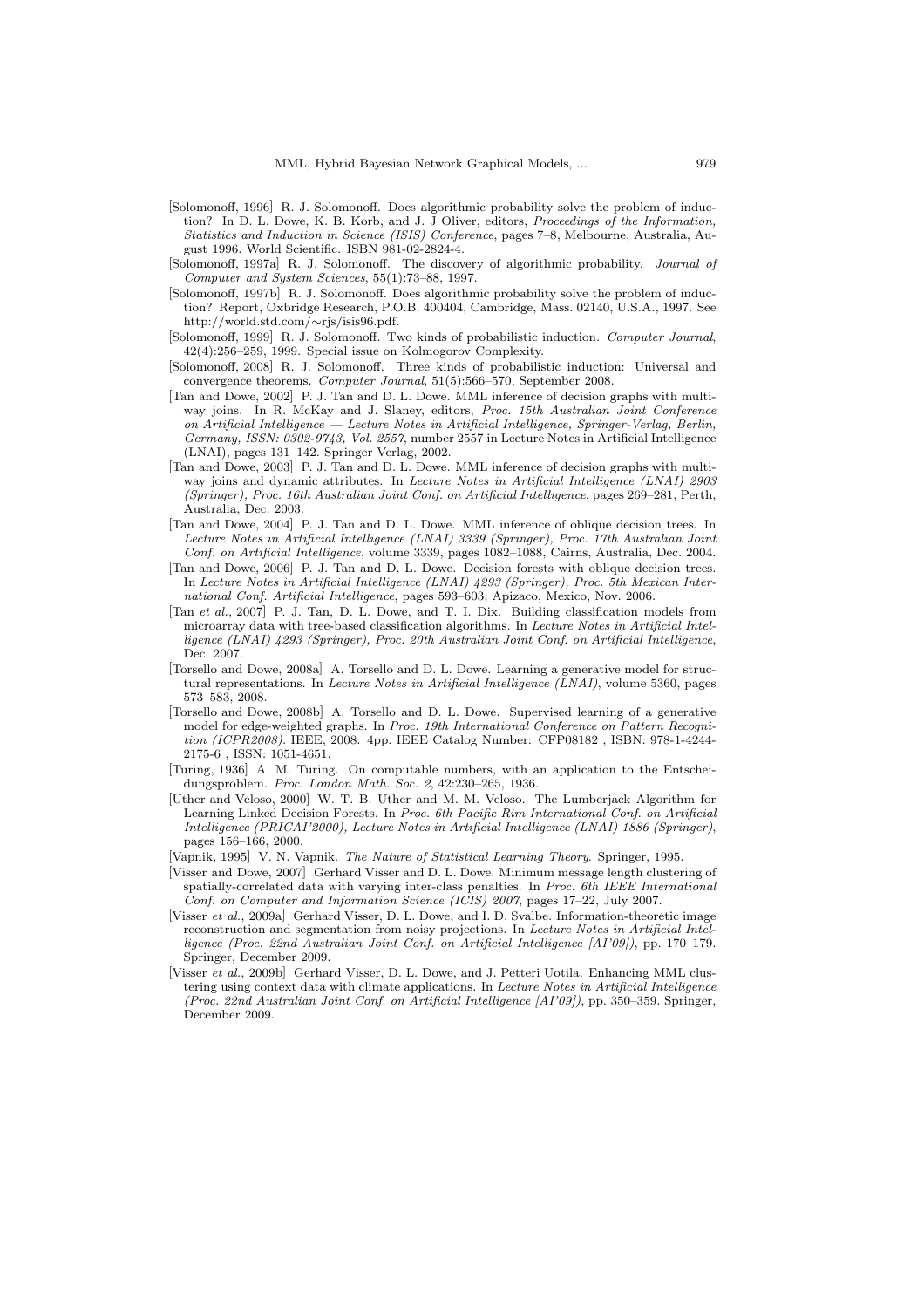- [Viswanathan and Wallace, 1999] M. Viswanathan and C. S. Wallace. A note on the comparison of polynomial selection methods. In D Heckerman and J Whittaker, editors, *Proceedings of Uncertainty 99: The Seventh International Workshop on Artificial Intelligence and Statistics*, pages 169–177, Fort Lauderdale, Florida, USA, January 1999. Morgan Kaufmann Publishers, Inc., San Francisco, CA, USA.
- [Viswanathan *et al.*, 1999] Murlikrishna Viswanathan, C. S. Wallace, David L. Dowe, and Kevin B. Korb. Finding cutpoints in noisy binary sequences — a revised empirical evaluation. In *Proc. 12th Australian Joint Conference on Artificial Intelligence*, volume 1747 of *Lecture Notes in Artificial Intelligence*, pages 405–416. Springer Verlag, 1999.
- [Wallace, 1973a] C. S. Wallace. Simulation of a two-dimensional gas. In *Proc. of the Australian & New Zealand Association for the Advancement of Science (ANZAAS) Conf.*, page 19, August 1973. abstract.
- [Wallace, 1984b] C. S. Wallace. An improved program for classification. Technical Report 47, Department of Computer Science, Monash University, Clayton, Victoria 3168, Australia, Melbourne, 1984.
- [Wallace, 1984a] C. S. Wallace. Inference and estimation by compact coding. Technical Report 84/46, Dept. of Computer Science, Monash University, Clayton, Victoria 3168, Australia, August 1984.
- [Wallace, 1986] C. S. Wallace. An improved program for classification. In *Proc. of the 9th Australian Computer Science Conference (ACSC-9)*, pages 357–366, February 1986. Published as Proc. of ACSC-9, volume 8, number 1.
- [Wallace, 1990c] C. S. Wallace. Classification by minimum-message-length encoding. S. G. Akl et al, editor, *Advances in Computing and Information — ICCI '90*, volume 468 of *Lecture Notes in Computer Science (LNCS)*, pages 72–81. Springer-Verlag, May 1990.
- [Wallace, 1990b] C S Wallace. Classification by minimum-message-length inference. In *Working Notes AAAI Spring Symposium Series*, pages 65–69. Stanford Uni., Calif., U.S.A., 1990.
- [Wallace, 1992] C. S. Wallace. A Model of Inductive Inference. Seminar, November 1992. Also on video, Dept. of Computer Science, Monash University, Clayton 3168, Australia, Wed. 25 Nov. 1992.
- [Wallace, 1995a] C. S. Wallace. Multiple Factor Analysis by MML Estimation. Technical report CS TR 95/218, Dept. of Computer Science, Monash University, Clayton, Victoria 3168, Australia, Clayton, Melbourne, Australia, 1995.
- [Wallace, 1996c] C. S. Wallace. False oracles and SMML estimators. In D. L. Dowe, K. B. Korb, and J. J Oliver, editors, *Proceedings of the Information, Statistics and Induction in Science (ISIS) Conference*, pages 304–316, Melbourne, Australia, August 1996. World Scientific. ISBN 981-02-2824-4. Was previously Tech Rept 89/128, Dept. Comp. Sci., Monash Univ., Australia, June 1989.
- [Wallace, 1996b] C. S. Wallace. MML inference of predictive trees, graphs and nets. In A. Gammerman, editor, *Computational Learning and Probabilistic Reasoning*, chapter 3, pages 43–66. Wiley, 1996.
- [Wallace, 1997] C. S. Wallace. On the selection of the order of a polynomial model. Technical report, Royal Holloway College, England, U.K., 1997. Chris released this in 1997 (from Royal Holloway) in the belief that it would become a Royal Holloway Tech Rept dated 1997, but it is not clear that it was ever released there. Soft copy certainly does exist, though. Perhaps see www.csse.monash.edu.au/∼dld/CSWallacePublications.
- [Wallace, 1998d] C. S. Wallace. Competition isn't the only way to go, a Monash FIT graduation address, April 1998. (Perhaps see www.csse.monash.edu.au/∼dld/CSWallacePublications).
- [Wallace, 1998a] C. S. Wallace. Intrinsic classification of spatially correlated data. *Computer Journal*, 41(8):602–611, 1998.
- [Wallace, 1998b] C. S. Wallace. Multiple factor analysis by MML estimation. In *Proceedings of the Fourteenth Biennial Australian Statistical Conference (ASC-14)*, page 144, Queensland, Australia, July 1998.
- [Wallace, 1998c] C. S. Wallace. On the selection of the order of a polynomial model. In W. Robb, editor, *Proc. of the 14th Biennial Australian Statistical Conf.*, page 145, Queensland, Australia, July 1998.
- [Wallace, 1998e] C. S. Wallace. PAKDD-98 Tutorial: Data Mining, 15-17 April 1998. Tutorial entitled "*Data Mining*" at the 2nd Pacific-Asia Conference on Research and Development in Knowledge Discovery and Data Mining (PAKDD-98), held in Melbourne, Australia. This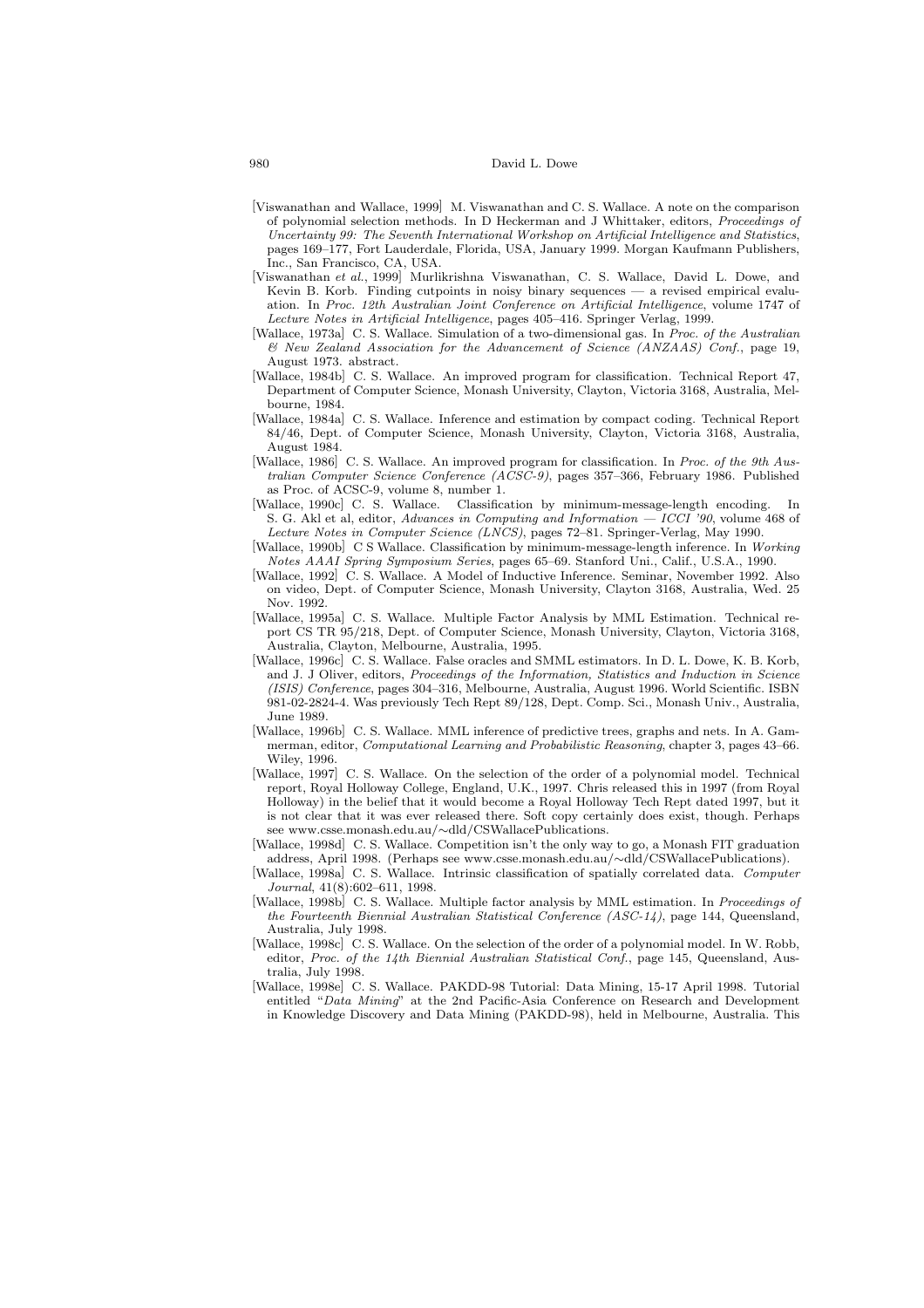partly constituted an early draft of Chris Wallace's 2005 book "*Statistical and Inductive Inference by Minimum Message Length*".

- [Wallace, 1999] C. S. Wallace. *The MIT Encyclopedia of the Cognitive Sciences (MITECS)*, chapter Minimum description length, (major review), pages 550–551. The MIT Press, London, England, ISBN: 0-262-73124-X, 1999.
- [Wallace, 2005] C. S. Wallace. *Statistical and Inductive Inference by Minimum Message Length*. Information Science and Statistics. Springer Verlag, May 2005. ISBN 0-387-23795X.
- [Wallace and Boulton, 1968] C. S. Wallace and D. M. Boulton. An information measure for classification. *Computer Journal*, 11(2):185–194, 1968.
- [Wallace and Boulton, 1975] C. S. Wallace and D. M. Boulton. An invariant Bayes method for point estimation. *Classification Society Bulletin*, 3(3):11–34, 1975.
- [Wallace and Dale, 2005] C. S. Wallace and M. B. Dale. Hierarchical clusters of vegetation types. *Community Ecology*, 6(1):57–74, 2005. ISSN: 1585-8553.
- [Wallace and Dowe, 1993] C. S. Wallace and D. L. Dowe. MML estimation of the von Mises concentration parameter. Technical Report 93/193, Dept. of Computer Science, Monash University, Clayton 3168, Australia, December 1993.
- [Wallace and Dowe, 1994a] C. S. Wallace and D. L. Dowe. Estimation of the von Mises concentration parameter using minimum message length. In *Proc. 12th Aust. Stat. Soc. Conf.*, 1994. 1 page abstract.
- [Wallace and Dowe, 1994b] C. S. Wallace and D. L. Dowe. Intrinsic classification by MML the Snob program. In *Proc. 7th Australian Joint Conf. on Artificial Intelligence*, pages 37–44. World Scientific, November 1994.
- [Wallace and Dowe, 1996] C. S. Wallace and D. L. Dowe. MML mixture modelling of Multistate, Poisson, von Mises circular and Gaussian distributions. In *Proc. Sydney International Statistical Congress (SISC-96)*, page 197, Sydney, Australia, 1996.
- [Wallace and Dowe, 1997a] C. S. Wallace and D. L. Dowe. MML mixture modelling of multistate, Poisson, von Mises circular and Gaussian distributions. *Proc 28th Symp. on the Interface*, pages 608–613, 1997.
- [Wallace and Dowe, 1997b] C. S. Wallace and D. L. Dowe. MML mixture modelling of multistate, Poisson, von Mises circular and Gaussian distributions. In *Sixth International Workshop on Artificial Intelligence and Statistics, Society for AI and Statistics*, pages 529–536, San Francisco, USA, 1997.
- [Wallace and Dowe, 1999a] C. S. Wallace and D. L. Dowe. Minimum message length and Kolmogorov complexity. *Computer Journal*, 42(4):270–283, 1999.
- [Wallace and Dowe, 1999b] C. S. Wallace and D. L. Dowe. Refinements of MDL and MML coding. *Computer Journal*, 42(4):330–337, 1999.
- [Wallace and Dowe, 1999c] C. S. Wallace and D. L. Dowe. Rejoinder. *Computer Journal*, 42(4):345–347, 1999.
- [Wallace and Dowe, 2000] C. S. Wallace and D. L. Dowe. MML clustering of multi-state, Poisson, von Mises circular and Gaussian distributions. *Statistics and Computing*, 10:73–83, January 2000.
- [Wallace and Freeman, 1987] C. S. Wallace and P. R. Freeman. Estimation and inference by compact coding. *Journal of the Royal Statistical Society series B*, 49(3):240–252, 1987. See also Discussion on pp252-265.
- [Wallace and Freeman, 1992] C. S. Wallace and P. R. Freeman. Single-factor analysis by minimum message length estimation. *J. Royal Stat. Soc. B*, 54(1):195–209, 1992.
- [Wallace and Georgeff, 1983] C. S. Wallace and M. P. Georgeff. A general objective for inductive inference. Technical Report #83/32, Department of Computer Science, Monash University, Clayton, Australia, March 1983. Reissued in June 1984 as TR No. 44.
- [Wallace and Korb, 1994] C. S. Wallace and K. B. Korb. A Bayesian learning agent. In C. S. Wallace, editor, *Research conference: Faculty of Computing and Information Technology*, page 19. Monash University Melbourne, 1994.
- [Wallace and Korb, 1997] C. S. Wallace and K B Korb. Learning linear causal models by MML sampling. Technical report CS 97/310, Dept Computer Science, Monash University, Melbourne, Australia, 1997.
- [Wallace and Korb, 1999] C. S. Wallace and K. B. Korb. Learning linear causal models by MML sampling. In A. Gammerman, editor, *Causal Models and Intelligent Data Management*, pages 89–111. Springer Verlag, 1999. see TR 97/310, Dept. Comp. Sci., Monash Univ., Australia, June 1997.